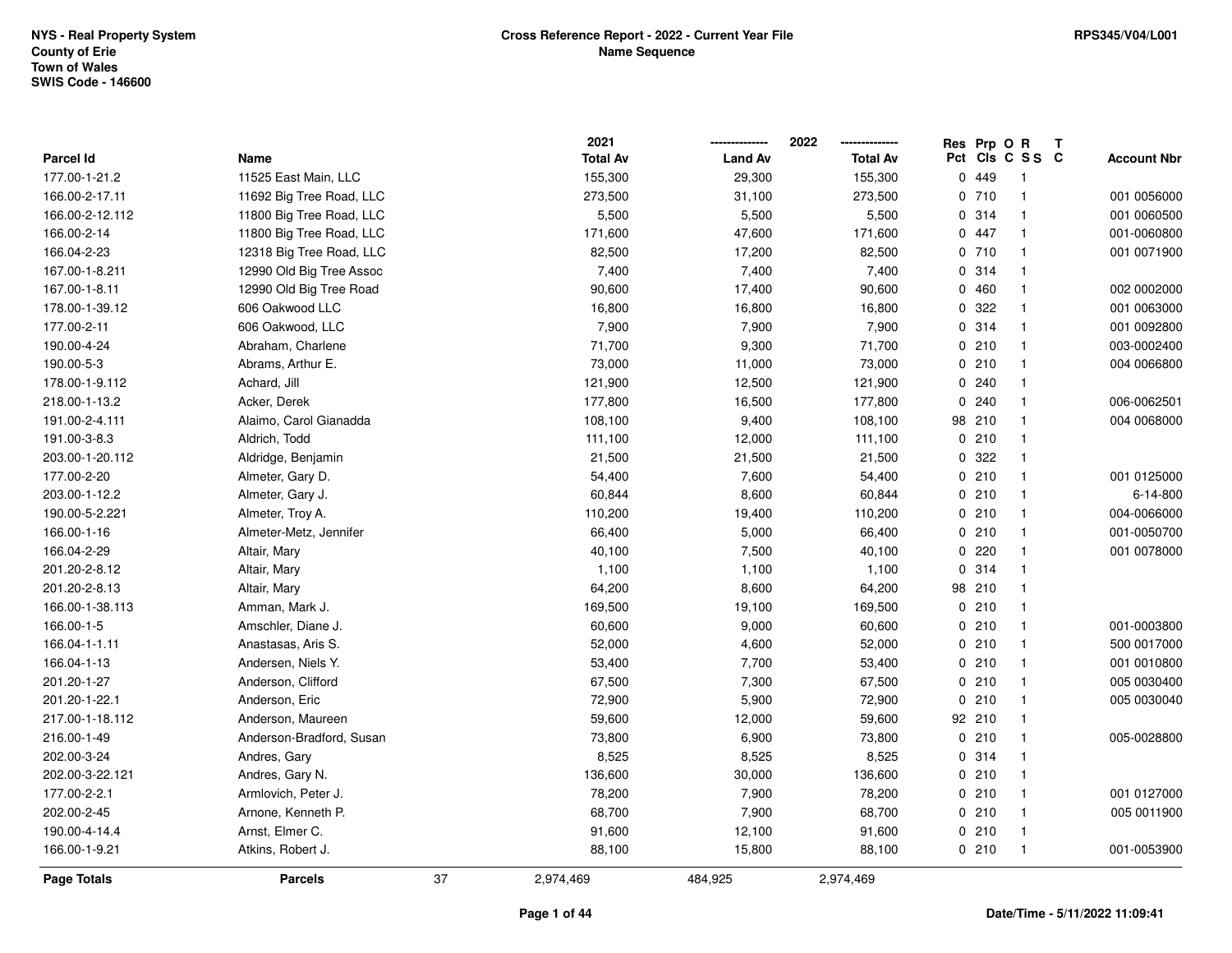|                 |                               | 2021            |                | 2022            | Res                | Prp O R<br>$\mathbf{T}$ |                    |
|-----------------|-------------------------------|-----------------|----------------|-----------------|--------------------|-------------------------|--------------------|
| Parcel Id       | Name                          | <b>Total Av</b> | <b>Land Av</b> | <b>Total Av</b> | Pct                | CIs C S S C             | <b>Account Nbr</b> |
| 202.00-2-46.12  | Aubrecht, Donald              | 19,900          | 19,900         | 19,900          | 322<br>0           | -1                      | 005-0011700        |
| 177.00-1-9      | Auctions, International I.    | 656,406         | 88,100         | 656,406         | 449<br>0           | -1                      | 001-0108000        |
| 177.00-1-5      | Auctions International, Inc.  | 26,900          | 26,900         | 26,900          | 322<br>0           | $\mathbf{1}$            | 001 0110000        |
| 177.00-1-8      | Auctions International, Inc.  | 136,894         | 6,600          | 136,894         | 210<br>0           | $\overline{1}$          | 001 0109000        |
| 166.00-1-38.12  | Badgley, Roger                | 167,200         | 18,900         | 167,200         | 210<br>0           | $\mathbf{1}$            |                    |
| 190.00-4-1.1    | Baetz, Erika Rachel           | 97,300          | 7,700          | 97,300          | 95 210             | $\mathbf{1}$            | 003 0002000        |
| 190.00-5-5.2    | Bahl, Roseanne                | 56,300          | 8,600          | 56,300          | 0210               | -1                      | 4 27 900           |
| 190.00-4-19     | Baker, David J.               | 52,600          | 11,300         | 52,600          | 0210               | $\mathbf{1}$            | 006-0038900        |
| 166.03-2-8.1    | Baker, John D.                | 89,800          | 12,300         | 89,800          | 93 210             | $\mathbf{1}$            | 001 0055404        |
| 191.00-1-12     | Ball, Heidi M.                | 16,100          | 16,100         | 16,100          | 0 105              | $\mathbf{1}$            | 004 0034000        |
| 201.16-1-4      | Balon, Jacob                  | 49,300          | 3,200          | 49,300          | 210<br>0           | $\mathbf{1}$            | 005-0055000        |
| 178.00-1-50.112 | Banks, Candace                | 125,200         | 12,200         | 125,200         | 0210               | $\mathbf{1}$            |                    |
| 178.00-2-9      | Bansmer, Frederick            | 52,100          | 7,700          | 52,100          | 0210               | $\mathbf{1}$            | 001-0041700        |
| 178.00-1-50.5   | Bantle, Joseph G.             | 129,600         | 15,400         | 129,600         | 0210               | -1                      |                    |
| 190.00-4-21.112 | Bapst, David M.               | 98,800          | 15,800         | 98,800          | 0.240              | -1                      |                    |
| 166.03-2-18.1   | Barbara Hall, Michael Bogucki | 1,800           | 1,800          | 1,800           | 0.314              | $\mathbf{1}$            | 001 0055300        |
| 218.00-1-23     | Barber, Lester                | 14,300          | 14,300         | 14,300          | 314<br>$\mathbf 0$ | $\mathbf{1}$            | 006-0033000        |
| 190.00-3-2.17   | Bares, Charlie                | 38,800          | 38,800         | 38,800          | 322<br>0           | $\mathbf{1}$            |                    |
| 204.00-1-9.111  | Barone, Douglas P.            | 52,200          | 7,300          | 52,200          | 0210               | $\mathbf{1}$            | 006 0070000        |
| 203.00-3-6.2    | Barone, Joseph J.             | 10,000          | 10,000         | 10,000          | 0.314              | $\mathbf{1}$            | 006-0051800        |
| 191.00-3-3      | Barrett, Mary                 | 34,600          | 14,500         | 34,600          | 0.260              | -1                      | 004 0041000        |
| 216.00-1-48     | Barrick, Stephen M.           | 59,300          | 5,400          | 59,300          | 0210               | $\mathbf{1}$            | 005-0071800        |
| 216.00-1-36.11  | Barry, Kyle F.                | 133,000         | 24,900         | 133,000         | 0.240              | $\mathbf{1}$            | 005 0102000        |
| 201.20-1-12     | Bartell, Stephen P.           | 114,700         | 7,600          | 114,700         | 210<br>0           | $\mathbf{1}$            | 005-0030330        |
| 203.00-1-26.12  | Bartha, Mark R.               | 110,800         | 12,500         | 110,800         | 0210               | $\mathbf{1}$            |                    |
| 202.00-2-17.1   | Bartz, Matthew                | 91,000          | 12,200         | 91,000          | 0210               | $\mathbf{1}$            | 005-0012600        |
| 166.00-1-24     | Bartz, Randall T.             | 68,600          | 7,700          | 68,600          | 0210               | -1                      | 001 0046900        |
| 202.00-3-3.1    | Bates, Alecia J.              | 70,000          | 7,600          | 70,000          | 210<br>0           | $\mathbf{1}$            | 005 0019900        |
| 178.00-1-65     | Bauer, Charles E.             | 166,450         | 42,450         | 166,450         | 50 240             | $\mathbf{1}$            | 002 0007000        |
| 179.00-1-6.1    | Bauer, James W.               | 115,100         | 50,300         | 115,100         | 240<br>0           | $\mathbf{1}$            | 002 0012000        |
| 178.00-1-43     | Baumgarten, Ronald            | 2,900           | 2,900          | 2,900           | 330<br>0           | $\mathbf{1}$            |                    |
| 177.00-1-52     | Baumgartner, Frederick J.     | 7,500           | 7,500          | 7,500           | 0.314              | $\mathbf{1}$            | 001 0113000        |
| 178.00-2-50     | Baumgartner, Norbert          | 71,300          | 7,700          | 71,300          | 0210               | $\mathbf{1}$            | 001-0122900        |
| 201.20-1-28     | Bavaro, Henry                 | 78,800          | 8,700          | 78,800          | 0210               | $\mathbf{1}$            | 005-0030200        |
| 166.03-1-8      | Becker, Christopher L.        | 60,000          | 8,600          | 60,000          | 0210               | $\mathbf{1}$            | 001 0006700        |
| 167.00-1-22.2   | Becker, Jason D.              | 133,200         | 21,900         | 133,200         | 0.240              | $\mathbf{1}$            | 001 0076600        |
| 166.03-1-5      | Becker, Jeffrey A.            | 56,700          | 7,400          | 56,700          | 0210               | -1                      | 001 0006000        |
| Page Totals     | <b>Parcels</b>                | 37<br>3,265,450 | 592,750        | 3,265,450       |                    |                         |                    |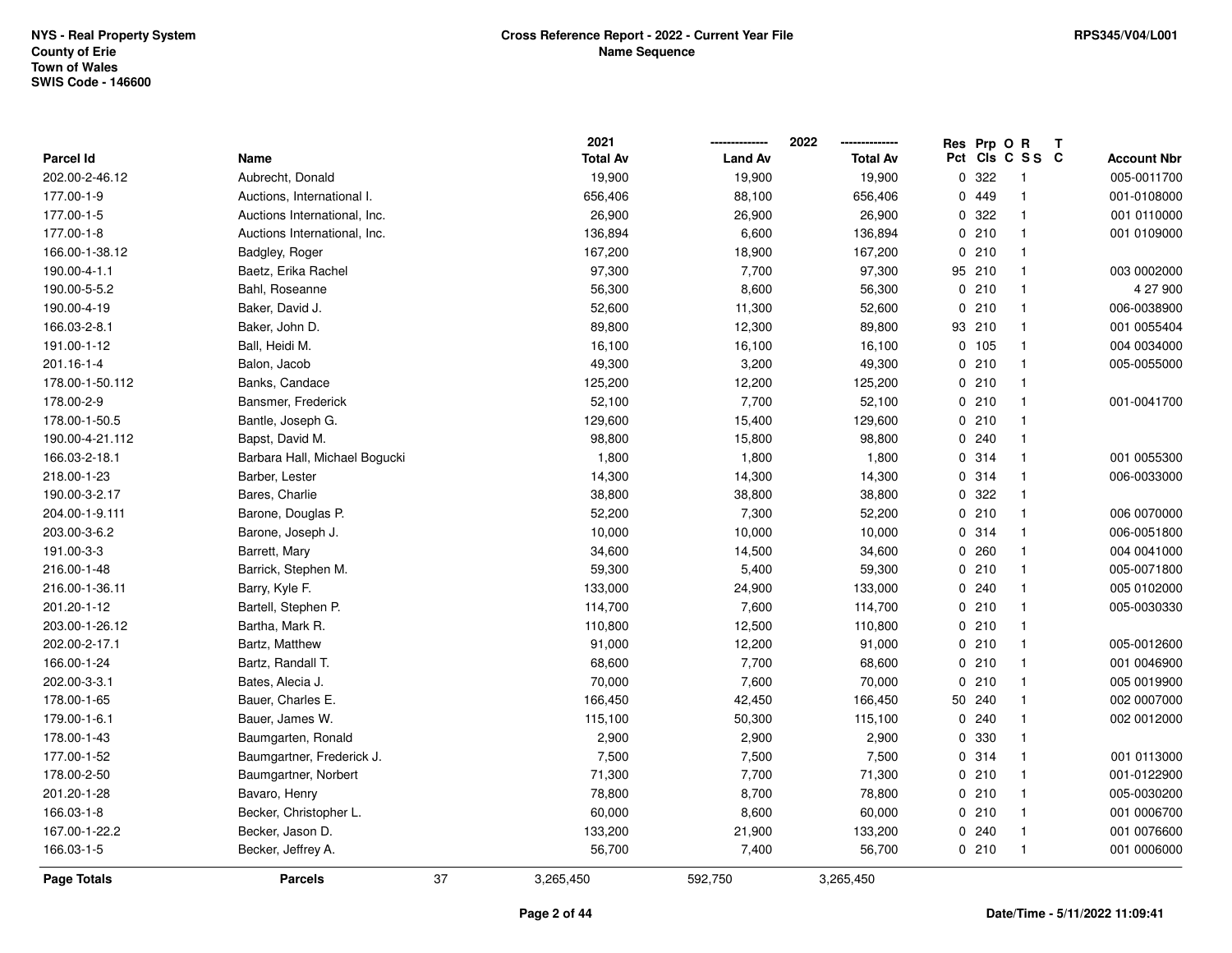|                  |                             |    | 2021            |                | 2022            |    | Res Prp O R |                 | Т |                    |
|------------------|-----------------------------|----|-----------------|----------------|-----------------|----|-------------|-----------------|---|--------------------|
| <b>Parcel Id</b> | Name                        |    | <b>Total Av</b> | <b>Land Av</b> | <b>Total Av</b> |    |             | Pct Cls C S S C |   | <b>Account Nbr</b> |
| 166.03-1-12.2    | Becker, Laurence            |    | 8,800           | 7,500          | 8,800           |    | 0.312       | $\overline{1}$  |   | 001 0005500        |
| 166.00-1-8.1     | Becker, Laurence P.         |    | 86,150          | 39,300         | 86,150          |    | 0.240       | $\overline{1}$  |   | 001 0005000        |
| 178.00-2-34      | Becker, Leo                 |    | 94,000          | 8,400          | 94,000          |    | 0210        | $\mathbf{1}$    |   | 002-0043800        |
| 178.00-2-35.2    | Becker, Leo P. Jr.          |    | 21,000          | 21,000         | 21,000          |    | 0 322       | $\mathbf{1}$    |   |                    |
| 166.03-1-12.11   | Becker, Mark A.             |    | 63,800          | 8,300          | 63,800          |    | 0210        | $\mathbf{1}$    |   | 001 0004000        |
| 166.04-3-1       | Becker, Ronald K.           |    | 53,100          | 12,500         | 53,100          |    | 91 210      | $\mathbf{1}$    |   | 001 0077000        |
| 166.03-2-22.1    | Becker, Virginia M.         |    | 56,200          | 8,900          | 56,200          |    | 0210        | $\mathbf{1}$    |   | 001 0055412        |
| 190.00-1-1       | Beilman, Ann                |    | 67,700          | 12,600         | 67,700          | 91 | 210         | $\mathbf{1}$    |   | 004 0002900        |
| 202.00-1-2.12    | Belknap, Jeremiah J.        |    | 96,700          | 9,800          | 96,700          |    | 0210        | $\mathbf{1}$    |   |                    |
| 177.00-1-44      | Bell, Lisa E.               |    | 79,900          | 12,400         | 79,900          |    | 0210        | $\mathbf{1}$    |   | 001-0114800        |
| 202.00-4-9./A    | <b>Bell Atlantic Mobile</b> |    | 39,800          | 1,300          | 39,800          |    | 0 834       | $\mathbf{1}$    |   |                    |
| 190.00-5-1       | Benny, John P.              |    | 74,000          | 11,800         | 74,000          |    | 0210        | $\mathbf{1}$    |   | 004 0066600        |
| 166.00-2-4.2     | Benoit, Eric R.             |    | 1,100           | 1,100          | 1,100           |    | 0.314       | $\overline{1}$  |   | 001 0008000        |
| 166.00-2-5       | Benoit, Eric R.             |    | 84,600          | 6,800          | 84,600          |    | 0210        | $\mathbf{1}$    |   | 001-0017900        |
| 190.00-4-25      | Berdych, Michael A. III.    |    | 37,000          | 9,800          | 37,000          |    | 0210        | $\mathbf{1}$    |   | 003 0002800        |
| 167.00-1-26.25   | Berger, Michael J.          |    | 140,000         | 14,400         | 140,000         |    | 0210        | $\mathbf{1}$    |   |                    |
| 189.00-1-5.132   | Berger, Michael J.          |    | 10,800          | 10,200         | 10,800          |    | 96 312      | $\mathbf{1}$    |   | 3 29 701           |
| 189.00-1-7.3     | Berger, Michael J.          |    | 5,600           | 5,600          | 5,600           |    | 0.311       | $\mathbf{1}$    |   |                    |
| 216.00-3-2       | Bergmann, Alice M.          |    | 31,600          | 26,300         | 31,600          |    | 0.260       | $\mathbf{1}$    |   | 006 0004900        |
| 216.00-2-6       | Berkman, Lesle              |    | 60,200          | 8,000          | 60,200          |    | 0210        | $\mathbf{1}$    |   | 005 0003600        |
| 216.00-1-45      | Bernard, Bradley M.         |    | 70,400          | 7,600          | 70,400          |    | 0210        | $\mathbf{1}$    |   | 005-0071700        |
| 177.00-1-29      | Bertuca, David              |    | 92,300          | 9,000          | 92,300          |    | 0220        | $\mathbf{1}$    |   | 001 0121900        |
| 166.03-1-2.111   | Bibbidi-Bobbidi-Boo LLC     |    | 90,200          | 5,400          | 90,200          |    | 50 421      | $\mathbf{1}$    |   | 001 0054900        |
| 178.00-1-28.121  | Bickelman, James J.         |    | 92,000          | 15,000         | 92,000          |    | 0.240       | $\mathbf{1}$    |   | 002-0015700        |
| 189.00-3-3.1     | Bielecki, Richard           |    | 59,400          | 9,500          | 59,400          |    | 0210        | $\mathbf{1}$    |   | 003 0015000        |
| 178.00-1-16.1    | <b>Big Tree Camp LLC</b>    |    | 98,500          | 20,900         | 98,500          |    | 0422        | $\mathbf{1}$    |   | 002 0023000        |
| 166.04-3-10      | <b>Big Tree Homes LLC</b>   |    | 301,300         | 68,200         | 301,300         |    | 0416        | $\mathbf{1}$    |   | 001 0088000        |
| 178.00-2-33.112  | Bird, Stephen               |    | 119,400         | 13,800         | 119,400         |    | 0210        | $\mathbf{1}$    |   | 002 0044000        |
| 189.00-3-18.1    | Birtch, John W.             |    | 83,100          | 18,800         | 83,100          |    | 0.240       | $\mathbf{1}$    |   | 003-0035000        |
| 216.00-2-12      | Bischof 2019 Family Trust   |    | 95,400          | 14,000         | 95,400          |    | 0210        | $\mathbf{1}$    |   | 005-0004000        |
| 189.00-3-28.112  | Bison Drywall Insulat Co    |    | 12,000          | 12,000         | 12,000          |    | 0.314       | $\mathbf{1}$    |   | 003-0003940        |
| 191.00-1-17      | Bitterman, Lawrence A. Jr.  |    | 40,500          | 5,900          | 40,500          |    | 0210        | $\mathbf{1}$    |   | 004-0025000        |
| 167.00-1-32      | Blackwell, Mark             |    | 80,000          | 14,600         | 80,000          |    | 89 210      | $\mathbf{1}$    |   | 002-0032900        |
| 167.00-1-26.212  | Blackwell, Mark P.          |    | 3,000           | 3,000          | 3,000           |    | 0.314       | $\mathbf{1}$    |   | 002 0028000        |
| 177.00-2-12.12   | Blair, Timothy H.           |    | 45,800          | 9,700          | 45,800          |    | 0210        | $\mathbf{1}$    |   | 001 0092000        |
| 189.00-1-13.2    | Blake-Siener, Kathryn A.    |    | 71,300          | 9,200          | 71,300          |    | 0210        | $\mathbf{1}$    |   | 003-0025920        |
| 216.00-1-47      | Bleyle, Kathryn             |    | 66,000          | 5,400          | 66,000          |    | 0210        | $\mathbf{1}$    |   | 005-0071900        |
| Page Totals      | <b>Parcels</b>              | 37 | 2,532,650       | 478,000        | 2,532,650       |    |             |                 |   |                    |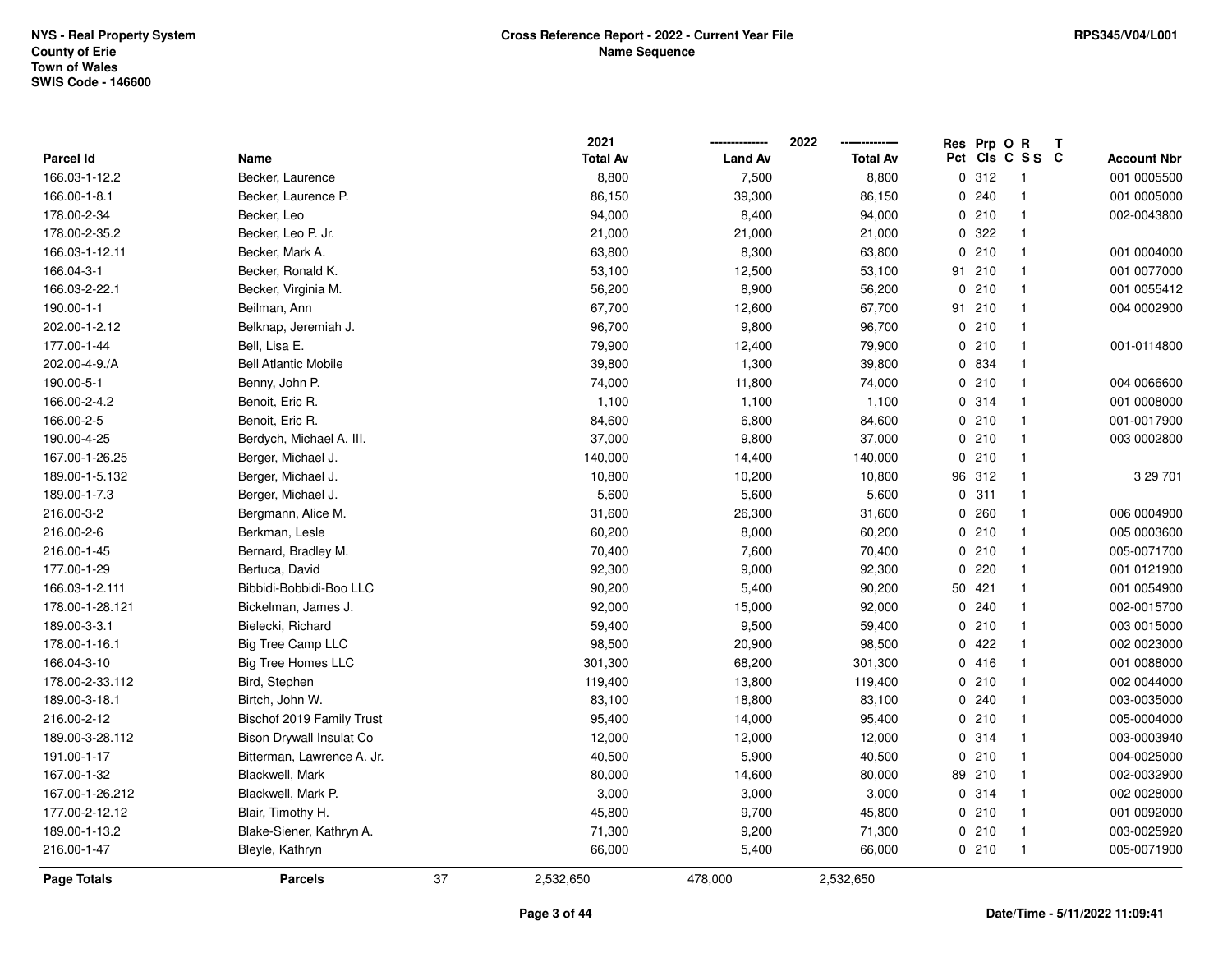|                 |                           |    | 2021            |                | 2022<br>        |    | Res Prp O R | Т                       |                    |
|-----------------|---------------------------|----|-----------------|----------------|-----------------|----|-------------|-------------------------|--------------------|
| Parcel Id       | Name                      |    | <b>Total Av</b> | <b>Land Av</b> | <b>Total Av</b> |    |             | Pct Cls C S S C         | <b>Account Nbr</b> |
| 189.00-1-27     | Blinston, Norman          |    | 103,900         | 15,300         | 103,900         | 93 | 210         | $\overline{\mathbf{1}}$ | 003-0033400        |
| 179.00-2-10     | Bloom, Karen S.           |    | 36,400          | 8,800          | 36,400          |    | 0210        | $\mathbf{1}$            | 004-0073800        |
| 218.00-1-4.2    | Bloom, Kelly A.           |    | 1,000           | 1,000          | 1,000           |    | 0.314       | $\mathbf{1}$            |                    |
| 168.00-1-6.2    | Blum, Mary                |    | 66,800          | 9,400          | 66,800          |    | 0210        | $\mathbf{1}$            | 022-0098000        |
| 166.00-2-19     | <b>BMD Properties LLC</b> |    | 35,800          | 35,800         | 35,800          |    | 0.322       | -1                      | 001 0060500        |
| 178.00-1-51     | Boczar, John              |    | 133,300         | 12,200         | 133,300         |    | 0210        | $\overline{1}$          |                    |
| 189.00-1-1.2    | Bodie, Steven T.          |    | 14,400          | 14,400         | 14,400          |    | 0.314       | $\mathbf{1}$            | 001-0030000        |
| 166.04-3-2.1    | Body Glyphix, Inc.        |    | 25,300          | 9,000          | 25,300          |    | 0 544       | $\mathbf{1}$            |                    |
| 178.00-2-58.12  | Bogard, Steven            |    | 89,400          | 10,100         | 89,400          |    | 0210        | $\mathbf{1}$            | 002 0041000        |
| 166.03-2-21     | Bogucki, Edmund Jr.       |    | 54,000          | 6,100          | 54,000          |    | 0210        | $\mathbf{1}$            | 001 0055411        |
| 179.00-1-8.5    | Boldt, Alfred E.          |    | 23,400          | 23,400         | 23,400          |    | 0.321       | $\mathbf{1}$            | 002 0014830        |
| 179.00-1-8.5/A  | Boldt, Alfred E.          |    | 90,800          | 7,500          | 90,800          |    | 0210        | -1                      | 002 0014830        |
| 167.00-1-28.2   | Boller, Robert D.         |    | 5,200           | 5,200          | 5,200           |    | 0.314       | $\mathbf 1$             |                    |
| 167.00-1-29     | Boller, Robert D.         |    | 63,300          | 8,200          | 63,300          |    | 0210        | $\overline{1}$          | 002 0028900        |
| 166.04-2-26     | Bond, James D. Jr.        |    | 61,800          | 5,000          | 61,800          | 0  | 210         | $\mathbf{1}$            | 001-0071800        |
| 177.00-1-38     | Bonifacio, Tina L.        |    | 77,900          | 25,500         | 77,900          | 71 | 240         | $\mathbf{1}$            | 001-0115000        |
| 189.00-1-5.131  | Bool, Lawrence            |    | 123,200         | 14,600         | 123,200         |    | 0210        | $\mathbf{1}$            | 003 0029700        |
| 202.00-1-2.11   | Booth, Robert             |    | 149,900         | 52,000         | 149,900         |    | 0.240       | $\mathbf{1}$            |                    |
| 191.00-1-25     | Borden, Paul D.           |    | 46,200          | 4,000          | 46,200          |    | 0210        | $\overline{1}$          | 004 0031000        |
| 178.00-2-12.21  | Bork, Donald J.           |    | 25,688          | 25,688         | 25,688          |    | 0 322       | -1                      | 001-0040000        |
| 178.00-1-25     | Borom/zamrock, Carol      |    | 56,800          | 11,600         | 56,800          |    | 0210        | $\overline{1}$          | 002 0006800        |
| 216.00-1-18     | Borowski, Darlene A.      |    | 19,500          | 5,100          | 19,500          |    | 0.260       | $\mathbf{1}$            | 005 0117000        |
| 190.00-3-7      | Bosch, Peter              |    | 75,000          | 18,700         | 75,000          |    | 0.240       | $\overline{1}$          | 006-0027000        |
| 189.00-1-31.1   | Boucher, Peter            |    | 13,900          | 8,700          | 13,900          |    | 0.312       | $\mathbf{1}$            | 001 0117000        |
| 189.00-1-31.2   | Boucher, Peter            |    | 81,600          | 7,900          | 81,600          |    | 0210        | $\mathbf{1}$            |                    |
| 167.00-1-38     | Bourgeois, Charles        |    | 84,000          | 12,000         | 84,000          |    | 95 210      | $\mathbf{1}$            | 002 0004000        |
| 203.00-3-6.1    | Brachman, Joseph          |    | 92,200          | 15,600         | 92,200          |    | 0210        |                         | 006-0051800        |
| 203.00-3-2      | Brachmann, Joseph S.      |    | 10,100          | 10,100         | 10,100          |    | 0 323       | $\overline{1}$          | 006-0046000        |
| 203.00-3-7      | Brachmann, Lucille        |    | 64,600          | 14,700         | 64,600          |    | 0210        | $\mathbf{1}$            | 006-0028000        |
| 177.00-1-37     | Bradley, Lugene M.        |    | 89,400          | 30,600         | 89,400          | 0  | 240         | $\mathbf{1}$            | 001 0108900        |
| 179.00-2-8      | Brady, Michael            |    | 72,800          | 8,300          | 72,800          | 99 | 210         | $\mathbf{1}$            | 004 0073900        |
| 216.00-1-12     | Brantell, Dean            |    | 43,400          | 8,200          | 43,400          |    | 0210        | $\mathbf{1}$            | 005-0113000        |
| 178.00-2-49.131 | Brauen, Jacob             |    | 15,200          | 15,200         | 15,200          |    | 0.314       | $\mathbf{1}$            |                    |
| 177.00-2-8.13   | Braun, Paul               |    | 12,200          | 12,200         | 12,200          |    | 0.314       | $\overline{1}$          |                    |
| 177.00-2-8.15   | Braun, Paul J.            |    | 133,700         | 12,000         | 133,700         |    | 0210        | $\mathbf{1}$            |                    |
| 167.00-1-50     | Braun, William G. III.    |    | 95,500          | 19,800         | 95,500          |    | 0.240       | $\overline{1}$          |                    |
| 179.00-2-2.123  | Bremer, Judy L.           |    | 117,900         | 16,600         | 117,900         |    | 89 240      | $\overline{1}$          |                    |
| Page Totals     | <b>Parcels</b>            | 37 | 2,305,488       | 520,488        | 2,305,488       |    |             |                         |                    |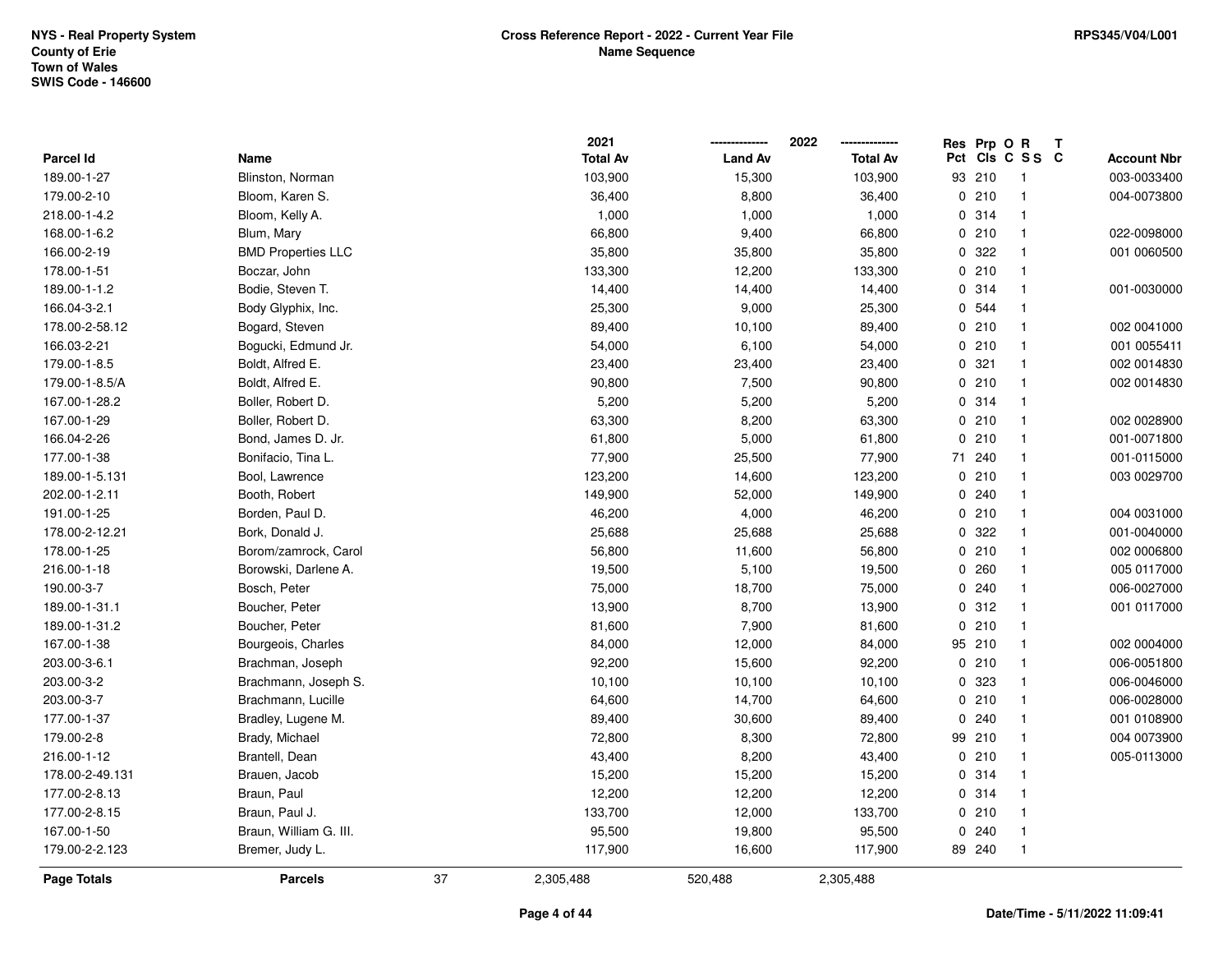|                  |                               |    | 2021            |                | 2022            | <b>Res</b>  | Prp O R         |                | $\mathbf{T}$ |                    |
|------------------|-------------------------------|----|-----------------|----------------|-----------------|-------------|-----------------|----------------|--------------|--------------------|
| <b>Parcel Id</b> | Name                          |    | <b>Total Av</b> | <b>Land Av</b> | <b>Total Av</b> |             | Pct Cls C S S C |                |              | <b>Account Nbr</b> |
| 203.00-3-4.12    | Breslin, Paul W.              |    | 75,700          | 16,500         | 75,700          | 0           | 240             | -1             |              | 006-0024700        |
| 190.00-4-33      | Broska, Barbara J.            |    | 89,200          | 9,900          | 89,200          | 97          | 210             |                |              | 003 0001800        |
| 202.00-3-12.111  | Brown, Kenneth P.             |    | 181,200         | 35,300         | 181,200         |             | 0.240           |                |              |                    |
| 178.00-1-9.3     | Brown, Raymond P. Sr.         |    | 114,500         | 12,300         | 114,500         |             | 0210            | $\mathbf{1}$   |              |                    |
| 203.00-1-8       | Brown, Richard D.             |    | 41,300          | 10,700         | 41,300          |             | 0210            | $\mathbf 1$    |              | 006-0003900        |
| 203.00-1-9       | Brown, Richard D.             |    | 30,000          | 11,200         | 30,000          |             | 0.260           | $\mathbf 1$    |              | 006-0002000        |
| 178.00-2-40./A   | Brown, William                |    | 66,600          | 7,500          | 66,600          |             | 0210            |                |              |                    |
| 178.00-2-40      | Brown, Wm                     |    | 10,700          | 10,700         | 10,700          |             | 0.321           | $\mathbf 1$    |              | 002 0042600        |
| 179.00-1-2       | Bruce, Thomas                 |    | 57,200          | 8,900          | 57,200          |             | 0210            | $\mathbf 1$    |              | 002 0014710        |
| 202.00-2-3.1     | Brudz, Lawrence               |    | 102,400         | 11,300         | 102,400         |             | 95 210          | $\mathbf{1}$   |              | 005 0012000        |
| 202.00-4-5.1     | Brunn, Thomas R.              |    | 51,000          | 9,900          | 51,000          | $\mathbf 0$ | 210             | $\mathbf{1}$   |              | 005 0043000        |
| 166.00-2-8       | Brunner, Thomas J.            |    | 75,200          | 8,600          | 75,200          | 98          | 210             | $\mathbf 1$    |              | 001 0062700        |
| 202.00-3-12.2    | Buchwald, David               |    | 50,000          | 12,000         | 50,000          |             | 0210            |                |              | 005 0006700        |
| 166.03-2-10      | Buckhout, George A.           |    | 54,700          | 6,100          | 54,700          |             | 0210            | $\mathbf 1$    |              | 001-0055600        |
| 178.00-2-17.21   | Buckley, Sara S.              |    | 84,190          | 18,030         | 84,190          |             | 0.240           |                |              | 002 0047000        |
| 167.00-1-33.2    | Budington, Arthur B.          |    | 72,500          | 26,900         | 72,500          |             | 0.240           | $\mathbf 1$    |              | 002 0031900        |
| 777.00-43-1.1    | Buffalo & Pittsburgh RR Inc   |    | 96,957          | 0              | 108,238         |             | 0 842           | $\overline{7}$ |              | 730-0005000        |
| 191.00-3-7       | Bulas, Judith                 |    | 13,000          | 7,200          | 13,000          |             | 0.260           | $\mathbf 1$    |              | 004-0042900        |
| 202.00-2-17.2    | Burandt, Andrew               |    | 117,100         | 9,200          | 117,100         |             | 0210            | $\mathbf{1}$   |              |                    |
| 191.00-1-20.2    | Burg, Michael C.              |    | 47,600          | 6,900          | 47,600          |             | 0210            |                |              | 004 0023000        |
| 178.00-1-64      | Burke, Robert J.              |    | 126,100         | 13,400         | 126,100         |             | 0210            | $\mathbf 1$    |              | 002 0015800        |
| 177.00-2-8.12    | Burket, Patricia              |    | 107,100         | 12,500         | 107,100         |             | 0210            | -1             |              |                    |
| 167.00-1-48      | Burkhardt, Phillip J.         |    | 75,200          | 14,700         | 75,200          |             | 0210            | $\mathbf 1$    |              | 002 0028000        |
| 191.00-3-9.112   | Burr, Leah M.                 |    | 49,600          | 12,200         | 49,600          |             | 0210            | $\mathbf{1}$   |              | 004 0044000        |
| 167.00-1-20      | Burton, Benjamin              |    | 72,500          | 5,700          | 72,500          |             | 0210            | $\mathbf 1$    |              | 001 0028800        |
| 190.00-5-7       | Bush, Wyatt Bradley           |    | 61,800          | 7,900          | 61,800          |             | 0210            | $\mathbf 1$    |              | 004 0030900        |
| 216.00-1-55      | Butcher, Donald               |    | 49,100          | 8,900          | 49,100          |             | 0210            |                |              | 005 0069000        |
| 178.00-1-47.12   | Buth, Michael J.              |    | 84,400          | 7,500          | 84,400          |             | 0210            | -1             |              |                    |
| 190.00-4-28      | Buttino, Michael V.           |    | 105,500         | 14,200         | 105,500         |             | 94 210          | $\mathbf{1}$   |              | 003 0002940        |
| 167.00-1-27      | Byroads, Robin E.             |    | 72,900          | 13,500         | 72,900          | 0           | 210             | $\mathbf 1$    |              | 002 0028800        |
| 177.00-2-22.1    | Callahan, Craig M.            |    | 66,500          | 6,200          | 66,500          | 80          | 280             | $\mathbf 1$    |              | 001 0126800        |
| 189.00-1-17      | Campanella, Peter J.          |    | 44,900          | 3,500          | 44,900          |             | 0210            | $\mathbf 1$    |              | 003-0021000        |
| 179.00-2-3.31    | Car-Mar-Lu Farms              |    | 17,900          | 17,900         | 17,900          |             | 0.322           |                |              | 002 0039000        |
| 201.20-2-8.2     | Caradori Enterprises LLC      |    | 61,900          | 5,300          | 61,900          |             | 0 230           | -1             |              | 0050065000         |
| 201.20-2-10      | Caradori Enterprises LLC      |    | 89,000          | 8,000          | 89,000          |             | 0.482           | -1             |              | 005 0066900        |
| 189.00-1-38      | Carl DiPardo/ Beverly DiPardo |    | 99,525          | 14,925         | 99,525          |             | 0210            | $\mathbf 1$    |              | 003-0029600        |
| 166.00-1-30      | Carll, Edwards                |    | 66,800          | 9,700          | 66,800          |             | 0210            | $\mathbf{1}$   |              | 001 0044800        |
| Page Totals      | <b>Parcels</b>                | 37 | 2,681,772       | 415,155        | 2,693,053       |             |                 |                |              |                    |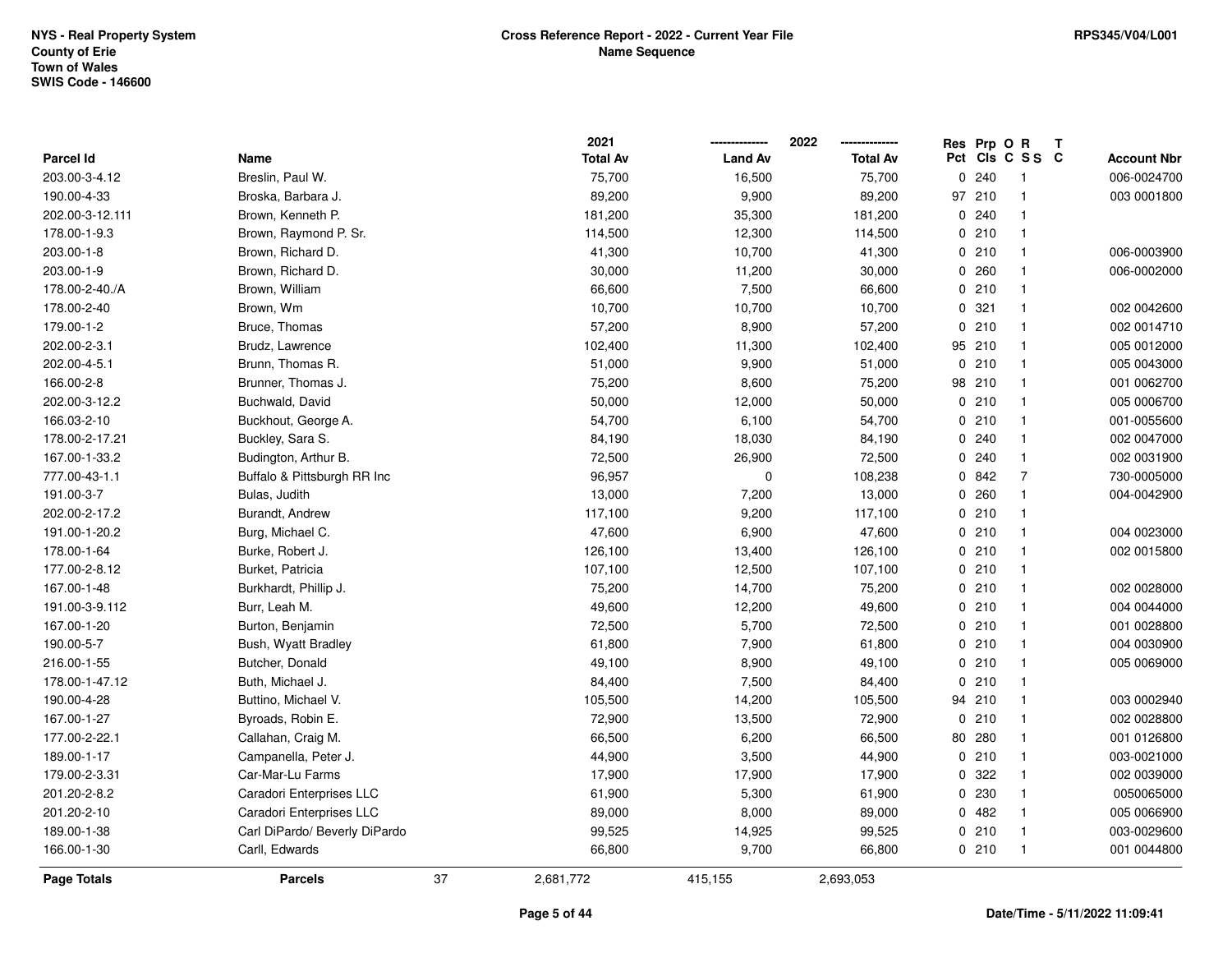\*

| <b>Page Totals</b>            | <b>Parcels</b>                              | 36 | 2,478,345        | 599,518         | 2,480,545        |               |                                |                    |
|-------------------------------|---------------------------------------------|----|------------------|-----------------|------------------|---------------|--------------------------------|--------------------|
| 202.00-2-36                   | Clothier, Russell T. Sr.                    |    | 12,000           | 12,000          | 12,000           | 0.314         | $\overline{1}$                 | 005-0095800        |
| 202.00-2-25.4                 | Clothier, Russell T. SR.                    |    | 4,600            | 4,600           | 4,600            | 0 314         | $\overline{1}$                 |                    |
| 202.00-2-48.2                 | Clothier, Russell T. Jr.                    |    | 184,800          | 19,100          | 184,800          | 0.240         | $\overline{1}$                 | 005 0011000        |
| 202.00-2-31.1                 | Clothier, Russell T.                        |    | 138,800          | 36,800          | 138,800          | 0.240         | $\mathbf{1}$                   | 005 0095900        |
| 202.00-2-30.1                 | Clothier, Russell T.                        |    | 15,800           | 9,800           | 15,800           | 0.312         | $\mathbf{1}$                   | 005 0023900        |
| 202.00-2-25.11                | Clothier, Russell T.                        |    | 9,300            | 9,300           | 9,300            | 0.314         | $\mathbf{1}$                   | 005 0023000        |
| 201.20-2-4                    | Clear Path Property Managmnt, LLC           |    | 39,700           | 5,000           | 39,700           | 0210          | $\mathbf{1}$                   | 005 0063000        |
| 189.00-1-1.1                  | Clauss, Benjamin D.                         |    | 71,300           | 10,900          | 71,300           | 0.240         | $\mathbf{1}$                   | 001-0030000        |
| 177.00-1-18                   | Clarke, Christine D.                        |    | 92,600           | 8,100           | 92,600           | 0.220         | $\mathbf{1}$                   | 001 0101000        |
| 178.00-1-26.1                 | Clark, Nicholas J.                          |    | 66,300           | 13,500          | 66,300           | 0210          | $\overline{1}$                 | 002-0007900        |
| 201.16-2-5.1                  | Clark, Darrell W.                           |    |                  | 2,200           | 2,200            | 0.314         | $\mathbf{1}$                   | 005-0046000        |
| 201.16-2-5                    | Clark, Darrell W.                           |    | 72,000           | 17,100          | 72,000           | 0.280         | $\mathbf{1}$                   | 005-0046000        |
| 179.00-2-1.12                 | Cislo, Joan A.                              |    | 84,800           | 9,800           | 84,800           | 0210          | $\mathbf{1}$                   | 002 0037000        |
| 189.00-1-33                   | Circle Court LLC                            |    | 574,952          | 86,500          | 574,952          | 8 416         | $\overline{1}$                 | 001 0116000        |
| 202.00-4-15.12                | Ciminelli, Daniel                           |    | 47,930           | 17,730          | 47,930           | 0.240         | $\mathbf{1}$                   | 005 0091000        |
| 202.00-4-15.112               | Ciminelli, Daniel                           |    | 12,300           | 12,300          | 12,300           | 0 314         | $\mathbf{1}$                   | 005 0091000        |
| 202.00-2-47.13                | Ciapa, Stanley                              |    | 54,200           | 9,800           | 54,200           | 0210          | $\mathbf{1}$                   | 005 0011000        |
| 166.04-1-4                    | <b>Church Methodist</b>                     |    | 49,600           | 7,700           | 49,600           | 0620          | 8                              | 500-0019000        |
| 190.00-2-16.12                | Chudy, Kevin R.                             |    | 76,900           | 9,000           | 76,900           | 0220          | $\mathbf{1}$                   |                    |
| 167.00-1-21.2                 | Christner, Michael D.                       |    | 300              | 300             | 300              | 0 105         | $\mathbf{1}$                   | 001 0028000        |
| 216.00-1-9                    | Chavanne, Daniel M.                         |    | 14,400           | 4,900           | 14,400           | 0.260         | $\mathbf{1}$                   | 005 0110000        |
| 216.00-1-43.1                 | Charles, Roy                                |    | 88,400           | 27,400          | 88,400           | 0.240         | $\mathbf{1}$                   | 005 0026000        |
| 216.00-1-43.2                 | Charles, Adam                               |    | 98,600           | 9,800           | 98,600           | 0.240         | $\mathbf{1}$                   | 005 0026000        |
| 190.00-4-4.21                 | <b>Centerline Properties LLC</b>            |    | 47,588           | 47,588          | 47,588           | 0.322         | $\mathbf{1}$                   |                    |
| 191.00-1-19                   | <b>Cemetery Wales</b>                       |    | 19,100           | 19,100          | 19,100           | 0 695         | 8                              | 500 0016000        |
| 217.00-1-16                   | Cemetery Hunter Creek                       |    | 10,000           | 10,000          | 10,000           | 0 695         | 8                              | 500 0013000        |
| 189.00-3-19                   | Cemetery Holmes Hill                        |    | 3,500            | 3,500           | 3,500            | 0 695         | 8                              | 500-0014000        |
| 202.00-3-4                    | Cemetery Goodleburg                         |    | 3,600            | 3,600           | 3,600            | 0 695         | $\bf 8$                        | 500-0012000        |
| 166.04-2-1                    | Cemetery Evergreen                          |    | 46,000           | 45,600          | 46,000           | 0 695         | 8                              | 500-0011000        |
| 166.04-1-3                    | Cemetery                                    |    | 10,100           | 10,100          | 10,100           | 0 695         | 8                              |                    |
| 217.00-2-17                   | Cattarin, Michael R.                        |    | 90,400           | 31,000          | 90,400           | 0.240         | $\mathbf{1}$                   | 006 0020900        |
| 179.00-1-8.3                  | Castellani, Marylou                         |    | 13,700           | 13,700          | 13,700           | 0 314         | $\mathbf{1}$                   | 002 0014840        |
| 168.00-1-8                    | Cartonia, Frank                             |    | 65,200           | 18,100          | 65,200           | 83 240        | $\mathbf{1}$                   | 002 0011900        |
| 202.00-1-3                    | Carroll, Kevin G.                           |    | 112,500          | 25,900          | 112,500          | 0.240         | $\mathbf{1}$                   | 005 0086000        |
| 189.00-2-6.1<br>202.00-2-2.14 | Carpenter, Thomas E.<br>Carr, Mary K Walker |    | 60,200<br>83,500 | 9,000<br>16,600 | 60,200<br>83,500 | 0210<br>0.240 | $\mathbf{1}$<br>$\overline{1}$ | 003 0016900        |
| 178.00-2-4                    | Carlone, John M.                            |    | 175,375          | 19,200          | 175,375          | 0210          | $\overline{1}$                 | 003-0037000        |
| Parcel Id                     | Name                                        |    | <b>Total Av</b>  | <b>Land Av</b>  | <b>Total Av</b>  |               |                                | <b>Account Nbr</b> |
|                               |                                             |    | 2021             |                 | 2022             | Res Prp O R   | Pct Cls C S S C                | Т                  |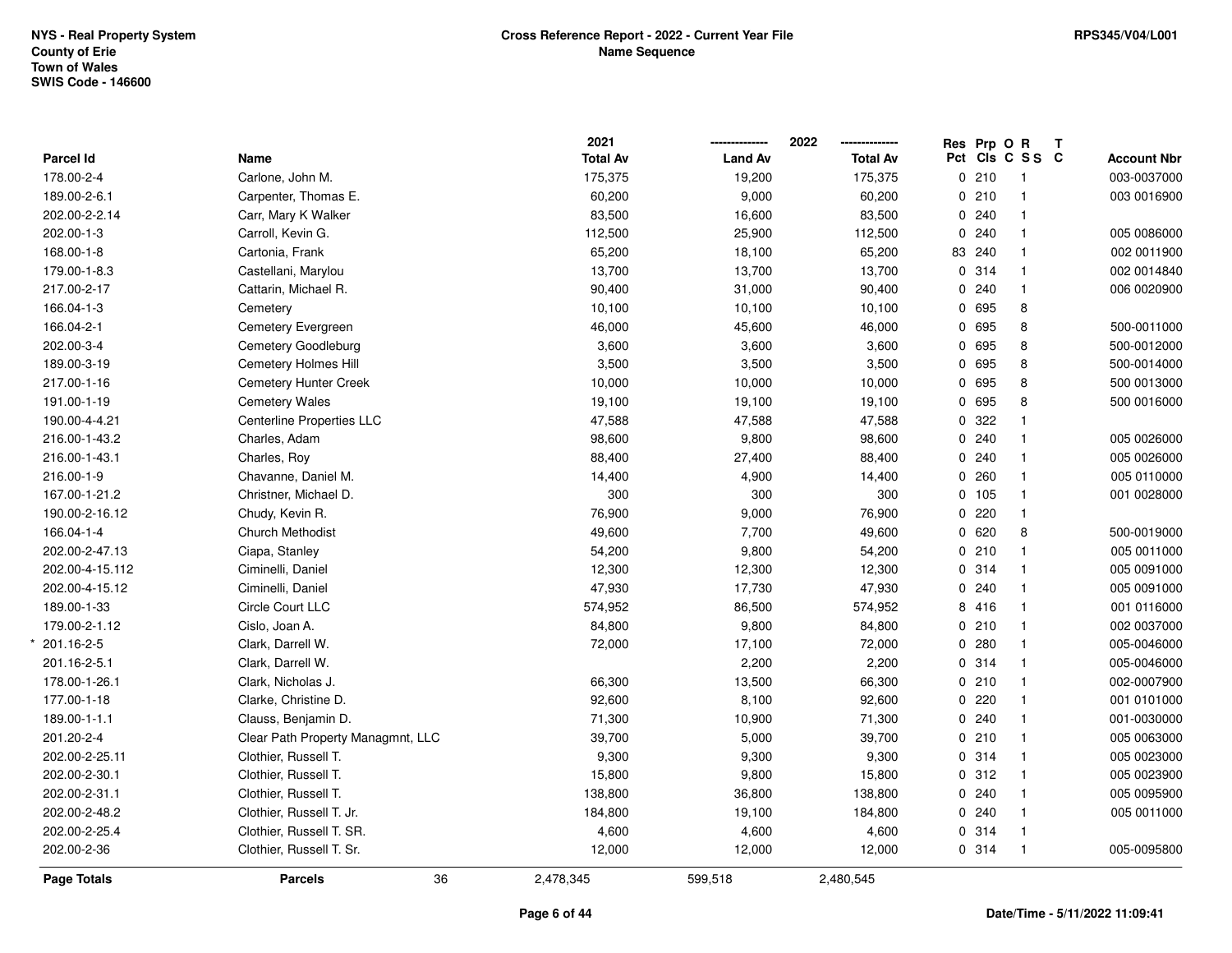|                    |                          |    | 2021            |                | 2022            | Res Prp O R |                          | Т                  |
|--------------------|--------------------------|----|-----------------|----------------|-----------------|-------------|--------------------------|--------------------|
| Parcel Id          | Name                     |    | <b>Total Av</b> | <b>Land Av</b> | <b>Total Av</b> |             | Pct Cls C S S C          | <b>Account Nbr</b> |
| 202.00-2-48.1      | Clothier, Russell T. Sr. |    | 9,200           | 9,200          | 9,200           | 0 322       | $\overline{\phantom{1}}$ | 005 0011000        |
| 216.00-1-37        | Clothier Jr., Russell T. |    | 125,000         | 50,500         | 125,000         | 3 416       | $\overline{1}$           | 005 0074000        |
| 216.00-1-13        | Clough, Oren T.          |    | 12,200          | 4,900          | 12,200          | 0.260       | $\mathbf{1}$             | 005-0114000        |
| 216.00-1-14        | Clough, Oren T.          |    | 113,200         | 8,300          | 113,200         | 0210        | $\overline{1}$           | 005-0115000        |
| 189.00-2-5.21      | Cole, James N.           |    | 128,600         | 19,400         | 128,600         | 0.240       | $\overline{1}$           | 003 0016700        |
| 218.00-1-2.1       | Colkitt, Dale            |    | 60,100          | 7,600          | 60,100          | 0210        | $\overline{\mathbf{1}}$  | 006 0063000        |
| 218.00-1-6         | Colkitt, Dustin M.       |    | 66,300          | 14,500         | 66,300          | 89 210      | $\overline{1}$           | 006 0031000        |
| 166.00-2-11        | Conti, Joseph R.         |    | 71,300          | 7,500          | 71,300          | 0210        | $\overline{1}$           | 001-0061000        |
| 201.16-2-22        | Cook, Cheri              |    | 34,300          | 6,100          | 34,300          | 0 652       | $\overline{1}$           | 005 0056900        |
| 167.00-1-39.1      | Cornell, James           |    | 227,600         | 43,700         | 210,000         | 59 240      | $\overline{1}$           | 002-0004300        |
| 191.00-1-28        | Corning, Patricia        |    | 54,800          | 5,600          | 54,800          | 75 220      | $\overline{1}$           | 004 0020000        |
| 178.00-2-72        | Coulombe, Timothy        |    | 91,700          | 9,800          | 91,700          | 0210        | $\mathbf{1}$             | 002 0040000        |
| 189.00-1-16        | County Of Erie           |    | 330,200         | 316,700        | 330,200         | 0 962       | 8                        |                    |
| 189.00-1-16./A     | County Of Erie           |    | 58,100          | 7,500          | 58,100          | 0210        | $\mathbf{1}$             |                    |
| 178.00-1-29.2      | Cox, James N.            |    | 100,500         | 21,400         | 100,500         | 0.240       | $\overline{\mathbf{1}}$  | 2 35 900           |
| 178.00-1-29.3      | Cox, James N.            |    | 23,300          | 23,300         | 23,300          | 0.322       | $\overline{1}$           |                    |
| 178.00-2-51.2      | Cravotta, Frank          |    | 10,200          | 10,200         | 10,200          | 0 314       | $\overline{\mathbf{1}}$  | 002 0041900        |
| 178.00-1-45.12     | Creighton, James J.      |    | 71,000          | 11,800         | 71,000          | 0210        | $\overline{1}$           |                    |
| 178.00-1-45.112    | Creighton, James Jay     |    |                 | 6,800          | 6,800           | 0.322       | $\overline{1}$           | 002 0057000        |
| 167.00-1-51        | Crewson, Jason           |    | 15,000          | 15,000         | 80,400          | 0210        | $\overline{\mathbf{1}}$  |                    |
| 166.00-1-10.112    | Croce, Ryan M.           |    | 96,300          | 13,800         | 96,300          | 93 210      | $\overline{1}$           | 001 0052000        |
| 166.00-1-38.13     | Crofut, Chuck            |    | 134,500         | 16,300         | 134,500         | 0210        | $\mathbf{1}$             |                    |
| 189.00-3-21.111    | Crook, Clark W.          |    | 211,000         | 40,400         | 211,000         | 0.240       | $\overline{1}$           | 003-0007000        |
| 202.00-2-47.121    | Crook, Jeffery D.        |    | 102,400         | 17,100         | 102,400         | 0.240       | $\overline{\mathbf{1}}$  | 005 0011000        |
| 190.00-4-5         | Crosson, Richard         |    | 55,500          | 9,700          | 55,500          | 0210        | $\overline{1}$           | 003-0001900        |
| 177.00-1-13.1/A    | Crown Castle             |    | 118,400         | 3,400          | 118,400         | 0 837       | -1                       |                    |
| 167.00-1-14        | Cullen, John A.          |    | 65,100          | 7,500          | 65,100          | 0210        | $\mathbf{1}$             | 001 0027300        |
| 166.04-2-18        | Curry, Wilson H.         |    | 31,300          | 1,900          | 31,300          | 0 484       | $\overline{1}$           | 001-0067900        |
| 167.00-1-37.2      | Curtis, Alexandra M.     |    | 88,200          | 9,800          | 88,200          | 0210        | $\overline{1}$           | 002-0004300        |
| 166.04-3-2.2       | Czyrny, Roseann          |    | 68,880          | 7,900          | 68,880          | 0210        | $\mathbf{1}$             | 001 0080000        |
| 203.00-3-17        | Dake, Christa L.         |    | 3,800           | 3,800          | 3,800           | 0.322       | $\overline{\mathbf{1}}$  | 006-0024900        |
| 167.00-1-30        | Dake, Christa L.         |    | 80,500          | 6,800          | 80,500          | 90 210      | $\overline{1}$           | 002 0029900        |
| 217.00-2-16.1      | Daly, Jamie D.           |    | 79,000          | 25,100         | 79,000          | 0.240       | $\overline{1}$           | 006 0019920        |
| 217.00-2-16.2      | Daly, Jamie O.           |    | 9,800           | 9,800          | 9,800           | 0.314       | $\overline{1}$           | 006 0019920        |
| 177.00-2-14        | Daly, Marie A.           |    | 83,500          | 7,500          | 83,500          | 0210        | $\overline{\mathbf{1}}$  | 001 0063700        |
| 202.00-2-16        | Damon, Daniel J.         |    | 102,600         | 11,000         | 102,600         | 0210        | $\overline{1}$           | 005 0012510        |
| 216.00-1-50.11     | Darlak, Susan            |    | 299,625         | 46,400         | 299,625         | 0210        | $\overline{1}$           |                    |
| <b>Page Totals</b> | <b>Parcels</b>           | 37 | 3,233,005       | 838,000        | 3,287,605       |             |                          |                    |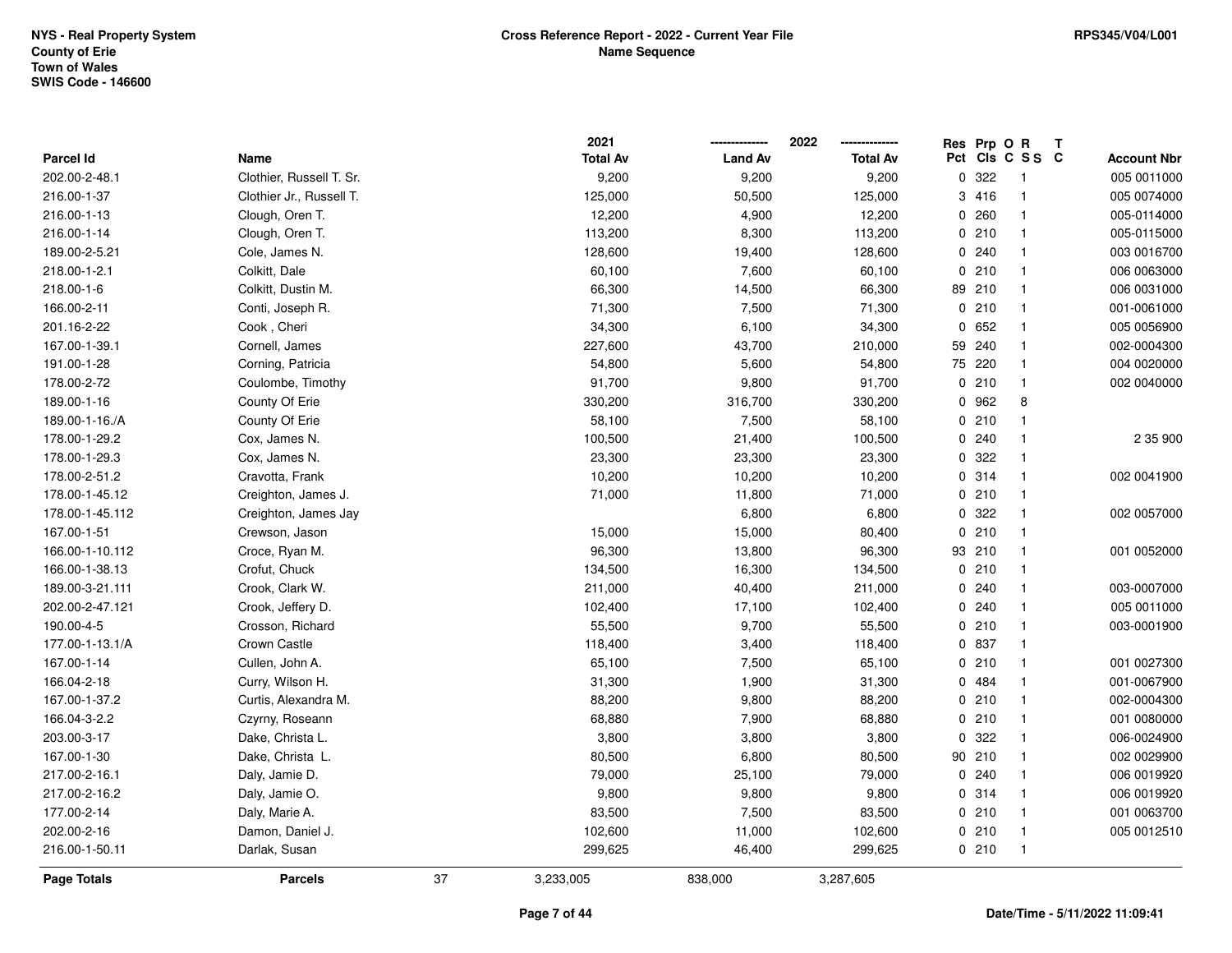|                  |                                |    | 2021            |                | 2022            |    | Res Prp O R |                 | Т |                    |
|------------------|--------------------------------|----|-----------------|----------------|-----------------|----|-------------|-----------------|---|--------------------|
| <b>Parcel Id</b> | Name                           |    | <b>Total Av</b> | <b>Land Av</b> | <b>Total Av</b> |    |             | Pct Cls C S S C |   | <b>Account Nbr</b> |
| 178.00-2-49.132  | Davis, Jennifer Lynn           |    | 112,300         | 12,900         | 112,300         |    | 0210        | -1              |   |                    |
| 177.00-2-1.1     | Davis, Sally                   |    | 62,500          | 8,300          | 62,500          | 0  | 230         | $\mathbf 1$     |   | 001-0128000        |
| 190.00-5-8.12    | Davis, Sally H.                |    | 63,100          | 9,800          | 63,100          |    | 0.240       | $\mathbf 1$     |   | 004 0028000        |
| 178.00-2-17.3    | Decker, Jim                    |    | 14,000          | 14,000         | 14,000          |    | 0 323       |                 |   | 002 0047000        |
| 178.00-2-23.112  | Decker, Jim                    |    | 11,200          | 11,200         | 11,200          |    | 0.322       |                 |   |                    |
| 178.00-1-9.113   | Decker, Steven R.              |    | 8,500           | 8,500          | 8,500           |    | 0.314       | $\mathbf 1$     |   |                    |
| 178.00-1-9.2     | Decker, Steven R.              |    | 49,000          | 9,800          | 49,000          |    | 0210        | $\overline{1}$  |   | 002 0022000        |
| 203.00-1-12.12   | Dedrick, Bradley B.            |    | 72,200          | 9,800          | 72,200          |    | 0210        | $\mathbf{1}$    |   | 006-0014000        |
| 179.00-2-2.112   | Dedrick, Eden                  |    | 150,518         | 15,700         | 150,518         |    | 0210        | $\mathbf 1$     |   | 002 0038000        |
| 203.00-1-12.11   | Dedrick, Janet M.              |    | 22,200          | 21,000         | 22,200          |    | 0.312       | $\mathbf 1$     |   |                    |
| 179.00-2-14.1    | Dedrick, Paul                  |    | 22,100          | 22,100         | 22,100          |    | 0.322       | $\mathbf 1$     |   |                    |
| 178.00-2-45      | Degrace, Patrick               |    | 55,300          | 9,700          | 55,300          |    | 96 210      |                 |   | 004 0038000        |
| 191.00-1-8       | Degroot, Kathleen M.           |    | 110,600         | 10,600         | 110,600         |    | 0210        |                 |   | 004-0047800        |
| 178.00-1-11      | Dehr, Lester F. Jr.            |    | 62,400          | 7,700          | 62,400          |    | 0210        | $\mathbf 1$     |   | 002-0022700        |
| 203.00-1-2.114   | Delano, William M.             |    | 16,100          | 16,100         | 16,100          |    | 0.322       | $\mathbf 1$     |   |                    |
| 191.00-1-15      | Delmonaco, Carmine N.          |    | 53,000          | 7,500          | 53,000          |    | 0210        | $\mathbf{1}$    |   | 004 0026900        |
| 216.00-1-44.11   | Demario, Lloyd W.              |    | 131,100         | 30,900         | 131,100         |    | 0.240       | $\mathbf{1}$    |   | 005 0027000        |
| 178.00-2-64.12   | Dembik, Jeffrey W.             |    | 13,000          | 13,000         | 13,000          |    | 0.314       | $\mathbf 1$     |   | 002 0041000        |
| 189.00-1-36.13   | Dennis T & Patricia L McCauley |    | 109,095         | 13,300         | 109,095         |    | 0210        | $\mathbf 1$     |   | 003 0029000        |
| 189.00-3-38.12   | Dennis T & Patricia L McCauley |    | 101,100         | 9,800          | 101,100         |    | 0210        |                 |   | 003 0003000        |
| 201.20-2-6.1     | Deperno, David A.              |    | 4,400           | 4,400          | 4,400           |    | 0.314       | $\mathbf{1}$    |   | 005 0060000        |
| 201.16-2-26      | Deperno, Robert A. Sr.         |    | 47,500          | 6,500          | 47,500          |    | 0210        | $\mathbf 1$     |   | 005 0059000        |
| 190.00-4-30      | Diaz, Victor                   |    | 8,400           | 8,400          | 8,400           | 0  | 314         | $\mathbf 1$     |   | 003 0002300        |
| 179.00-2-1.2     | Dickison, Alan T.              |    | 95,000          | 15,800         | 95,000          | 88 | 240         | $\mathbf 1$     |   |                    |
| 179.00-2-3.1     | Dickson, Ryan N.               |    | 81,600          | 19,600         | 81,600          |    | 0.240       | $\mathbf 1$     |   | 002 0039000        |
| 201.16-1-10      | Dilker, Dorothy                |    | 46,200          | 5,000          | 46,200          |    | 0210        |                 |   | 005-0080900        |
| 190.00-4-11      | DiNardo, Daniel                |    | 62,500          | 6,800          | 62,500          |    | 0210        |                 |   | 004-0055900        |
| 190.00-4-12.22   | DiNardo, Daniel                |    | 5,994           | 5,994          | 5,994           |    | 0 314       | $\mathbf 1$     |   |                    |
| 166.00-1-41.12   | Dirienzo, Michael              |    | 112,800         | 9,800          | 112,800         |    | 0210        | $\mathbf 1$     |   |                    |
| 201.16-2-14      | <b>Dist-National Fuel Gas</b>  |    | 5,900           | 800            | 5,900           |    | 0 873       | 6               |   |                    |
| 555.00-11-2.1    | <b>Dist-National Fuel Gas</b>  |    | 133,156         | 0              | 125,167         |    | 0861        | 5               |   | 60%                |
| 555.00-11-2.2    | <b>Dist-National Fuel Gas</b>  |    | 88,770          | $\mathbf 0$    | 83,444          |    | 0861        | 5               |   | 40%                |
| 666.00-11-1.1    | <b>Dist-National Fuel Gas</b>  |    | 248,975         | $\mathbf 0$    | 248,975         |    | 0 885       | 6               |   |                    |
| 666.00-11-1.2    | <b>Dist-National Fuel Gas</b>  |    | 111,059         | $\pmb{0}$      | 111,059         |    | 0 885       | 6               |   |                    |
| 204.00-1-1       | Dittmer, Raymond P.            |    | 65,100          | 8,400          | 65,100          |    | 0210        | $\mathbf 1$     |   | 006 0066700        |
| 177.00-1-11      | Dobrick, Alan C.               |    | 75,500          | 5,300          | 75,500          |    | 0210        | $\mathbf 1$     |   | 001 0106000        |
| 166.04-2-7       | Dobson, Richard E.             |    | 90,100          | 8,000          | 90,100          |    | 99 210      | $\overline{1}$  |   | 001-0023000        |
| Page Totals      | <b>Parcels</b>                 | 37 | 2,522,267       | 366,494        | 2,508,952       |    |             |                 |   |                    |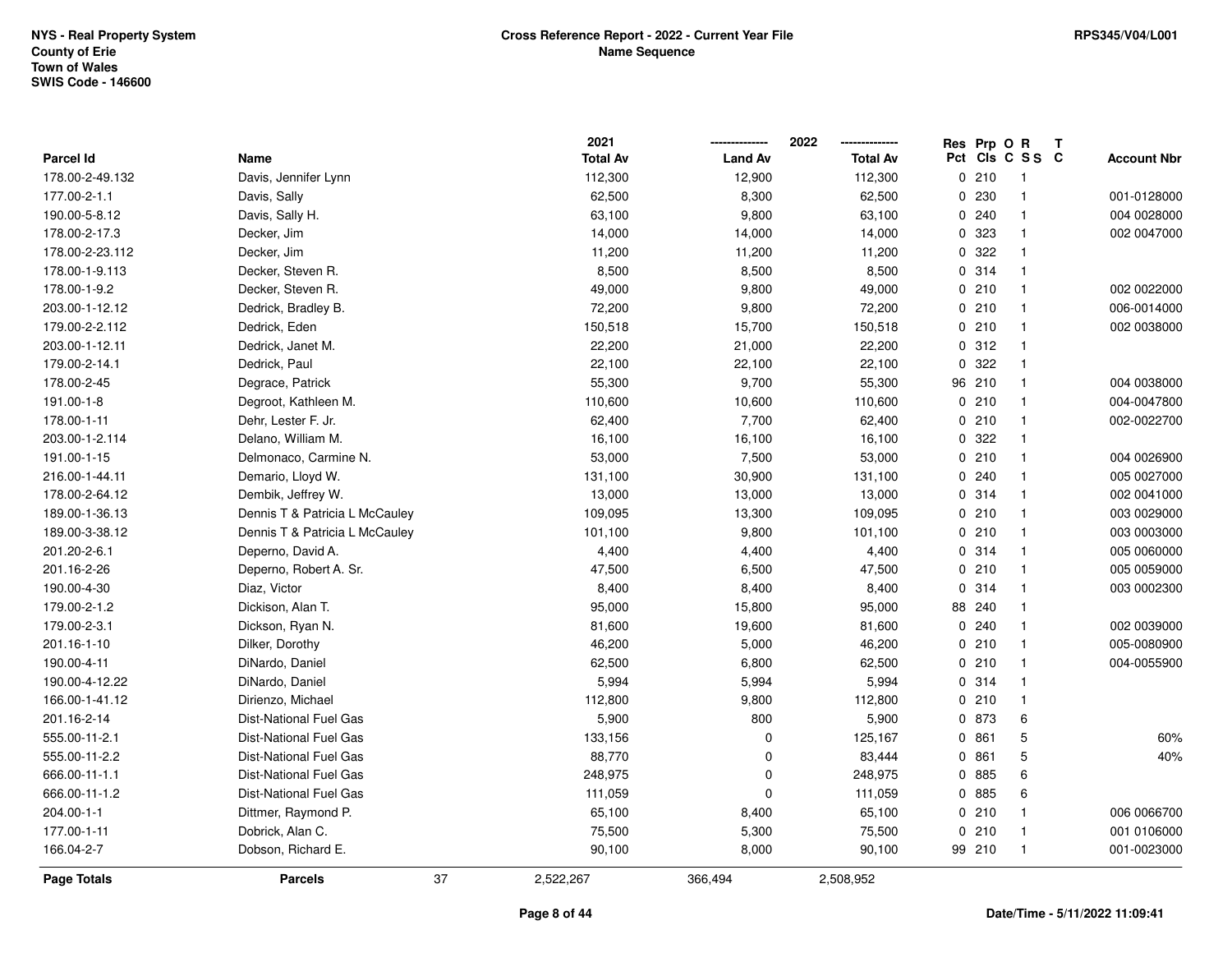|                    |                         |    | 2021            |                | 2022            | Res Prp O R |                 | Т |                    |
|--------------------|-------------------------|----|-----------------|----------------|-----------------|-------------|-----------------|---|--------------------|
| <b>Parcel Id</b>   | Name                    |    | <b>Total Av</b> | <b>Land Av</b> | <b>Total Av</b> |             | Pct Cls C S S C |   | <b>Account Nbr</b> |
| 202.00-2-56        | Dodge, James L.         |    | 149,725         | 14,925         | 149,725         | 0210        | $\overline{1}$  |   | 005 0017500        |
| 189.00-1-30        | Dombrowski, James       |    | 69,615          | 14,300         | 69,615          | 0210        | $\mathbf{1}$    |   | 001 0117900        |
| 203.00-2-8         | Dominick, Debra R.      |    | 52,200          | 7,400          | 52,200          | 0210        | $\mathbf{1}$    |   | 006 0025900        |
| 178.00-1-5.1       | Donnelly, Bene          |    | 68,000          | 11,000         | 68,000          | 0210        | $\mathbf{1}$    |   | 002 0025900        |
| 178.00-1-4.1       | Donnelly, Bene M.       |    | 900             | 900            | 900             | 0 314       | $\mathbf{1}$    |   | 002 0056000        |
| 178.00-1-4.4       | Donnelly, Dana          |    | 108,200         | 9,000          | 108,200         | 0210        | $\mathbf{1}$    |   |                    |
| 178.00-1-6         | Donnelly, Denis         |    | 60,200          | 8,200          | 60,200          | 0210        | $\mathbf{1}$    |   | 002 0025800        |
| 178.00-1-7.2       | Donnelly, Denis         |    | 9,200           | 9,200          | 9,200           | 0 314       | $\overline{1}$  |   |                    |
| 166.00-2-12.121    | Donnelly, Gerald J.     |    | 144,500         | 12,000         | 144,500         | 0.280       | $\mathbf{1}$    |   | 001 0060500        |
| 166.00-2-20        | Donnelly, Glenn R.      |    | 146,800         | 14,500         | 146,800         | 0210        | $\mathbf{1}$    |   | 001 0060500        |
| 178.00-1-4.3       | Donnelly, Glenn R.      |    | 8,500           | 8,500          | 8,500           | 0 314       | $\overline{1}$  |   |                    |
| 178.00-1-7.3       | Donnelly, Howard D.     |    | 13,100          | 13,100         | 13,100          | 0 314       | $\overline{1}$  |   |                    |
| 167.00-1-40        | Donnelly, Leesa-Rena    |    | 2,000           | 2,000          | 2,000           | 0 314       | $\overline{1}$  |   | 002-0057900        |
| 178.00-1-8         | Donnelly, Shirley Ann   |    | 54,800          | 7,900          | 54,800          | 0210        | $\mathbf{1}$    |   | 002 0024000        |
| 177.00-1-21.1      | Donohue, Michael P. Sr. |    | 59,900          | 12,700         | 59,900          | 87 210      | $\mathbf{1}$    |   | 001 0097000        |
| 178.00-2-29        | Dorr, Joan              |    | 75,200          | 8,700          | 75,200          | 98 210      | $\mathbf{1}$    |   | 002-0049910        |
| 216.00-2-4         | Dotzler, Harold N.      |    | 52,200          | 8,600          | 52,200          | 0210        | $\mathbf{1}$    |   | 005 0003900        |
| 201.16-2-18        | Draegert, John F.       |    | 72,400          | 10,100         | 72,400          | 45 471      | $\mathbf{1}$    |   | 005-0051000        |
| 203.00-3-9.1       | Drenkhahn, Paul R.      |    | 78,800          | 21,100         | 78,800          | 0.240       | $\mathbf{1}$    |   | 006 0023800        |
| 178.00-2-3         | Driver, Daniel          |    | 86,500          | 17,100         | 86,500          | 0.240       | $\mathbf{1}$    |   | 003 0038000        |
| 167.00-1-34.2      | Drosendahl, Allan W.    |    | 12,200          | 12,200         | 12,200          | 0.314       | $\overline{1}$  |   |                    |
| 177.00-1-45.11     | Drosendahl, Alton       |    | 9,700           | 9,700          | 9,700           | 0.314       | $\mathbf{1}$    |   | 001-0114000        |
| 177.00-1-45.2      | Drosendahl, Alton       |    | 60,300          | 11,700         | 60,300          | 0210        | $\mathbf{1}$    |   | 001-0114801        |
| 177.00-1-45.3      | Drosendahl, Alton       |    | 9,200           | 9,200          | 9,200           | 0.314       | $\mathbf{1}$    |   | 1-114-802          |
| 166.00-1-10.12     | Drushler, Alfred H.     |    | 73,800          | 8,300          | 73,800          | 0 230       | $\mathbf{1}$    |   | 1-52-600           |
| 203.00-1-29        | Drzazgowski, Leonard    |    | 78,600          | 13,800         | 78,600          | 0.240       | $\mathbf{1}$    |   |                    |
| 216.00-1-23        | Dudek, Josiah           |    | 27,000          | 5,200          | 27,000          | 0210        | $\mathbf{1}$    |   | 005-0122000        |
| 216.00-1-24        | Dudek, Josiah           |    | 5,000           | 5,000          | 5,000           | 0.260       | $\overline{1}$  |   | 005-0123000        |
| 203.00-1-3.1       | Dudek, Patricia A.      |    | 73,100          | 17,000         | 73,100          | 0.240       | $\mathbf{1}$    |   | 006 0037800        |
| 216.00-3-4.1       | Duff, Kimberly J.       |    | 72,610          | 18,810         | 72,610          | 0.240       | $\mathbf{1}$    |   | 005 0015000        |
| 190.00-4-14.12     | Dukarm, Thomas M.       |    | 85,600          | 12,400         | 85,600          | 0210        | $\overline{1}$  |   | 004 0058000        |
| 178.00-2-33.12     | Dumas, James            |    | 330,800         | 26,000         | 330,800         | 0440        | $\mathbf{1}$    |   | 002 0044000        |
| 190.00-4-10.1      | Dumas, James W.         |    | 73,000          | 16,200         | 73,000          | 0.240       | $\mathbf{1}$    |   | 004-0054000        |
| 190.00-1-5.121     | Dumas, Roslyn L.        |    | 65,525          | 6,625          | 65,525          | 0210        | $\mathbf{1}$    |   | 004 0071900        |
| 189.00-1-10.11     | Dziulko, Michael D. Jr. |    | 51,540          | 42,900         | 51,540          | 0.312       | $\mathbf{1}$    |   | 003 0026000        |
| 167.00-1-42        | Eaton, Jean Clancy      |    | 78,800          | 17,800         | 78,800          | 0.240       | $\overline{1}$  |   | 002 0004600        |
| 168.00-1-6.111     | Eaton, Jeffrey A.       |    | 133,600         | 55,100         | 133,600         | 0.240       | $\overline{1}$  |   | 002 0009000        |
| <b>Page Totals</b> | <b>Parcels</b>          | 37 | 2,553,115       | 499,160        | 2,553,115       |             |                 |   |                    |

## **Page 9 of 44**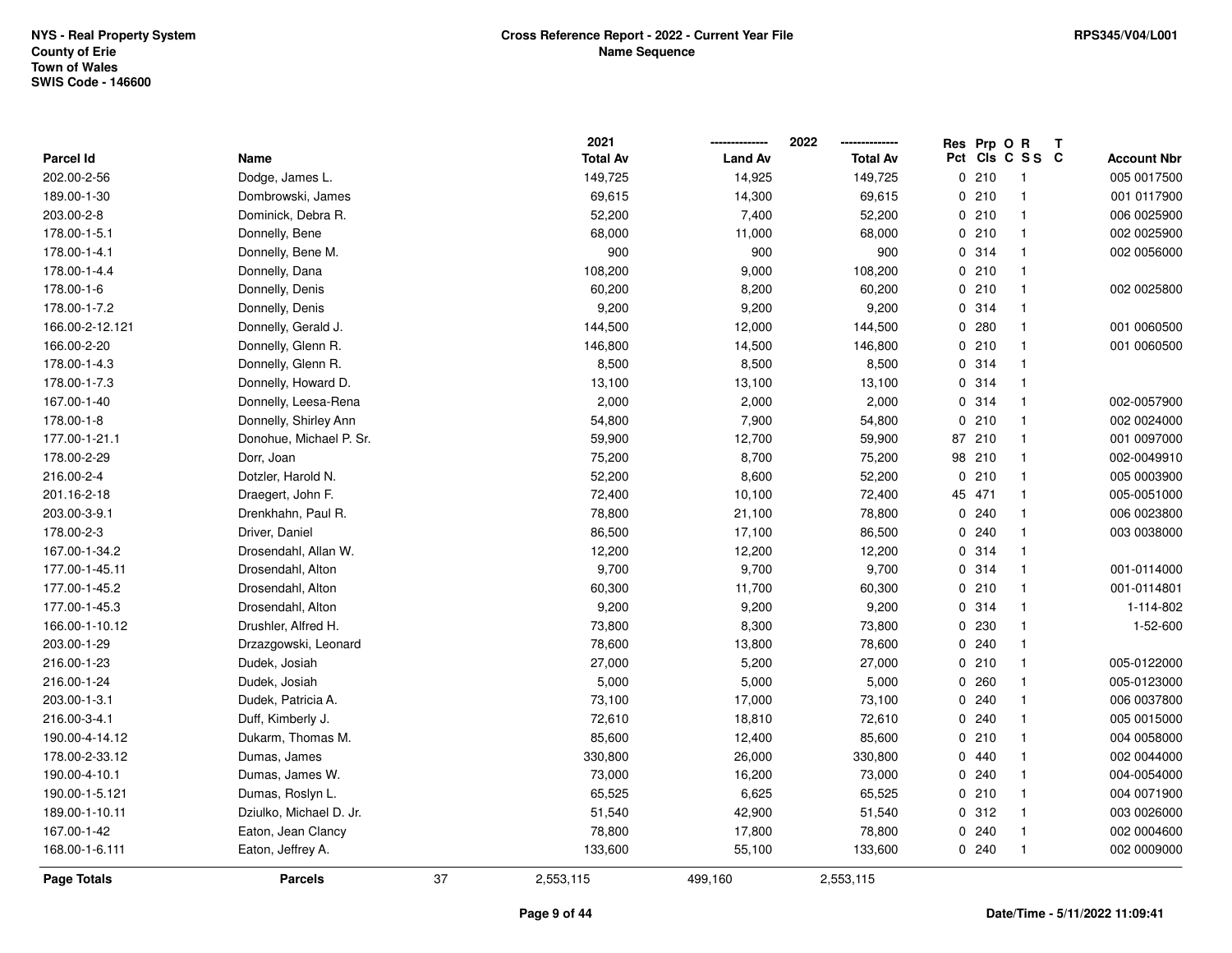|                  |                                |    | 2021            |                | 2022            |    | Res Prp O R |                         | T |                    |
|------------------|--------------------------------|----|-----------------|----------------|-----------------|----|-------------|-------------------------|---|--------------------|
| Parcel Id        | Name                           |    | <b>Total Av</b> | <b>Land Av</b> | <b>Total Av</b> |    |             | Pct Cls C S S C         |   | <b>Account Nbr</b> |
| 191.00-2-3.2     | Eberl, Edward                  |    | 83,000          | 21,000         | 83,000          |    | 0.240       | $\overline{\mathbf{1}}$ |   | 004 0047500        |
| 190.00-3-12.11   | Eckert, Kathleen F.            |    | 58,400          | 12,900         | 58,400          | 83 | 210         | $\overline{1}$          |   | 006 0039000        |
| 204.00-1-12.1    | Eddy, Nancy L.                 |    | 112,385         | 41,663         | 112,385         |    | 0.240       | $\overline{1}$          |   | 006 0056000        |
| 204.00-1-13      | Eddy, Nancy L.                 |    | 16,100          | 16,100         | 16,100          |    | 0 120       | $\overline{1}$          |   | 006 0055000        |
| 167.00-1-31      | Eddy, Roger Jr.                |    | 50,900          | 25,700         | 50,900          |    | 0.240       | $\overline{1}$          |   | 002-0029000        |
| 189.00-2-3       | Edwards, Robert<br>lii H.      |    | 89,300          | 10,700         | 89,300          |    | 0210        | $\overline{1}$          |   | 003 0033000        |
| 203.00-2-5.2     | Egan, Rachael L.               |    | 52,200          | 7,600          | 52,200          |    | 0210        | $\overline{1}$          |   |                    |
| 201.20-1-14.1    | Ehrenberg, Mark                |    | 358,500         | 85,300         | 358,500         |    | 3 416       | $\overline{\mathbf{1}}$ |   | 005 0067800        |
| 166.04-1-10      | Ehrenburg, Paul L. Jr.         |    | 53,000          | 6,800          | 53,000          |    | 0210        | $\overline{1}$          |   | 001 0012000        |
| 178.00-2-36.4    | Ellis, Colleen A.              |    | 70,200          | 7,500          | 70,200          |    | 0210        | $\overline{1}$          |   |                    |
| 190.00-4-29.1    | Ells, Lynne L.                 |    | 73,800          | 17,300         | 73,800          |    | 0.240       | $\overline{1}$          |   | 003 0002930        |
| 190.00-5-10.2    | Emden, George E.               |    | 50,300          | 6,900          | 50,300          |    | 0210        | -1                      |   |                    |
| 166.00-1-27.2/A  | Empire Energy E&P LLC          |    |                 | 0              | $\mathbf{1}$    |    | 0 733       | $\overline{1}$          |   |                    |
| 203.00-1-20.11/B | Empire Energy E&P LLC          |    | 780             | $\mathbf 0$    | 780             |    | 0 733       | $\overline{1}$          |   | 006 0037500        |
| 203.00-1-24      | Emslie, Scott G.               |    | 75,800          | 12,200         | 75,800          |    | 0210        | $\overline{1}$          |   | 006 0017800        |
| 202.00-4-10      | Endres, Nancy A.               |    | 113,600         | 26,300         | 113,600         |    | 0.240       | $\overline{1}$          |   | 005 0090910        |
| 177.00-1-1.12    | Erckert, Christopher           |    | 51,200          | 7,300          | 51,200          |    | 0210        | $\overline{1}$          |   |                    |
| 191.00-3-9.3     | Erhardt, William C.            |    | 6,200           | 6,200          | 6,200           |    | 0.314       | $\overline{1}$          |   | 004-0044800        |
| 191.00-3-10.11   | Erhardt, William C.            |    | 111,950         | 25,950         | 111,950         |    | 91 240      | $\overline{1}$          |   | 004 0044900        |
| 166.04-2-3.1     | Ertel, Matthew                 |    | 54,200          | 8,000          | 54,200          |    | 0210        | $\overline{1}$          |   | 001 0025000        |
| 166.00-1-23      | Ertl, David & Maureen          |    | 72,000          | 10,100         | 72,000          |    | 96 210      | $\mathbf{1}$            |   | 001 0046000        |
| 190.00-4-18      | Euscher, Brian S.              |    | 73,500          | 8,600          | 73,500          |    | 0210        | $\overline{1}$          |   | 006 0037900        |
| 189.00-3-22.12   | Evans, Robert M.               |    | 22,375          | 22,375         | 22,375          |    | 0.322       | $\overline{1}$          |   | 003 0006000        |
| 218.00-1-21      | Evans, Robert M. Jr            |    | 189,500         | 50,900         | 189,500         |    | 0210        | $\overline{1}$          |   | 006-0060000        |
| 178.00-2-38.12   | Everett, Alan L.               |    | 308,000         | 21,400         | 308,000         |    | 0210        | $\mathbf{1}$            |   |                    |
| 178.00-1-13      | <b>Everett Enterprises Llc</b> |    | 340,000         | 19,700         | 340,000         |    | 0710        | $\overline{1}$          |   | 002 0022600        |
| 166.00-2-2       | Ewel, Richard C.               |    | 123,200         | 11,100         | 123,200         |    | 0210        | -1                      |   | 001 0007900        |
| 178.00-2-26      | Fahy, Riley J.                 |    | 58,300          | 4,200          | 58,300          |    | 0210        | $\mathbf{1}$            |   | 004 0005000        |
| 201.16-1-6.1     | Fair Grounds Fair              |    | 36,700          | 7,500          | 36,700          |    | 0 632       | 8                       |   | 500-0020000        |
| 166.04-3-11.1    | Falk, Patricia                 |    | 55,400          | 1,700          | 55,400          |    | 0210        | $\overline{1}$          |   | 001 0089000        |
| 218.00-1-19.12   | Farrant, Screw Machine         |    | 13,800          | 4,500          | 13,800          |    | 0 484       | $\overline{1}$          |   | 006-0062900        |
| 218.00-1-9       | Farrant, Thomas                |    | 7,000           | 7,000          | 7,000           |    | 0 322       | $\mathbf{1}$            |   | 006-0062400        |
| 218.00-1-15.1    | Farrant, Thomas M.             |    | 168,100         | 21,600         | 168,100         |    | 0.240       | $\mathbf{1}$            |   | 006-0062700        |
| 218.00-1-19.112  | Farrant, Thomas M.             |    | 6,900           | 6,900          | 6,900           |    | 0.314       | $\mathbf{1}$            |   |                    |
| 177.00-2-21.1    | Faskel, John C.                |    | 69,600          | 6,400          | 69,600          |    | 0210        | $\overline{1}$          |   | 001-0126900        |
| 178.00-2-15.2    | Feist, Scott                   |    | 180,850         | 29,850         | 180,850         |    | 0.240       | $\overline{1}$          |   | 002 0046000        |
| 166.04-2-15      | Felser, Jaimee L.              |    | 44,300          | 1,500          | 44,300          |    | 0210        | $\overline{1}$          |   | 001 0014900        |
| Page Totals      | <b>Parcels</b>                 | 37 | 3,251,341       | 580,738        | 3,251,341       |    |             |                         |   |                    |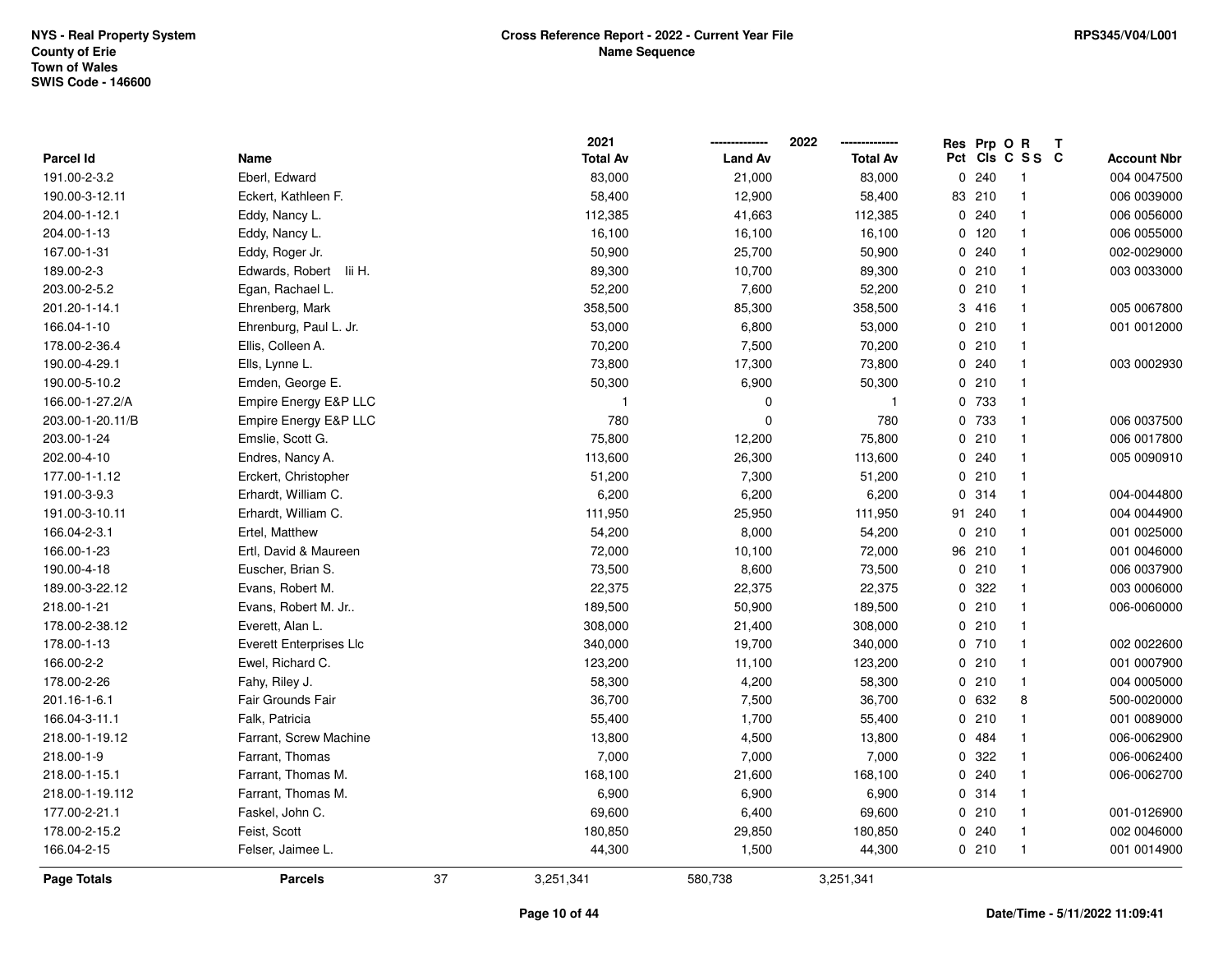|                  |                                |    | 2021            |                | 2022            |    | Res Prp O R |                         | Т |                    |
|------------------|--------------------------------|----|-----------------|----------------|-----------------|----|-------------|-------------------------|---|--------------------|
| <b>Parcel Id</b> | Name                           |    | <b>Total Av</b> | <b>Land Av</b> | <b>Total Av</b> |    |             | Pct Cls C S S C         |   | <b>Account Nbr</b> |
| 216.00-3-1       | Ferguson, Eamon                |    | 90,100          | 61,900         | 90,100          |    | 0.240       | $\overline{\mathbf{1}}$ |   | 005-0005000        |
| 202.00-2-55      | Ferrara, Joseph D.             |    | 97,000          | 9,900          | 97,000          |    | 0210        | $\mathbf{1}$            |   |                    |
| 178.00-2-19      | Ferrel, Christopher J.         |    | 81,058          | 8,900          | 81,058          |    | 98 210      | $\mathbf{1}$            |   | 002-0047700        |
| 191.00-1-14      | Fialkowski, David F.           |    | 23,900          | 18,300         | 23,900          |    | 0.312       | $\mathbf{1}$            |   | 004 0032000        |
| 191.00-1-33      | Fialkowski, David F.           |    | 36,600          | 7,200          | 36,600          |    | 0210        | $\mathbf{1}$            |   | 004 0032800        |
| 190.00-2-20      | Fialkowski, James              |    | 69,100          | 7,400          | 69,100          |    | 0210        | $\mathbf{1}$            |   | 004 0070800        |
| 201.20-1-8       | Ficarro, Stephanie M.          |    | 80,000          | 8,300          | 80,000          |    | 0210        | $\mathbf{1}$            |   | 005 0030300        |
| 190.00-2-2       | Fiebelkorn, Glenn R. Jr        |    | 46,100          | 6,600          | 46,100          |    | 0210        | $\mathbf{1}$            |   | 004 0014000        |
| 189.00-2-1.1     | Fierle, Robert J.              |    | 68,000          | 67,800         | 68,000          |    | 0.312       | $\mathbf{1}$            |   | 003 0032000        |
| 177.00-2-17      | Filipski Family Trust          |    | 57,900          | 8,500          | 57,900          |    | 0210        | $\mathbf{1}$            |   | 001 0063600        |
| 166.03-2-6       | Filozof, Bernard P.            |    | 62,300          | 9,500          | 62,300          |    | 0210        | $\mathbf{1}$            |   | 001-0055402        |
| 178.00-1-48      | <b>Fineline Collision LLC</b>  |    | 106,200         | 19,700         | 106,200         |    | 0 433       | $\mathbf{1}$            |   | 002 0022500        |
| 217.00-1-12.1    | Fischer, Bradley P.            |    | 66,800          | 24,600         | 66,800          |    | 74 240      | 1                       |   | 006 0005000        |
| 217.00-1-14.12   | Fischer, Bradley P.            |    | 13,000          | 12,000         | 13,000          |    | 0.312       | $\mathbf{1}$            |   | 006 0008300        |
| 190.00-2-11.112  | Fischer, Leigh M.              |    | 87,200          | 21,600         | 87,200          |    | 0.240       | $\mathbf{1}$            |   |                    |
| 217.00-2-13.111  | Fisher, Donald F.              |    | 90,900          | 44,300         | 90,900          |    | 0.240       | $\mathbf{1}$            |   | 006-0018900        |
| 204.00-1-10.112  | Fishlock, Thomas               |    | 59,153          | 12,113         | 59,153          |    | 0210        | $\mathbf{1}$            |   | 006 0058000        |
| 190.00-2-11.121  | Flasza, Kenneth W.             |    | 143,900         | 21,700         | 143,900         |    | 0210        | $\mathbf{1}$            |   |                    |
| 166.00-1-14      | Flett, Barbara A.              |    | 59,800          | 5,300          | 59,800          |    | 0210        | $\mathbf{1}$            |   | 001 0051000        |
| 166.00-1-15      | Florkowski, Kathleen           |    | 91,400          | 5,300          | 91,400          |    | 0210        | $\mathbf{1}$            |   | 001-0050900        |
| 201.16-2-1       | Fodero, Joseph C.              |    | 52,200          | 7,700          | 52,200          |    | 0210        | $\mathbf{1}$            |   | 005 0044000        |
| 190.00-1-12.3    | Fodero, Nicholas V.            |    | 202,000         | 25,100         | 202,000         |    | 0.240       | $\mathbf{1}$            |   |                    |
| 203.00-1-26.111  | Foss, Susan                    |    | 1,100           | 1,100          | 1,100           |    | 0.314       | $\mathbf{1}$            |   | 006 0017000        |
| 203.00-1-2.11    | Foss, Susan V.                 |    | 104,400         | 21,000         | 104,400         | 87 | 240         | $\mathbf{1}$            |   | 006 0037000        |
| 203.00-1-27.111  | Foss, Susan V.                 |    | 1,200           | 1,200          | 1,200           |    | 0.314       | $\mathbf{1}$            |   |                    |
| 178.00-2-5       | Frances T Decker Revocable Trs |    | 148,500         | 26,200         | 148,500         |    | 0.240       | $\mathbf{1}$            |   | 001 0043000        |
| 217.00-1-19.11   | Francis, Justin W.             |    | 143,700         | 42,600         | 143,700         |    | 0210        | $\mathbf{1}$            |   | 006 0008520        |
| 167.00-1-45.1    | Freiheit, Mark                 |    | 104,900         | 8,600          | 104,900         |    | 0210        | $\mathbf{1}$            |   | 002 0001000        |
| 178.00-2-61.112  | Fried, Mark H.                 |    | 156,100         | 12,800         | 156,100         |    | 0210        | $\mathbf{1}$            |   | 002 0041000        |
| 203.00-2-9.112   | Friedhaber, David M.           |    | 78,400          | 12,000         | 78,400          |    | 0210        | $\mathbf{1}$            |   |                    |
| 189.00-3-18.2    | Fronczek, David                |    | 69,500          | 15,600         | 69,500          |    | 0210        | $\mathbf{1}$            |   | 003-0035900        |
| 217.00-1-9.12    | Frone, Michael R.              |    | 101,100         | 12,000         | 101,100         |    | 0210        | $\mathbf{1}$            |   |                    |
| 177.00-1-15      | Fuller, Gerald                 |    | 63,900          | 7,700          | 63,900          |    | 0210        | $\mathbf{1}$            |   | 001-0104700        |
| 178.00-1-3.2     | Galati, Earl J.                |    | 78,700          | 11,400         | 78,700          |    | 0210        | $\mathbf{1}$            |   | 002-0027000        |
| 178.00-2-17.12   | Gallo, Donald                  |    | 15,700          | 15,700         | 15,700          |    | 0 322       | $\mathbf{1}$            |   | 002 0047000        |
| 178.00-2-56.2    | Gallo, Donald                  |    | 252,300         | 41,600         | 252,300         |    | 0.240       | $\mathbf{1}$            |   |                    |
| 178.00-1-4.2     | Gallo, Eve M.                  |    | 62,000          | 8,300          | 62,000          |    | 0210        | $\overline{1}$          |   |                    |
| Page Totals      | <b>Parcels</b>                 | 37 | 3,066,111       | 651,513        | 3,066,111       |    |             |                         |   |                    |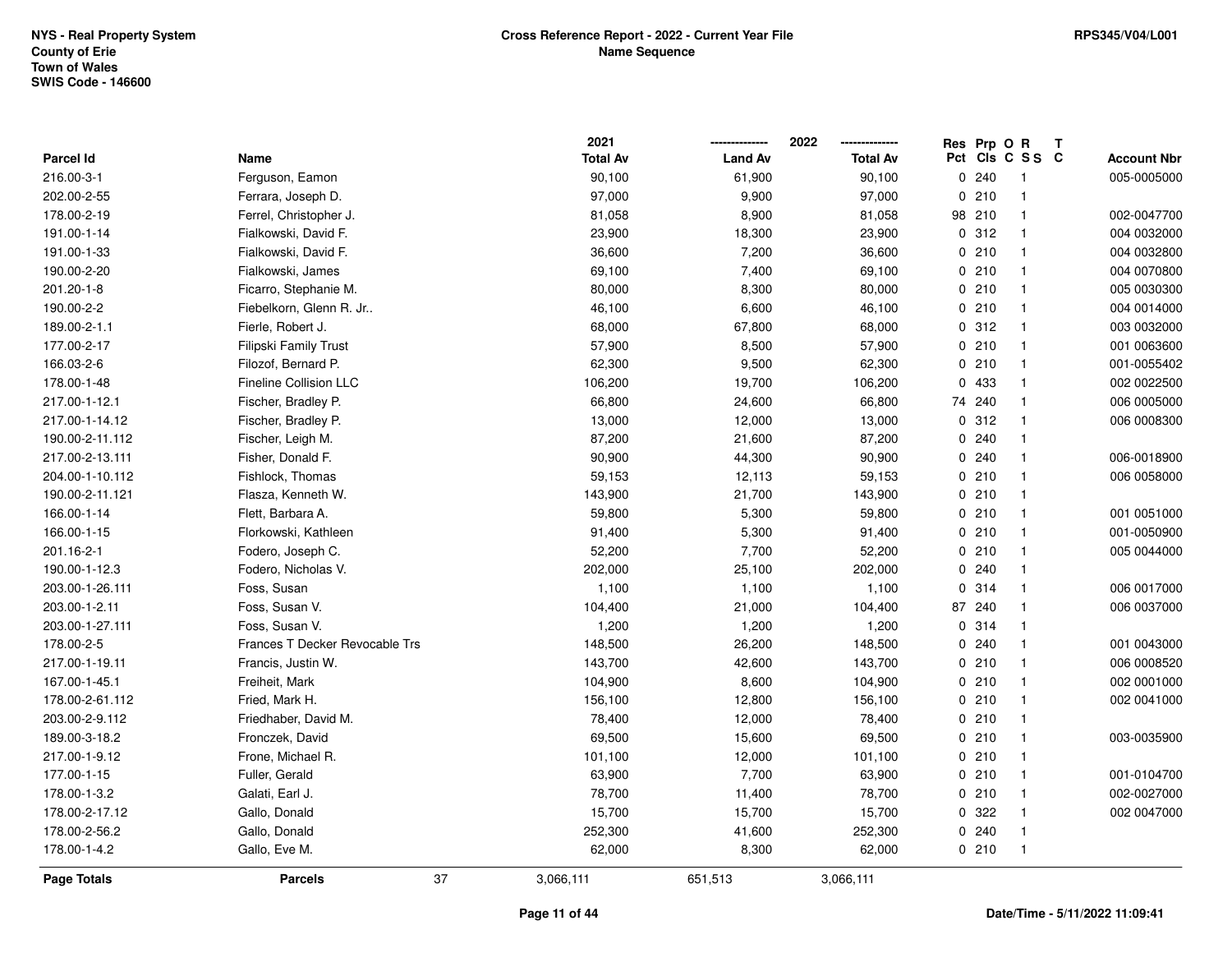|                    |                             |    | 2021            |                | 2022            | Res Prp O R |                 | Т |                    |
|--------------------|-----------------------------|----|-----------------|----------------|-----------------|-------------|-----------------|---|--------------------|
| Parcel Id          | Name                        |    | <b>Total Av</b> | <b>Land Av</b> | <b>Total Av</b> |             | Pct Cls C S S C |   | <b>Account Nbr</b> |
| 189.00-3-20        | Garland, William B.         |    | 99,176          | 8,600          | 99,176          | 98 210      | $\overline{1}$  |   | 003-0036000        |
| 166.04-2-25        | Garvey, Benjamin T.         |    | 43,600          | 6,100          | 43,600          | 0210        | $\mathbf{1}$    |   | 001 0071000        |
| 190.00-4-3         | Gaston, Mark C.             |    | 66,800          | 13,500         | 66,800          | 0210        | $\mathbf{1}$    |   | 003-0002910        |
| 179.00-2-9         | Gasz, Thomas                |    | 88,200          | 9,800          | 88,200          | 0210        | $\mathbf{1}$    |   | 004-0073000        |
| 167.00-1-9.112     | Gauthier, Edward J.         |    | 82,700          | 17,700         | 82,700          | 0.240       | $\mathbf 1$     |   |                    |
| 178.00-1-9.12      | Gawronski, Jeffrey          |    | 109,600         | 9,600          | 109,600         | 0210        | $\mathbf{1}$    |   |                    |
| 166.00-2-13.1      | Gawura, Gregory             |    | 90,400          | 12,200         | 90,400          | 0210        | $\mathbf{1}$    |   | 001 0093000        |
| 177.00-1-19./A     | Generate NY Community Solar |    |                 | $\pmb{0}$      | 326,000         | 0878        | $\mathbf{1}$    |   | 001 0100000        |
| 191.00-1-11        | George, Bobbie G.           |    | 25,800          | 11,300         | 25,800          | 0210        | $\mathbf{1}$    |   | 004 0047900        |
| 218.00-1-11.23     | George, Brian               |    | 75,400          | 12,100         | 75,400          | 0210        | $\mathbf{1}$    |   |                    |
| 217.00-2-9.13      | George, Brian N.            |    | 1,700           | 1,700          | 1,700           | $0$ 120     | $\mathbf{1}$    |   |                    |
| 217.00-2-9.11      | George, Gary N.             |    | 165,300         | 55,200         | 165,300         | 0.240       | $\mathbf{1}$    |   | 006 0034000        |
| 178.00-1-28.122    | George, Martin J.           |    | 173,600         | 17,600         | 173,600         | 0210        | $\mathbf 1$     |   | 002-0015700        |
| 167.00-1-11        | George, Paul H.             |    | 59,500          | 7,900          | 59,500          | 0210        | $\mathbf{1}$    |   | 001-0027800        |
| 177.00-1-4.1       | George, Randy P.            |    | 90,000          | 14,300         | 90,000          | 0210        | $\mathbf{1}$    |   | 001 0111000        |
| 217.00-2-8         | George, Viola               |    | 50,800          | 7,400          | 50,800          | 0210        | $\mathbf{1}$    |   | 006 0034900        |
| 218.00-1-29        | George, Viola A.            |    | 23,600          | 23,600         | 23,600          | $0$ 120     | $\mathbf{1}$    |   |                    |
| 203.00-2-5.11      | Gerardi, Jason T.           |    | 95,000          | 13,000         | 95,000          | 0210        | $\mathbf{1}$    |   | 006 0049920        |
| 166.03-1-6         | Giacomini, Connor J.        |    | 55,000          | 7,400          | 55,000          | 0210        | $\mathbf{1}$    |   | 001 0006710        |
| 204.00-1-8         | Giangualano, Nicholas       |    | 3,200           | 3,200          | 3,200           | 0.314       | $\mathbf{1}$    |   | 006 0068000        |
| 189.00-3-13        | Giese, Richard W.           |    | 70,600          | 9,800          | 70,600          | 97 210      | $\mathbf{1}$    |   | 003 0034900        |
| 216.00-1-46.111    | Gietler, Mark G.            |    | 121,128         | 21,300         | 109,000         | 0.240       | $\mathbf{1}$    |   | 005-0071600        |
| 166.04-3-4         | Gilbert, Robert G.          |    | 65,000          | 4,200          | 65,000          | 0.230       | $\mathbf{1}$    |   | 001 0081000        |
| 167.00-1-17        | Gingerich, Earl             |    | 14,000          | 14,000         | 14,000          | 0 105       | $\mathbf{1}$    |   |                    |
| 167.00-1-49        | Gingerich, Earl             |    | 185,200         | 111,100        | 185,200         | $0$ 112     | $\mathbf{1}$    |   | 001-0027000        |
| 166.00-2-6         | Gingerich, Earl Jr.         |    | 139,092         | 25,300         | 139,092         | 0.280       | $\mathbf{1}$    |   | 001-0009000        |
| 167.00-1-21.1      | Gingerich, Earl Sr.         |    | 16,500          | 16,500         | 16,500          | 0 105       | $\mathbf{1}$    |   | 001 0028000        |
| 218.00-1-11.212    | Gingerich, Rodney           |    | 147,260         | 15,900         | 147,260         | 0210        | $\mathbf{1}$    |   |                    |
| 178.00-2-49.113    | Gingerich, Shawn D.         |    | 122,100         | 13,400         | 122,100         | 0210        | $\mathbf{1}$    |   | 002 0041000        |
| 191.00-2-3.41      | Ginnane, J Christien        |    | 95,300          | 28,100         | 95,300          | 76 240      | $\mathbf{1}$    |   | 004 0047500        |
| 167.00-1-44.21     | Ginter, Thomas S.           |    | 2,200           | 2,200          | 2,200           | 0.314       | $\mathbf{1}$    |   | 001-0076300        |
| 167.00-1-44.22     | Ginter, Thomas S.           |    | 80,300          | 9,800          | 80,300          | 0210        | $\mathbf{1}$    |   | 001-0076300        |
| 216.00-1-3.22      | Girard, Mary Lou            |    | 80,000          | 15,800         | 80,000          | 0.240       | $\mathbf{1}$    |   | 005-0067701        |
| 190.00-3-1.2       | Glaser, Raymond W. Jr.      |    | 67,900          | 9,800          | 67,900          | 0210        | $\mathbf{1}$    |   | 004 0059000        |
| 218.00-1-24        | Glenn, Randy M.             |    | 93,500          | 9,800          | 93,500          | 97 210      | $\mathbf{1}$    |   | 006 0065800        |
| 189.00-1-5.112     | Goerke, Glenn C.            |    | 133,900         | 15,800         | 133,900         | 0210        | $\mathbf{1}$    |   |                    |
| 191.00-1-13        | Golden, James E & Sandra    |    | 58,400          | 11,300         | 58,400          | 91 210      | $\mathbf{1}$    |   | 004-0033000        |
| <b>Page Totals</b> | <b>Parcels</b>              | 37 | 2,891,756       | 586,300        | 3,205,628       |             |                 |   |                    |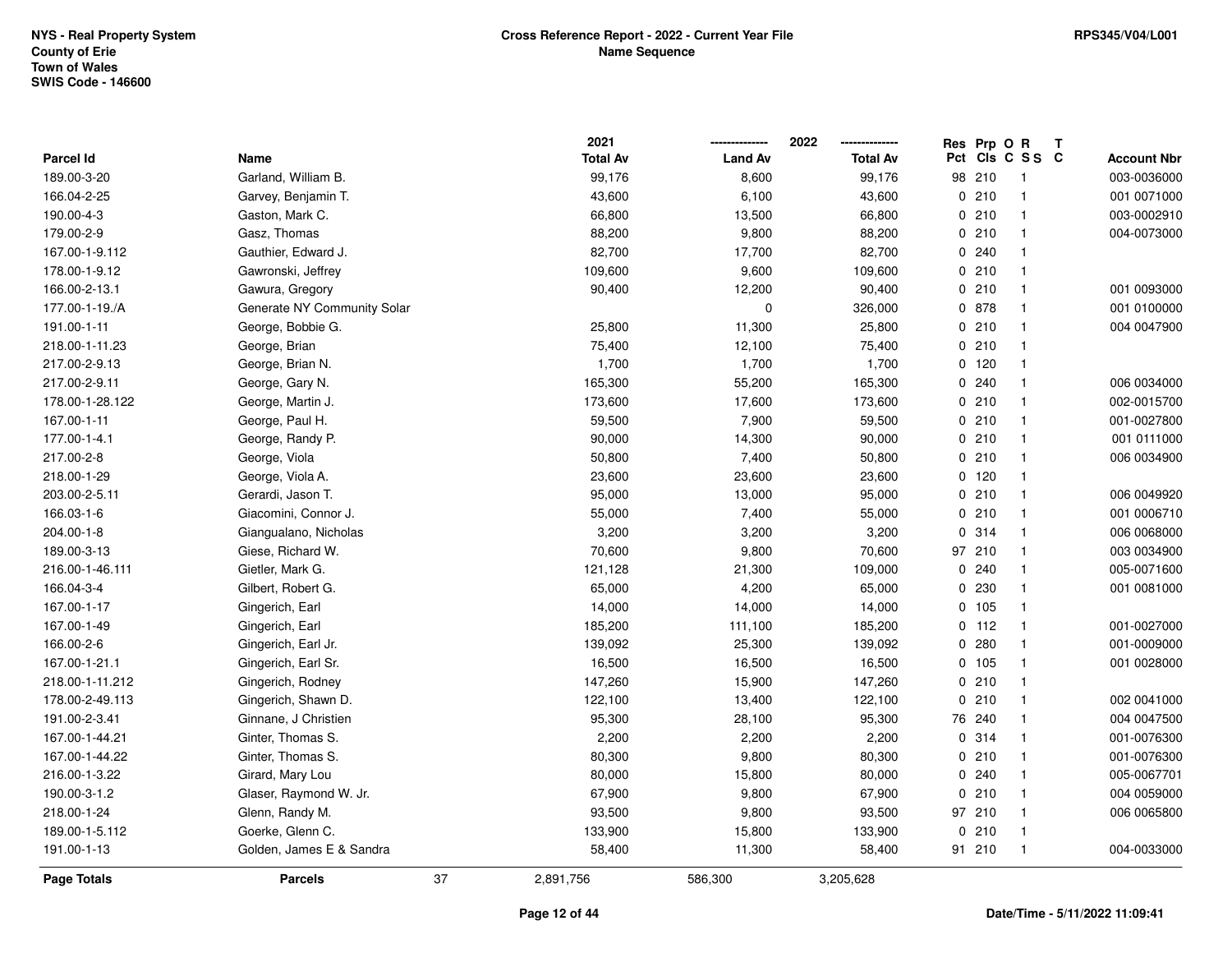\*

|                    |                         |    | 2021            |                | 2022            | Res Prp O R |                 | $\mathbf{T}$ |                    |
|--------------------|-------------------------|----|-----------------|----------------|-----------------|-------------|-----------------|--------------|--------------------|
| Parcel Id          | Name                    |    | <b>Total Av</b> | <b>Land Av</b> | <b>Total Av</b> |             | Pct Cls C S S C |              | <b>Account Nbr</b> |
| 191.00-3-9.121     | Goose Hill Farm LLC     |    | 34,500          | 34,500         | 34,500          | 0.322       | -1              |              |                    |
| 191.00-3-20        | Goose Hill Farm LLC     |    | 10,920          | 10,920         | 10,920          | 0.310       | $\mathbf{1}$    |              | 004 0044000        |
| 204.00-1-3.3       | Gorko, Jacob            |    | 76,700          | 10,800         | 76,700          | 0210        | $\mathbf{1}$    |              | 006 0069000        |
| 202.00-3-19        | Gossel, Douglas         |    | 141,000         | 25,400         | 141,000         | 0.240       | $\mathbf{1}$    |              | 005 0008500        |
| 178.00-1-41        | Gould, Celeste          |    | 66,600          | 6,000          | 66,600          | 0210        | $\mathbf{1}$    |              | 001-0038000        |
| 178.00-1-42        | Gould, Susan C.         |    | 61,700          | 7,700          | 61,700          | 0210        | $\mathbf{1}$    |              | 001 0037000        |
| 178.00-2-12.11     | Gould, Susan C.         |    | 16,350          | 16,350         | 16,350          | 0.322       | $\mathbf 1$     |              | 001-0040000        |
| 202.00-2-10.2      | Gowanlock, Donald S.    |    | 74,800          | 11,600         | 74,800          | 0210        | $\mathbf{1}$    |              | 005 0093700        |
| 191.00-3-17.2      | Graff, Mary E.          |    | 54,560          | 13,100         | 54,560          | 0210        | $\mathbf{1}$    |              | 004 0044000        |
| 202.00-2-47.11     | Graham, Debra           |    | 7,100           | 7,100          | 7,100           | 0.314       | $\mathbf{1}$    |              | 005 0011000        |
| 202.00-2-47.122    | Graham, Debra           |    | 700             | 700            | 700             | 0.314       | $\mathbf{1}$    |              | 005 0011000        |
| 202.00-2-54        | Graham, Debra L.        |    | 2,600           | 2,600          | 2,600           | 0.314       | $\mathbf{1}$    |              |                    |
| 178.00-2-75        | Greco, Lucian           |    | 27,600          | 27,600         | 27,600          | 0.322       | $\mathbf{1}$    |              | 001 0122000        |
| 202.00-4-11        | Greenstein, Jonas T.    |    |                 | 16,400         | 117,400         | 0.240       | $\mathbf{1}$    |              | 005 0090920        |
| 202.00-4-11.1      | Greenstein, Jonas T.    |    | 117,400         | 16,400         | 117,400         | 0.240       | $\mathbf{1}$    |              | 005 0090920        |
| 190.00-5-2.21      | Greiner, Michael Thomas |    | 52,100          | 13,800         | 52,100          | 0210        | $\mathbf{1}$    |              | 004-0066000        |
| 203.00-2-2         | Grenier, Jennifer L.    |    | 55,200          | 9,100          | 55,200          | 0210        | $\mathbf{1}$    |              | 006-0049000        |
| 190.00-4-12.11     | Grenier, Lee A. Jr.     |    | 85,600          | 24,400         | 85,600          | 0.240       | $\mathbf{1}$    |              | 004 0055000        |
| 191.00-1-18.112    | Grenier, Lee M.         |    | 49,600          | 8,600          | 49,600          | 0210        | $\mathbf{1}$    |              |                    |
| 201.20-1-26        | Gress, Gary C.          |    | 93,800          | 9,500          | 93,800          | 0210        | $\mathbf{1}$    |              | 005 0030500        |
| 189.00-3-26.2      | Griffis, Jacob P.       |    | 93,300          | 15,600         | 93,300          | 0210        | $\mathbf{1}$    |              |                    |
| 217.00-1-9.112     | Grimble, Michael D.     |    | 73,867          | 12,000         | 99,900          | 0210        | $\mathbf{1}$    |              |                    |
| 204.00-1-9.121     | Groh, William           |    | 40,700          | 7,500          | 40,700          | 0210        | $\mathbf{1}$    |              |                    |
| 178.00-1-3.1       | Groth, Robert C.        |    | 72,700          | 8,900          | 72,700          | 0210        | $\mathbf{1}$    |              | 002-0027000        |
| 203.00-1-18        | Grows, Richard C.       |    | 26,000          | 13,200         | 26,000          | 0.260       | $\mathbf{1}$    |              | 005 0022000        |
| 203.00-1-19        | Grows, Richard C.       |    | 11,700          | 11,700         | 11,700          | 0.314       | $\mathbf{1}$    |              | 005 0022900        |
| 166.03-2-26        | Gruber, David           |    | 5,800           | 700            | 5,800           | 0.312       | $\mathbf{1}$    |              | 001-0055200        |
| 166.03-2-23        | Gruber, David J.        |    | 68,000          | 5,100          | 68,000          | 0210        | $\mathbf{1}$    |              | 001-0055413        |
| 202.00-3-13.112    | Grupp, Brian R.         |    | 139,500         | 22,400         | 139,500         | 0.240       | $\mathbf 1$     |              |                    |
| 189.00-1-22        | Guard, Derek            |    | 83,100          | 8,200          | 83,100          | 0210        | $\mathbf{1}$    |              | 003-0019800        |
| 166.00-1-10.111    | Guard, Patricia         |    | 4,700           | 4,700          | 4,700           | 0.314       | $\mathbf{1}$    |              |                    |
| 189.00-1-15        | Guard, Richard L.       |    | 61,100          | 8,400          | 61,100          | 0210        | $\mathbf{1}$    |              | 003 0025000        |
| 189.00-1-19.12     | Guard, Richard L.       |    | 64,100          | 9,800          | 64,100          | 0.240       | $\mathbf{1}$    |              | 003-0019000        |
| 166.00-1-12.1      | Guard, Ronald E. Sr     |    | 71,900          | 12,500         | 71,900          | 0210        | $\mathbf{1}$    |              | 001 0052700        |
| 189.00-1-23.12     | Gurov, Ivan             |    | 32,300          | 32,300         | 32,300          | 0.322       | $\mathbf{1}$    |              |                    |
| 202.00-2-2.2       | Gustafson, Stephen C.   |    | 114,300         | 33,200         | 114,300         | 0210        | 1               |              |                    |
| 203.00-1-2.112     | Gutmann, Michael P.     |    | 126,600         | 17,600         | 126,600         | 0.240       | $\mathbf{1}$    |              |                    |
| <b>Page Totals</b> | <b>Parcels</b>          | 36 | 2,001,097       | 479,970        | 2,144,530       |             |                 |              |                    |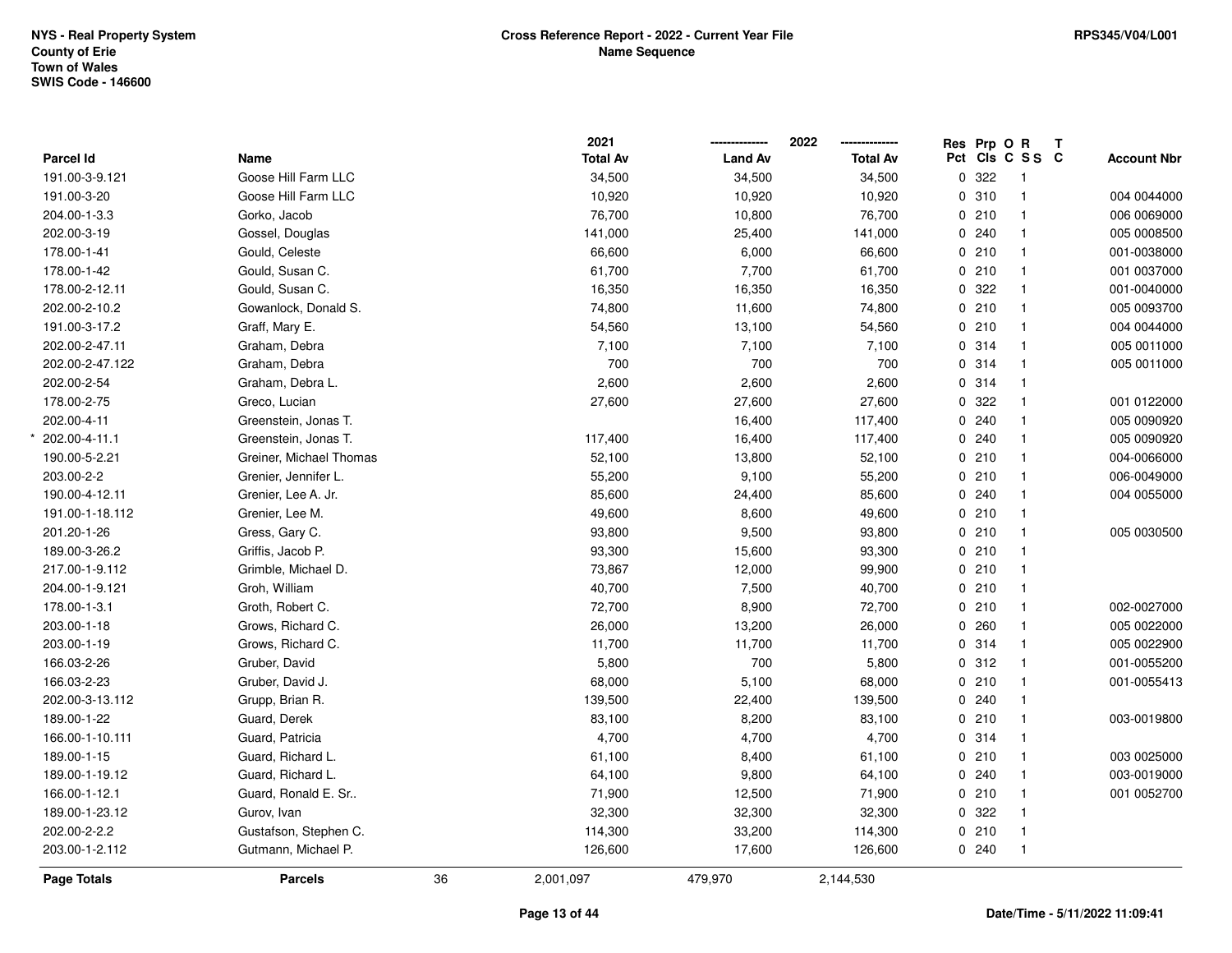|                 |                            |    | 2021            |                | 2022<br>-------------- |   | Res Prp O R | T.              |                    |
|-----------------|----------------------------|----|-----------------|----------------|------------------------|---|-------------|-----------------|--------------------|
| Parcel Id       | Name                       |    | <b>Total Av</b> | <b>Land Av</b> | <b>Total Av</b>        |   |             | Pct Cls C S S C | <b>Account Nbr</b> |
| 203.00-1-2.113  | Gutmann, Michael P.        |    | 17,600          | 17,600         | 17,600                 | 0 | 322         | $\mathbf{1}$    |                    |
| 202.00-2-32     | Guyse, Julie               |    | 99,700          | 7,900          | 99,700                 |   | 0210        | $\mathbf{1}$    | 005-0024000        |
| 189.00-1-7.1    | Gwozdz, David P.           |    | 150,500         | 17,100         | 150,500                |   | 0.240       | $\mathbf{1}$    |                    |
| 190.00-4-26.1   | Haak, Steven               |    | 83,100          | 16,400         | 83,100                 |   | 0210        | $\mathbf{1}$    | 003 0002950        |
| 203.00-1-11     | Hageman, Robert P.         |    | 53,200          | 27,800         | 53,200                 |   | 0260        | $\mathbf 1$     | 005 0020000        |
| 203.00-2-11.3   | Hall, Howard               |    | 12,000          | 12,000         | 12,000                 |   | 0.314       |                 |                    |
| 203.00-2-11.2   | Hall, Howard J.            |    | 105,200         | 12,000         | 105,200                |   | 0210        | $\mathbf{1}$    |                    |
| 167.00-1-44.111 | Halligan, Michael D.       |    | 114,800         | 13,000         | 114,800                |   | 0210        | $\mathbf 1$     | 001 0076000        |
| 201.20-1-18     | Hamilton, Roger            |    | 61,800          | 7,900          | 61,800                 |   | 0210        | $\mathbf{1}$    | 005 0076000        |
| 178.00-1-52     | Hammann, Michael E.        |    | 91,500          | 16,000         | 91,500                 |   | 0.240       | $\mathbf{1}$    |                    |
| 166.00-1-41.112 | Hanford, Micah D.          |    | 121,263         | 9,863          | 121,263                |   | 0210        | $\overline{1}$  |                    |
| 202.00-3-8      | Hanley, Gary               |    | 78,300          | 9,500          | 78,300                 |   | 0210        | $\mathbf 1$     | 005-0008700        |
| 177.00-2-19     | Hanna, Jonathan M.         |    | 67,600          | 8,500          | 67,600                 |   | 0210        |                 | 001 0125900        |
| 166.04-2-27     | Hanson, Bruce A.           |    | 51,800          | 5,500          | 51,800                 |   | 96 210      | $\mathbf{1}$    | 001 0074000        |
| 190.00-2-4      | Hardee, James L.           |    | 19,600          | 6,900          | 19,600                 |   | 0210        | $\overline{1}$  | 004 0012000        |
| 166.03-2-25     | Hardy, Warren F.           |    | 88,700          | 10,000         | 88,700                 |   | 0210        | $\mathbf{1}$    | 001-0055415        |
| 166.00-1-7./A   | Harold Frey Becher #1      |    | 0               | $\mathbf 0$    | $\mathbf 0$            |   | 0 733       | $\overline{1}$  |                    |
| 177.00-1-26.122 | Harris, Robert             |    | 199,700         | 16,900         | 199,700                |   | 0210        | $\mathbf{1}$    |                    |
| 177.00-1-26.132 | Harris, Robert             |    | 1,300           | 1,300          | 1,300                  |   | 0.314       | $\mathbf{1}$    |                    |
| 177.00-1-50     | Harris, Robert             |    | 9,800           | 9,800          | 9,800                  |   | 0.314       |                 |                    |
| 178.00-1-17.11  | Harris, Robert             |    | 17,000          | 17,000         | 17,000                 |   | 0.322       | $\mathbf{1}$    | 500-0010000        |
| 203.00-3-16     | Hart, Jeffrey F.           |    | 90,500          | 90,500         | 116,200                |   | 0.312       | $\overline{1}$  | 006-0051000        |
| 167.00-1-24.12  | Hartrich, David J.         |    | 140,400         | 11,600         | 140,400                |   | 0210        | $\mathbf{1}$    | 002-0030000        |
| 167.00-1-23.11  | Hartrich, Michael T.       |    | 148,000         | 22,200         | 148,000                |   | 0.240       | $\mathbf{1}$    | 001 0076700        |
| 167.00-1-35.12  | Haselwerdt, Michael        |    | 14,600          | 14,600         | 14,600                 |   | 0.314       | $\mathbf{1}$    |                    |
| 166.04-2-14.11  | Hasselberg, Eric J.        |    | 88,500          | 3,000          | 88,500                 |   | 0 230       | $\mathbf{1}$    | 001 0021000        |
| 166.00-2-7.1    | Hasselberg, Scott Eugene   |    | 127,400         | 29,600         | 127,400                |   | 0.240       | $\mathbf 1$     | 001 0062000        |
| 167.00-1-24./A  | Hatley, Emma L.            |    | 53,300          | 7,500          | 53,300                 |   | 0210        | $\mathbf{1}$    |                    |
| 167.00-1-24.11  | Hatley, Emma L.            |    | 39,100          | 35,000         | 39,100                 |   | 0 312       | $\overline{1}$  | 002-0030000        |
| 178.00-2-18     | Hauck, William F.          |    | 63,500          | 7,200          | 63,500                 |   | 0210        | $\overline{1}$  | 002 0047900        |
| 217.00-2-15     | Hausauer, Linda            |    | 47,800          | 8,600          | 47,800                 |   | 98 210      | $\mathbf{1}$    | 006-0019000        |
| 203.00-1-27.12  | Hausauer, Michael          |    | 77,400          | 9,800          | 77,400                 |   | 0210        | $\mathbf{1}$    |                    |
| 178.00-1-40     | Hausauer-Higgins, Holly C. |    | 43,000          | 7,500          | 43,000                 |   | 0210        | $\mathbf{1}$    | 001-0039000        |
| 178.00-1-29.13  | Hause, Jason G.            |    | 145,700         | 22,700         | 145,700                |   | 0240        | $\mathbf{1}$    |                    |
| 191.00-1-21     | Hawley, George A.          |    | 52,400          | 7,700          | 52,400                 |   | 0210        | $\mathbf{1}$    | 004 0007000        |
| 166.03-2-3      | Hawley Development LLC     |    | 224,400         | 12,100         | 224,400                |   | 0486        | $\mathbf{1}$    | 001 0055500        |
| 166.04-2-5      | Hearon, David/Shannon      |    | 68,500          | 5,300          | 68,500                 |   | 0210        | $\overline{1}$  | 001 0024000        |
| Page Totals     | <b>Parcels</b>             | 37 | 2,868,963       | 537,863        | 2,894,663              |   |             |                 |                    |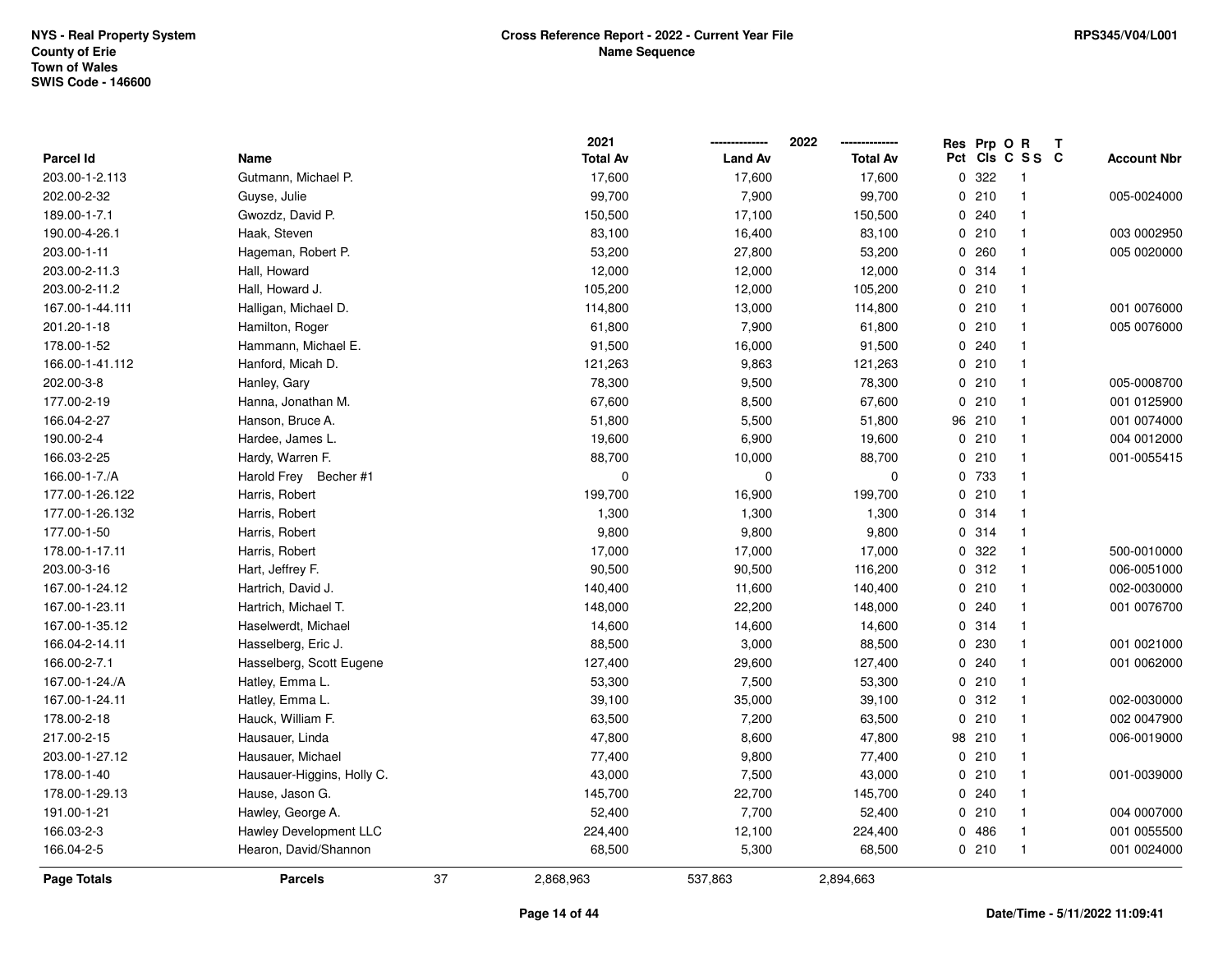|                 |                            |    | 2021            |                | 2022            | Res Prp O R |                 | Т |                    |
|-----------------|----------------------------|----|-----------------|----------------|-----------------|-------------|-----------------|---|--------------------|
| Parcel Id       | Name                       |    | <b>Total Av</b> | <b>Land Av</b> | <b>Total Av</b> |             | Pct Cls C S S C |   | <b>Account Nbr</b> |
| 218.00-1-3      | Heinrich, Elmer            |    | 18,600          | 9,600          | 18,600          | 0.312       | $\mathbf{1}$    |   | 006 0064900        |
| 216.00-1-40.2   | Heitman, Jeffrey           |    | 2,300           | 2,300          | 2,300           | 0.314       | $\mathbf{1}$    |   | 005-0073000        |
| 216.00-1-38     | Heitman, Jeffrey D.        |    | 16,000          | 16,000         | 16,000          | 0.321       | $\mathbf{1}$    |   | 005-0073900        |
| 216.00-1-41     | Heitman, Jeffrey D.        |    | 119,500         | 13,500         | 119,500         | 0210        | $\mathbf{1}$    |   | 500 0027000        |
| 216.00-1-42     | Heitman, Michael J.        |    | 8,200           | 8,200          | 8,200           | 0.314       | $\mathbf{1}$    |   | 005-0072000        |
| 202.00-2-18     | Helak, Joshua Thomas       |    | 97,100          | 16,100         | 97,100          | 86 240      | $\mathbf{1}$    |   | 005 0014000        |
| 168.00-1-3      | Held, Thomas J. Jr.        |    | 81,600          | 8,000          | 81,600          | 0210        | $\mathbf{1}$    |   | 002 0008000        |
| 166.00-1-1.2    | Held, William A.           |    | 17,100          | 17,100         | 17,100          | 0.322       | $\mathbf{1}$    |   | 001-0001000        |
| 166.00-1-2      | Held, William A.           |    | 75,100          | 13,700         | 75,100          | 0210        | $\mathbf{1}$    |   | 001-0002000        |
| 166.00-1-7.11   | Held, William A.           |    | 32,600          | 32,600         | 32,600          | 0.321       | $\mathbf{1}$    |   | 001 0003000        |
| 177.00-1-43     | Helen V Gottstein Trust    |    | 82,500          | 14,900         | 82,500          | 91 210      | $\mathbf{1}$    |   | 001 0114700        |
| 167.00-1-25     | Helm, Alan Ozolins Kurt F. |    | 126,200         | 8,400          | 126,200         | 98 220      | $\mathbf{1}$    |   | 002 0001900        |
| 177.00-2-4      | <b>HEM 2 Property LLC</b>  |    | 167,000         | 57,500         | 167,000         | 0 449       | $\mathbf{1}$    |   | 001-0094000        |
| 166.00-1-34     | Hennig, Jay K.             |    | 2,000           | 2,000          | 2,000           | 0.311       | $\mathbf{1}$    |   | 001-0044500        |
| 166.00-1-41.2   | Hennig, Katharina          |    | 9,800           | 9,800          | 9,800           | 0.314       | $\mathbf{1}$    |   |                    |
| 204.00-1-16     | Herbs, Frederick A.        |    | 69,700          | 7,100          | 69,700          | 0210        | $\mathbf{1}$    |   | 006 0069900        |
| 190.00-2-7      | Hergert, Lana M.           |    | 52,400          | 6,000          | 52,400          | 0210        | $\mathbf{1}$    |   | 004-0008000        |
| 202.00-2-27     | Hernandez, Matthew J.      |    | 78,800          | 9,500          | 78,800          | 0210        | $\mathbf{1}$    |   | 005-0023940        |
| 217.00-1-5      | Herzig, Joseph C.          |    | 15,100          | 15,100         | 15,100          | 0.314       | $\mathbf{1}$    |   | 006-0008700        |
| 191.00-3-5.211  | Hess, Gerald A.            |    | 4,400           | 4,400          | 4,400           | 0 314       | $\mathbf{1}$    |   | 004 004 6501       |
| 191.00-3-6.2    | Hess, Gerald A.            |    | 1,025           | 1,025          | 1,025           | 0 314       | $\mathbf{1}$    |   | 004-0068900        |
| 191.00-3-21     | Hess, Gerald A.            |    | 54,675          | 15,375         | 54,675          | 0.240       | $\mathbf{1}$    |   | 004 004 6501       |
| 202.00-4-15.111 | Hess, Matthew A.           |    | 15,100          | 15,100         | 15,100          | 0 314       | $\mathbf{1}$    |   | 005 0091000        |
| 202.00-2-3.23   | Hess, Richard S.           |    | 133,500         | 13,100         | 133,500         | 0210        | $\mathbf{1}$    |   |                    |
| 203.00-1-10     | Higgins, Justin M.         |    | 59,900          | 11,000         | 59,900          | 94 210      | $\mathbf{1}$    |   | 006-0001000        |
| 202.00-2-43.1   | Hill, Christine            |    | 8,500           | 8,500          | 8,500           | 0.314       | $\mathbf{1}$    |   | 5-9-500            |
| 217.00-1-2      | Hill, David R.             |    | 44,200          | 8,300          | 44,200          | 0210        | $\mathbf{1}$    |   | 006 0011900        |
| 202.00-2-43.2   | Hill, Donald               |    | 98,900          | 29,300         | 98,900          | 0.240       | $\mathbf{1}$    |   | 005-0009000        |
| 190.00-4-22     | Hilton, John P.            |    | 82,300          | 15,600         | 82,300          | 90 240      | $\mathbf{1}$    |   | 003-0002700        |
| 190.00-4-22.1   | Hilton, John P.            |    |                 | 12,600         | 79,300          | 90 210      | $\mathbf{1}$    |   | 003-0002700        |
| 177.00-1-45.12  | Hobot, Jason M.            |    | 106,700         | 9,800          | 106,700         | 0210        | $\mathbf{1}$    |   |                    |
| 216.00-2-2      | Hochadel, Jody C.          |    | 56,300          | 24,800         | 56,300          | 0.240       | $\mathbf{1}$    |   | 005 0100000        |
| 201.16-2-15     | Hoelscher, David           |    | 8,300           | 8,300          | 8,300           | 0 330       | $\mathbf{1}$    |   | 005 0048000        |
| 201.16-2-16     | Hoelscher, David           |    | 42,600          | 9,300          | 42,600          | 33 411      | $\mathbf{1}$    |   | 005 0049000        |
| 217.00-1-8      | Hoey, Benjamin J.          |    | 23,400          | 23,400         | 23,400          | 0 322       | $\mathbf{1}$    |   | 006-0008900        |
| 217.00-1-14.11  | Hoey, Kyle M.              |    | 27,600          | 26,600         | 27,600          | 0.260       | $\mathbf{1}$    |   | 006 0008300        |
| 178.00-2-2.1    | Hoffman, Anne M.           |    | 89,200          | 8,600          | 89,200          | 0210        | $\mathbf{1}$    |   | 003 0039000        |
| Page Totals     | <b>Parcels</b>             | 36 | 1,845,900       | 496,900        | 1,925,200       |             |                 |   |                    |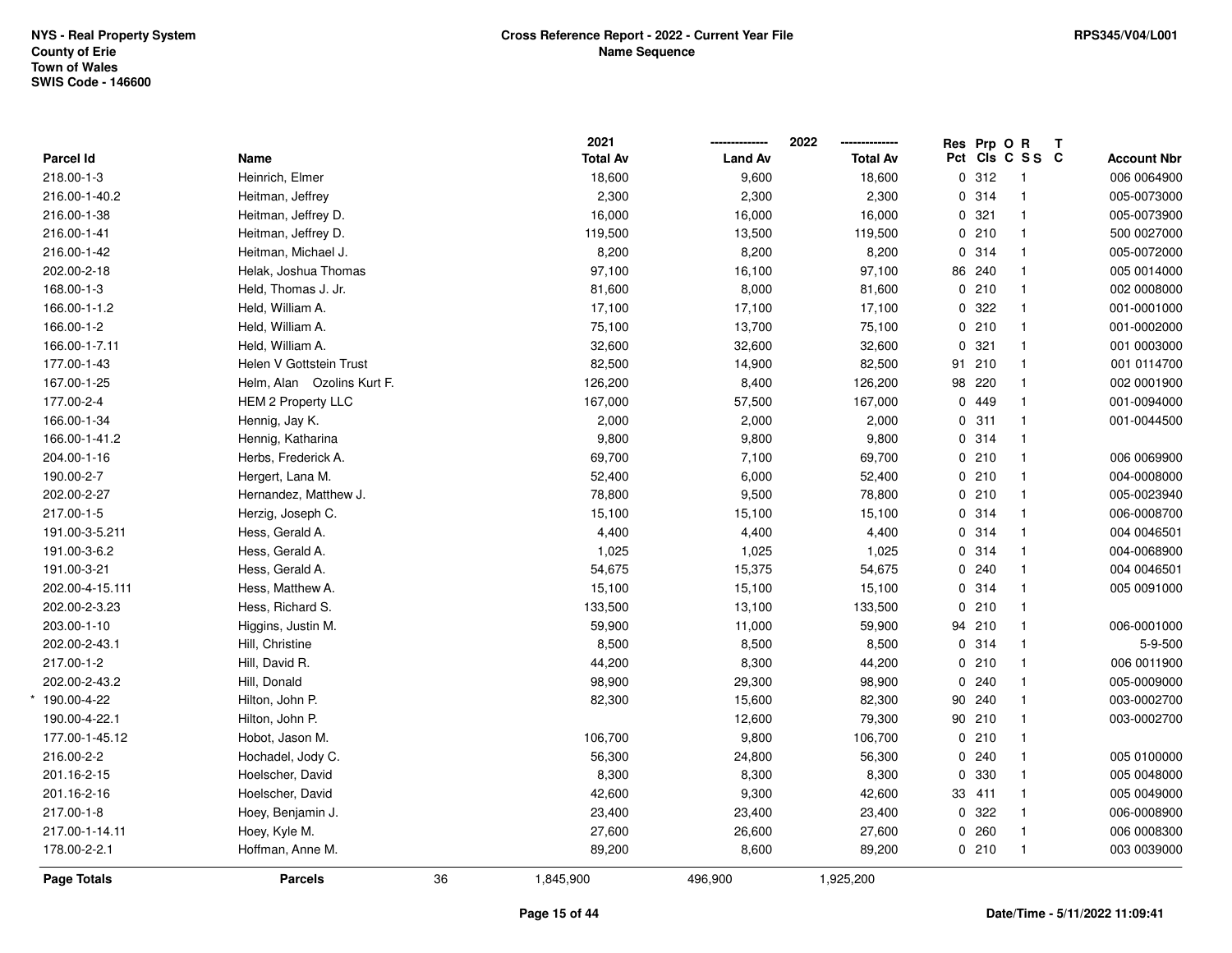|                  |                           |    | 2021            |                | 2022            |     | Res Prp O R |                | Т |                    |
|------------------|---------------------------|----|-----------------|----------------|-----------------|-----|-------------|----------------|---|--------------------|
| <b>Parcel Id</b> | Name                      |    | <b>Total Av</b> | <b>Land Av</b> | <b>Total Av</b> | Pct |             | CIS C S S C    |   | <b>Account Nbr</b> |
| 190.00-4-8       | Hoffman, Craig            |    | 71,300          | 15,800         | 71,300          | 0   | 240         | $\overline{1}$ |   | 004-0053000        |
| 189.00-1-39      | Hoffman, Lawrence M.      |    | 20,625          | 20,625         | 20,625          | 0   | 322         | $\overline{1}$ |   | 003-0029600        |
| 216.00-1-2       | Hoffman, Marcia           |    | 49,300          | 49,300         | 49,300          |     | 0.322       | $\mathbf{1}$   |   | 005 0067710        |
| 190.00-4-7       | Hoffmann, Hannah          |    | 56,200          | 20,600         | 56,200          |     | 76 240      | $\mathbf{1}$   |   | 004 0052000        |
| 167.00-1-12      | Hogan, Timothy J.         |    | 65,500          | 7,200          | 65,500          |     | 0210        | $\mathbf{1}$   |   | 001-0027900        |
| 166.03-1-4       | Holmes, Courtney Danielle |    | 61,500          | 7,500          | 61,500          |     | 0210        | $\mathbf{1}$   |   | 201 0006600        |
| 190.00-1-7       | Holmes, Nancy             |    | 39,800          | 7,400          | 39,800          |     | 0210        | $\mathbf{1}$   |   | 004 0071800        |
| 190.00-2-23      | Holmes, Ross              |    | 119,400         | 25,400         | 119,400         |     | 0.240       | $\mathbf{1}$   |   | 004 0004800        |
| 201.20-1-23      | Holtz, Larry W.           |    | 63,100          | 5,100          | 63,100          |     | 0210        | $\mathbf{1}$   |   | 005 0030050        |
| 190.00-4-17      | Homac, Scott S.           |    | 98,000          | 9,500          | 98,000          |     | 0210        | $\mathbf{1}$   |   | 006-0038700        |
| 178.00-2-41.1    | Hopkins, Thomas E.        |    | 70,000          | 17,300         | 70,000          |     | 0.240       | $\mathbf{1}$   |   | 002 0042500        |
| 217.00-1-3       | Hoppe, Michael A.         |    | 41,300          | 17,600         | 41,300          |     | 0.240       | $\mathbf{1}$   |   | 006 0010000        |
| 189.00-3-28.14   | Horn, Joseph R.           |    | 80,200          | 17,300         | 80,200          |     | 0.240       | -1             |   | 003-0003930        |
| 201.16-2-12      | Horning, Mark C.          |    | 53,700          | 6,500          | 53,700          |     | 0210        | $\mathbf{1}$   |   | 005 0082000        |
| 202.00-3-20      | Houghton, Jeffrey J.      |    | 105,800         | 15,400         | 105,800         |     | 0210        | $\mathbf{1}$   |   | 005 0008600        |
| 216.00-1-32.111  | Howard, Timothy           |    | 31,900          | 31,900         | 31,900          |     | 0 322       | $\mathbf{1}$   |   | 005-0103500        |
| 216.00-1-6       | Howard, Timothy B.        |    | 15,800          | 4,900          | 15,800          |     | 0.260       | $\mathbf{1}$   |   | 005-0107000        |
| 189.00-1-9       | Hoxsie, Rae M.            |    | 113,100         | 17,900         | 113,100         |     | 0.240       | $\mathbf{1}$   |   | 003 0027000        |
| 190.00-5-2.12    | Huckle, Brian             |    | 134,400         | 12,800         | 134,400         |     | 0210        | $\mathbf{1}$   |   | 004-0066000        |
| 190.00-5-2.111   | Huckle, Brian W.          |    | 9,975           | 9,975          | 9,975           |     | 0.314       | $\mathbf{1}$   |   | 004-0066000        |
| 190.00-1-13.2    | Hudson, Danielle R.       |    | 91,200          | 10,200         | 91,200          |     | 0210        | $\overline{1}$ |   |                    |
| 190.00-1-13.1    | Hudson, Diane M.          |    | 107,788         | 41,288         | 107,788         |     | 0 120       | $\mathbf{1}$   |   |                    |
| 190.00-2-13      | Hudson, Joyce             |    | 48,800          | 8,000          | 48,800          |     | 0210        | $\mathbf{1}$   |   | 004 0070700        |
| 190.00-1-5.11    | Hudson, Loren             |    | 82,438          | 54,075         | 82,438          |     | $0$ 112     | $\mathbf{1}$   |   | 004 0071000        |
| 190.00-2-14.1    | Hudson, Loren             |    | 31,300          | 31,300         | 31,300          |     | 0 120       | $\mathbf{1}$   |   | 004 0070000        |
| 190.00-1-5./A    | Hudson, Loren G.          |    | 49,500          | 7,500          | 49,500          |     | 0220        | $\mathbf{1}$   |   |                    |
| 178.00-2-35.1    | Hudson, Mabel             |    | 61,100          | 9,800          | 61,100          |     | 0210        | $\mathbf{1}$   |   | 002-0043700        |
| 190.00-1-14      | Hudson, Merlyn            |    | 63,800          | 7,700          | 63,800          |     | 0210        | $\overline{1}$ |   | 003 0031900        |
| 178.00-2-35.3    | Hudson, Peter J.          |    | 108,200         | 23,600         | 108,200         |     | 85 210      | $\overline{1}$ |   |                    |
| 190.00-1-4       | Hudson, Ronald H.         |    | 79,800          | 7,700          | 79,800          |     | 0210        | $\mathbf{1}$   |   | 004 0071600        |
| 190.00-1-9       | Hudson, Tad               |    | 7,400           | 7,400          | 7,400           |     | 0.314       | $\overline{1}$ |   | 004 0071500        |
| 166.03-2-12.1    | Hulsing, Klava            |    | 68,300          | 6,100          | 68,300          |     | 0210        | $\mathbf{1}$   |   | 001-0055700        |
| 202.00-3-5.111   | Hunt, George E.           |    | 99,900          | 24,900         | 99,900          |     | 80 240      | $\mathbf{1}$   |   |                    |
| 202.00-3-6.1     | Hunt, Scott E.            |    | 74,400          | 7,500          | 74,400          |     | 0210        | $\mathbf{1}$   |   | 005 0008810        |
| 178.00-2-13.12   | Hunt, Thomas A.           |    | 146,600         | 10,000         | 146,600         |     | 0210        | $\mathbf{1}$   |   | 001 0122000        |
| 189.00-1-5.113   | Hutchinson, Kenneth R.    |    | 79,000          | 10,300         | 79,000          |     | 0210        | $\mathbf{1}$   |   |                    |
| 189.00-2-2       | Hutchinson, Pauline W.    |    | 80,600          | 9,200          | 80,600          |     | 0210        | $\overline{1}$ |   | 003-0033700        |
| Page Totals      | <b>Parcels</b>            | 37 | 2,581,026       | 596,563        | 2,581,026       |     |             |                |   |                    |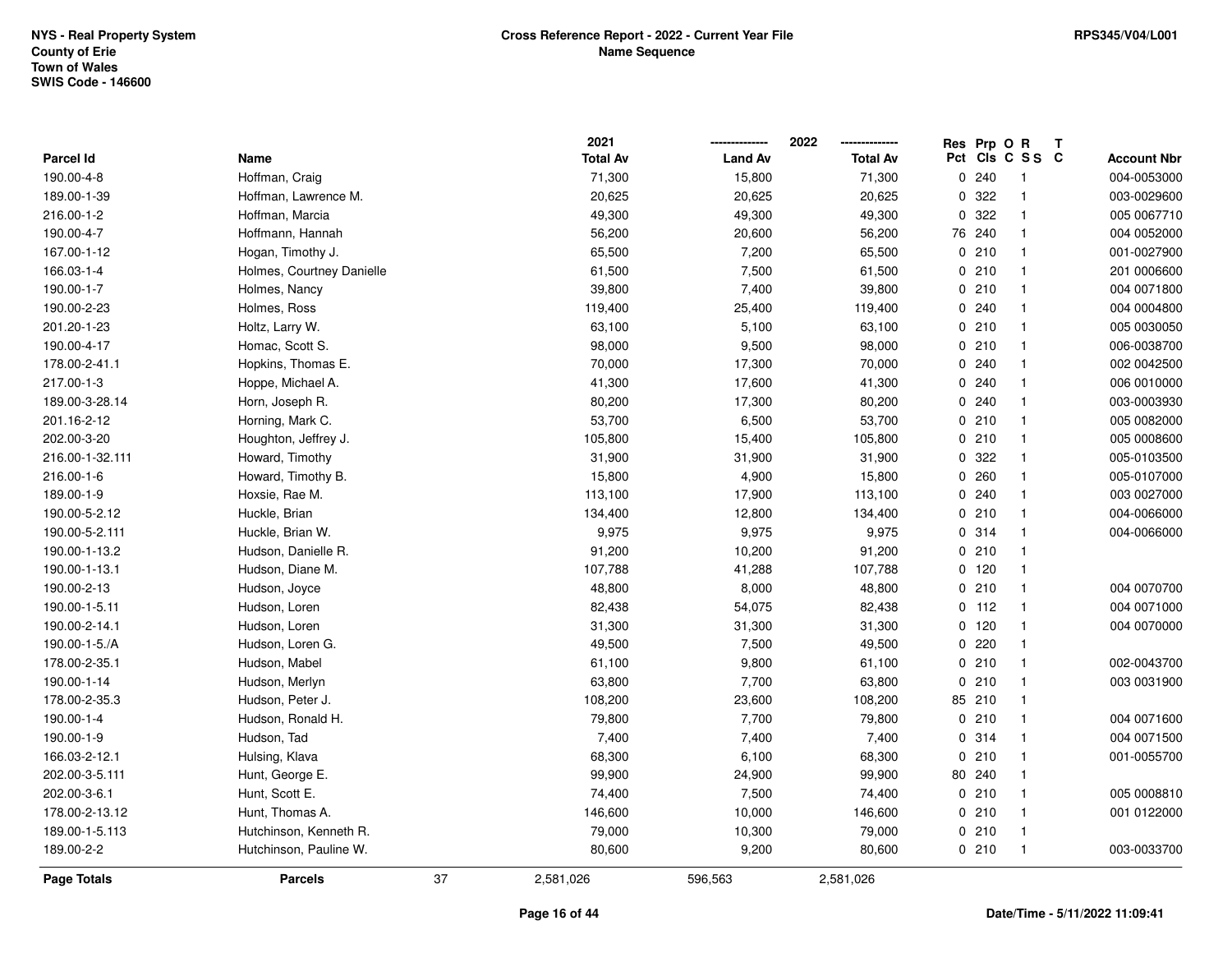|                  |                                | 2021            |                | 2022            |    | Res Prp O R |                         | Т |                    |
|------------------|--------------------------------|-----------------|----------------|-----------------|----|-------------|-------------------------|---|--------------------|
| <b>Parcel Id</b> | Name                           | <b>Total Av</b> | <b>Land Av</b> | <b>Total Av</b> |    |             | Pct Cls C S S C         |   | <b>Account Nbr</b> |
| 189.00-3-35      | Hyer, Harry C.                 | 64,900          | 13,700         | 64,900          | 90 | 210         | $\overline{\mathbf{1}}$ |   | 003-0003800        |
| 189.00-3-23      | Ingraham, David P.             | 53,300          | 4,800          | 53,300          |    | 0210        | $\overline{1}$          |   | 003 0005900        |
| 189.00-1-10.12   | Ingraham, Kyle D.              | 75,088          | 10,100         | 75,088          |    | 85 210      | $\overline{\mathbf{1}}$ |   | 003 0026000        |
| 166.03-2-13      | Iorizzo, Joshua Thomas         | 85,200          | 7,900          | 85,200          |    | 0210        | $\overline{\mathbf{1}}$ |   | 001-0055405        |
| 190.00-2-6       | Ismert, Clara B.               | 300             | 300            | 300             |    | 0.311       | $\overline{1}$          |   | 004-0009000        |
| 178.00-2-2.2     | Jackson, Alice J.              | 84,000          | 17,900         | 84,000          |    | 0.240       | -1                      |   |                    |
| 166.04-1-11.2    | Jackson, Bonny                 | 75,300          | 18,200         | 75,300          |    | 0.240       | $\overline{\mathbf{1}}$ |   |                    |
| 202.00-4-17      | Jacobs, Bradley R.             | 149,438         | 24,638         | 149,438         |    | 0.240       | $\overline{1}$          |   | 005 0091000        |
| 178.00-2-48.13   | Jacobs, Michael J.             | 96,800          | 7,900          | 96,800          |    | 0210        | $\overline{1}$          |   |                    |
| 166.00-1-10.13   | James, John D. Jr.             | 101,300         | 9,200          | 101,300         |    | 0210        | $\overline{\mathbf{1}}$ |   | 1-52-500           |
| 201.20-2-2       | Janice Black Irrevocable Trust | 47,400          | 3,200          | 47,400          |    | 0210        | $\overline{1}$          |   | 005-0061900        |
| 218.00-1-12      | Jay Timberlands Llc            | 7,000           | 7,000          | 7,000           |    | 0 322       | $\overline{\mathbf{1}}$ |   | 006-0059000        |
| 191.00-1-22      | Jeffrey Ramsey Real Estate     | 49,400          | 6,100          | 49,400          |    | 0210        | $\overline{\mathbf{1}}$ |   | 004-0022000        |
| 179.00-2-7       | Jenkins, Timothy J.            | 95,900          | 12,000         | 95,900          |    | 0210        | $\overline{\mathbf{1}}$ |   | 002-0039900        |
| 203.00-3-3       | <b>JMS-S Properties</b>        | 46,700          | 7,500          | 46,700          |    | 0210        | $\overline{1}$          |   | 006 0024710        |
| 189.00-3-16      | Johnson, Ethan D.              | 67,700          | 9,500          | 67,700          |    | 97 210      | $\overline{1}$          |   | 003 0034000        |
| 178.00-2-15.1    | Johnson, John                  | 22,575          | 22,575         | 22,575          |    | 0 322       | $\overline{\mathbf{1}}$ |   | 002 0046000        |
| 190.00-4-4.1     | Johnson, Steven C.             | 77,900          | 12,000         | 77,900          |    | 0210        | $\overline{1}$          |   | 003-0001000        |
| 216.00-1-4       | Johnston, Patricia J.          | 72,000          | 17,200         | 72,000          |    | 0.240       | $\overline{\mathbf{1}}$ |   | 005 0067720        |
| 201.20-1-16      | Jones, Arthur S. Jr.           | 51,800          | 3,800          | 51,800          |    | 0210        | $\overline{\mathbf{1}}$ |   | 005 0077000        |
| 179.00-2-2.124   | Jones, Gerold W.               | 123,100         | 12,800         | 123,100         |    | 0210        | $\overline{\mathbf{1}}$ |   |                    |
| 202.00-4-7       | Jones, Hoyt F.                 | 107,800         | 28,500         | 107,800         |    | 0.240       | $\overline{1}$          |   | 005 0092000        |
| 166.03-2-1       | Jorgensen Holdings, LLC        | 123,300         | 18,500         | 123,300         |    | 0620        | $\mathbf{1}$            |   | 500-0023000        |
| 201.16-2-21      | Joseph, Randie J.              | 62,300          | 7,700          | 62,300          |    | 0210        | $\overline{\mathbf{1}}$ |   | 005 0056000        |
| 166.03-2-24      | Jovanovic, Michael W.          | 90,900          | 8,900          | 90,900          |    | 98 210      | $\overline{\mathbf{1}}$ |   | 001 0055414        |
| 202.00-2-21      | Joy, Charles L.                | 74,800          | 11,300         | 74,800          |    | 0210        | -1                      |   | 005-0017800        |
| 166.00-1-26      | JP Lombardo Holdings, LLC      | 290,800         | 17,800         | 290,800         |    | 0 456       | -1                      |   | 001 0045000        |
| 190.00-4-1.2     | Julian, Daniel                 | 7,500           | 7,500          | 7,500           |    | 0.314       | $\overline{\mathbf{1}}$ |   |                    |
| 166.04-1-8       | Julian, Timothy                | 53,100          | 8,600          | 53,100          |    | 0210        | $\overline{1}$          |   | 001 0014000        |
| 217.00-1-22      | Julius, Scott J.               | 11,800          | 11,800         | 11,800          |    | 0.314       | $\overline{1}$          |   | 006-0008200        |
| 177.00-1-32.1    | Justinger, Elliott M.          | 74,900          | 13,200         | 74,900          |    | 0210        | $\overline{\mathbf{1}}$ |   | 001-0034000        |
| 178.00-2-13.33   | Justinger, Paul N.             | 128,200         | 9,900          | 128,200         |    | 0210        | $\overline{\mathbf{1}}$ |   | 001 0122000        |
| 191.00-3-12      | KAD Investments, LLC           | 58,400          | 7,700          | 58,400          |    | 0210        | $\overline{1}$          |   | 004-0043900        |
| 216.00-1-46.12   | Kamholz, Jordan                | 63,900          | 12,200         | 74,700          |    | 0.240       | $\overline{\mathbf{1}}$ |   | 005-0071000        |
| 177.00-1-31      | Kammerer, John                 | 158,600         | 18,100         | 158,600         |    | 0.240       | $\overline{\mathbf{1}}$ |   | 001 0034800        |
| 217.00-2-4       | Kasza, Stephen J.              | 76,700          | 17,000         | 76,700          |    | 0.240       | $\overline{\mathbf{1}}$ |   | 006 0019930        |
| 203.00-2-12      | Kawado, Aaron                  | 115,500         | 15,900         | 115,500         |    | 0.240       | $\overline{1}$          |   |                    |
| Page Totals      | <b>Parcels</b>                 | 37<br>2,945,601 | 442,913        | 2,956,401       |    |             |                         |   |                    |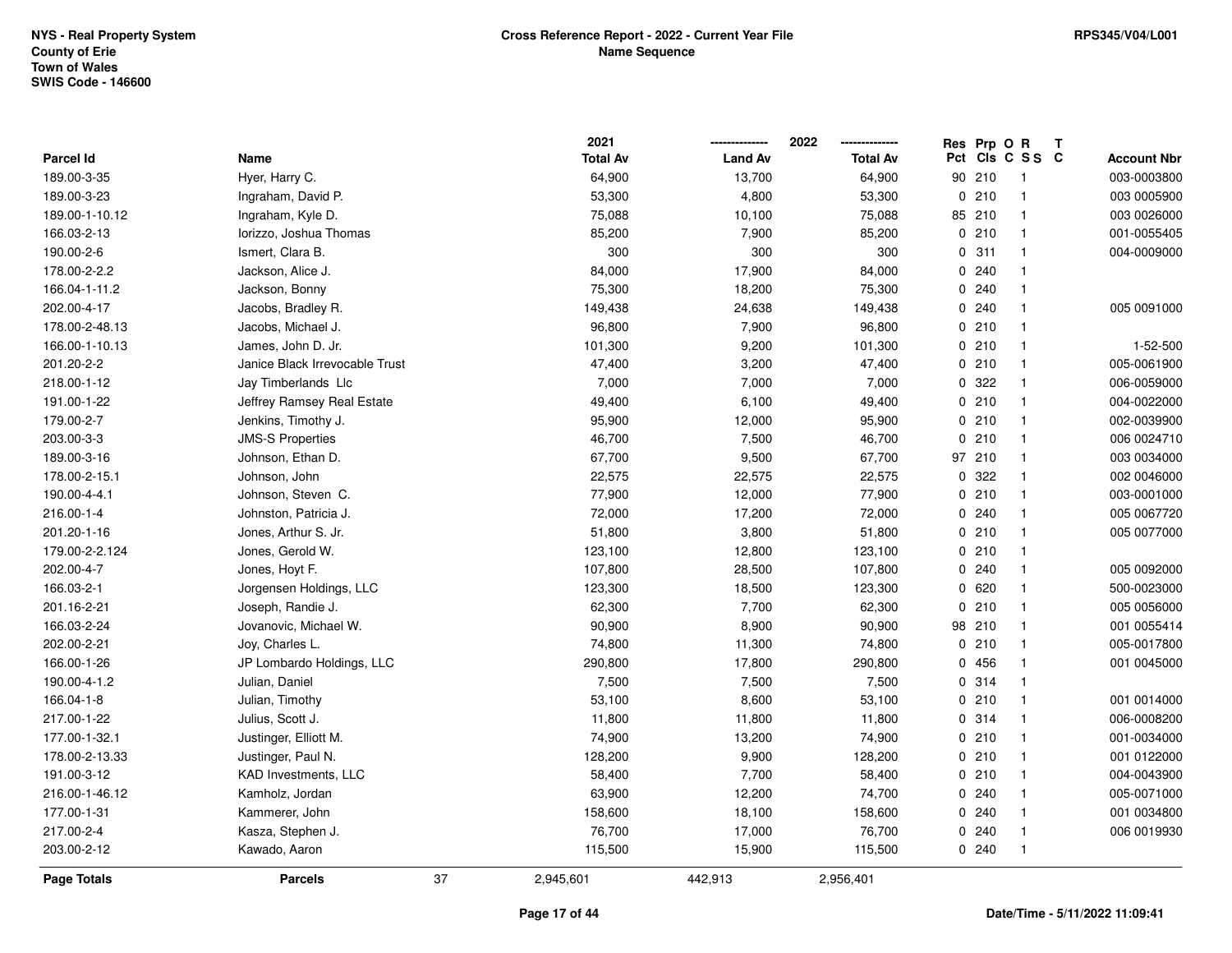|                 |                          |    | 2021            |                | 2022            | Res Prp O R |                 | Т |                    |
|-----------------|--------------------------|----|-----------------|----------------|-----------------|-------------|-----------------|---|--------------------|
| Parcel Id       | Name                     |    | <b>Total Av</b> | <b>Land Av</b> | <b>Total Av</b> |             | Pct Cls C S S C |   | <b>Account Nbr</b> |
| 177.00-1-17.1   | Kawczynski, Charles P.   |    | 72,700          | 9,000          | 72,700          | 0210        | $\overline{1}$  |   | 001 0107000        |
| 216.00-1-33     | Kay, Karen               |    | 66,300          | 12,200         | 66,300          | 93 210      | $\mathbf{1}$    |   | 005-0103600        |
| 203.00-1-6      | Kazanska, Krystyna       |    | 60,200          | 16,200         | 60,200          | 0210        | $\mathbf{1}$    |   | 006-0013000        |
| 201.20-1-31     | Kazmierczak, Robert M.   |    | 61,100          | 9,100          | 61,900          | 0210        | $\mathbf{1}$    |   | 005-0030170        |
| 178.00-1-16.2   | Kazwell Camp LLC         |    | 9,800           | 9,800          | 9,800           | 0.314       | $\mathbf{1}$    |   | 002-0023900        |
| 178.00-1-17.12  | Kazwell Camp LLC         |    | 194,800         | 163,400        | 194,800         | 0 580       | 1               |   | 500-0010000        |
| 166.04-1-14.1   | Keating, William H. Jr   |    | 61,480          | 8,000          | 61,480          | 99 210      | $\mathbf{1}$    |   | 001 0010000        |
| 166.03-2-4      | Keem, Joseph L.          |    | 49,900          | 5,900          | 49,900          | 0210        | $\mathbf{1}$    |   | 001-0055900        |
| 166.04-2-2.1    | Keem, June C.            |    | 64,300          | 8,300          | 64,300          | 0210        | $\mathbf{1}$    |   | 001 0026000        |
| 177.00-1-19     | Keem, Larry R.           |    | 1,621,802       | 41,900         | 123,900         | $0$ 113     | $\mathbf{1}$    |   | 001 0100000        |
| 179.00-1-5      | Keem, Richard S.         |    | 141,800         | 65,500         | 141,800         | $0$ 112     | $\mathbf{1}$    |   | 002 0013000        |
| 179.00-1-8.4    | Keem, Richard S.         |    | 11,300          | 11,300         | 11,300          | 0 105       | $\mathbf{1}$    |   | 002 0014820        |
| 179.00-2-3.2    | Keem, Richard S.         |    | 38,400          | 38,400         | 38,400          | 0.240       | $\mathbf{1}$    |   | 002 0039000        |
| 167.00-1-6.11   | Keicher, Brian Donald    |    | 53,700          | 14,500         | 53,700          | 0210        | $\mathbf{1}$    |   | 002 0003000        |
| 178.00-2-23.2   | Keith, Gary D.           |    | 14,700          | 14,700         | 14,700          | 0.321       | $\mathbf{1}$    |   | 002-0053800        |
| 177.00-1-41     | Kelker, Donald C.        |    | 13,400          | 13,400         | 13,400          | 0.314       | $\mathbf{1}$    |   | 001-0114950        |
| 177.00-1-42     | Kelker, Donald C.        |    | 100,700         | 10,900         | 100,700         | 0210        | $\mathbf{1}$    |   | 001 0114701        |
| 204.00-1-6      | Keller, Alexander W.     |    | 50,200          | 4,200          | 50,200          | 0210        | $\mathbf{1}$    |   | 006-0066900        |
| 190.00-4-22.2   | Keller, Jeremy T.        |    |                 | 11,100         | 11,100          | 0.314       | $\mathbf{1}$    |   | 003-0002700        |
| 178.00-2-24     | Keller 2018 Family Trust |    | 116,900         | 11,700         | 116,900         | 0210        | $\mathbf 1$     |   | 002 0052000        |
| 178.00-2-57     | Keller 2018 Family Trust |    | 1,600           | 1,600          | 1,600           | 0.314       | $\mathbf{1}$    |   |                    |
| 201.16-2-13./A  | Kelley, Devin            |    | 54,200          | 10,200         | 54,200          | 0 230       | $\mathbf{1}$    |   |                    |
| 202.00-3-16.1   | Kellner, Clifford A.     |    | 134,200         | 26,300         | 134,200         | 0.240       | $\mathbf{1}$    |   | 005-0008000        |
| 166.04-2-16.1   | Kelver, Terry A.         |    | 800             | 800            | 800             | 0 300       | $\mathbf{1}$    |   | 001 0066000        |
| 191.00-3-23     | Kerling, Paul J.         |    | 40,575          | 975            | 40,575          | 0210        | $\mathbf{1}$    |   | 004 0046500        |
| 177.00-1-32.2   | Kettner, Charles D.      |    | 12,600          | 12,600         | 12,600          | 0 314       | $\mathbf{1}$    |   |                    |
| 177.00-1-33.1   | Kettner, Charles D.      |    | 2,800           | 2,800          | 2,800           | 0.314       | $\mathbf{1}$    |   | 001 0033000        |
| 202.00-3-17     | Kibler, Edward J.        |    | 87,800          | 20,400         | 87,800          | 86 240      | $\mathbf{1}$    |   | 005-0008400        |
| 202.00-3-12.121 | Kibler, Joseph F.        |    | 116,300         | 30,600         | 116,300         | 0.240       | $\mathbf{1}$    |   | 005 0006600        |
| 216.00-2-3      | Kibler, Leon             |    | 75,100          | 15,800         | 75,100          | 0.240       | $\mathbf{1}$    |   | 005-0101000        |
| 189.00-3-26.1   | Kibler, Nelson P.        |    | 28,400          | 28,400         | 28,400          | 0 322       | $\mathbf{1}$    |   | 003 0004000        |
| 203.00-1-4      | Kidd, Keith J.           |    | 15,000          | 15,000         | 15,000          | 0.314       | $\mathbf{1}$    |   | 006 0052000        |
| 203.00-1-14.11  | Kidd, Keith J.           |    | 104,500         | 16,400         | 104,500         | 0210        | $\mathbf{1}$    |   | 006 0015000        |
| 203.00-2-1.12   | Kidd, Keith J.           |    | 27,900          | 27,900         | 27,900          | 0 323       | $\mathbf{1}$    |   |                    |
| 203.00-1-14.12  | Kidd, Kenneth J.         |    | 119,000         | 16,400         | 119,000         | 90 240      | $\mathbf{1}$    |   |                    |
| 190.00-1-8.1    | Kielar, Matthew R.       |    | 79,600          | 7,800          | 79,600          | 0210        | $\mathbf{1}$    |   | 004 0071700        |
| 201.20-1-32     | Kiesznoski, Julia        |    | 93,700          | 9,200          | 93,700          | 98 210      | $\mathbf{1}$    |   | 005 0030160        |
| Page Totals     | <b>Parcels</b>           | 37 | 3,797,557       | 722,675        | 2,311,555       |             |                 |   |                    |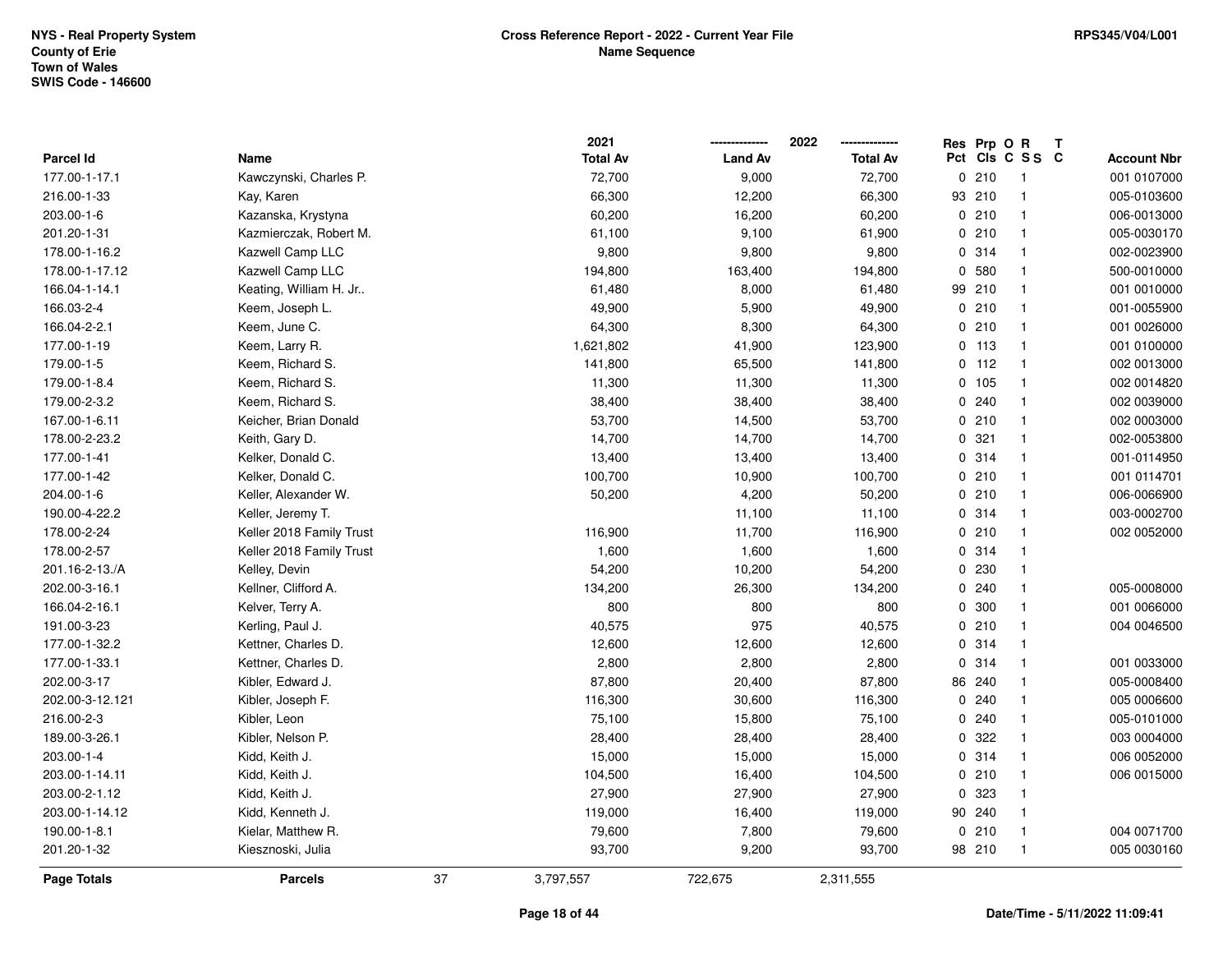|                 |                             |    | 2021            |                | 2022            |             | Res Prp O R |                          | Т |                    |
|-----------------|-----------------------------|----|-----------------|----------------|-----------------|-------------|-------------|--------------------------|---|--------------------|
| Parcel Id       | Name                        |    | <b>Total Av</b> | <b>Land Av</b> | <b>Total Av</b> | Pct         |             | CIS C S S C              |   | <b>Account Nbr</b> |
| 189.00-3-22.2   | King, Brian                 |    | 21,375          | 21,375         | 21,375          | $\mathbf 0$ | 322         | $\overline{\phantom{1}}$ |   | 003 0006000        |
| 202.00-2-8.1    | King, Brian                 |    | 87,900          | 10,500         | 87,900          |             | 0210        | $\mathbf{1}$             |   | 005-0012700        |
| 178.00-2-59     | King, William D.            |    | 85,900          | 9,800          | 85,900          |             | 0210        | $\mathbf{1}$             |   | 002 0041000        |
| 178.00-2-64.13  | King, Kenneth P. Jr.        |    | 141,600         | 12,900         | 141,600         |             | 0210        | $\mathbf{1}$             |   | 002 0041000        |
| 189.00-1-8      | Kingston, Donna             |    | 63,000          | 9,700          | 63,000          |             | 0210        | $\mathbf{1}$             |   | 003-0027900        |
| 189.00-1-36.12  | Kingston, Lance W.          |    | 82,460          | 13,300         | 82,460          |             | 0210        | $\mathbf 1$              |   | 003 0029000        |
| 189.00-1-36.2   | Kingston, Richard J.        |    | 85,500          | 15,900         | 85,500          |             | 0210        | $\mathbf{1}$             |   | 003 0029000        |
| 179.00-1-4      | Kinmartin, Maureen          |    | 65,200          | 8,800          | 65,200          |             | 0210        | $\mathbf{1}$             |   | 002 0014900        |
| 201.16-2-6      | Kipp, John Nicholas         |    | 37,100          | 4,100          | 37,100          |             | 0422        | $\mathbf{1}$             |   | 005 0039000        |
| 204.00-1-11.1   | Kirsch, Dean                |    | 168,200         | 56,100         | 136,200         |             | $0$ 112     | $\mathbf{1}$             |   | 006 0057000        |
| 203.00-2-7.12   | Kirsch, Nicholas            |    | 150,900         | 17,400         | 150,900         |             | 0210        | $\mathbf{1}$             |   | 006 0026000        |
| 218.00-1-4.1    | Kirsch, Vincent J.          |    | 5,600           | 5,600          | 5,600           |             | 0.322       | $\mathbf{1}$             |   | 006 0064000        |
| 167.00-1-22.12  | Kleinberg, Eugene           |    | 119,200         | 25,500         | 119,200         |             | 0.240       | $\mathbf 1$              |   | 001-0076400        |
| 167.00-1-44.12  | Kleinberg, Eugene           |    | 13,000          | 13,000         | 13,000          |             | 0.314       | $\mathbf{1}$             |   |                    |
| 177.00-1-39     | Kleinsmith, James M.        |    | 81,100          | 10,900         | 81,100          |             | 96 210      | $\mathbf{1}$             |   | 001-0114910        |
| 202.00-2-37.1   | Klemeshefsky, Henry J.      |    | 75,200          | 14,600         | 75,200          |             | 0210        | $\mathbf{1}$             |   | 005 0095700        |
| 202.00-3-11     | Kless, Wesley R.            |    | 58,500          | 7,500          | 58,500          |             | 0210        | $\mathbf{1}$             |   | 005-0006800        |
| 177.00-2-8.17   | Klinck, Gerald E.           |    | 81,600          | 7,800          | 81,600          |             | 0210        | $\mathbf{1}$             |   |                    |
| 178.00-2-64.2   | Klisiewicz, Richard J. III. |    | 81,900          | 9,600          | 81,900          |             | 0210        | $\mathbf{1}$             |   | 002 0041000        |
| 203.00-3-8.2    | Knuth, Gretchen A.          |    | 13,800          | 13,800         | 13,800          |             | 0.314       | $\mathbf 1$              |   |                    |
| 203.00-3-8.1    | Knuth, Kathleen             |    | 72,800          | 17,900         | 72,800          |             | 0.240       | $\mathbf{1}$             |   | 006 0029000        |
| 203.00-1-27.3   | Koenig, Melissa A.          |    | 77,600          | 18,700         | 77,600          |             | 0210        | $\mathbf{1}$             |   |                    |
| 178.00-2-12.5   | Kohler, Craig J.            |    | 178,500         | 18,900         | 178,500         |             | 0210        | $\mathbf{1}$             |   | 001-0040000        |
| 178.00-2-49.212 | Kolerski, Richard J.        |    | 84,750          | 12,700         | 84,750          |             | 0210        | $\mathbf{1}$             |   |                    |
| 218.00-1-10     | Kolesar, Karen              |    | 46,000          | 8,900          | 46,000          |             | 94 210      | $\mathbf{1}$             |   | 006-0030900        |
| 201.20-1-13     | Konter, Gary R.             |    | 97,300          | 8,900          | 97,300          |             | 0210        | $\mathbf 1$              |   | 005 0030340        |
| 178.00-2-49.12  | Kopacz, Sandra              |    | 123,700         | 9,800          | 123,700         |             | 0210        | $\mathbf{1}$             |   |                    |
| 190.00-3-6.11   | Kopp, Paul                  |    | 10,600          | 10,600         | 10,600          |             | $0$ 120     | $\mathbf{1}$             |   | 006 0043000        |
| 190.00-5-10.1   | Kopp, Paul                  |    | 20,600          | 20,600         | 20,600          |             | $0$ 112     | $\mathbf{1}$             |   | 004 0030000        |
| 190.00-5-12.1   | Kopp, Paul                  |    | 151,800         | 89,500         | 151,800         |             | $0$ 120     | $\mathbf{1}$             |   | 006 0053900        |
| 190.00-2-8.111  | Kopp, Terrence A.           |    | 185,100         | 42,500         | 185,100         |             | $0$ 117     | $\mathbf{1}$             |   | 004 0007800        |
| 190.00-2-11.111 | Kopp, Terrence A.           |    | 41,500          | 41,500         | 41,500          |             | 0.322       | $\mathbf{1}$             |   |                    |
| 190.00-2-12     | Kopp, Terrence A.           |    | 70,400          | 7,800          | 70,400          |             | 0210        | $\mathbf{1}$             |   | 004 0069000        |
| 204.00-1-3.1    | Kopp, Thomas K.             |    | 8,200           | 8,200          | 8,200           |             | 0.314       | $\mathbf{1}$             |   | 006 0069000        |
| 204.00-1-4.2    | Kopp, Thomas K.             |    | 207,800         | 15,900         | 207,800         |             | 0210        | $\mathbf{1}$             |   |                    |
| 190.00-5-12.2   | Kopp, Timothy A.            |    | 60,300          | 12,900         | 60,300          |             | 0210        | $\mathbf{1}$             |   | 006 0053900        |
| 189.00-1-7.2    | Kosakowski, Daniel          |    | 41,200          | 9,800          | 41,200          |             | 69 210      | $\mathbf{1}$             |   | 003 0028000        |
| Page Totals     | <b>Parcels</b>              | 37 | 2,997,185       | 643,275        | 2,965,185       |             |             |                          |   |                    |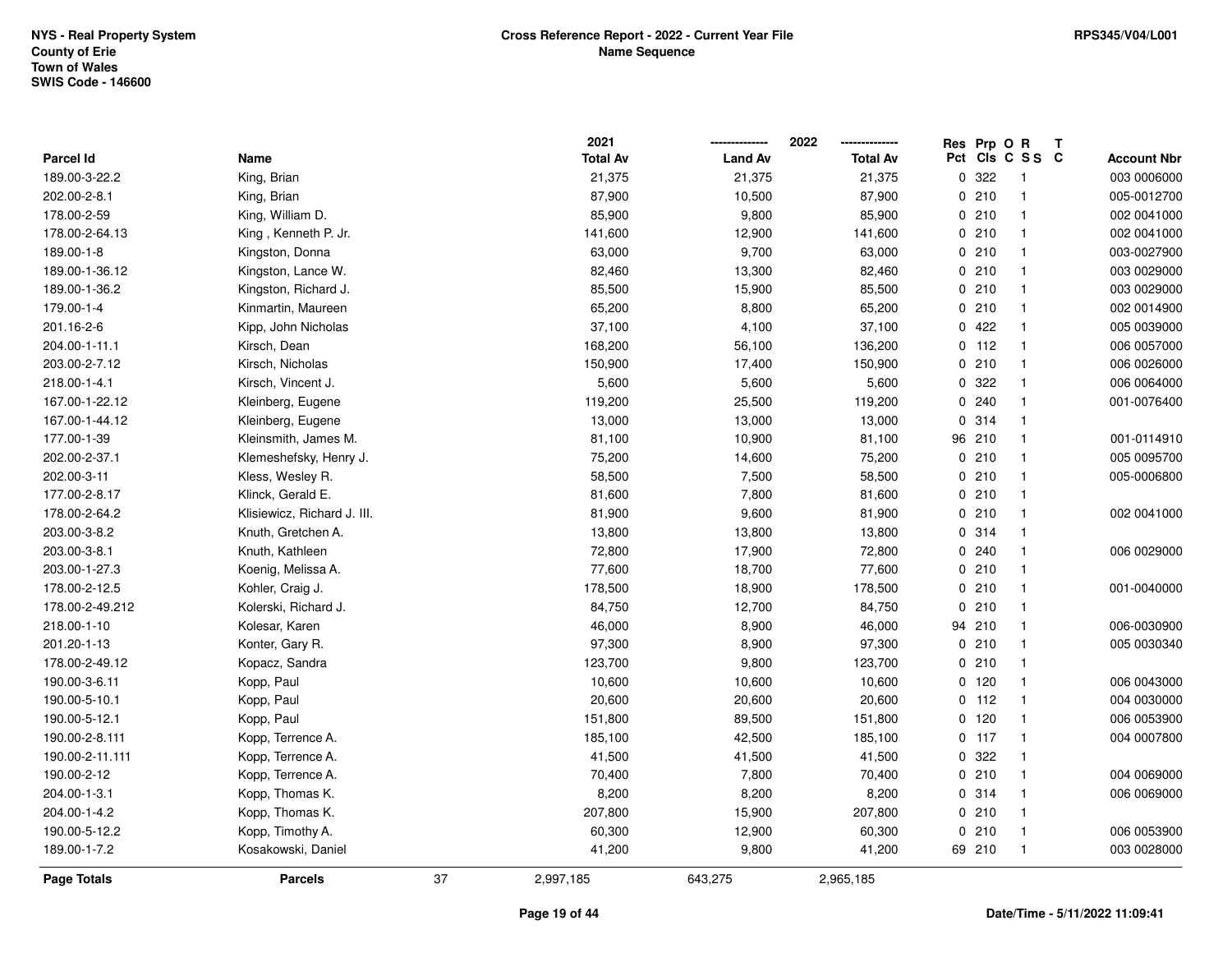**2021 -------------- 2022**

**--------------**

|                    |                              |    | 2021            |                | 2022            |    | Res Prp O R | T               |                    |
|--------------------|------------------------------|----|-----------------|----------------|-----------------|----|-------------|-----------------|--------------------|
| <b>Parcel Id</b>   | Name                         |    | <b>Total Av</b> | <b>Land Av</b> | <b>Total Av</b> |    |             | Pct Cls C S S C | <b>Account Nbr</b> |
| 190.00-4-21.12     | Kosek, Matthew M.            |    | 71,100          | 10,800         | 71,100          |    | 0210        | $\overline{1}$  |                    |
| 178.00-2-12.12     | Kosowski, Kenneth M.         |    | 49,150          | 9,750          | 49,150          |    | 0210        | $\overline{1}$  | 001-0040000        |
| 216.00-1-20        | Koszuta, Richard             |    | 84,700          | 5,100          | 84,700          |    | 0210        | $\overline{1}$  | 005-0119000        |
| 168.00-1-7.1       | Koutsandroas, Vasilios       |    | 181,800         | 99,200         | 181,800         |    | 0 120       | $\mathbf{1}$    | 002 0010000        |
| 201.16-2-2         | Kowalczyk, Paul J.           |    | 57,000          | 5,700          | 57,000          |    | 0210        | $\overline{1}$  | 005 0045900        |
| 202.00-3-18        | Kowalski, Paul B.            |    | 27,600          | 27,600         | 27,600          |    | 0.322       | $\mathbf{1}$    | 005-0089000        |
| 202.00-2-44        | Kowalski, Paul B & Barbara J |    | 69,000          | 30,500         | 69,000          | 67 | 240         | $\overline{1}$  | 005 0010000        |
| 189.00-1-37        | Kozlowski, Paul J.           |    | 90,000          | 12,000         | 90,000          |    | 0210        | $\overline{1}$  | 003 0029000        |
| 202.00-2-34.2      | Kraft, Christopher           |    | 89,300          | 9,500          | 89,300          |    | 0210        | $\overline{1}$  | 005 0096000        |
| 177.00-1-3         | Krajewski, David A.          |    | 111,800         | 13,400         | 111,800         |    | 0210        | $\mathbf{1}$    | 001 0112000        |
| 190.00-4-14.2      | Kramer 2020 Family Trust     |    | 132,000         | 16,400         | 132,000         |    | 0210        | $\mathbf{1}$    |                    |
| 177.00-2-8.19      | Krantz, Diane                |    | 152,300         | 12,500         | 152,300         |    | 0210        | $\mathbf{1}$    |                    |
| 167.00-1-33.1      | Krantz, Thomas M.            |    | 67,500          | 15,800         | 67,500          |    | 0.240       | $\mathbf{1}$    | 002 0032000        |
| 201.20-2-1         | Krautsack, Randall L. Jr.    |    | 77,300          | 8,600          | 77,300          |    | 0 230       | $\mathbf{1}$    | 005-0061000        |
| 190.00-2-5         | Krawczyk, Kevin              |    | 58,900          | 4,400          | 58,900          |    | 0210        | $\overline{1}$  | 004 0011000        |
| 178.00-2-38.2      | Kreminski, Wallace L.        |    | 92,400          | 15,900         | 92,400          |    | 77 240      | $\mathbf{1}$    |                    |
| 178.00-1-50.12     | Krempholtz, Mark             |    | 96,200          | 12,000         | 96,200          |    | 0210        | $\overline{1}$  | 002 0015000        |
| 178.00-1-50.111    | Krempholtz, Mark P.          |    | 16,100          | 16,100         | 16,100          |    | 0.322       | $\overline{1}$  |                    |
| 216.00-2-7         | Kreuter, Carol J.            |    | 8,600           | 8,600          | 8,600           |    | 0.314       | $\mathbf{1}$    | 005-0003400        |
| 189.00-3-28.12     | Krickovich, James            |    | 70,200          | 12,000         | 70,200          |    | 0210        | $\mathbf{1}$    | 003-0003920        |
| 189.00-3-30.1      | Kriegbaum, Michael J.        |    | 152,720         | 26,800         | 152,720         |    | 0.240       | $\mathbf{1}$    | 003 0003200        |
| 203.00-1-26.2      | Krieger, William J.          |    | 107,600         | 12,400         | 107,600         |    | 0210        | $\overline{1}$  |                    |
| 189.00-3-21.2      | Krug, Keith L.               |    | 123,400         | 14,000         | 123,400         |    | 0210        | $\overline{1}$  | 003-0007000        |
| 178.00-2-43        | Krum, James M.               |    | 74,400          | 18,800         | 74,400          |    | 0.240       | $\overline{1}$  | 002-0042800        |
| 204.00-1-3.2       | Krupski, Gerald              |    | 120,800         | 9,800          | 120,800         |    | 0210        | $\overline{1}$  |                    |
| 189.00-3-11        | Kuchenbeisser, Charles R.    |    | 58,300          | 6,600          | 58,300          |    | 0210        | $\overline{1}$  | 003 0008910        |
| 177.00-2-3.1       | Kuchenbeisser, Patricia      |    | 94,600          | 46,400         | 94,600          |    | 61 210      | $\overline{1}$  | 001 0095000        |
| 177.00-1-47        | Kuehner, Joel E.             |    | 78,145          | 10,400         | 112,400         |    | 0210        | $\overline{1}$  | 001-0108800        |
| 177.00-2-8.18      | Kujawa, Frank J.             |    | 87,800          | 12,200         | 87,800          |    | 0210        | $\overline{1}$  |                    |
| 218.00-1-7         | Kummer, Wayne A.             |    | 110,000         | 49,200         | 110,000         |    | 62 240      | $\overline{1}$  | 006 0032000        |
| 166.04-3-3         | Kunick, Terrall              |    | 56,600          | 8,600          | 56,600          |    | 0210        | $\overline{1}$  | 001 0079000        |
| 216.00-2-16.12     | Kuntz, Kenneth               |    | 35,600          | 35,600         | 35,600          |    | $0$ 112     | $\overline{1}$  | 005 0001000        |
| 216.00-2-17        | Kuntz, Kenneth               |    | 42,500          | 6,800          | 42,500          |    | 0210        | $\overline{1}$  | 005-0001900        |
| 216.00-3-4.2       | Kuntz, Kenneth               |    | 19,900          | 19,900         | 19,900          |    | 0.322       | $\overline{1}$  | 005 0015000        |
| 216.00-3-3         | Kuntz, Kenneth L.            |    | 49,200          | 49,200         | 49,200          |    | 0 322       | $\mathbf{1}$    | 005 0003000        |
| 216.00-3-5         | Kuntz, Kenneth L.            |    | 143,200         | 62,900         | 143,200         |    | $0$ 112     | $\overline{1}$  | 005 0016000        |
| 203.00-2-7.11      | Kwaizer, Norman W.           |    | 209,800         | 20,100         | 209,800         |    | 0210        | $\overline{1}$  | 006 0026000        |
| <b>Page Totals</b> | <b>Parcels</b>               | 37 | 3,167,515       | 755,550        | 3,201,770       |    |             |                 |                    |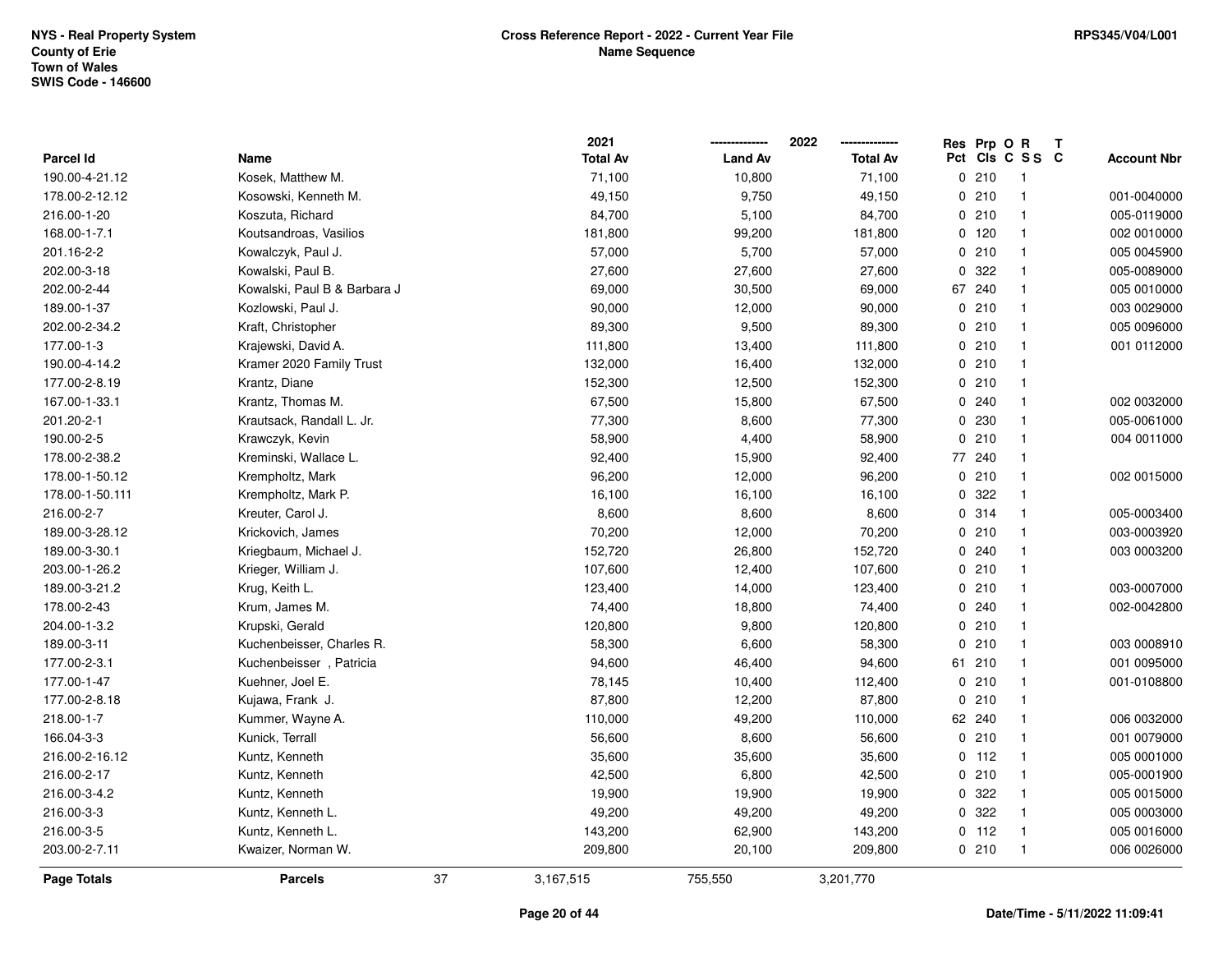|                  |                             | 2021            |                | 2022            | Res          | Prp O R |                 | Т |                    |
|------------------|-----------------------------|-----------------|----------------|-----------------|--------------|---------|-----------------|---|--------------------|
| <b>Parcel Id</b> | Name                        | <b>Total Av</b> | <b>Land Av</b> | <b>Total Av</b> |              |         | Pct Cls C S S C |   | <b>Account Nbr</b> |
| 217.00-1-1       | Labiak, David J.            | 97,500          | 25,800         | 97,500          |              | 0.240   | $\mathbf{1}$    |   | 006 0011000        |
| 216.00-1-1.21    | Lafferty, Kevin J.          | 108,300         | 17,600         | 108,300         | 0            | 240     | $\mathbf{1}$    |   |                    |
| 190.00-5-2.112   | Laidman, Gary               | 10,888          | 10,888         | 10,888          |              | 0.314   | $\mathbf{1}$    |   | 004-0066000        |
| 190.00-5-13      | Laidman, Jennifer           | 200,700         | 15,600         | 200,700         |              | 0210    | $\mathbf{1}$    |   | 004 0066700        |
| 166.00-2-10.1    | Lambert, Nathan Alan        | 102,100         | 18,900         | 102,100         |              | 0.240   | $\mathbf{1}$    |   | 001-0062900        |
| 217.00-2-7       | Landuyt, Jean               | 72,800          | 14,900         | 72,800          |              | 0210    | $\mathbf{1}$    |   | 006-0019910        |
| 202.00-2-5.1     | Lane, David B.              | 103,125         | 15,600         | 103,125         |              | 0210    | $\mathbf{1}$    |   | 005-0012900        |
| 203.00-1-31      | Lane, Linda L.              | 16,800          | 16,800         | 16,800          | $\mathbf{0}$ | 322     | $\mathbf{1}$    |   | 005 0094000        |
| 203.00-1-1.12    | Lane, Peter B.              | 72,200          | 9,800          | 72,200          |              | 0210    | $\mathbf{1}$    |   | 005 0094000        |
| 203.00-1-1.2     | Lane, Peter B.              | 155,700         | 15,800         | 155,700         |              | 0210    | $\mathbf{1}$    |   | 005 0094000        |
| 189.00-3-5       | Lane, Peter C & Linda       | 155,040         | 35,500         | 155,040         | 50           | 240     | $\mathbf{1}$    |   | 003 0011000        |
| 201.16-2-3       | Lang, Cathy                 | 36,400          | 6,000          | 36,400          |              | 0210    | $\mathbf{1}$    |   | 005 0045000        |
| 201.16-2-4       | Lang, Cathy                 | 64,300          | 9,200          | 64,300          |              | 0210    | $\mathbf 1$     |   | 005 0045800        |
| 202.00-4-4.1     | Lang, Cathy                 | 12,200          | 12,200         | 12,200          |              | 0.322   | $\mathbf{1}$    |   | 005 0043900        |
| 202.00-4-6       | Lang, Cathy                 | 5,100           | 5,100          | 5,100           | $\mathbf{0}$ | 322     | $\mathbf{1}$    |   | 005-0083000        |
| 166.03-2-2       | Lathan, Bradley C.          | 62,610          | 8,800          | 62,610          |              | 0210    | $\mathbf{1}$    |   | 155                |
| 178.00-1-28.212  | Lauck, Jeffrey W.           | 137,300         | 17,900         | 137,300         |              | 0.240   | $\mathbf{1}$    |   | 002 0015900        |
| 203.00-2-10      | Laufer, Mark                | 244,630         | 54,700         | 244,630         |              | $0$ 120 | $\mathbf{1}$    |   | 006 0044000        |
| 203.00-2-11.112  | Laufer, Mark J.             | 24,400          | 24,400         | 24,400          |              | 0.322   | $\mathbf{1}$    |   | 006 0047000        |
| 203.00-2-11.12   | Laufer, Mark J.             | 139,900         | 19,900         | 139,900         |              | 0210    | $\mathbf{1}$    |   | 006 0047000        |
| 203.00-3-1       | Laufer, Mark J.             | 12,200          | 12,200         | 12,200          |              | 0 105   | $\mathbf{1}$    |   | 006 0045000        |
| 204.00-1-12.2    | Laufer, Mark J.             | 20,588          | 20,588         | 20,588          | 0            | 322     | $\mathbf{1}$    |   | 006 0056000        |
| 202.00-2-2.12    | Laurie P Scott Living Trust | 102,916         | 20,900         | 102,916         |              | 0.240   | $\mathbf{1}$    |   | 005 0013000        |
| 202.00-2-2.13    | Laurie P Scott Living Trust | 21,400          | 21,400         | 21,400          |              | 0.322   | $\mathbf{1}$    |   |                    |
| 202.00-2-28      | Lavner, Halli Joy           | 85,900          | 11,700         | 85,900          |              | 0210    | $\mathbf{1}$    |   | 005 0023930        |
| 178.00-1-22      | Lawrence, Holly L.          | 68,008          | 18,700         | 68,008          |              | 0210    | $\mathbf{1}$    |   | 002 0018000        |
| 177.00-2-10      | Lawrence, Martin A.         | 56,300          | 8,600          | 56,300          |              | 0210    | 1               |   | 001 0060900        |
| 203.00-1-30      | Leahey, Paul                | 193,600         | 67,400         | 193,600         |              | 0210    | $\mathbf{1}$    |   | 006 0017000        |
| 204.00-1-4.11    | Lee, Frederick              | 205,400         | 104,600        | 205,400         | 0            | 112     | $\mathbf{1}$    |   | 006 0066000        |
| 166.03-1-10      | Lee, Mia E.                 | 85,200          | 7,600          | 85,200          | 99           | 210     | $\mathbf{1}$    |   | 001-0006901        |
| 216.00-1-10      | Lehrburger, Karen J.        | 17,300          | 4,900          | 17,300          | 0            | 260     | $\mathbf{1}$    |   | 005-0111000        |
| 177.00-1-6       | Leidich, William H.         | 65,000          | 7,500          | 65,000          |              | 0210    | $\mathbf{1}$    |   | 001 0110900        |
| 201.16-2-17      | Leipler, Brittney           | 29,400          | 1,900          | 29,400          |              | 0210    | $\mathbf{1}$    |   | 005 0050000        |
| 166.00-2-16      | Lelyn Property Development  | 500,100         | 150,000        | 500,100         |              | 0.241   | $\mathbf{1}$    |   | 001 0057000        |
| 190.00-4-15      | Lesinski, Henry M.          | 75,000          | $\mathbf 0$    | 75,000          |              | 0210    | $\mathbf{1}$    |   | 004-0001900        |
| 202.00-3-10      | Lesinski, James D.          | 3,750           | 3,750          | 3,750           | $\mathbf 0$  | 314     | $\mathbf{1}$    |   |                    |
| 202.00-3-13.111  | Lesinski, II, James D.      | 88,800          | 24,300         | 88,800          |              | 81 240  | $\mathbf{1}$    |   | 005 0007000        |
| Page Totals      | <b>Parcels</b>              | 37<br>3,452,855 | 841,426        | 3,452,855       |              |         |                 |   |                    |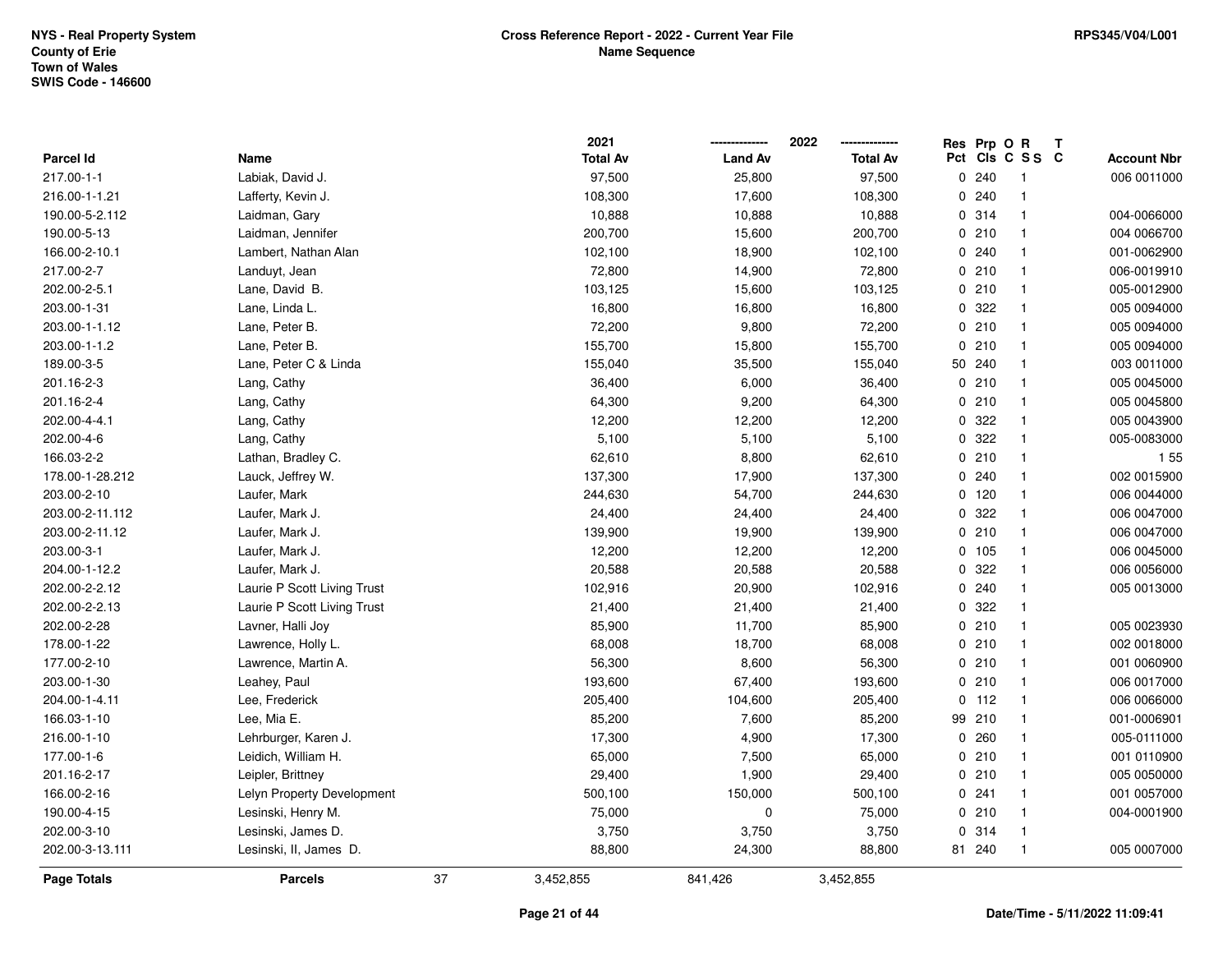|                 |                         |    | 2021            |                | 2022            | Res Prp O R |                 | Т |                    |
|-----------------|-------------------------|----|-----------------|----------------|-----------------|-------------|-----------------|---|--------------------|
| Parcel Id       | Name                    |    | <b>Total Av</b> | <b>Land Av</b> | <b>Total Av</b> |             | Pct Cls C S S C |   | <b>Account Nbr</b> |
| 166.00-1-33     | Lewandowski, Belle      |    | 83,700          | 11,300         | 83,700          | 0210        | $\mathbf{1}$    |   | 001 0044900        |
| 202.00-2-57.1   | Lewandowski, Jeffrey G. |    | 126,313         | 22,313         | 126,313         | 0210        | $\mathbf{1}$    |   | 005 0017500        |
| 166.04-2-13.1   | Lewandowski, Michael    |    | 63,800          | 5,200          | 63,800          | 0.220       | $\mathbf{1}$    |   | 001 0016000        |
| 166.04-2-12.1   | Lewandowski, Mike       |    | 88,800          | 10,400         | 90,500          | 80 220      | $\mathbf{1}$    |   | 001 0017000        |
| 190.00-4-9      | Lexo, Jeffrey A.        |    | 2,100           | 2,100          | 2,100           | 0.314       | $\mathbf{1}$    |   | 004-0056000        |
| 190.00-4-16.11  | Lexo, Jeffrey A.        |    | 110,600         | 29,300         | 110,600         | 0.240       | $\mathbf{1}$    |   | 004 0001000        |
| 190.00-4-34.112 | Lexo, Jeffrey A.        |    | 15,750          | 15,750         | 15,750          | 0 320       | $\mathbf{1}$    |   | 006-0038000        |
| 190.00-4-16.12  | Lexo, Jesse             |    | 125,100         | 26,600         | 125,100         | 0210        | $\mathbf{1}$    |   | 004 0001000        |
| 178.00-2-48.12  | Lina, Bruce J.          |    | 85,100          | 8,000          | 85,100          | 0210        | $\mathbf{1}$    |   |                    |
| 218.00-1-16.1   | Lina, Charles           |    | 69,500          | 9,200          | 69,500          | 0210        | $\mathbf{1}$    |   | 006 0065900        |
| 178.00-2-48.2   | Lina, Christopher G.    |    | 70,700          | 7,900          | 70,700          | 0210        | $\mathbf{1}$    |   | 002-0040900        |
| 178.00-2-48.112 | Lina, Jeffrey R.        |    | 83,900          | 9,800          | 83,900          | 0210        | $\mathbf{1}$    |   | 002 0040000        |
| 178.00-2-61.12  | Lina, Michael           |    | 9,900           | 9,900          | 9,900           | 0.314       | $\mathbf{1}$    |   | 002 0041000        |
| 178.00-2-70     | Lina, Michael           |    | 1,300           | 1,300          | 1,300           | 0 314       | $\mathbf{1}$    |   | 002 0041000        |
| 178.00-2-48.4   | Lina, Michael J.        |    | 96,500          | 7,900          | 106,900         | 0210        | $\mathbf{1}$    |   | 002-0040700        |
| 178.00-2-71.2   | Lina, Michael J.        |    | 8,738           | 8,738          | 8,738           | 0.314       | $\mathbf{1}$    |   | 002 0040000        |
| 166.04-2-31     | Lindell, Randolph       |    | 57,700          | 8,200          | 57,700          | 0210        | $\mathbf{1}$    |   | 001 0075900        |
| 178.00-2-36.3   | Liptak, Debra A.        |    | 72,000          | 7,700          | 72,000          | 0210        | $\mathbf{1}$    |   |                    |
| 191.00-1-1      | Lipuma, Sam             |    | 34,800          | 7,900          | 34,800          | 0210        | $\mathbf{1}$    |   | 004-0039000        |
| 178.00-2-46     | Lipuma, Sam F.          |    | 33,700          | 7,600          | 33,700          | 0210        | $\mathbf{1}$    |   | 004 0016000        |
| 189.00-3-25     | Lisitsky, Henry         |    | 85,300          | 23,600         | 85,300          | 0.240       | $\mathbf{1}$    |   | 003 0005800        |
| 178.00-2-37.32  | Lodico, Carlo           |    | 149,000         | 21,200         | 149,000         | 96 210      | $\mathbf{1}$    |   | 002 0050000        |
| 204.00-1-2      | Logel, Eric N.          |    | 59,300          | 6,200          | 59,300          | 0210        | $\mathbf{1}$    |   | 006-0066600        |
| 217.00-2-9.121  | Logel, Jonathan E.      |    | 97,113          | 30,400         | 97,113          | 0.240       | $\mathbf{1}$    |   | 006 0034000        |
| 217.00-2-18     | Logel, Jonathan E.      |    |                 | 12,300         | 79,000          | 0210        | $\mathbf{1}$    |   | 006 0034000        |
| 204.00-1-4.12   | Logel, Norbert E.       |    | 126,300         | 9,800          | 126,300         | 0210        | $\mathbf{1}$    |   |                    |
| 216.00-1-53.1   | Long, Douglas S.        |    | 132,400         | 20,300         | 132,400         | 0.240       | $\mathbf{1}$    |   | 005 0029000        |
| 189.00-1-14.1   | Long, John P.           |    | 78,800          | 9,200          | 78,800          | 0210        | $\mathbf{1}$    |   | 003 0025930        |
| 216.00-1-53.2   | Long, Phillip N. Jr.    |    | 122,400         | 12,000         | 122,400         | 0210        | $\mathbf{1}$    |   |                    |
| 177.00-1-28     | Loomis, Nancy Lee       |    | 67,500          | 10,800         | 67,500          | 95 280      | $\mathbf{1}$    |   | 001 0121000        |
| 166.00-2-15     | LPD Lodging LLC         |    | 40,500          | 7,500          | 40,500          | 0210        | $\mathbf{1}$    |   | 001 0058000        |
| 179.00-1-6.2    | Lucernoni, Brian        |    | 2,250           | 2,250          | 2,250           | 0 314       | $\mathbf{1}$    |   | 002 0012000        |
| 168.00-1-9      | Lucernoni, Brian A.     |    | 146,400         | 47,400         | 146,400         | 0.240       | $\mathbf{1}$    |   | 002 0011000        |
| 166.00-1-1.1    | Luczak, Julie Ann       |    | 224,773         | 32,900         | 224,773         | 0.240       | $\mathbf{1}$    |   | 001-0001000        |
| 178.00-2-54     | Lukaszewski, Marc G.    |    | 85,700          | 10,100         | 85,700          | 0210        | $\mathbf{1}$    |   |                    |
| 167.00-1-35.11  | Lundy, Amber M.         |    | 167,000         | 16,400         | 167,000         | 0.240       | $\mathbf{1}$    |   | 002 0031800        |
| 167.00-1-16     | Lynch, Charles W.       |    | 65,000          | 9,900          | 65,000          | 0210        | $\mathbf{1}$    |   | 001 0027500        |
| Page Totals     | <b>Parcels</b>          | 36 | 2,792,624       | 468,951        | 2,883,724       |             |                 |   |                    |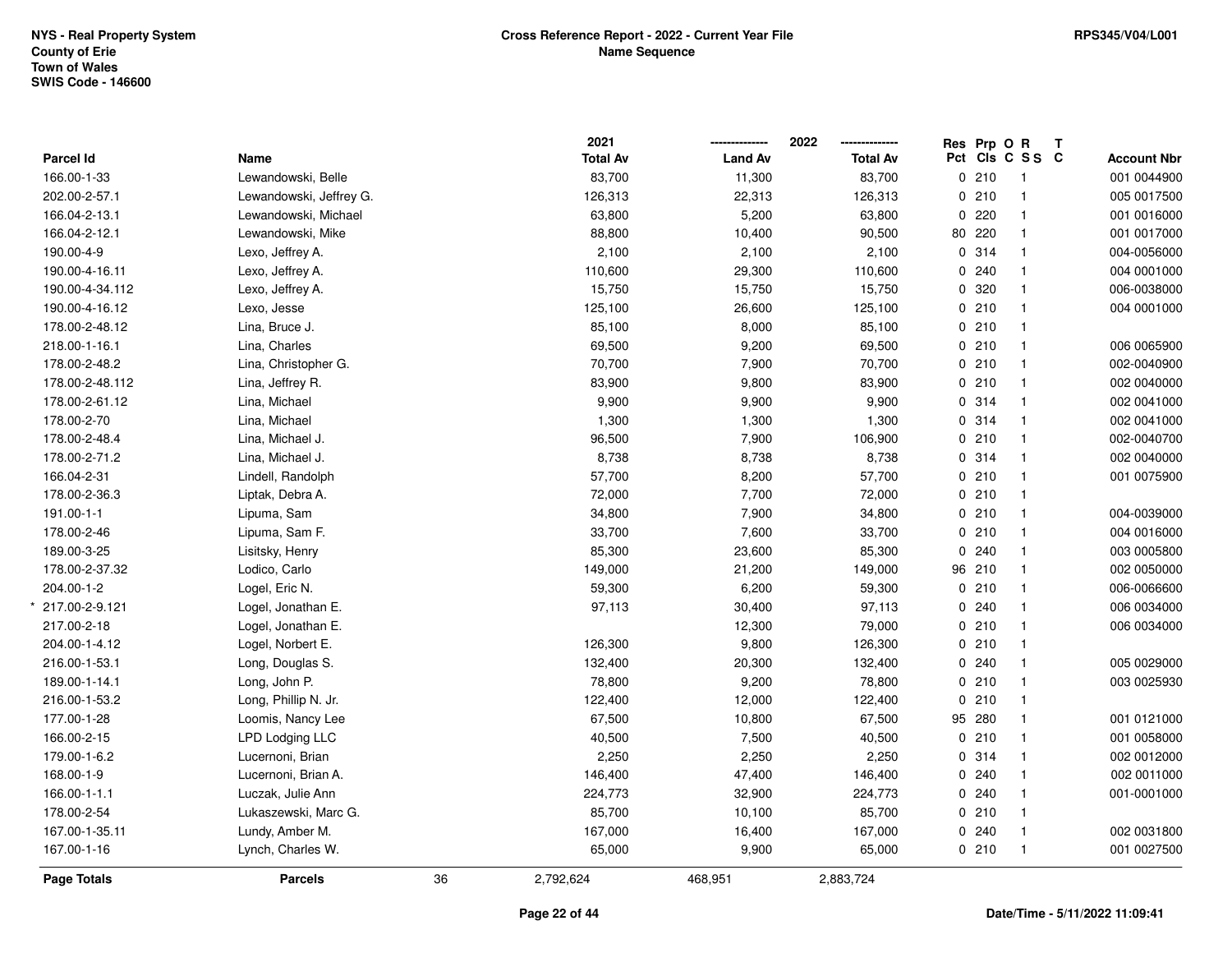|                  |                          |    | 2021            |                | 2022            |              | Res Prp O R | Т               |                    |
|------------------|--------------------------|----|-----------------|----------------|-----------------|--------------|-------------|-----------------|--------------------|
| <b>Parcel Id</b> | Name                     |    | <b>Total Av</b> | <b>Land Av</b> | <b>Total Av</b> |              |             | Pct Cls C S S C | <b>Account Nbr</b> |
| 166.04-2-4       | Lynch, Kevin P.          |    | 88,300          | 15,600         | 88,300          |              | 0210        | $\overline{1}$  | 001 0020000        |
| 190.00-4-14.112  | Maccalupo, Carl J.       |    | 8,100           | 8,100          | 8,100           | 0            | 314         | $\mathbf{1}$    |                    |
| 166.00-1-38.112  | Mackowiak, Aaron D.      |    | 149,300         | 19,100         | 149,300         |              | 92 210      | $\mathbf{1}$    |                    |
| 217.00-1-4       | Macris, Cynthia H.       |    | 35,900          | 15,500         | 35,900          |              | 0.260       | $\mathbf 1$     | 006-0009000        |
| 203.00-1-16      | Madison, Marvin Michael  |    | 153,500         | 28,100         | 153,500         |              | 69 240      | $\mathbf 1$     | 005 0007900        |
| 177.00-1-24.1    | Magee, Douglas J.        |    | 89,600          | 10,400         | 89,600          |              | 0210        | $\mathbf{1}$    | 001 0118900        |
| 216.00-1-19      | Mages, Jeffrey A.        |    | 23,300          | 5,100          | 23,300          | 0            | 260         | $\mathbf{1}$    | 005 0118000        |
| 178.00-1-20.11   | Mahar, Rosa              |    | 119,400         | 43,500         | 119,400         | 64           | 210         | $\mathbf{1}$    |                    |
| 191.00-3-8.4     | Main, Eric R.            |    | 159,600         | 12,000         | 159,600         | $\Omega$     | 220         | $\mathbf{1}$    |                    |
| 166.00-1-17.12   | Malczos, Michael         |    | 60,000          | 5,100          | 60,000          |              | 0210        | $\mathbf{1}$    |                    |
| 190.00-1-3       | Mancini, Daniel J.       |    | 139,574         | 21,700         | 140,400         | $\mathbf{0}$ | 240         | -1              | 004 0002800        |
| 217.00-1-6       | Mangino, Dominic A. Jr   |    | 67,700          | 22,300         | 67,700          |              | 75 240      | -1              | 006 0008600        |
| 216.00-2-14.42   | Mank, Gregory A.         |    | 52,840          | 8,740          | 52,840          | 0            | 240         | -1              | $5-2$              |
| 216.00-2-19      | Mank, Gregory A.         |    | 19,200          | 19,200         | 19,200          | 0            | 322         | $\mathbf{1}$    |                    |
| 216.00-2-15      | Mank, Linda M.           |    | 62,000          | 7,400          | 62,000          |              | 0210        | $\mathbf{1}$    | 005-0002900        |
| 216.00-2-18      | Mank, Linda M.           |    | 15,000          | 15,000         | 15,000          |              | 0 314       | $\mathbf{1}$    | $5-2$              |
| 216.00-2-20      | Mank, Linda M.           |    | 16,470          | 16,470         | 16,470          | 0            | 322         | $\mathbf{1}$    |                    |
| 178.00-2-8.1     | Mann, Jamey J.           |    | 103,100         | 25,300         | 103,100         |              | 74 240      | $\mathbf{1}$    | 001 0041800        |
| 177.00-2-18./A   | Mann, Mary Clare         |    | $\mathbf 0$     | 0              | $\mathbf 0$     |              | 0 733       | $\mathbf{1}$    | 001 0036900        |
| 177.00-2-18.11   | Mann, Mary Clare         |    | 90,900          | 28,000         | 90,900          | 0            | 240         | -1              | 001 0036000        |
| 177.00-2-18.12   | Mann, Mary Clare         |    | 13,300          | 13,300         | 13,300          |              | 0.314       | $\mathbf{1}$    | 001 0036000        |
| 166.03-2-9       | Mann, Richard G. Jr.     |    | 50,800          | 6,100          | 50,800          |              | 0210        | $\mathbf{1}$    | 001 0055400        |
| 179.00-1-3.1     | Manners, Michael         |    | 65,800          | 9,800          | 65,800          |              | 0210        | $\mathbf{1}$    | 002-0014700        |
| 179.00-1-3.2     | Manners, Michael         |    | 8,500           | 8,500          | 8,500           |              | 0.314       | $\mathbf{1}$    | 002-0014700        |
| 217.00-2-13.112  | Manning, Christopher     |    | 72,700          | 9,800          | 72,700          |              | 0210        | $\mathbf{1}$    | 006-0018900        |
| 203.00-2-3.1     | Maple Hay, LLC           |    | 20,900          | 20,900         | 20,900          |              | 0 320       | -1              | 006-0025000        |
| 203.00-2-3.2     | Maple Hay, LLC           |    | 183,500         | 70,600         | 183,500         |              | 0.240       | -1              | 006-0025000        |
| 191.00-3-2.1     | Marcheson, Brian M.      |    | 35,600          | 8,200          | 35,600          |              | 0210        | $\mathbf{1}$    | 004 0035000        |
| 179.00-2-2.3     | Mariani, Patricia        |    | 91,900          | 14,800         | 91,900          |              | 0210        | $\mathbf{1}$    | 002 0038333        |
| 178.00-2-51.12   | Marien, Steven J.        |    | 88,000          | 9,800          | 88,000          |              | 0210        | $\mathbf{1}$    | 002 0041900        |
| 203.00-1-2.12    | Marino, Kathryn M.E.     |    | 88,100          | 28,100         | 88,100          |              | 0.240       | $\mathbf{1}$    |                    |
| 190.00-4-31      | Mark Patrick Malay Trust |    | 23,500          | 9,500          | 22,800          |              | 92 210      | $\mathbf{1}$    | 003 0002600        |
| 189.00-2-7       | Markle, Lewis E. III.    |    | 99,700          | 16,600         | 99,700          |              | 0.240       | $\mathbf{1}$    | 003-0016800        |
| 189.00-2-11      | Markle, Lewis E. III.    |    | 12,000          | 12,000         | 12,000          |              | 0.314       | $\mathbf{1}$    |                    |
| 166.03-2-7       | Marsh, Scott L.          |    | 63,700          | 8,900          | 63,700          |              | 0210        | $\overline{1}$  | 001 0055403        |
| 216.00-1-50.15   | Marshall, Alan           |    | 21,200          | 21,200         | 21,200          |              | 0.322       | -1              |                    |
| 216.00-1-50.14   | Marshall, Alan W.        |    | 48,400          | 12,000         | 48,400          |              | 0210        | $\overline{1}$  | 005 0028000        |
| Page Totals      | <b>Parcels</b>           | 37 | 2,441,384       | 606,710        | 2,441,510       |              |             |                 |                    |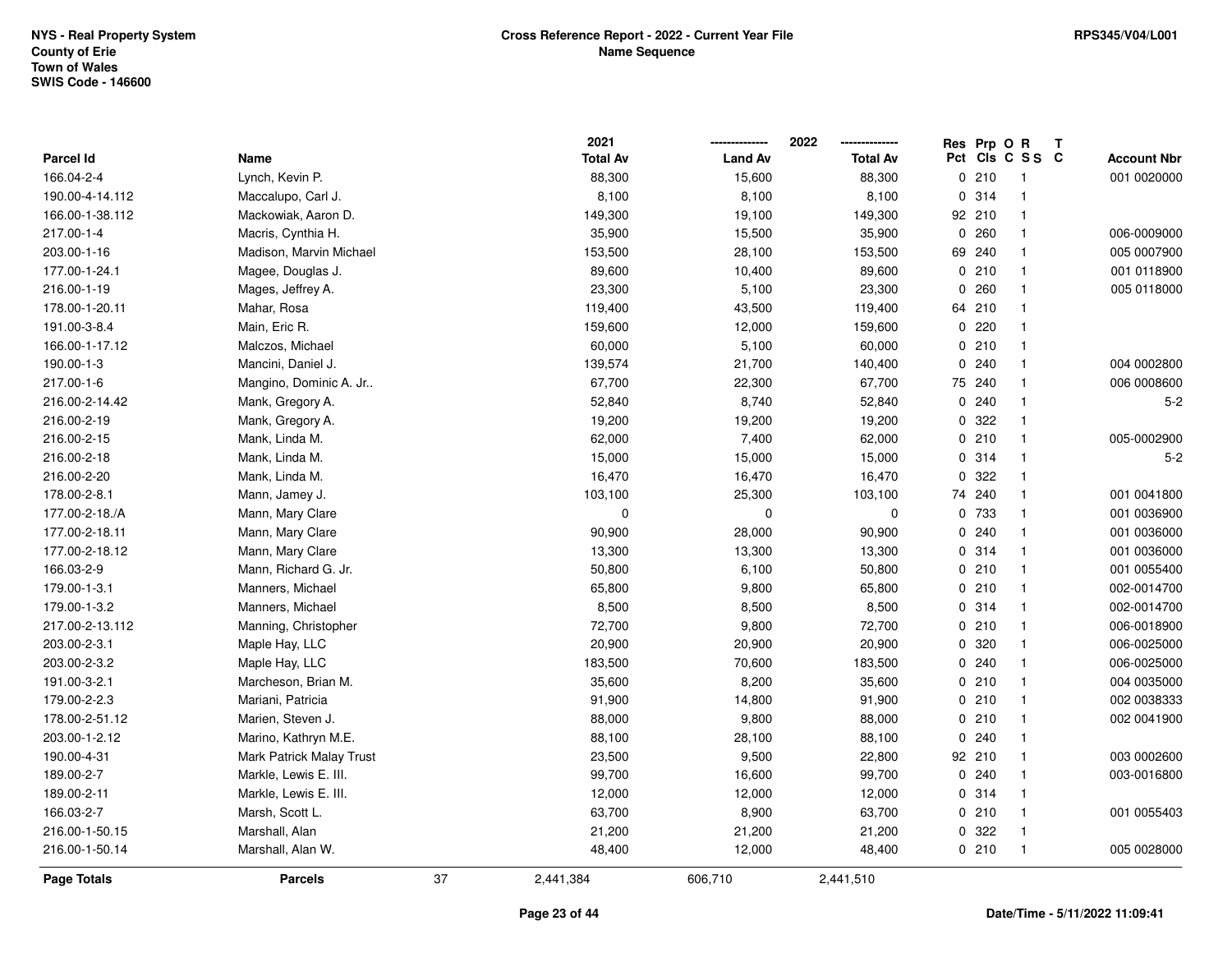|                 |                              |    | 2021            |                | 2022            |    | Res Prp O R |                         | Т |                    |
|-----------------|------------------------------|----|-----------------|----------------|-----------------|----|-------------|-------------------------|---|--------------------|
| Parcel Id       | Name                         |    | <b>Total Av</b> | <b>Land Av</b> | <b>Total Av</b> |    |             | Pct Cls C S S C         |   | <b>Account Nbr</b> |
| 216.00-1-30     | Marshall, Jay F.             |    | 18,900          | 16,000         | 18,900          |    | 0260        | $\overline{\mathbf{1}}$ |   | 005 0104000        |
| 166.04-2-24     | Marshall, Robert M.          |    | 31,300          | 4,500          | 31,300          |    | 0210        | $\overline{1}$          |   | 001-0072000        |
| 217.00-1-11.1   | Marthia, Samuel E.           |    | 90,400          | 12,900         | 90,400          |    | 0210        | $\overline{\mathbf{1}}$ |   | 006 0007000        |
| 201.20-1-29     | Martin, Brenda L.            |    | 93,800          | 8,600          | 93,800          |    | 0210        | $\overline{1}$          |   | 005 0030180        |
| 178.00-1-20.3   | Martin, Christopher D.       |    | 58,300          | 9,100          | 58,300          |    | 0210        | $\overline{\mathbf{1}}$ |   | 002 0019000        |
| 167.00-1-2.11   | Martin, Richard              |    | 158,500         | 45,200         | 158,500         |    | $0$ 112     | $\overline{\mathbf{1}}$ |   | 002 0006900        |
| 178.00-1-24     | Martin, Richard              |    | 700             | 700            | 700             |    | 0.314       | $\overline{1}$          |   | 002 0006700        |
| 201.20-1-17     | Martin, Ricky T.             |    | 56,500          | 4,000          | 56,500          |    | 0210        | $\overline{1}$          |   | 005-0075000        |
| 190.00-3-9      | Martin, William Randolph Jr. |    | 124,500         | 8,600          | 124,500         |    | 97 210      | $\overline{1}$          |   | 006-0041000        |
| 216.00-1-50.21  | Martina, William J.          |    | 104,000         | 20,500         | 104,000         |    | 0210        | $\overline{\mathbf{1}}$ |   | 5-28-900           |
| 177.00-2-16     | Martzolf, Michael G.         |    | 70,800          | 7,500          | 70,800          |    | 0210        | $\overline{1}$          |   | 001-0063800        |
| 216.00-2-10     | Marzec, Robert P/            |    | 70,400          | 9,800          | 70,400          |    | 0210        | $\overline{\mathbf{1}}$ |   | 005 0003300        |
| 202.00-2-34.1   | Massucci, Rozalin M.         |    | 51,300          | 13,700         | 51,300          |    | 86 210      | -1                      |   |                    |
| 178.00-2-44.2   | Matecki, Michael J.          |    | 105,500         | 17,100         | 105,500         |    | 0.240       | $\overline{1}$          |   | 002-0042701        |
| 191.00-1-23.1   | Matteo, Albert J.            |    | 52,425          | 8,200          | 52,425          |    | 0210        | $\overline{1}$          |   | 004 0032900        |
| 177.00-2-13     | Matthewson, Brenda           |    | 47,300          | 4,700          | 47,300          |    | 0220        | $\overline{1}$          |   | 001-0092900        |
| 177.00-2-12.112 | Matthewson, Brenda R.        |    | 1,100           | 1,100          | 1,100           |    | 0 314       | $\overline{1}$          |   |                    |
| 178.00-2-17.22  | Mattucci Design, LLC         |    | 38,063          | 9,863          | 38,063          |    | 0.312       | $\overline{1}$          |   | 002 0047000        |
| 190.00-2-8.112  | Matuch, Deborah K.           |    | 123,100         | 21,100         | 123,100         |    | 0.240       | $\overline{\mathbf{1}}$ |   | 004 0007800        |
| 178.00-1-17.13  | Maurer, Loretta              |    | 10,900          | 10,900         | 10,900          |    | 0.314       | $\overline{\mathbf{1}}$ |   | 500-0010000        |
| 189.00-2-10.1   | Maywalt, Michael             |    | 130,800         | 16,900         | 130,800         |    | 0210        | $\overline{\mathbf{1}}$ |   | 003 0016600        |
| 201.20-1-9      | Mazurkiewicz, Daniel D.      |    | 90,600          | 7,600          | 90,600          |    | 0210        | $\overline{1}$          |   | 005 0030310        |
| 166.04-1-9      | Mazzariello, Jason A.        |    | 48,700          | 8,100          | 48,700          | 99 | 210         | $\overline{\mathbf{1}}$ |   | 001-0013000        |
| 190.00-1-6      | Mc Glynn, Miriam H.          |    | 40,100          | 7,800          | 40,100          |    | 0210        | $\overline{\mathbf{1}}$ |   | 004 0005900        |
| 189.00-3-7.1    | McCollum, Bradley S.         |    | 81,500          | 38,900         | 81,500          |    | 0210        | $\overline{\mathbf{1}}$ |   | 003 0009000        |
| 178.00-2-36.1   | McCutchen, Andrew            |    | 56,600          | 10,400         | 56,600          |    | 95 210      | -1                      |   | 002-0043000        |
| 178.00-2-35.4   | McCutcheon, Andrew           |    | 27,900          | 23,300         | 27,900          |    | 0 322       | -1                      |   |                    |
| 190.00-3-4.1    | McDonough, Davis L.          |    | 62,700          | 37,900         | 62,700          |    | 0.260       | $\overline{1}$          |   | 004 0063000        |
| 190.00-1-11     | McEwen, John H. Jr.          |    | 44,400          | 7,700          | 44,400          |    | 0210        | $\overline{\mathbf{1}}$ |   | 004-0061000        |
| 191.00-3-8.112  | Mcgiveron, Kenneth           |    | 58,600          | 8,400          | 58,600          |    | $0$ 220     | $\overline{1}$          |   |                    |
| 191.00-3-15.1   | Mcgiveron, Kenneth F.        |    | 100,500         | 39,300         | 100,500         |    | 0.280       | $\overline{\mathbf{1}}$ |   | 004 0042000        |
| 190.00-3-2.111  | Mckellar, Daniel S.          |    | 19,100          | 12,200         | 19,100          |    | 0.312       | $\overline{1}$          |   |                    |
| 204.00-1-10.12  | Mckenzie, Robby G.           |    | 56,700          | 13,300         | 56,700          |    | 0210        | $\overline{1}$          |   | 006 0058000        |
| 166.04-2-11     | McWethy, Randy               |    | 34,900          | 5,500          | 34,900          |    | 0210        | $\overline{\mathbf{1}}$ |   | 001-0018000        |
| 201.16-2-10     | Meier, Michael C.            |    | 54,100          | 7,700          | 54,100          |    | 0210        | $\overline{\mathbf{1}}$ |   | 005-0085000        |
| 177.00-2-8.16   | Meiler, Albert J.            |    | 88,100          | 12,300         | 88,100          |    | 0210        | $\overline{1}$          |   |                    |
| 178.00-1-53     | Menz, Michael A.             |    | 122,100         | 14,700         | 122,100         |    | 0210        | $\overline{1}$          |   |                    |
| Page Totals     | <b>Parcels</b>               | 37 | 2,425,188       | 506,063        | 2,425,188       |    |             |                         |   |                    |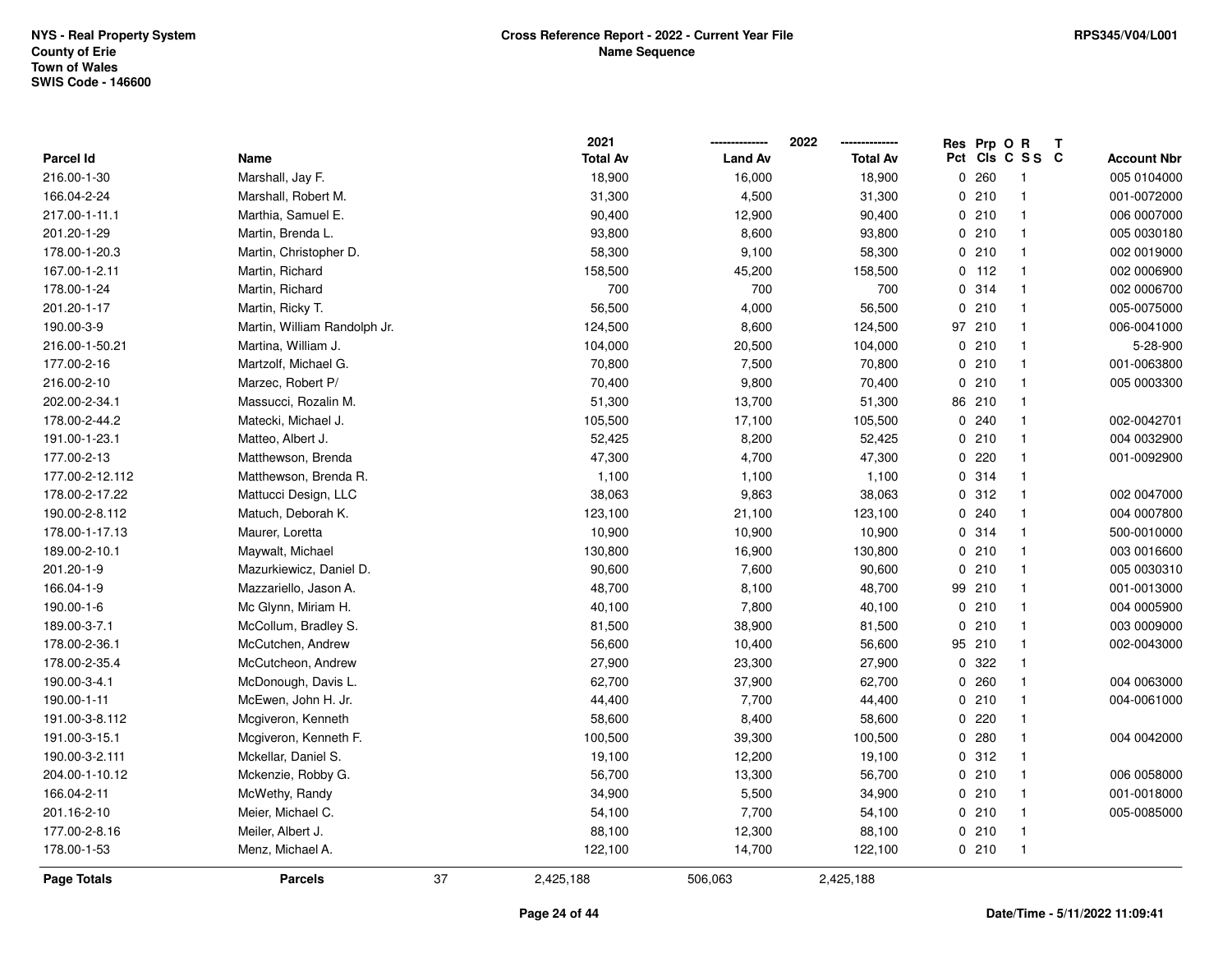|                    |                               |    | 2021            |                | 2022            | Res Prp O R |                          | Т |                    |
|--------------------|-------------------------------|----|-----------------|----------------|-----------------|-------------|--------------------------|---|--------------------|
| Parcel Id          | Name                          |    | <b>Total Av</b> | <b>Land Av</b> | <b>Total Av</b> |             | Pct Cls C S S C          |   | <b>Account Nbr</b> |
| 189.00-1-6         | Mergenhagen, Bradley          |    | 48,800          | 5,000          | 48,800          | 0210        | $\overline{\phantom{1}}$ |   | 003 0030000        |
| 167.00-1-13        | Mergenhagen, Bradley D.       |    | 93,900          | 8,200          | 93,900          | 0210        | $\overline{1}$           |   | 001 0027700        |
| 177.00-2-12.3      | Merlo, Aria M.                |    | 142,300         | 12,300         | 142,300         | 0210        | $\mathbf{1}$             |   | 001 0092700        |
| 179.00-2-11.11     | Mest, Aaron J.                |    | 93,000          | 21,400         | 93,000          | 0.240       | $\overline{1}$           |   | 004 0068800        |
| 179.00-2-11.12     | Mest, John                    |    | 2,400           | 2,400          | 2,400           | 0 320       | $\mathbf{1}$             |   | 004 0068800        |
| 191.00-2-4.12      | Mest, Joseph E.               |    | 81,700          | 21,700         | 81,700          | 0.240       | $\overline{\mathbf{1}}$  |   | 004-0068600        |
| 191.00-1-32        | Metzger, Jonathan             |    | 57,200          | 5,300          | 57,200          | 0210        | $\mathbf{1}$             |   | 004 0037000        |
| 204.00-1-5         | Metzger, Norman J.            |    | 61,700          | 6,000          | 61,700          | 0210        | $\overline{1}$           |   | 006-0066800        |
| 190.00-3-1.1       | Metzger, Richard H.           |    | 49,500          | 49,500         | 49,500          | 0 120       | $\overline{\mathbf{1}}$  |   | 004 0059000        |
| 177.00-2-18.2      | Meyers, Ann L.                |    | 73,000          | 8,600          | 73,000          | 0210        | $\overline{1}$           |   |                    |
| 168.00-1-5         | Meyers, James                 |    | 63,800          | 6,900          | 63,800          | 0210        | $\overline{1}$           |   | 002 0008900        |
| 179.00-2-5.11      | Michael W & Lorraine Marshall |    | 135,000         | 20,900         | 135,000         | 40 240      | $\mathbf{1}$             |   | 004 0074000        |
| 178.00-2-30.1      | Michalek, Jason M.            |    | 61,200          | 13,300         | 61,200          | 0210        | -1                       |   | 002-0049920        |
| 178.00-2-28        | Michalek, Jennifer M.         |    | 60,700          | 8,000          | 60,700          | 99 210      | $\overline{1}$           |   | 002 0049900        |
| 218.00-1-22        | Mikula, Kevin                 |    | 101,600         | 8,100          | 101,600         | 0210        | $\overline{1}$           |   | 006-0063910        |
| 218.00-1-27.2      | Mikula, Kevin                 |    | 11,888          | 11,888         | 11,888          | 0.314       | $\overline{1}$           |   |                    |
| 216.00-2-8         | Miller, David C.              |    | 40,500          | 9,800          | 40,500          | 94 210      | $\overline{1}$           |   | 005-0003700        |
| 191.00-3-15.2      | Miller, Jody                  |    | 12,113          | 12,113         | 12,113          | 0.314       | $\mathbf{1}$             |   | 004 0042000        |
| 191.00-3-16        | Miller, Jody                  |    | 12,000          | 12,000         | 12,000          | 0.314       | $\overline{1}$           |   | 004 004 2000       |
| 178.00-1-54.1      | Miller, Jody L.               |    | 182,800         | 28,400         | 182,800         | 0210        | $\overline{1}$           |   |                    |
| 178.00-2-56.11     | Miller, John                  |    | 16,600          | 16,600         | 16,600          | 0 322       | $\overline{1}$           |   |                    |
| 178.00-2-23.12     | Miller, John A.               |    | 77,300          | 24,800         | 77,300          | 73 240      | $\overline{\mathbf{1}}$  |   |                    |
| 190.00-4-35        | Miller, Kirk R.               |    | 152,300         | 18,800         | 152,300         | 0210        | $\overline{1}$           |   | 006-0038000        |
| 178.00-2-13.311    | Miller, Lynn C.               |    | 90,570          | 18,570         | 90,570          | 0.240       | $\overline{\mathbf{1}}$  |   | 001 0122000        |
| 203.00-3-13        | Milleville, Andrew S.         |    | 1,100           | 1,100          | 1,100           | 0 314       | $\overline{1}$           |   | 006-0021800        |
| 202.00-3-1.2       | Minotti, Daniel               |    | 92,800          | 8,800          | 92,800          | 0210        | $\mathbf{1}$             |   | 006 0017610        |
| 202.00-3-1.1       | Minotti, Daniel A.            |    | 17,500          | 17,500         | 17,500          | 0.322       | $\overline{1}$           |   | 006 0017600        |
| 202.00-3-2.12      | Minotti, Daniel A.            |    | 4,500           | 4,500          | 4,500           | 0.314       | $\overline{1}$           |   |                    |
| 178.00-2-22        | Missland, John F.             |    | 92,300          | 17,500         | 92,300          | 0.240       | $\overline{\mathbf{1}}$  |   | 002-0053900        |
| 202.00-3-22.112    | Mitchell, Paul A.             |    | 255,200         | 38,000         | 255,200         | 0210        | $\overline{1}$           |   |                    |
| 202.00-2-3.21      | Mitchell, Susan               |    | 108,400         | 10,500         | 108,400         | 0210        | $\overline{\mathbf{1}}$  |   |                    |
| 166.04-3-12.11     | Moe, Gregory L.               |    | 64,400          | 6,500          | 64,400          | 0210        | $\overline{1}$           |   | 001 0090000        |
| 166.04-3-12.12     | Moe, Gregory L.               |    | 100             | 100            | 100             | 0.314       | $\overline{1}$           |   |                    |
| 190.00-4-34.111    | Monheim, Laura B.             |    | 134,550         | 16,450         | 134,550         | 0.240       | $\mathbf{1}$             |   | 006-0038000        |
| 189.00-1-2         | Monnat, Matthew C.            |    | 116,000         | 10,900         | 116,000         | 0210        | $\overline{\mathbf{1}}$  |   | 001-0031000        |
| 201.16-1-2         | Montagu, Victoria             |    | 300             | 300            | 300             | 0 314       | $\overline{1}$           |   |                    |
| 166.03-2-16        | Morath, David                 |    | 94,000          | 8,900          | 94,000          | 98 210      | $\overline{1}$           |   | 001 0055407        |
| <b>Page Totals</b> | <b>Parcels</b>                | 37 | 2,703,021       | 491,621        | 2,703,021       |             |                          |   |                    |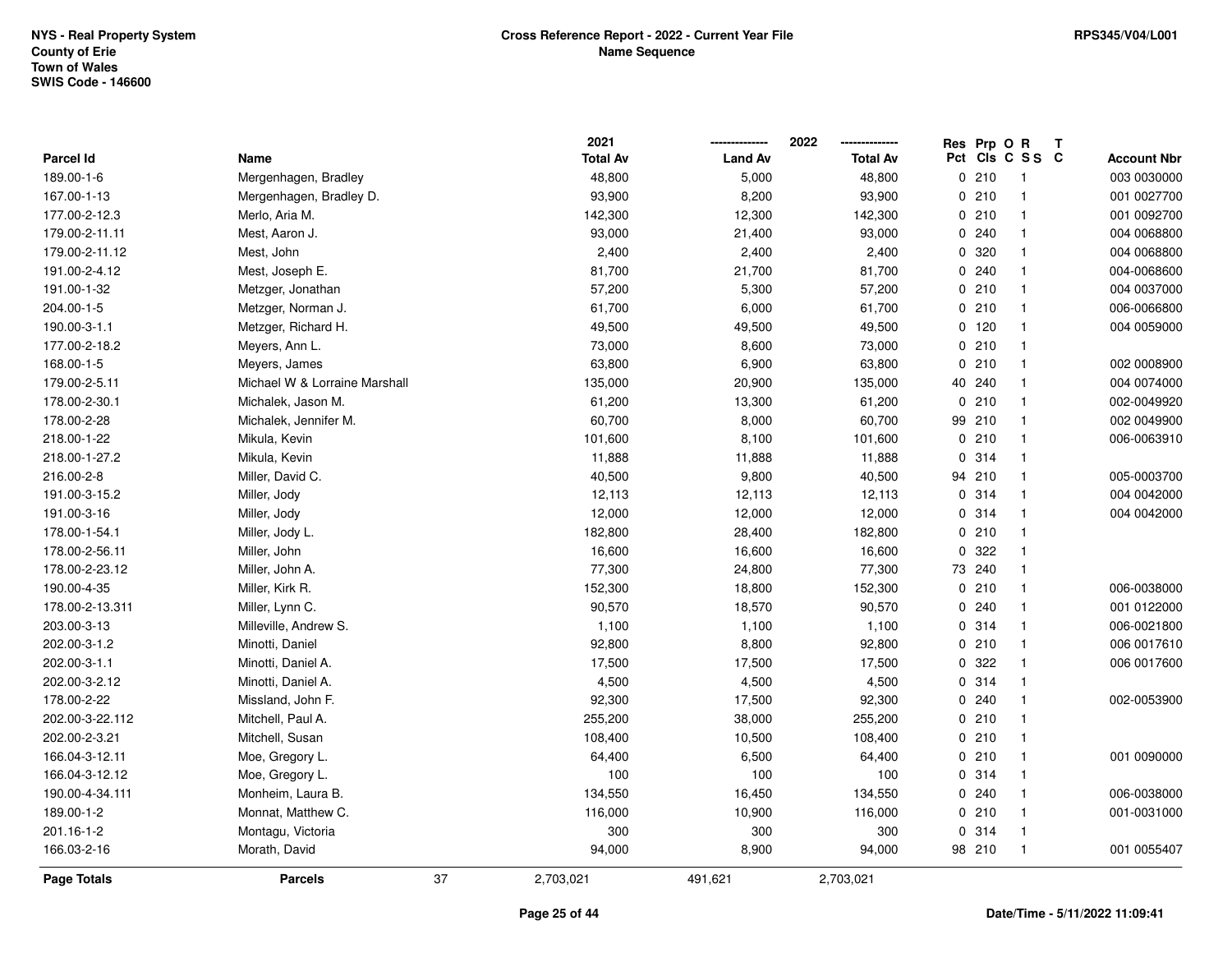|                 |                               |    | 2021            |                | 2022            | Res Prp O R |                 | Т |                    |
|-----------------|-------------------------------|----|-----------------|----------------|-----------------|-------------|-----------------|---|--------------------|
| Parcel Id       | Name                          |    | <b>Total Av</b> | <b>Land Av</b> | <b>Total Av</b> |             | Pct Cls C S S C |   | <b>Account Nbr</b> |
| 166.03-1-11     | Morath, Horace E.             |    | 83,300          | 8,100          | 83,300          | 0210        | $\overline{1}$  |   | 001 0006510        |
| 190.00-4-20     | Morrison, Henry W.            |    | 80,100          | 7,900          | 80,100          | 0210        | $\mathbf{1}$    |   | 006-0038800        |
| 167.00-1-10     | Mueller, Herbert G.           |    | 76,600          | 8,000          | 76,600          | 99 210      | $\mathbf{1}$    |   | 001-0076800        |
| 166.04-2-9      | Muench, Kelly                 |    | 32,200          | 5,100          | 32,200          | 0210        | $\mathbf{1}$    |   | 001-0019000        |
| 191.00-3-24.1   | Mullane, John W.              |    | 120,100         | 18,400         | 120,100         | 0.240       | $\mathbf{1}$    |   | 004 0046500        |
| 202.00-1-1      | Multimedia Enterainment       |    | 500,000         | 97,500         | 500,000         | 0 834       | $\mathbf{1}$    |   | 005 0088000        |
| 178.00-1-34.3   | Mumbrue, Tasha                |    | 83,400          | 14,900         | 83,400          | 0210        | $\mathbf{1}$    |   | 002 0047800        |
| 178.00-1-47.112 | Munn, Asa W.                  |    | 57,200          | 12,000         | 57,200          | 0210        | $\mathbf{1}$    |   | 002 0056900        |
| 166.04-1-7.11   | Munn, Richard                 |    | 17,500          | 17,500         | 17,500          | $0$ 112     | $\mathbf{1}$    |   | 001 0063500        |
| 178.00-1-39.11  | Munn, Richard                 |    | 31,600          | 31,600         | 31,600          | $0$ 112     | $\mathbf{1}$    |   | 001 0063000        |
| 178.00-1-45.11  | Munn, Richard                 |    | 6,800           | 6,800          | 6,800           | $0$ 112     | $\mathbf{1}$    |   | 002 0057000        |
| 178.00-1-45.111 | Munn, Richard                 |    |                 | 1,600          | 1,600           | 0 314       | $\mathbf{1}$    |   | 002 0057000        |
| 178.00-1-47.111 | Munn, Richard L.              |    | 209,700         | 60,800         | 209,700         | $0$ 112     | $\overline{1}$  |   | 002 0056900        |
| 190.00-2-8.2    | Murray, Scott J.              |    | 113,000         | 19,600         | 113,000         | 0.240       | $\mathbf{1}$    |   | 004-0007801        |
| 179.00-1-1      | Nagel, Brad W.                |    | 69,200          | 9,800          | 69,200          | 0210        | $\mathbf{1}$    |   | 002 0014000        |
| 178.00-2-65     | Nagel, Rhea                   |    | 106,810         | 9,800          | 106,810         | 0210        | $\mathbf{1}$    |   | 002 0041000        |
| 666.00-12-1     | National Fuel Gas Dist Co     |    | 44,972          | $\mathbf 0$    | 44,972          | 0 885       | $\,6\,$         |   |                    |
| 189.00-1-34.12  | National Fuel Gas Supply Corp |    | 18,000          | 18,000         | 18,000          | 0 885       | 6               |   | 630 0006000        |
| 201.20-1-20     | Nawojski, Greg                |    | 72,600          | 7,600          | 72,600          | 0210        | $\mathbf{1}$    |   | 005 0030150        |
| 201.20-1-15     | Neitch, Andrea                |    | 58,600          | 7,100          | 58,600          | 0210        | $\overline{1}$  |   | 005 0067900        |
| 201.20-1-4      | Nellis, David P.              |    | 78,800          | 8,500          | 78,800          | 0210        | $\mathbf{1}$    |   | 005 0030700        |
| 177.00-1-20     | Neu, Carol                    |    | 73,800          | 38,600         | 73,800          | 0.280       | $\mathbf{1}$    |   | 001 0098000        |
| 202.00-3-2.112  | Neuman, Keith                 |    | 61,000          | 17,500         | 61,000          | 0210        | $\mathbf{1}$    |   | 005 0019000        |
| 166.04-1-1.12   | Neveaux, David G.             |    | 106,000         | 9,800          | 106,000         | 0210        | $\mathbf{1}$    |   | 500 0017000        |
| 191.00-1-34.1   | Newell, Dennis W.             |    | 100,300         | 9,100          | 100,300         | 70 220      | $\mathbf{1}$    |   | 004 0036000        |
| 216.00-1-32.112 | Newell, John J.               |    | 89,800          | 19,800         | 89,800          | 0.240       | $\mathbf{1}$    |   | 005-0103500        |
| 216.00-1-32.2   | Newell, John J.               |    | 1,600           | 1,600          | 1,600           | 0 314       | $\mathbf{1}$    |   | 005-0103400        |
| 216.00-1-46.211 | Newland, Alyssa K.            |    | 52,400          | 7,500          | 52,400          | 0210        | $\mathbf{1}$    |   | 005-0071600        |
| 178.00-1-34.2   | Newman, David                 |    | 65,900          | 11,400         | 65,900          | 93 210      | $\mathbf{1}$    |   | 002 0047600        |
| 178.00-2-63     | Nice, Richard T.              |    | 108,900         | 12,800         | 108,900         | 0210        | $\mathbf{1}$    |   |                    |
| 166.00-1-3      | Nicotra, Richard M.           |    | 80,600          | 8,300          | 80,600          | 0210        | $\mathbf{1}$    |   | 001 0002900        |
| 203.00-1-25     | Nihill, Albert                |    | 90,800          | 15,500         | 90,800          | 0210        | $\mathbf{1}$    |   | 005 0025000        |
| 191.00-2-5      | Nixon, Peter                  |    | 99,800          | 39,700         | 99,800          | 0.240       | $\mathbf{1}$    |   | 004 0068700        |
| 178.00-2-10     | Noble, Philip C.              |    | 108,100         | 6,500          | 108,100         | 0210        | $\mathbf{1}$    |   | 001 0041900        |
| 190.00-3-2.112  | Nolder, Nicholas              |    | 9,700           | 9,700          | 9,700           | 0 314       | $\mathbf{1}$    |   |                    |
| 190.00-3-3.111  | Nolder, Nicholas              |    | 202,800         | 33,700         | 202,800         | $0$ 240     | $\mathbf{1}$    |   | 004 0062000        |
| 190.00-3-3.112  | Nolder, Nicholas              |    | 12,000          | 12,000         | 12,000          | 0.314       | $\mathbf{1}$    |   | 004 0062000        |
| Page Totals     | <b>Parcels</b>                | 36 | 3,117,182       | 617,300        | 3,118,782       |             |                 |   |                    |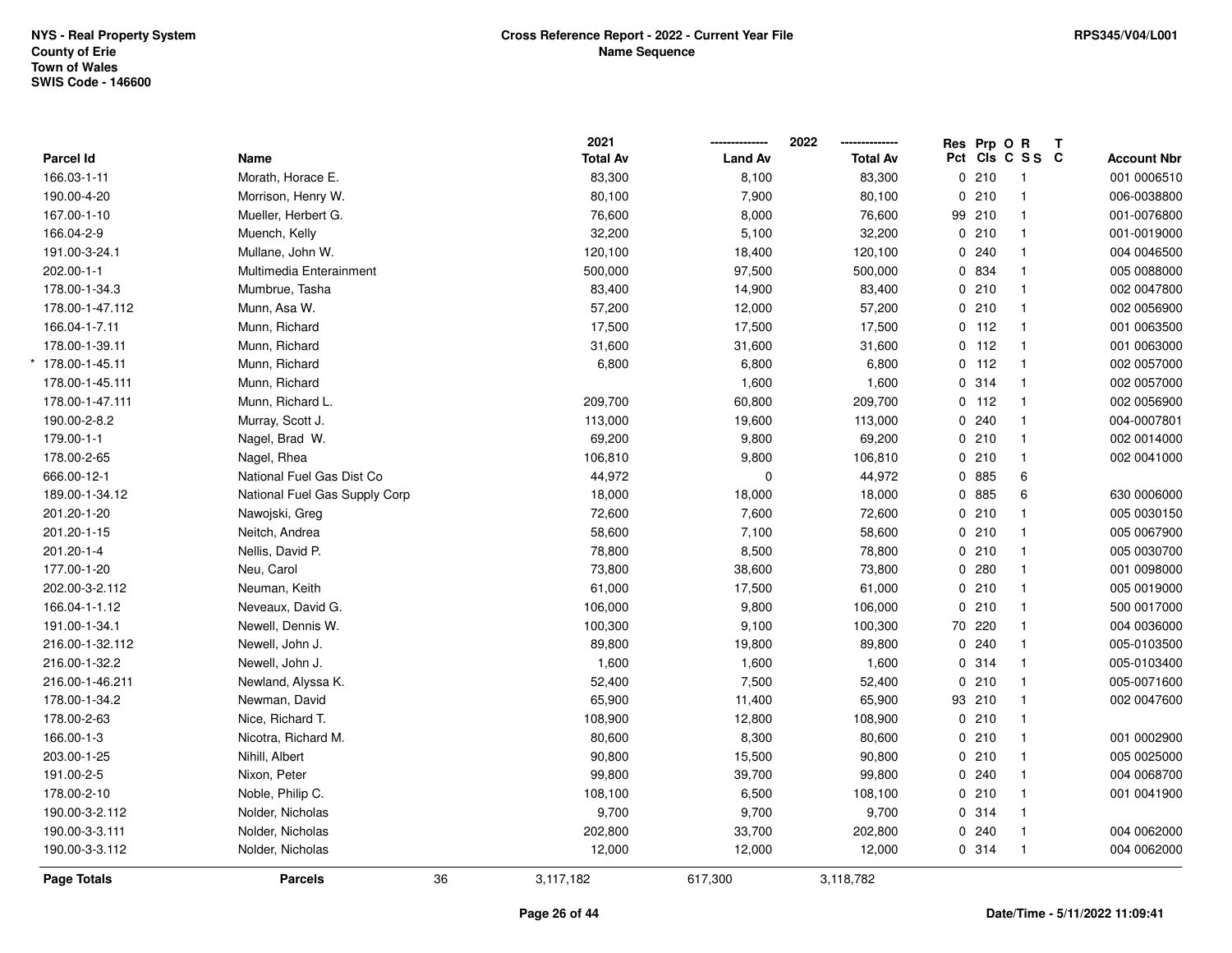|                  |                             |    | 2021            |                | 2022            | Res Prp O R |                 | T                  |
|------------------|-----------------------------|----|-----------------|----------------|-----------------|-------------|-----------------|--------------------|
| Parcel Id        | Name                        |    | <b>Total Av</b> | <b>Land Av</b> | <b>Total Av</b> |             | Pct Cls C S S C | <b>Account Nbr</b> |
| 216.00-1-31      | Nolle, Eric R.              |    | 69,800          | 10,000         | 96,800          | 0210        | -1              | 005-0103700        |
| 179.00-2-16.21   | Northstar Ventures of       |    | 933,585         | 61,275         | 933,585         | 0.240       | $\overline{1}$  | 002 0037000        |
| 189.00-1-32      | Norton, Daniel              |    | 79,000          | 7,500          | 79,000          | 0210        | $\overline{1}$  | 001 0117800        |
| 202.00-3-23      | Novick, Daniel J.           |    | 152,750         | 15,750         | 152,750         | 91 210      | $\mathbf{1}$    |                    |
| 190.00-5-6       | Nowakowski, James           |    | 44,800          | 7,900          | 44,800          | 99 210      | $\mathbf{1}$    | 004 0029000        |
| 166.00-1-25      | NYS Electric & Gas (NYSEG)  |    | 15,000          | 15,000         | 15,000          | 0882        | 6               |                    |
| 178.00-1-19.1    | NYS Electric & Gas (NYSEG)  |    | 95,029          | 7,800          | 95,029          | 0.882       | 6               |                    |
| 189.00-1-35      | NYS Electric & Gas (NYSEG)  |    | 9,500           | 9,500          | 9,500           | 0 884       | 6               |                    |
| 189.00-2-8       | NYS Electric & Gas (NYSEG)  |    | 2,900           | 2,900          | 2,900           | 0 884       | 6               |                    |
| 555.00-13-2.1    | NYS Electric & Gas (NYSEG)  |    | 384,950         | $\mathbf 0$    | 334,522         | 0861        | 5               | 640 0003000        |
| 555.00-13-2.2    | NYS Electric & Gas (NYSEG)  |    | 101,098         | $\Omega$       | 87,854          | 0861        | 5               | 740 0003000        |
| 666.00-13-1.1    | NYS Electric & Gas (NYSEG)  |    | 458,438         | 0              | 458,438         | 0 884       | 6               | 630 0003000        |
| 666.00-13-1.2    | NYS Electric & Gas (NYSEG)  |    | 215,736         | 0              | 215,736         | 0 884       | 6               | 730 0003000        |
| 666.00-13-2      | NYS Electric & Gas (NYSEG)  |    | 1,024,420       | 0              | 1,024,420       | 0 882       | 6               |                    |
| 666.00-13-3      | NYS Electric & Gas (NYSEG)  |    | 91,866          | $\mathbf 0$    | 91,866          | 0.882       | 6               |                    |
| 666.00-13-4      | NYS Electric & Gas (NYSEG)  |    | 157,660         | $\Omega$       | 157,660         | 0.882       | 6               |                    |
| 666.00-13-5      | NYS Electric & Gas (NYSEG)  |    | 53,251          | $\Omega$       | 53,251          | 0 882       | 6               |                    |
| 189.00-1-20      | O Connor, Francis E.        |    | 54,600          | 8,600          | 54,600          | 0210        | $\mathbf{1}$    | 003-0019700        |
| 191.00-1-5       | O'Hair, Guy Robert          |    | 19,400          | 19,400         | 19,400          | 0.322       | $\mathbf{1}$    | 004-0050000        |
| 216.00-2-5       | O'hara, Darren              |    | 22,200          | 7,500          | 22,200          | 0.260       | $\overline{1}$  | 005-0003500        |
| 168.00-1-2       | O'Keefe, James              |    | 56,700          | 11,200         | 56,700          | 94 210      | $\overline{1}$  | 002-0007700        |
| 179.00-2-2.122   | O'Keefe, James S.           |    | 123,720         | 15,100         | 123,720         | 0.240       | $\overline{1}$  |                    |
| 167.00-1-35.2    | O'Leary, Christan           |    | 94,700          | 12,000         | 94,700          | 0210        | $\overline{1}$  |                    |
| 178.00-2-20.2    | Oberkrieser, Chelsea A.     |    | 104,400         | 8,600          | 104,400         | 0210        | $\overline{1}$  | 002-0048000        |
| 203.00-2-1.32    | Oberkrieser, John E.        |    | 148,400         | 23,900         | 148,400         | 0.240       | $\overline{1}$  |                    |
| 203.00-1-27.2    | Occhino, Phillip J. Jr.     |    | 93,400          | 13,800         | 93,400          | 0210        | $\mathbf{1}$    |                    |
| 201.20-1-11      | Offhaus, Roger H.           |    | 66,000          | 7,600          | 66,000          | 0210        | $\mathbf{1}$    | 005-0030000        |
| 190.00-4-14.3    | Onetto, Richard E.          |    | 10,700          | 10,700         | 10,700          | 0.314       | $\mathbf{1}$    |                    |
| 190.00-4-16.2    | Onetto, Richard E.          |    | 94,100          | 20,900         | 94,100          | 0.240       | $\overline{1}$  |                    |
| 203.00-2-7.2     | Ortiz, Jeremy               |    | 94,600          | 19,000         | 94,600          | 0.240       | $\overline{1}$  | 006 0026000        |
| 178.00-2-61.2    | Osinski, Dennis M. II.      |    | 116,100         | 15,800         | 116,100         | 0210        | $\mathbf{1}$    | 002 0041000        |
| 201.20-1-7       | Owczarzak, Gerald J.        |    | 73,600          | 11,300         | 73,600          | 0210        | $\overline{1}$  | 005 0030020        |
| 203.00-1-20.11/A | P & H Gas, LLC              |    | 12              | $\mathbf 0$    | 12              | 0 733       | $\overline{1}$  | 006 0017400        |
| 203.00-2-1./A    | P&H Gas LLc                 |    | $\Omega$        | $\Omega$       | $\mathbf 0$     | 0 733       | $\overline{1}$  | 006 0050600        |
| 190.00-3-2.13    | Pache, Todd L.              |    | 5,600           | 5,600          | 5,600           | 0 323       | $\mathbf{1}$    |                    |
| 190.00-3-2.2     | Pache, Todd L.              |    | 98,700          | 12,000         | 98,700          | 0.240       | $\mathbf{1}$    | 004 0060000        |
| 201.16-1-16      | Pacific Premier Trust Cust. |    | 59,800          | 6,400          | 59,800          | 0 230       | $\overline{1}$  | 005 0033000        |
| Page Totals      | <b>Parcels</b>              | 36 | 5,166,715       | 360,625        | 5,130,043       |             |                 |                    |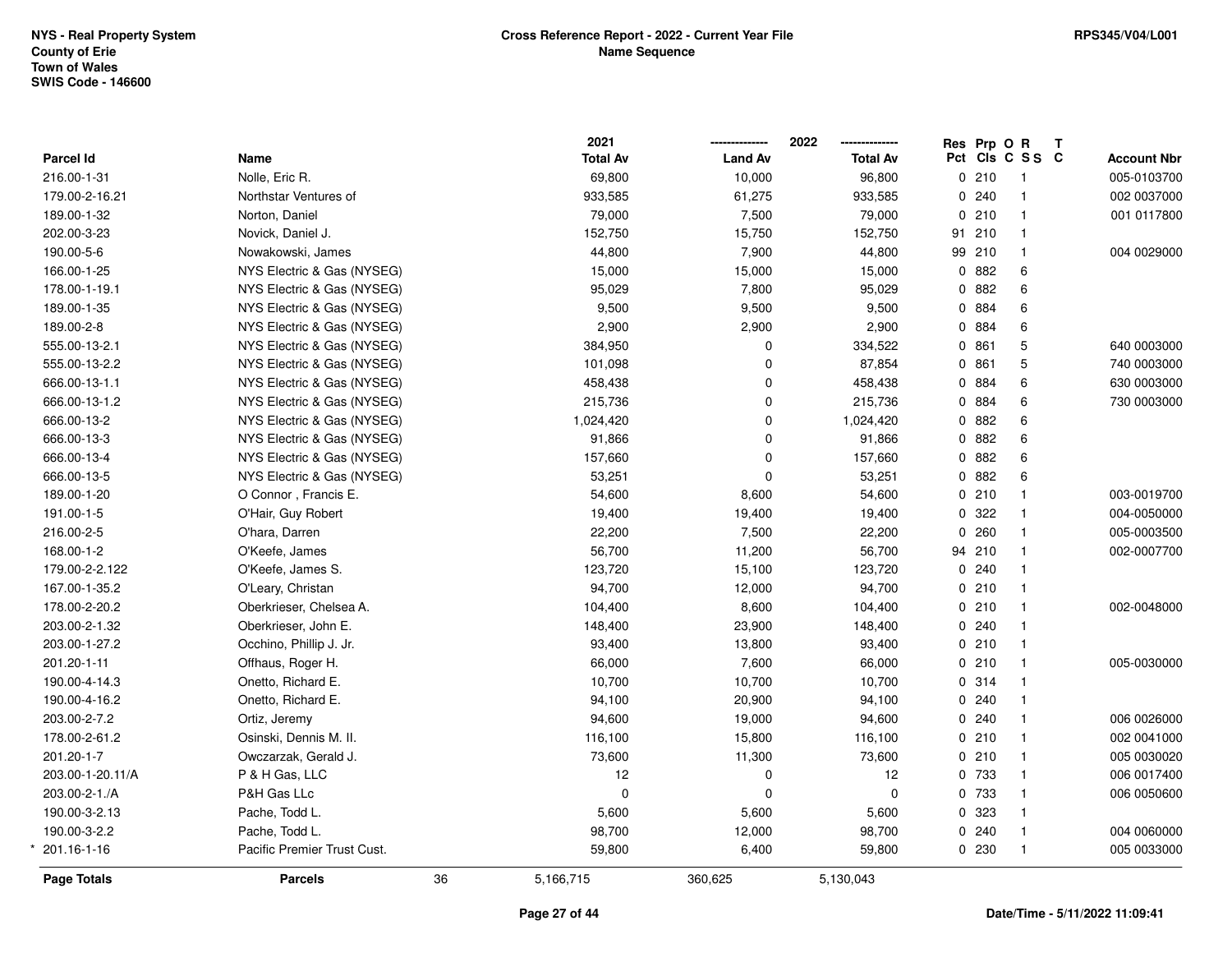|                 |                             |    | 2021            |                | 2022            | Res Prp O R |                 | Т |                    |
|-----------------|-----------------------------|----|-----------------|----------------|-----------------|-------------|-----------------|---|--------------------|
| Parcel Id       | Name                        |    | <b>Total Av</b> | <b>Land Av</b> | <b>Total Av</b> |             | Pct Cls C S S C |   | <b>Account Nbr</b> |
| 201.16-1-16.1   | Pacific Premier Trust Cust. |    |                 | 2,600          | 2,600           | 0.314       | $\overline{1}$  |   | 005 0033000        |
| 201.16-1-16.2   | Pacific Premier Trust Cust. |    |                 | 3,800          | 57,200          | 0230        | $\mathbf{1}$    |   | 005 0033000        |
| 201.16-1-18     | Pacific Premier Trust Cust. |    | 58,500          | 7,500          | 58,500          | 0 230       | $\mathbf{1}$    |   | 005 0034000        |
| 190.00-3-15     | Pagano, Lawrence T.         |    | 72,000          | 13,900         | 72,000          | 0210        | $\mathbf{1}$    |   | 006 0050900        |
| 202.00-4-13.2   | Pagano, Robert              |    | 90,200          | 12,000         | 90,200          | 0210        | $\mathbf{1}$    |   | 005-0090900        |
| 203.00-2-9.21   | Pajak, Robert A.            |    | 98,700          | 22,500         | 98,700          | 0.240       | $\mathbf{1}$    |   | 006 0047900        |
| 178.00-1-37     | Palmer, David               |    | 68,700          | 9,000          | 68,700          | 0210        | $\mathbf{1}$    |   | 002-0046900        |
| 166.00-1-39     | Palmer, Taylor R.           |    | 109,300         | 17,800         | 109,300         | 91 210      | $\mathbf{1}$    |   |                    |
| 203.00-2-7.3    | Paluch 2020 Family Trust    |    | 112,500         | 14,300         | 112,500         | 0210        | $\mathbf{1}$    |   | 006 0026000        |
| 178.00-2-37.12  | Panepento, Samuel Jr.       |    | 33,500          | 33,500         | 33,500          | 0.322       | $\mathbf{1}$    |   | 002 0050000        |
| 189.00-3-41     | Pastor, Jane                |    | 9,800           | 9,800          | 9,800           | 0.314       | $\mathbf{1}$    |   | 003 0003000        |
| 167.00-1-9.2    | Patterson, Michael S.       |    | 72,100          | 13,600         | 72,100          | 0210        | $\mathbf{1}$    |   | 002 0001000        |
| 179.00-1-8.22   | Patti, Michele M.           |    | 62,700          | 10,400         | 62,700          | 0210        | $\mathbf{1}$    |   | 002 0014850        |
| 216.00-1-28     | Paulucci, Eugene S.         |    | 85,900          | 8,600          | 85,900          | 0210        | $\mathbf{1}$    |   | 005 0098900        |
| 190.00-5-8.13   | Pawinski, Thomas M.         |    | 96,400          | 9,800          | 96,400          | 0210        | $\mathbf{1}$    |   | 004 0028000        |
| 189.00-1-18     | Pawlowski, Megan E.         |    | 31,500          | 4,000          | 31,500          | 0210        | $\mathbf{1}$    |   | 003-0019900        |
| 167.00-1-44.112 | Pazian, Christine           |    | 126,100         | 15,800         | 126,100         | 0.240       | $\mathbf{1}$    |   | 001 0076000        |
| 203.00-2-9.22   | Pazian, lan                 |    | 56,900          | 12,800         | 56,900          | 0210        | $\mathbf{1}$    |   | 006 0047900        |
| 189.00-3-4.1/A  | Pefley Oil & Gas Inc        |    | $\mathbf 0$     | 0              | 0               | 0 733       | $\mathbf{1}$    |   |                    |
| 189.00-3-4.1/B  | Pefley Oil & Gas Inc        |    | $\mathbf 0$     | 0              | 0               | 0 733       | $\mathbf{1}$    |   |                    |
| 189.00-3-5./B   | Pefley Oil & Gas Inc        |    | $\pmb{0}$       | 0              | $\mathbf 0$     | 0 733       | $\mathbf{1}$    |   |                    |
| 189.00-3-6./B   | Pefley Oil & Gas Inc        |    | $\pmb{0}$       | 0              | $\Omega$        | 0 733       | $\mathbf{1}$    |   |                    |
| 166.00-2-1.2    | Pellegrini, John            |    | 90,400          | 15,800         | 90,400          | 0210        | $\mathbf{1}$    |   | 001-0055800        |
| 167.00-1-34.1   | Penev, Petio                |    | 90,900          | 12,100         | 90,900          | 0210        | $\mathbf{1}$    |   | 002-0031000        |
| 166.00-2-1.1    | Penfold, Timothy            |    | 157,500         | 10,200         | 157,500         | 0210        | $\mathbf{1}$    |   | 001 0055801        |
| 177.00-1-13.1   | Penfold, Timothy            |    | 155,000         | 113,000        | 155,000         | 0710        | $\mathbf{1}$    |   | 001 0104000        |
| 202.00-4-16     | Perrigo, Steven             |    | 16,400          | 16,400         | 16,400          | 0.322       | $\mathbf{1}$    |   | 005 0091000        |
| 203.00-1-5      | Perrigo, Steven A.          |    | 139,300         | 14,500         | 139,300         | 0210        | $\mathbf{1}$    |   | 006-0012000        |
| 189.00-3-37     | Perrin, Thomas              |    | 68,900          | 6,600          | 68,900          | 0210        | $\mathbf{1}$    |   | 003 0010900        |
| 189.00-2-9      | Perrin, Thomas D.           |    | 700             | 700            | 700             | 0.311       | $\mathbf{1}$    |   |                    |
| 189.00-3-6      | Perrin, Thomas D.           |    | 92,300          | 61,400         | 92,300          | $0$ 112     | $\mathbf{1}$    |   | 003 0010000        |
| 189.00-3-6./A   | Perrin, Thomas D.           |    | 51,800          | 7,500          | 51,800          | 0210        | $\mathbf{1}$    |   | 003 0010800        |
| 201.16-1-3      | Perry, Robert D.            |    | 400             | 400            | 400             | 0.314       | $\mathbf{1}$    |   |                    |
| 190.00-3-8      | Perry, William              |    | 56,000          | 7,700          | 56,000          | 0210        | $\mathbf{1}$    |   | 006 0042000        |
| 216.00-1-36.12  | Persons, Donald J.          |    | 86,200          | 11,500         | 86,200          | 0210        | $\mathbf{1}$    |   |                    |
| 203.00-1-3.2    | Persons, Ronald S.          |    | 52,600          | 7,400          | 52,600          | 0210        | $\mathbf{1}$    |   | 006 0037700        |
| 201.16-2-25     | Petersen, Laura J.          |    | 58,900          | 6,400          | 58,900          | 0 230       | $\mathbf{1}$    |   | 005 0058000        |
| Page Totals     | <b>Parcels</b>              | 37 | 2,302,100       | 513,300        | 2,361,900       |             |                 |   |                    |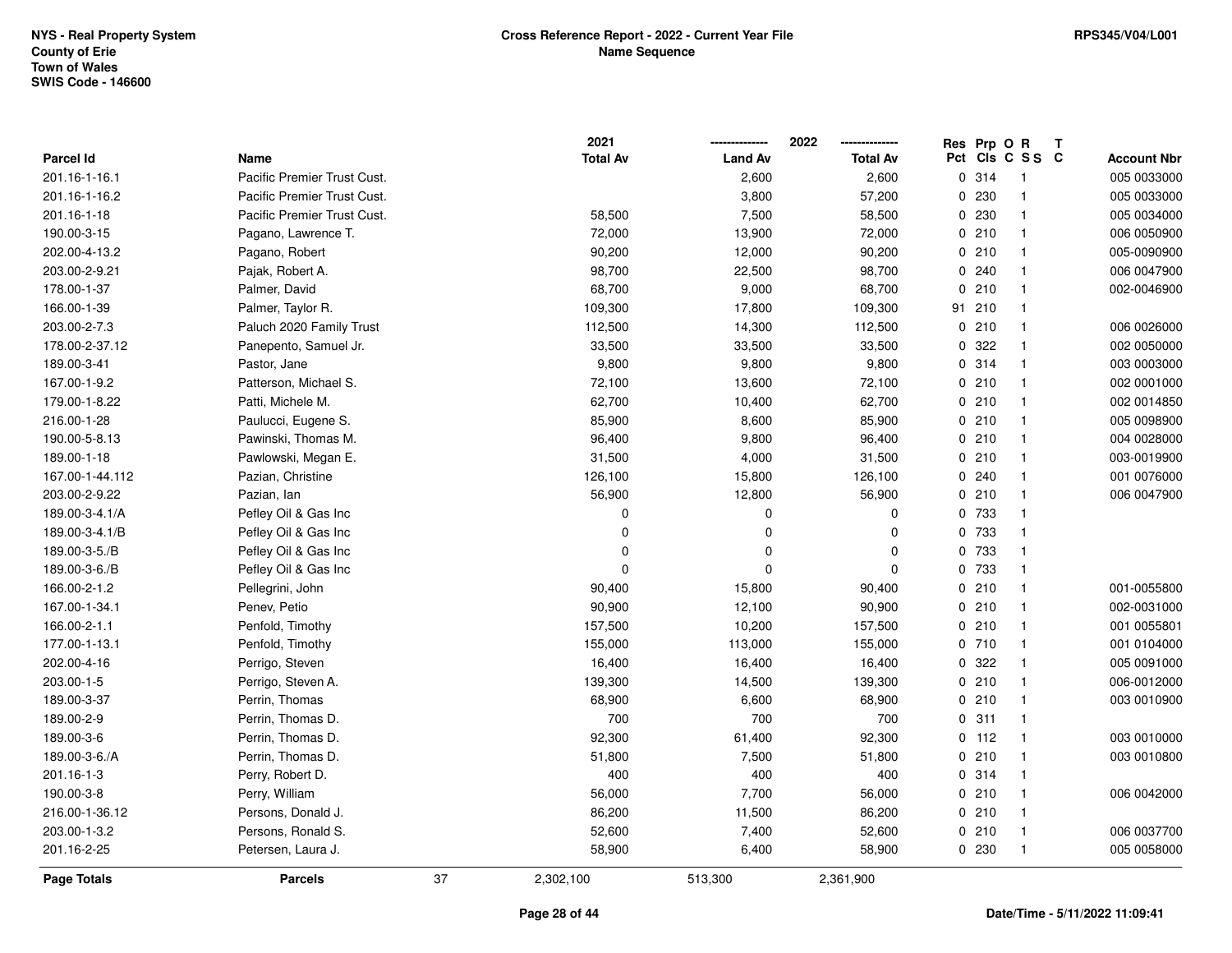|                    |                       |    | 2021            |                | 2022            | Res Prp O R |                          | Т |                    |
|--------------------|-----------------------|----|-----------------|----------------|-----------------|-------------|--------------------------|---|--------------------|
| <b>Parcel Id</b>   | Name                  |    | <b>Total Av</b> | <b>Land Av</b> | <b>Total Av</b> |             | Pct Cls C S S C          |   | <b>Account Nbr</b> |
| 166.03-1-7         | Peterson, Ronald K.   |    | 61,300          | 7,400          | 61,300          | 0210        | $\overline{\phantom{1}}$ |   | 001-0006900        |
| 189.00-3-27        | Petrinec, Scott T.    |    | 83,900          | 14,400         | 83,900          | 0210        | $\overline{1}$           |   | 003 0003300        |
| 178.00-1-12.1      | Pettitt, George       |    | 67,900          | 7,300          | 67,900          | 0210        | $\overline{\mathbf{1}}$  |   | 002 0022900        |
| 216.00-1-29.1      | Petyk, Jeff J.        |    | 48,500          | 20,600         | 48,500          | 50 240      | -1                       |   | 005 0099000        |
| 189.00-1-36.11     | Phillips, Brian M.    |    | 13,300          | 13,300         | 13,300          | 0 314       | $\overline{\mathbf{1}}$  |   | 003 0029000        |
| 167.00-1-5.1       | Phillips, Daren C.    |    | 151,898         | 16,300         | 151,898         | 0.240       | -1                       |   | 002 0004400        |
| 178.00-2-56.12     | Pickering, Darryl R.  |    | 160,600         | 12,000         | 160,600         | 0220        | $\overline{\mathbf{1}}$  |   |                    |
| 178.00-2-32.1      | Piechocki, Wanda K.   |    | 63,900          | 10,100         | 63,900          | 0210        | $\overline{1}$           |   | 002 0044900        |
| 166.03-2-19.1      | Piegzik, Derek L.     |    | 72,300          | 8,900          | 72,300          | 0210        | $\overline{1}$           |   | 001-0055409        |
| 190.00-4-32        | Piepszny, Robert J.   |    | 57,900          | 8,200          | 57,900          | 99 210      | $\overline{\mathbf{1}}$  |   | 003 0002200        |
| 201.16-1-11        | Pierce, Jill          |    | 56,900          | 5,900          | 56,900          | 0210        | $\overline{1}$           |   | 005-0079000        |
| 190.00-2-9         | Pierce, Shaun Everett |    | 64,300          | 7,700          | 64,300          | 99 210      | -1                       |   | 004 0007900        |
| 216.00-1-29.2      | Pieszala, Jeremy      |    | 98,300          | 12,000         | 98,300          | 0210        | -1                       |   |                    |
| 178.00-2-58.11     | Pilote, Brian         |    | 112,000         | 9,800          | 112,000         | 0210        | $\overline{\mathbf{1}}$  |   | 002 0041000        |
| 190.00-5-5.1       | Pirson, Thomas        |    | 10,800          | 10,800         | 31,200          | 0210        | $\overline{1}$           |   | 004-0027000        |
| 178.00-2-14.111    | Pitkin, Paul          |    | 14,000          | 14,000         | 14,000          | 0 105       | $\overline{1}$           |   | 001 0123000        |
| 178.00-2-44.1      | Pitkin, Paul          |    | 14,900          | 14,900         | 14,900          | 0.105       | $\overline{1}$           |   |                    |
| 204.00-1-9.2       | Pitkin, Paul          |    | 63,600          | 55,900         | 63,600          | $0$ 112     | $\overline{1}$           |   |                    |
| 204.00-1-10.111    | Pitkin, Paul          |    | 92,460          | 61,100         | 92,460          | 0.312       | $\overline{1}$           |   | 006 0058000        |
| 204.00-1-14.1      | Pitkin, Paul          |    | 208,200         | 67,700         | 208,200         | $0$ 112     | -1                       |   | 006 0054000        |
| 178.00-1-38        | Pitkin, Paul E.       |    | 22,700          | 22,700         | 22,700          | 0 105       | $\overline{1}$           |   | 001 0124000        |
| 191.00-3-9.4       | Pitkin, Paul E.       |    | 12,200          | 12,200         | 12,200          | $0$ 120     | $\overline{1}$           |   | 004-0044700        |
| 204.00-1-10.2      | Pitkin, Paul E.       |    | 29,600          | 29,600         | 29,600          | 0 120       | $\overline{1}$           |   | 006 0058000        |
| 204.00-1-11.2      | Pitkin, Paul E.       |    | 19,500          | 19,500         | 19,500          | 0 322       | $\overline{\mathbf{1}}$  |   | 006 0057000        |
| 218.00-1-5.22      | Pitkin, Paul E.       |    | 3,250           | 3,250          | 3,250           | 0.314       | $\overline{1}$           |   | 006 0063900        |
| 218.00-1-18.1      | Pitkin, Paul E.       |    | 51,000          | 30,300         | 51,000          | $0$ 112     | $\overline{1}$           |   | 006 0065000        |
| 178.00-2-14.112    | Pitkin, Paul T.       |    | 3,375           | 3,375          | 3,375           | 0 314       | $\overline{\mathbf{1}}$  |   | 001 0123000        |
| 178.00-2-14.2      | Pitkin, Paul T.       |    | 83,600          | 8,400          | 83,600          | 0210        | $\overline{\mathbf{1}}$  |   |                    |
| 178.00-2-74        | Pitkin, Paul T.       |    | 9,000           | 9,000          | 9,000           | 0.314       | $\overline{1}$           |   | 001 0122000        |
| 178.00-2-51.11     | Planck, Kerry J.      |    | 10,900          | 10,900         | 10,900          | 0.314       | $\overline{1}$           |   | 002 0041900        |
| 191.00-1-27.11     | Planck, Kerry J.      |    | 69,488          | 11,888         | 69,488          | 0 484       | $\overline{1}$           |   | 500-0018000        |
| 191.00-1-31        | Planck, Kerry J.      |    | 78,500          | 10,200         | 78,500          | 0210        | $\overline{1}$           |   | 004 0017000        |
| 218.00-1-13.11     | Planinsek, Janet A.   |    | 69,200          | 28,700         | 69,200          | 0.260       | $\overline{\mathbf{1}}$  |   | 006 0062800        |
| 216.00-1-52        | Platt, Nathan         |    | 113,800         | 9,500          | 113,800         | 0.280       | $\overline{\mathbf{1}}$  |   | 005 0029900        |
| 189.00-3-28.13     | Plucinski, Robert     |    | 17,300          | 17,300         | 17,300          | 0 322       | $\overline{\mathbf{1}}$  |   | 003 0003910        |
| 189.00-1-7.4       | Podlasinski, Edward   |    | 119,200         | 22,000         | 119,200         | 0.240       | $\overline{1}$           |   |                    |
| 217.00-1-21        | Polcyn, Donna         |    | 59,700          | 8,900          | 59,700          | 0210        | $\overline{1}$           |   | 006 0008000        |
| <b>Page Totals</b> | <b>Parcels</b>        | 37 | 2,289,271       | 636,013        | 2,309,671       |             |                          |   |                    |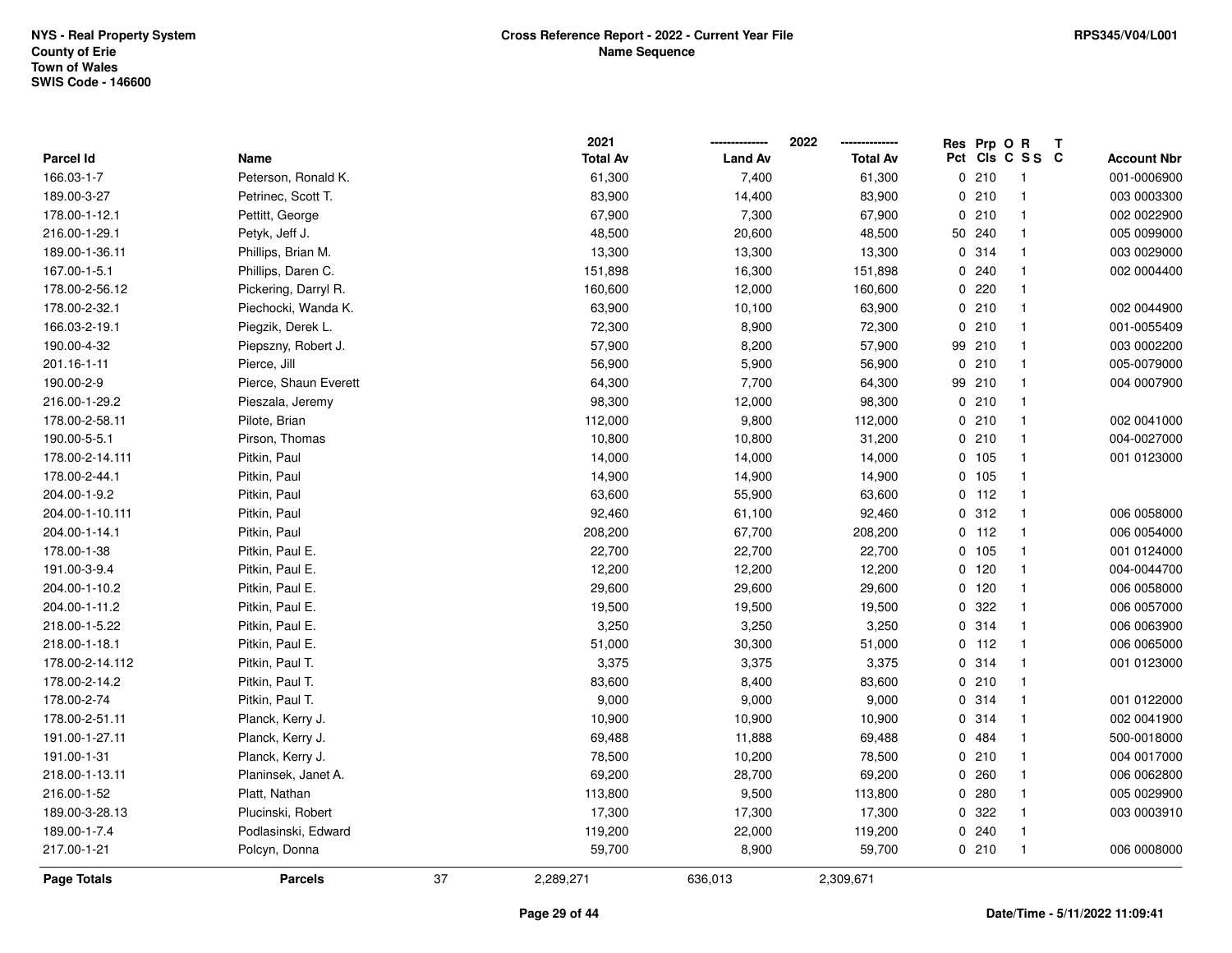|                    |                               | 2021            |                   | 2022<br>        |          | Res Prp O R                    | $\mathbf T$ |                    |
|--------------------|-------------------------------|-----------------|-------------------|-----------------|----------|--------------------------------|-------------|--------------------|
| Parcel Id          | Name                          | <b>Total Av</b> | <b>Land Av</b>    | <b>Total Av</b> | Pct      | CIs C S S C                    |             | <b>Account Nbr</b> |
| 201.20-1-2         | Poliseno, Raymond             | 91,300          | 8,400             | 91,300          | 0        | 210<br>-1                      |             | 005-0030070        |
| 202.00-2-2.112     | Pollutro, Jerome P.           | 100,600         | 16,400            | 100,600         | $\Omega$ | 240<br>$\overline{\mathbf{1}}$ |             |                    |
| 217.00-1-14.2      | Ponce, Timothy F.             | 78,000          | 7,700             | 78,000          | 0        | 210<br>$\overline{1}$          |             | 006 0008300        |
| 179.00-2-5.3       | Post, Susan                   | 16,100          | 16,100            | 16,100          |          | 0 322<br>$\mathbf{1}$          |             | 004 0074000        |
| 179.00-2-12        | Potempa, Brian                | 72,300          | 9,800             | 72,300          |          | 0210<br>$\mathbf{1}$           |             |                    |
| 179.00-2-13        | Potempa, Brian                | 9,800           | 9,800             | 9,800           |          | 0.314<br>-1                    |             |                    |
| 166.00-1-43        | Powerline, LLC                | 55,300          | 55,300            | 55,300          | 0        | 322<br>$\mathbf{1}$            |             | 001 0045800        |
| 189.00-1-12        | Powers, Daniel R.             | 89,600          | 13,500            | 89,600          | 93       | 210<br>$\overline{\mathbf{1}}$ |             | 003 0025910        |
| 166.00-1-17.2      | Powley, Corry R.              | 69,700          | 5,600             | 69,700          | 0        | 230<br>$\mathbf{1}$            |             | 001 0050600        |
| 178.00-2-5./A      | <b>PPP Future Delopment</b>   |                 | 14<br>0           | 14              | 0        | 733                            | 6           |                    |
| 178.00-1-20.11/A   | PPP Future Development        |                 | 37<br>$\mathbf 0$ | 37              |          | 0 733                          | 6           |                    |
| 178.00-1-26.21/A   | PPP Future Development        | 224             | 0                 | 224             |          | 0 733                          | 6           |                    |
| 178.00-1-31./A     | <b>PPP Future Development</b> |                 | 33<br>0           | 33              |          | 0 733                          | 6           |                    |
| 178.00-2-2.2/A     | PPP Future Development        | 167             | 0                 | 167             | 0        | 733                            | 6           |                    |
| 178.00-2-37.111/a  | PPP Future Development        |                 | 46<br>0           | 46              | 0        | 733                            | 6           | 002 0050000        |
| 179.00-1-8.4/A     | PPP Future Development        |                 | 92<br>0           | 92              | 0        | 733                            | 6           |                    |
| 179.00-2-16.2/A    | PPP Future Development        | 299             | 0                 | 299             | 0        | 733                            | 6           |                    |
| 179.00-2-16.2/B    | PPP Future Development        | 297             | 0                 | 297             |          | 0 733                          | 6           |                    |
| 190.00-1-5.1/A     | <b>PPP Future Development</b> |                 | 57<br>0           | 57              |          | 0 733                          | 6           |                    |
| 190.00-1-5.1/B     | <b>PPP Future Development</b> |                 | 29<br>0           | 29              |          | 0 733                          | 6           |                    |
| 190.00-1-13./A     | PPP Future Development        |                 | 30<br>0           | 30              | 0        | 733                            | 6           |                    |
| 190.00-5-12.1/A    | PPP Future Development        | 364             | 0                 | 364             | 0        | 733                            | 6           |                    |
| 190.00-5-12.1/B    | PPP Future Development        | 364             | 0                 | 364             | 0        | 733                            | 6           |                    |
| 191.00-1-12./A     | PPP Future Development        |                 | 25<br>0           | 25              | $\Omega$ | 733                            | 6           |                    |
| 191.00-3-1./A      | PPP Future Development        |                 | 66<br>0           | 66              |          | 0 733                          | 6           |                    |
| 191.00-3-1./B      | PPP Future Development        |                 | 17<br>0           | 17              |          | 0 733                          | 6           |                    |
| 191.00-3-15./a     | PPP Future Development        |                 | 37<br>$\mathbf 0$ | 37              |          | 0 733                          | 6           | 004 0042000        |
| 191.00-5-10.1/A    | PPP Future Development        |                 | 76<br>$\mathbf 0$ | 76              | 0        | 733                            | 6           |                    |
| 203.00-1-1.2/A     | PPP Future Development        |                 | $\mathbf 0$<br>0  | $\mathbf 0$     | 0        | 733                            | 6           |                    |
| 203.00-2-3.1/A     | PPP Future Development        |                 | 14<br>0           | 14              | 0        | 733                            | 6           |                    |
| 203.00-2-3.2/A     | PPP Future Development        | 110             | 0                 | 110             | 0        | 733                            | 6           |                    |
| 203.00-2-3.2/B     | PPP Future Development        |                 | 26<br>0           | 26              |          | 0 733                          | 6           |                    |
| 203.00-3-6./A      | PPP Future Development        |                 | 25<br>0           | 25              |          | 0 733                          | 6           |                    |
| 204.00-1-9.2/A     | PPP Future Development        |                 | $\mathbf 0$<br>0  | $\mathbf 0$     |          | 0 733                          | 6           |                    |
| 204.00-1-9.2/B     | PPP Future Development        |                 | 58<br>$\mathbf 0$ | 58              | 0        | 733                            | 6           |                    |
| 204.00-1-10.11/A   | PPP Future Development        |                 | 65<br>0           | 65              | 0        | 733                            | 6           |                    |
| 204.00-1-10.11/B   | PPP Future Development        |                 | 26<br>$\mathbf 0$ | 26              |          | 0 733                          | 6           |                    |
| <b>Page Totals</b> | <b>Parcels</b>                | 37<br>585,298   | 142,600           | 585,298         |          |                                |             |                    |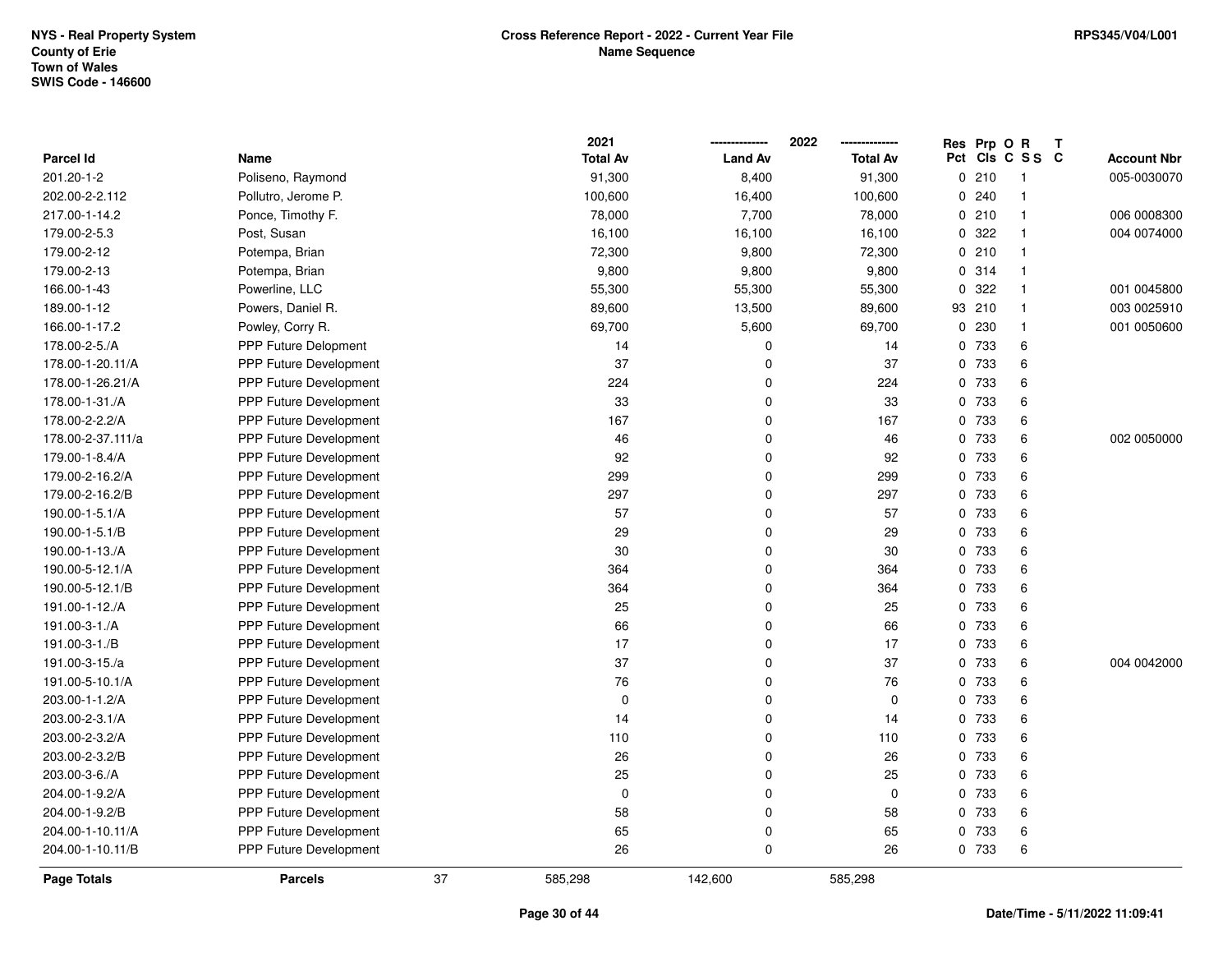|                    |                                      | 2021            |                | 2022            |             | Res Prp O R |                 | Т |                    |
|--------------------|--------------------------------------|-----------------|----------------|-----------------|-------------|-------------|-----------------|---|--------------------|
| <b>Parcel Id</b>   | Name                                 | <b>Total Av</b> | <b>Land Av</b> | <b>Total Av</b> |             |             | Pct Cls C S S C |   | <b>Account Nbr</b> |
| 204.00-1-10.11/C   | PPP Future Development               | 29              | 0              | 29              |             | 0 733       | 6               |   |                    |
| 204.00-1-11.1/A    | PPP Future Development               | 198             | 0              | 198             |             | 0 733       | 6               |   |                    |
| 204.00-1-11.1/B    | PPP Future Development               | 45              | 0              | 45              |             | 0 733       | 6               |   |                    |
| 204.00-1-12./A     | PPP Future Development               | 69              | 0              | 69              |             | 0 733       | 6               |   |                    |
| 204.00-1-14.1/A    | <b>PPP Future Development</b>        | 25              | 0              | 25              |             | 0 733       | 6               |   |                    |
| 204.00-1-14.1/B    | <b>PPP Future Development</b>        | 40              | 0              | 40              |             | 0 733       | 6               |   |                    |
| 204.00-1-14.1/C    | PPP Future Development               | 41              | 0              | 41              |             | 0 733       | 6               |   |                    |
| 218.00-1-18.1/A    | <b>PPP Future Development</b>        | 29              | 0              | 29              |             | 0 733       | $\,6\,$         |   |                    |
| 733.00-1-13.1      | <b>PPP Future Development</b>        | 102             | 0              | 102             |             | 0 733       | 6               |   |                    |
| 733.00-1-13.2      | PPP Future Development               | 87              | 0              | 87              |             | 0 733       | 6               |   |                    |
| 733.00-1-13.3      | PPP Future Development               | 70              | 0              | 70              |             | 0 733       | 6               |   |                    |
| 733.00-1-19.4      | PPP Future Development               | 145             | 0              | 145             |             | 0 733       | 6               |   |                    |
| 733.00-2-5         | <b>PPP Future Development</b>        | 226             | 0              | 226             |             | 0 733       | 6               |   |                    |
| 733.00-2-5.2       | PPP Future Development               | 245             | 0              | 245             |             | 0 733       | 6               |   |                    |
| 733.00-2-5.5       | PPP Future Development               | 205             | 0              | 205             |             | 0 733       | $\,6\,$         |   |                    |
| 733.00-2-16.1      | <b>PPP Future Development</b>        | 206             | 0              | 206             |             | 0 733       | 6               |   |                    |
| 203.00-1-20.11/C   | PPP Future Development Inc           | 87              | 0              | 87              |             | 0 733       | $\mathbf{1}$    |   | 006 0037600        |
| 202.00-3-21        | Preston, Christopher H.              | 122,900         | 43,900         | 122,900         |             | 0.240       | $\mathbf{1}$    |   | 005-0008300        |
| 203.00-2-1.2       | Printzenhoff, Jack Thomas            | 191,500         | 25,300         | 191,500         |             | 0.240       | $\mathbf{1}$    |   |                    |
| 166.00-1-40.3      | Promised Land Inc                    | 155,300         | 29,300         | 155,300         |             | 0480        | $\mathbf{1}$    |   |                    |
| 167.00-1-18        | Pruchicki, Nicholas J.               | 79,900          | 7,500          | 79,900          |             | 0210        | $\mathbf{1}$    |   | 001 0028900        |
| 201.20-1-3         | Prusak, Joesph&Babbette, life estate | 81,100          | 8,400          | 81,100          |             | 0210        | $\mathbf{1}$    |   | 005-0030080        |
| 178.00-2-55        | Przybysz, Lori A.                    | 131,700         | 19,400         | 131,700         |             | 0.240       | $\mathbf{1}$    |   |                    |
| 201.20-1-24        | Pukalo, John Jr.                     | 130,900         | 5,000          | 130,900         |             | 0210        | $\mathbf{1}$    |   | 005 0030060        |
| 202.00-2-9         | Putnam, John S.                      | 80,083          | 9,300          | 80,083          |             | 88 210      | $\mathbf{1}$    |   | 005 0012650        |
| 177.00-1-16.1      | Putney, Eleanor K.                   | 60,800          | 7,500          | 60,800          |             | 0210        | $\mathbf{1}$    |   | 001-0104900        |
| 191.00-1-10        | Racenis, Viestarts                   | 44,800          | 8,000          | 44,800          |             | 0210        | $\mathbf{1}$    |   | 004 0047920        |
| 190.00-4-6.11      | Radolinski, Adam                     | 401,800         | 19,900         | 401,800         |             | 0.240       | $\mathbf{1}$    |   | 004 0051000        |
| 167.00-1-36        | Raichel, Walter D. Jr.               | 50,100          | 8,300          | 50,100          |             | 98 210      | $\mathbf{1}$    |   | 002 0004800        |
| 178.00-2-49.213    | Raimonde, Joseph M.                  | 112,600         | 18,600         | 112,600         | $\mathbf 0$ | 240         | $\mathbf{1}$    |   |                    |
| 216.00-2-16.21     | Ralph, Keith R.                      | 74,100          | 11,000         | 74,100          |             | 98 210      | $\mathbf{1}$    |   | 005 0001800        |
| 178.00-2-12.42     | Rampton, Neill                       | 106,200         | 12,000         | 106,200         |             | 0210        | $\mathbf{1}$    |   | 001-0040000        |
| 189.00-1-25        | Ramsdell, William R.                 | 10,600          | 10,600         | 10,600          |             | 0.314       | $\mathbf{1}$    |   | 003-0033900        |
| 189.00-1-26        | Ramsdell, William R.                 | 74,300          | 10,900         | 74,300          |             | 0210        | $\mathbf{1}$    |   | 003-0033500        |
| 166.03-2-5         | Ramsey, Carl                         | 52,500          | 7,000          | 52,500          |             | 0210        | $\mathbf{1}$    |   | 001-0055401        |
| 166.00-1-31.2      | Ranke, Carol A.                      | 150,300         | 23,600         | 150,300         |             | 0210        | $\mathbf{1}$    |   |                    |
| 191.00-2-3.31      | Rapp, Todd M.                        | 58,100          | 15,000         | 58,100          |             | 0210        | $\mathbf{1}$    |   | 004-0047600        |
| <b>Page Totals</b> | 37<br><b>Parcels</b>                 | 2,171,432       | 300,500        | 2,171,432       |             |             |                 |   |                    |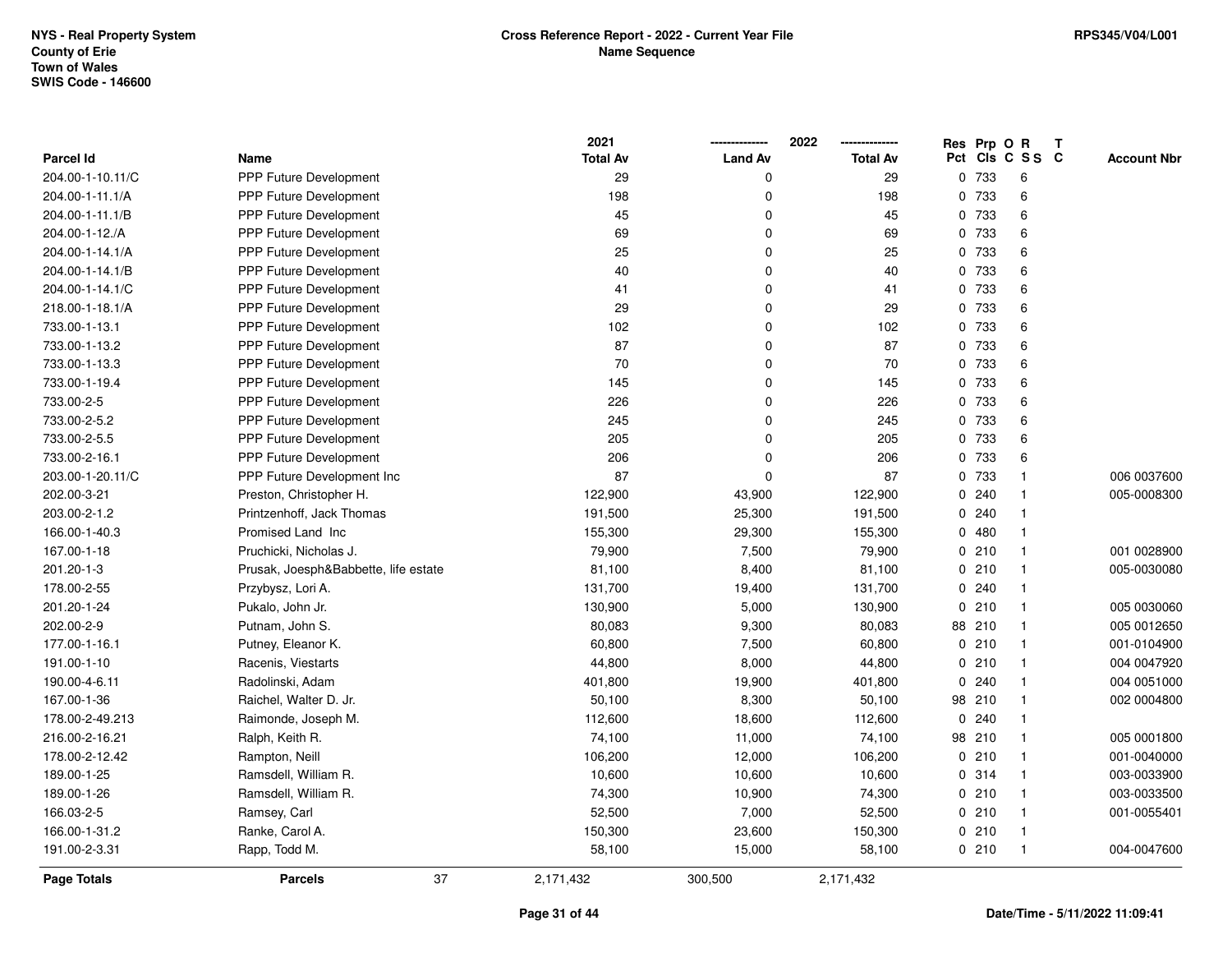| <b>Page Totals</b> | <b>Parcels</b>        | 37 | 2,271,820       | 481,400        | 2,317,220       |             |                         |   |                    |
|--------------------|-----------------------|----|-----------------|----------------|-----------------|-------------|-------------------------|---|--------------------|
| 203.00-1-2.2       | Roets, Michael A.     |    | 110,900         | 21,100         | 110,900         | 87 240      | $\mathbf{1}$            |   |                    |
| 177.00-2-7         | Roemer, Gregory       |    | 66,000          | 8,900          | 66,000          | 0210        | $\mathbf{1}$            |   | 001 0060610        |
| 202.00-4-1         | Robson, Hazen         |    | 600             | 600            | 600             | 0.314       | $\mathbf{1}$            |   | 005-0042900        |
| 179.00-1-8.1       | Robinson, Daniel F.   |    | 15,000          | 15,000         | 15,000          | 0.322       | $\mathbf{1}$            |   | 002-0014800        |
| 178.00-1-63        | Robinson, Daniel      |    | 133,800         | 13,400         | 133,800         | 0.240       | $\mathbf{1}$            |   | 002 0015800        |
| 216.00-2-14.2      | Roberts, Leon         |    | 22,200          | 20,300         | 22,200          | 0.312       | $\mathbf{1}$            |   | 52700              |
| 166.04-2-28        | Roberts, Charles      |    | 56,200          | 5,000          | 56,200          | 0210        | $\mathbf{1}$            |   | 001 0073000        |
| 218.00-1-25.1      | Robel, Hunter         |    | 90,300          | 9,300          | 90,300          | 0210        | $\mathbf{1}$            |   | 006 0063900        |
| 178.00-1-18.11     | Rizzo, Timothy S.     |    | 70,900          | 15,100         | 70,900          | 0.240       | $\mathbf{1}$            |   | 002 0021000        |
| 189.00-3-36        | Riehle, Michael P.    |    | 81,300          | 14,900         | 81,300          | 89 210      | $\mathbf{1}$            |   | 003 0003900        |
| 166.04-1-12        | Rieder, Carrie L.     |    | 68,600          | 7,500          | 69,200          | 0210        | $\mathbf{1}$            |   | 001 0010900        |
| 201.20-1-10        | Ridlespurg, Lora L.   |    | 82,500          | 7,900          | 82,500          | 0210        | $\mathbf{1}$            |   | 005 0030140        |
| 166.00-1-35        | Rickettson, Elaine    |    | 87,700          | 14,000         | 87,700          | 92 210      | $\mathbf{1}$            |   | 001 0045900        |
| 203.00-1-28        | Richardson, Arthur H. |    | 89,500          | 12,600         | 89,500          | 0210        | $\mathbf{1}$            |   |                    |
| 203.00-1-20.113    | Rice, Dale R.         |    | 58,000          | 16,300         | 58,000          | 0.240       | $\mathbf{1}$            |   |                    |
| 216.00-1-25        | Ricchiazzi, Louise M. |    | 15,800          | 5,100          | 15,800          | 0.260       | $\mathbf{1}$            |   | 005 0124000        |
| 201.20-2-9         | Rhoades, Patricia A.  |    | 55,700          | 2,500          | 55,700          | 0210        | $\mathbf{1}$            |   | 005-0066000        |
| 166.03-1-9         | Rewers, Charles J.    |    | 83,100          | 7,700          | 83,100          | 0210        | $\mathbf{1}$            |   | 001 0006500        |
| 190.00-2-3         | Ressler, Keith E.     |    | 49,200          | 5,000          | 49,200          | 0210        | $\mathbf{1}$            |   | 004-0013000        |
| 167.00-1-9.13      | Rejman, Richard M.    |    | 106,800         | 25,100         | 106,800         | 0.240       | $\mathbf{1}$            |   |                    |
| 167.00-1-9.122     | Rejman, Richard M.    |    | 15,200          | 15,200         | 15,200          | 0.314       | $\mathbf{1}$            |   |                    |
| 167.00-1-8.212     | Rejman, Michael P.    |    | 13,000          | 13,000         | 13,000          | 0.322       | $\mathbf{1}$            |   |                    |
| 167.00-1-8.12      | Rejman, Michael P.    |    | 15,500          | 15,500         | 15,500          | 0.314       | $\mathbf{1}$            |   |                    |
| 189.00-1-23.112    | Reisdorf, Trevor A.   |    |                 | 10,000         | 44,800          | 0210        | $\mathbf{1}$            |   | 003 0017000        |
| 218.00-1-18.2      | Reisdorf, Roger       |    | 58,900          | 13,900         | 58,900          | 0210        | $\mathbf{1}$            |   | 006 0065000        |
| 218.00-1-8.1       | Reisdorf, Rodney      |    | 60,900          | 30,500         | 60,900          | $0$ 120     | $\mathbf{1}$            |   | 006 0033900        |
| 218.00-1-8.2       | Reisdorf, Evan        |    | 111,920         | 13,200         | 111,920         | 0210        | $\mathbf{1}$            |   | 006 0033900        |
| 190.00-4-23        | Reinhardt, Lisa       |    | 89,100          | 24,800         | 89,100          | 0.240       | $\mathbf{1}$            |   | 003 0002900        |
| 203.00-1-7         | Reile, Peter          |    | 88,700          | 14,200         | 88,700          | 0210        | $\mathbf{1}$            |   | 006 0003000        |
| 203.00-1-17.11     | Reile, Christopher    |    | 74,200          | 21,700         | 74,200          | 0.240       | $\mathbf{1}$            |   | 005 0021000        |
| 178.00-1-2         | Reichert, John K.     |    | 63,100          | 8,200          | 63,100          | 0210        | $\mathbf{1}$            |   | 002 0027900        |
| 189.00-3-33        | Reeves, Joan P.       |    | 19,800          | 19,800         | 19,800          | 0.322       | $\mathbf{1}$            |   | 0                  |
| 203.00-1-22        | Reed, William V.      |    | 75,800          | 13,400         | 75,800          | 82 210      | $\mathbf{1}$            |   | 006 0017900        |
| 191.00-1-29        | Reed, Tracy           |    | 87,000          | 7,500          | 87,000          | 0210        | $\mathbf{1}$            |   | 004-0018000        |
| 191.00-2-1         | Reasinger, Joseph D.  |    | 54,000          | 13,300         | 54,000          | 0210        | $\mathbf{1}$            |   | 004 0047700        |
| 166.00-1-42.2      | Reardon, Daniel P.    |    | 12,800          | 12,800         | 12,800          | 0.322       | $\mathbf{1}$            |   | 001 0045800        |
| 166.04-3-8         | Ratka, John P.        |    | 87,800          | 7,100          | 87,800          | 0 230       | $\overline{\mathbf{1}}$ |   | 001-0086000        |
| Parcel Id          | Name                  |    | <b>Total Av</b> | <b>Land Av</b> | <b>Total Av</b> |             | Pct Cls C S S C         |   | <b>Account Nbr</b> |
|                    |                       |    | 2021            |                | 2022            | Res Prp O R |                         | Т |                    |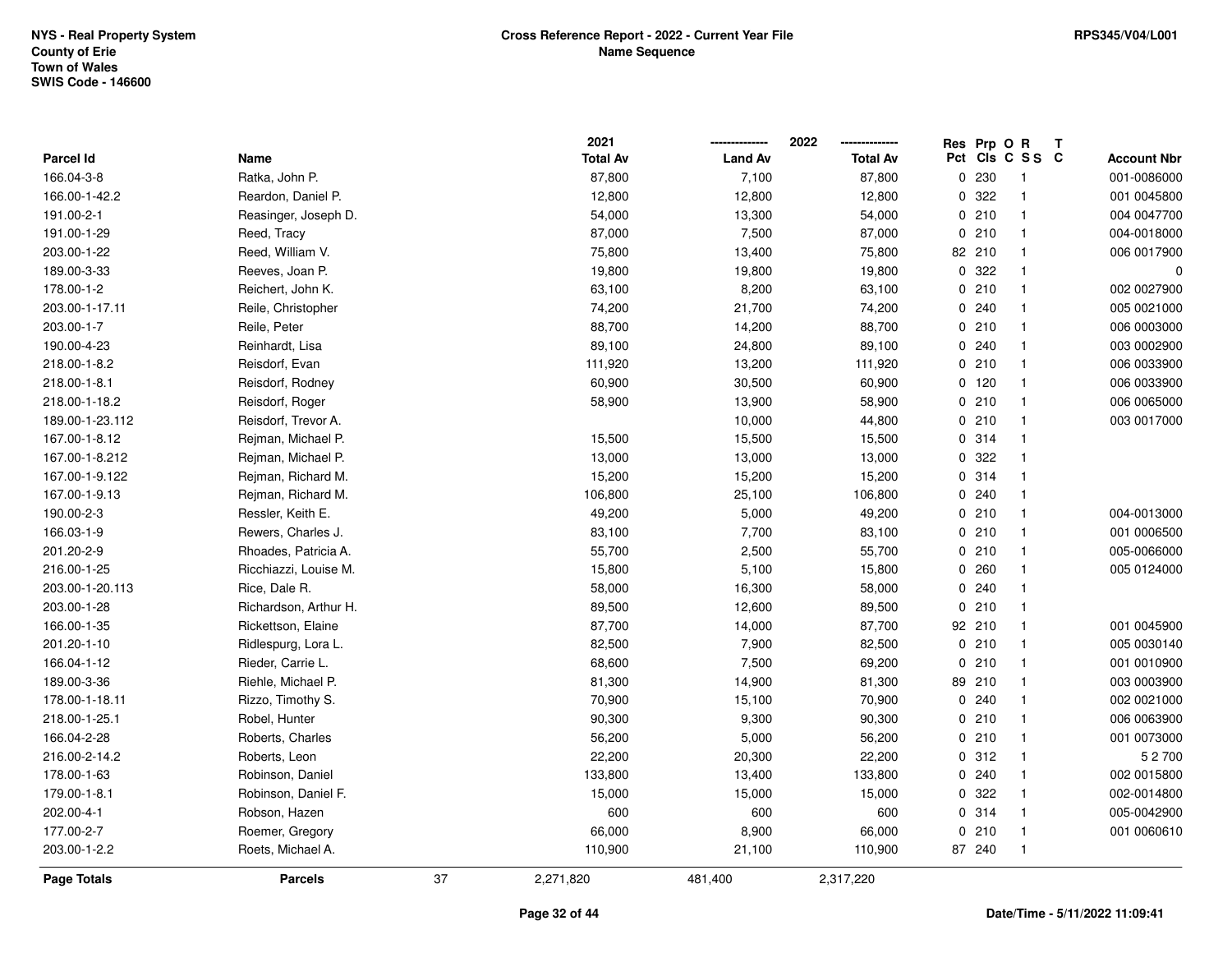|                |                         |    | 2021            |                | 2022            |             | Res Prp O R |                 | T |                    |
|----------------|-------------------------|----|-----------------|----------------|-----------------|-------------|-------------|-----------------|---|--------------------|
| Parcel Id      | Name                    |    | <b>Total Av</b> | <b>Land Av</b> | <b>Total Av</b> |             |             | Pct Cls C S S C |   | <b>Account Nbr</b> |
| 166.03-1-1     | Rogers, Jeffrey A.      |    | 50,600          | 4,200          | 50,600          |             | 0210        | -1              |   | 001-0054000        |
| 203.00-3-11    | Rogers, Jody L.         |    | 62,600          | 20,700         | 62,600          | 0           | 240         | $\mathbf{1}$    |   | 006-0023900        |
| 202.00-3-7.1   | Romanchuk, Constance V. |    | 129,900         | 17,300         | 129,900         |             | 90 210      | $\mathbf{1}$    |   |                    |
| 178.00-2-38.11 | Ronan, Matthew C.       |    | 108,000         | 18,800         | 108,000         |             | 0.240       | $\overline{1}$  |   | 002 0042900        |
| 178.00-2-62    | Roncone, Anthony        |    | 170,400         | 16,100         | 170,400         |             | 0210        | -1              |   | 002 0041000        |
| 166.00-2-3     | Rooney, John            |    | 162,600         | 22,900         | 162,600         |             | 0.240       | -1              |   | 001-0007000        |
| 202.00-3-9.1   | Rose 2018 Family Trust  |    | 105,000         | 21,200         | 105,000         | 0           | 240         | $\mathbf{1}$    |   | 005 0007800        |
| 202.00-2-14    | Rosolowski, Eric        |    | 76,300          | 12,000         | 76,300          | 94          | 210         | $\mathbf{1}$    |   | 005 0093920        |
| 201.16-2-11    | Rosputni, Thomas        |    | 68,700          | 8,100          | 68,700          | 0           | 210         | $\mathbf{1}$    |   | 005 0084000        |
| 218.00-1-26    | Roth, Matthew J.        |    | 91,300          | 8,000          | 91,300          |             | 0210        | $\mathbf{1}$    |   |                    |
| 168.00-1-7.2   | Rowland, Dale P.        |    | 65,300          | 8,600          | 65,300          |             | 0210        | -1              |   | 002-0010900        |
| 167.00-1-19    | Ruchalski, Carl         |    | 72,300          | 7,500          | 72,300          |             | 0210        | $\mathbf{1}$    |   | 001 0008900        |
| 166.00-1-38.2  | Ruggiero, James A.      |    | 153,600         | 16,300         | 153,600         |             | 0210        | -1              |   |                    |
| 178.00-2-27    | Ruhland, Martin A.      |    | 62,300          | 7,700          | 62,300          |             | 0210        | $\overline{1}$  |   | 002 0049000        |
| 203.00-2-4.1   | Ruhland, Robert K.      |    | 123,300         | 34,400         | 123,300         |             | 0.240       | $\mathbf{1}$    |   | 006 0048000        |
| 203.00-3-14    | Ruiz, Robyn B.          |    | 61,100          | 9,200          | 61,100          |             | 0210        | $\mathbf{1}$    |   | 006 0021000        |
| 191.00-3-6.1   | Ruminski, Tessa Marie   |    | 74,875          | 15,975         | 74,875          |             | 0.240       | $\mathbf{1}$    |   | 004-0068900        |
| 191.00-3-22    | Ruminski, Tessa Marie   |    | 725             | 725            | 725             |             | 0.314       | $\mathbf{1}$    |   | 004 0046501        |
| 201.16-2-7     | Rupp, Micheal D.        |    | 13,600          | 13,600         | 13,600          |             | 0 330       | $\mathbf 1$     |   | 005-0047900        |
| 201.16-2-8     | Rupp, Micheal D.        |    | 18,700          | 18,700         | 18,700          | 0           | 314         | $\mathbf{1}$    |   | 005 0047000        |
| 216.00-1-54    | Rupp, Patrick           |    | 91,600          | 7,900          | 91,600          | 99          | 210         | $\mathbf{1}$    |   | 005 0070000        |
| 178.00-2-21    | Ruppert, Robert         |    | 59,300          | 16,400         | 61,100          | 0           | 240         | $\mathbf{1}$    |   | 004 0003000        |
| 177.00-2-8.11  | Russo, Timothy R.       |    | 98,500          | 12,000         | 98,500          | 0           | 210         | $\mathbf{1}$    |   | 001 0060000        |
| 189.00-3-31    | Rutkowski, Carolyn J.   |    | 97,500          | 19,000         | 97,500          |             | 0.240       | $\mathbf{1}$    |   | 003 0003500        |
| 177.00-1-1.112 | Rutkowski, Constance J. |    | 1,100           | 1,100          | 1,100           |             | 0.314       | $\mathbf{1}$    |   |                    |
| 177.00-1-1.2   | Rutkowski, Constance J. |    | 95,000          | 8,000          | 95,000          |             | 0210        | -1              |   | 001-0113900        |
| 177.00-1-1.3   | Rutkowski, Constance J. |    | 7,600           | 7,600          | 7,600           |             | 0.314       |                 |   | 1-113-800          |
| 177.00-1-53    | Rutkowski, Constance J. |    | 1,500           | 1,500          | 1,500           | 0           | 314         | $\overline{1}$  |   | 001 0113000        |
| 202.00-1-2.2   | Rybak, Larry L.         |    | 77,500          | 9,800          | 77,500          | 96          | 210         | $\overline{1}$  |   | 005 0087000        |
| 179.00-2-14.2  | Rydzynski, James        |    | 113,400         | 10,000         | 113,400         |             | 0210        | $\mathbf{1}$    |   |                    |
| 201.16-1-5     | Sainsbury, Kathleen     |    | 40,000          | 5,600          | 40,500          |             | 0210        | $\mathbf{1}$    |   | 005-0054000        |
| 178.00-2-6.1   | Samanka, Mark A.        |    | 59,300          | 10,600         | 59,300          |             | 0210        | $\mathbf{1}$    |   | 001-0042000        |
| 178.00-2-17.11 | Sampson, Philip         |    | 109,200         | 30,300         | 109,200         | $\mathsf 0$ | 240         | $\mathbf{1}$    |   | 002 0047000        |
| 178.00-2-47    | Sardes, Ronald          |    | 54,200          | 9,300          | 54,200          |             | 97 210      | $\mathbf{1}$    |   | 002-0051000        |
| 179.00-1-8.21  | Sardo, Brett            |    | 139,700         | 10,400         | 139,700         | 0           | 210         | $\mathbf{1}$    |   | 002 0014860        |
| 167.00-1-41    | Satanek, Richard        |    | 99,800          | 16,100         | 99,800          | 91          | 240         | -1              |   | 002-0004700        |
| 203.00-1-20.2  | Savage, Margaret        |    | 67,500          | 16,000         | 67,500          |             | 71 280      | $\overline{1}$  |   | 006-0017500        |
| Page Totals    | <b>Parcels</b>          | 37 | 2,883,900       | 473,600        | 2,886,200       |             |             |                 |   |                    |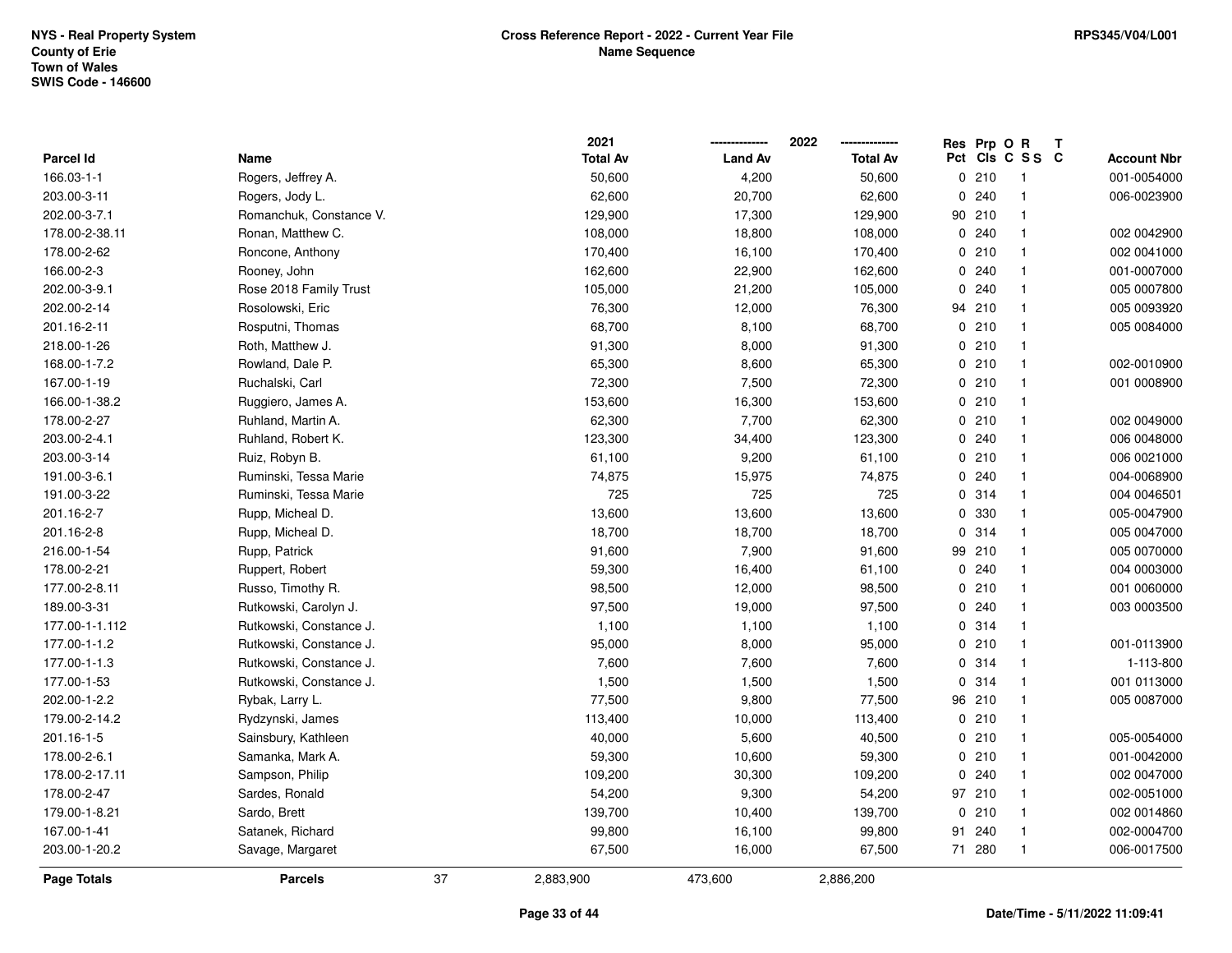|                        |                        |    | 2021            |                | 2022            | Res Prp O R |                 | Т |                    |
|------------------------|------------------------|----|-----------------|----------------|-----------------|-------------|-----------------|---|--------------------|
| Parcel Id              | Name                   |    | <b>Total Av</b> | <b>Land Av</b> | <b>Total Av</b> |             | Pct Cls C S S C |   | <b>Account Nbr</b> |
| 202.00-2-42            | Savino, Bruce          |    | 59,300          | 10,000         | 59,300          | 0210        | $\overline{1}$  |   | 005 0009700        |
| 178.00-1-17.12/A       | SBA Towers X, LLC      |    |                 | 0              | 57,800          | 0 837       | $\overline{1}$  |   | 500-0010000        |
| $179.00 - 1 - 17.12/A$ | SBA Towers X, LLC      |    |                 | $\mathbf 0$    | 57,800          | 0 837       | $\mathbf{1}$    |   | 500-0010000        |
| 203.00-3-15            | Scallon, Jonathon      |    | 51,200          | 9,500          | 51,200          | 0210        | $\mathbf{1}$    |   | 006-0051900        |
| 189.00-3-8             | Schachtner, Elisabeth  |    | 47,100          | 47,100         | 47,100          | 0, 105      | $\mathbf{1}$    |   | 003 0008000        |
| 166.00-2-7.2           | Schaefer, Thomas J.    |    | 88,100          | 8,500          | 88,100          | 99 210      | $\mathbf{1}$    |   |                    |
| 216.00-1-11            | Schafer, Doreen        |    | 20,100          | 4,900          | 20,100          | 0.260       | $\mathbf{1}$    |   | 005-0112000        |
| 178.00-2-71.1          | SCHANG-RI-LINA LLC     |    | 168,400         | 68,063         | 168,400         | 0.280       | $\mathbf{1}$    |   | 002 0040000        |
| 189.00-1-3             | Schaub, Francis & Sue  |    | 62,500          | 15,900         | 62,500          | 0.240       | $\mathbf{1}$    |   | 001 0029000        |
| 202.00-2-2.114         | Schaub, William        |    | 121,100         | 16,700         | 121,100         | 0210        | $\mathbf{1}$    |   |                    |
| 166.04-1-14.2          | Scherf, Paul R. Jr.    |    | 54,500          | 7,600          | 54,500          | 0210        | $\mathbf{1}$    |   | 001 0010000        |
| 177.00-1-10            | Scherrer, Russ         |    | 88,000          | 8,100          | 88,000          | 0220        | $\mathbf{1}$    |   | 001 0102000        |
| 166.04-2-10            | Schilling, Brian       |    | 47,100          | 3,300          | 47,100          | 0210        | $\mathbf{1}$    |   | 001 0025900        |
| 218.00-1-27.1          | Schiltz, Carl R.       |    | 36,825          | 36,825         | 36,825          | $0$ 120     | $\overline{1}$  |   |                    |
| 202.00-2-39            | Schiltz, Linda J.      |    | 62,100          | 8,400          | 62,100          | 0210        | $\mathbf{1}$    |   | 005-0009600        |
| 218.00-1-5.12          | Schiltz, Terrance W.   |    | 69,200          | 7,700          | 69,200          | 0210        | $\mathbf{1}$    |   | 006 6603900        |
| 218.00-1-28            | Schiltz, Timothy       |    | 12,400          | 12,400         | 12,400          | 0 120       | $\mathbf{1}$    |   |                    |
| 218.00-1-5.112         | Schiltz, Timothy R.    |    | 122,100         | 13,400         | 122,100         | 0210        | $\mathbf{1}$    |   |                    |
| 203.00-2-1.111         | Schintzius, Gregory    |    | 217,900         | 68,700         | 217,900         | $0$ 112     | $\mathbf{1}$    |   | 006 0050000        |
| 203.00-2-1.31          | Schintzius, Gregory    |    | 12,200          | 12,200         | 12,200          | 0.314       | $\mathbf{1}$    |   |                    |
| 203.00-2-1.112         | Schintzius, Gregory S. |    | 82,500          | 9,800          | 82,500          | 0210        | $\overline{1}$  |   | 006 0050000        |
| 190.00-3-18            | Schlabach, Nathan J.   |    | 123,000         | 17,400         | 123,000         | 0210        | $\overline{1}$  |   |                    |
| 178.00-2-12.3          | Schleife, Matthew M.   |    | 74,600          | 18,800         | 74,600          | 0.240       | $\mathbf{1}$    |   | 001-0040000        |
| 178.00-1-23            | Schmidt, Daivd B.      |    | 108,000         | 19,100         | 108,000         | 0.240       | $\mathbf{1}$    |   | 002 0017000        |
| 202.00-2-51.1          | Schoenthal, Matthew M. |    | 93,200          | 17,500         | 93,200          | 0210        | $\mathbf{1}$    |   |                    |
| 203.00-1-32            | Schoenthal, Matthew M. |    | 20,000          | 20,000         | 20,000          | 0.322       | $\mathbf{1}$    |   | 005 0094000        |
| 167.00-1-26.24         | Schott, Marco J.       |    | 93,200          | 12,000         | 93,200          | 0210        | $\mathbf{1}$    |   |                    |
| 166.00-1-32            | Schrader, Bethann E.   |    | 101,000         | 11,600         | 101,000         | 0210        | $\mathbf{1}$    |   | 001-0044700        |
| 189.00-3-24            | Schraufstetter, Gail   |    | 85,500          | 23,600         | 85,500          | 0.240       | $\mathbf{1}$    |   | 003 0005000        |
| 189.00-3-1             | Schueeler, Zachary M.  |    | 9,300           | 9,300          | 9,300           | 0.314       | $\mathbf{1}$    |   | 003 0013000        |
| 189.00-3-2             | Schueler, James M.     |    | 39,400          | 9,500          | 39,400          | 0210        | $\mathbf{1}$    |   | 003 0014000        |
| 189.00-3-3.2           | Schueler, James M.     |    | 10,000          | 10,000         | 10,000          | 0.314       | $\mathbf{1}$    |   |                    |
| 178.00-2-49.114        | Schurr, Gary E.        |    | 7,000           | 7,000          | 7,000           | 0.314       | $\mathbf{1}$    |   |                    |
| 178.00-2-58.2          | Schurr, Gary E.        |    | 98,400          | 9,800          | 98,400          | 0210        | $\mathbf{1}$    |   | 002 0041000        |
| 190.00-4-6.2           | Schwab, William        |    | 73,300          | 8,300          | 73,300          | 0210        | $\mathbf{1}$    |   |                    |
| 189.00-3-40            | Scotland, Kathleen     |    | 9,800           | 9,800          | 9,800           | 0.314       | $\mathbf{1}$    |   | 003 0003000        |
| 189.00-3-28.113        | Scotland, Shawn        |    | 70,200          | 12,000         | 70,200          | 0210        | $\mathbf{1}$    |   | 003-0003950        |
| Page Totals            | <b>Parcels</b>         | 36 | 2,438,525       | 584,788        | 2,496,325       |             |                 |   |                    |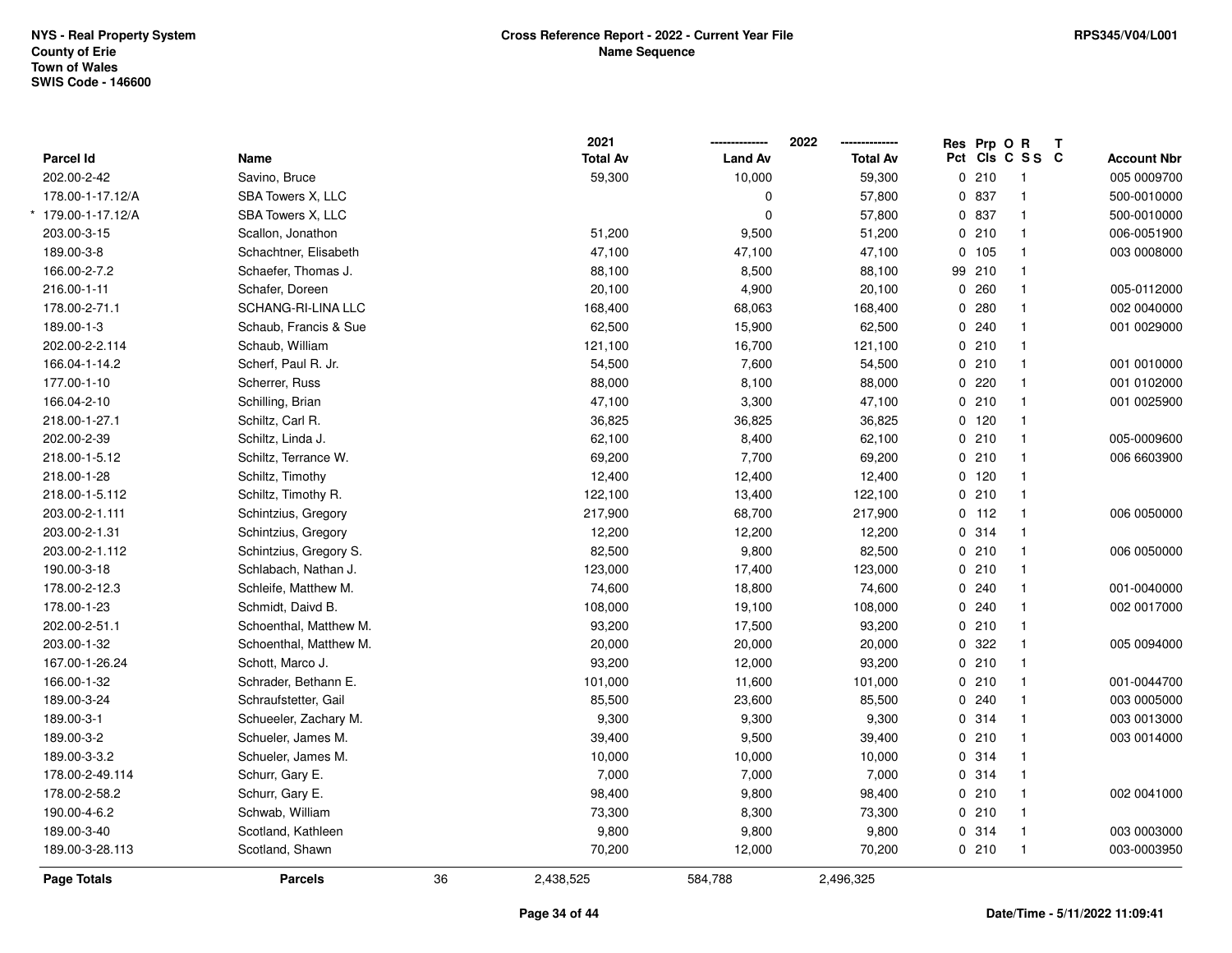|                    |                          |    | 2021            |                | 2022            | Res Prp O R |                 | Т |                    |
|--------------------|--------------------------|----|-----------------|----------------|-----------------|-------------|-----------------|---|--------------------|
| Parcel Id          | Name                     |    | <b>Total Av</b> | <b>Land Av</b> | <b>Total Av</b> |             | Pct Cls C S S C |   | <b>Account Nbr</b> |
| 166.03-2-17        | Scott, James H.          |    | 76,600          | 8,900          | 76,600          | 0210        | $\overline{1}$  |   | 001-0055408        |
| 167.00-1-4.2       | Scott, Veronica          |    | 63,300          | 7,600          | 63,300          | 0210        | $\mathbf{1}$    |   |                    |
| 201.16-1-1         | Secretary of Housing and |    | 200             | 200            | 200             | 0.314       | 8               |   |                    |
| 178.00-2-20.11     | Sedlarczuk, Michael A.   |    | 50,900          | 7,500          | 50,900          | 0210        | $\mathbf{1}$    |   | 002-0048000        |
| 202.00-2-20.12     | Seibert, Cindy L.        |    | 90,100          | 10,000         | 90,100          | 0210        | $\mathbf{1}$    |   |                    |
| 217.00-1-9.111     | Seiflein, Dennis         |    | 87,900          | 18,800         | 87,900          | 86 240      | $\mathbf{1}$    |   | 006 0008400        |
| 178.00-1-50.21     | Semlitsch, Robert J. Jr. |    | 106,700         | 13,500         | 106,700         | 0210        | $\mathbf{1}$    |   |                    |
| 202.00-2-2./A      | Seneca Resources Corp    |    | $\pmb{0}$       | $\mathbf 0$    | 0               | 0 733       | $\mathbf{1}$    |   |                    |
| 189.00-1-24        | Sernoffsky, Douglas      |    | 41,600          | 9,900          | 41,600          | 95 210      | $\mathbf{1}$    |   | 003 0018000        |
| 189.00-3-22.11     | Shaffer, John M. Jr.     |    | 83,200          | 21,300         | 83,200          | 62 240      | $\mathbf{1}$    |   | 003 0006000        |
| 202.00-4-2         | Shanahan, Jillian        |    | 900             | 900            | 900             | 0.314       | $\mathbf{1}$    |   | 005-0042800        |
| 190.00-3-11        | Sharry, Delphine         |    | 79,200          | 16,500         | 79,200          | 0.240       | $\mathbf{1}$    |   | 006-0040000        |
| 166.03-2-15        | Sheridan, Dawn L.        |    | 91,000          | 8,900          | 91,000          | 0210        | $\mathbf{1}$    |   | 001-0055406        |
| 189.00-1-28        | Sherpa, Sherku           |    | 103,500         | 28,500         | 103,500         | 0.240       | $\mathbf{1}$    |   | 003-0033600        |
| 189.00-3-4.211     | Shevlin, B. Michael      |    | 400             | 400            | 400             | 0.314       | $\mathbf{1}$    |   | 003-0012900        |
| 177.00-1-40        | Shevlin, Deborah J.      |    | 95,900          | 10,900         | 95,900          | 0210        | $\mathbf{1}$    |   | 001 0114900        |
| 166.00-1-45        | Shevlin, Kyle B.         |    |                 | 11,000         | 117,600         | 0210        | $\mathbf{1}$    |   | 001 0045800        |
| 189.00-3-4.212     | Shevlin, Matthew J.      |    | 171,500         | 15,600         | 171,500         | 0210        | $\mathbf{1}$    |   | 003-0012900        |
| 166.00-1-42.1      | Shevlin, Michael B.      |    | 16,300          | 16,300         | 16,300          | 0.322       | $\mathbf{1}$    |   | 001 0045800        |
| 189.00-3-4.1       | Shevlin, Michael B.      |    | 234,300         | 73,900         | 234,300         | 0.240       | $\mathbf{1}$    |   | 003 0012000        |
| 166.00-1-27.12     | Shevlin, Timothy J.      |    | 142,600         | 23,800         | 142,600         | 0.240       | $\mathbf{1}$    |   |                    |
| 166.00-1-40.112    | Shevlin, Timothy J.      |    | 23,000          | 23,000         | 23,000          | 0.322       | $\mathbf{1}$    |   | 001 0045800        |
| 166.00-1-40.2      | Shevlin, Timothy J.      |    | 9,800           | 9,800          | 9,800           | 0.323       | $\mathbf{1}$    |   |                    |
| 166.00-1-41.111    | Shevlin, Timothy J.      |    | 22,538          | 22,538         | 22,538          | 0 322       | $\mathbf{1}$    |   |                    |
| 166.00-1-44        | Shevlin, Timothy J.      |    |                 | 21,600         | 21,600          | 0.322       | $\mathbf{1}$    |   | 001 0045800        |
| 166.03-2-19.2      | Shisler, James L.        |    | 1,845           | 1,845          | 1,845           | 0.311       | $\mathbf{1}$    |   | 001-0055409        |
| 166.03-2-20        | Shisler, James L.        |    | 80,050          | 6,100          | 80,050          | 0210        | $\mathbf{1}$    |   | 001-0055410        |
| 217.00-2-6         | Siebold, Taylor          |    | 82,300          | 13,500         | 82,300          | 97 210      | $\mathbf{1}$    |   | 006-0019940        |
| 191.00-3-9.122     | Siemer, Mark J.          |    | 71,500          | 12,000         | 71,500          | 0210        | $\mathbf{1}$    |   |                    |
| 191.00-3-9.123     | Siemer, Mark J.          |    | 15,800          | 15,800         | 15,800          | 0.314       | $\mathbf{1}$    |   |                    |
| 191.00-3-18        | Siemer, Mark J.          |    | 15,800          | 15,800         | 15,800          | 0.322       | $\mathbf{1}$    |   | 004 0044000        |
| 166.00-1-13        | Silva, Everaldo J.       |    | 63,200          | 7,100          | 63,200          | 0210        | $\mathbf{1}$    |   | 001 0052800        |
| 178.00-1-19.2      | Simon, Michael S.        |    | 10,400          | 10,400         | 10,400          | 0.314       | $\mathbf{1}$    |   |                    |
| 178.00-1-20.2      | Simon, Michael S.        |    | 104,700         | 8,200          | 104,700         | 0210        | $\mathbf{1}$    |   |                    |
| 167.00-1-1         | Simon-Walsh, Malorie J.  |    | 30,000          | 5,000          | 30,000          | 0210        | $\mathbf{1}$    |   | 002 0016000        |
| 177.00-1-51        | Simons, Florence         |    | 64,400          | 9,800          | 64,400          | 0210        | $\mathbf{1}$    |   |                    |
| 178.00-1-31        | Simons, Jeffrey J.       |    | 27,800          | 27,800         | 27,800          | 0 105       | $\mathbf{1}$    |   | 002 0034000        |
| <b>Page Totals</b> | <b>Parcels</b>           | 36 | 2,136,233       | 491,683        | 2,275,433       |             |                 |   |                    |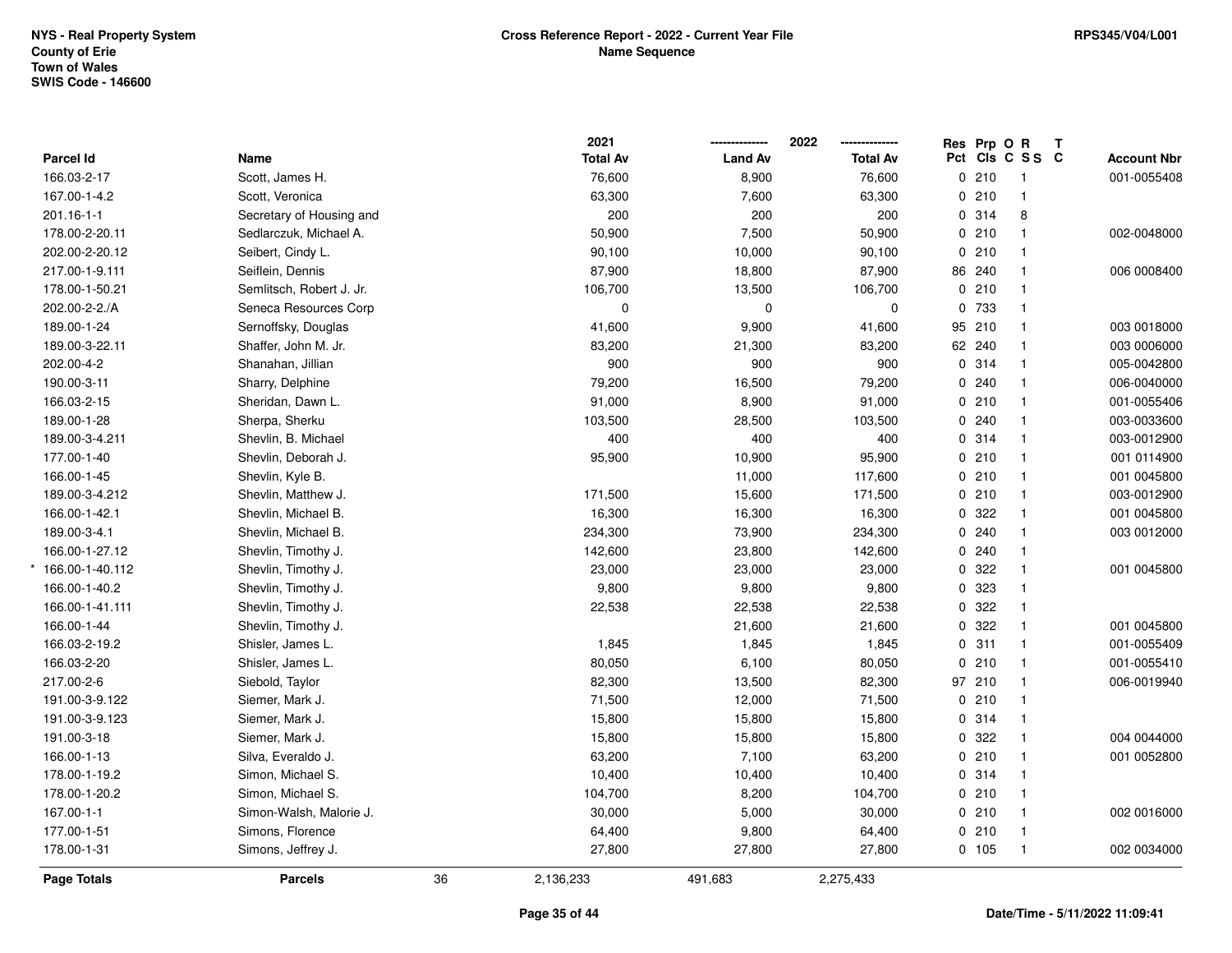|                 |                                | 2021            |                | 2022            |    | Res Prp O R |                 | Т |                    |
|-----------------|--------------------------------|-----------------|----------------|-----------------|----|-------------|-----------------|---|--------------------|
| Parcel Id       | Name                           | <b>Total Av</b> | <b>Land Av</b> | <b>Total Av</b> |    |             | Pct Cls C S S C |   | <b>Account Nbr</b> |
| 190.00-2-8.12   | Simons, Jeffrey J.             | 10,200          | 10,200         | 10,200          |    | $0$ 112     | $\overline{1}$  |   |                    |
| 190.00-5-8.11   | Simons, Jeffrey J.             | 14,600          | 14,600         | 14,600          |    | 0, 120      | $\overline{1}$  |   | 004 0028000        |
| 191.00-3-1      | Simons, Jeffrey J.             | 157,900         | 74,200         | 157,900         |    | $0$ 112     | $\mathbf{1}$    |   | 004 0067000        |
| 191.00-1-18.111 | Simons, Jeffrey J.             | 13,100          | 13,100         | 13,100          |    | $0$ 112     | $\mathbf{1}$    |   | 004 0024000        |
| 191.00-1-24.1   | Simons, Jeffrey J.             | 5,000           | 5,000          | 5,000           |    | 0 120       | $\mathbf{1}$    |   | 004 0024900        |
| 202.00-2-40     | Singh, Dilip                   | 68,100          | 9,900          | 68,100          |    | 0210        | $\mathbf{1}$    |   | 005-0009900        |
| 202.00-2-13     | Sinno, Nicholas A.             | 100,200         | 10,000         | 100,200         |    | 0210        | $\mathbf{1}$    |   | 005 0093900        |
| 190.00-3-12.12  | Sleeper, Mark D.               | 126,700         | 15,300         | 126,700         | 90 | 210         | $\mathbf{1}$    |   |                    |
| 166.00-1-29     | Sly, Merle & Margaret          | 64,500          | 8,300          | 64,500          |    | 0210        | $\mathbf{1}$    |   | 001-0044600        |
| 202.00-2-10.1   | Smidt, Joseph Robert           | 129,200         | 13,500         | 129,200         |    | 0210        | $\overline{1}$  |   | 005 0093000        |
| 178.00-1-32     | Smith, Bryan S.                | 57,200          | 6,000          | 57,200          |    | 0210        | -1              |   | 002-0034900        |
| 178.00-2-53     | Smith, Dylan                   | 9,800           | 9,800          | 9,800           |    | 0 314       | -1              |   |                    |
| 166.04-3-9      | Smith, Garry L.                | 50,300          | 3,200          | 50,300          |    | 0220        |                 |   | 001 0087000        |
| 166.04-3-13.1   | Smith, Garry L.                | 25,400          | 15,900         | 25,400          |    | 0 484       | $\mathbf{1}$    |   | 001 0090900        |
| 178.00-1-44     | Smith, Garry L.                | 64,200          | 17,000         | 64,200          |    | 0421        | $\mathbf{1}$    |   | 001 0091000        |
| 166.00-2-9      | Smithson, John K.              | 67,100          | 8,600          | 67,100          | 98 | 210         | $\mathbf{1}$    |   | 001 0062800        |
| 167.00-1-26.1   | Snyder, Joseph A.              | 66,600          | 13,400         | 66,600          |    | 0210        | $\mathbf{1}$    |   | 002 0028700        |
| 190.00-4-21.2   | Snyder, Nicholas               | 124,300         | 14,000         | 124,300         |    | 0 210       | $\mathbf{1}$    |   | 006 0038600        |
| 201.16-1-6./A   | So Wales Community Inc         | 38,700          | 9,500          | 38,700          |    | 0 632       | 8               |   | 500-0001000        |
| 216.00-1-1.1    | So Wales Presbyterian Ch       | 26,600          | 26,600         | 26,600          |    | 0 695       | 8               |   | 005 0067000        |
| 177.00-1-33.21  | Sokero, Patrick P.             | 83,700          | 15,800         | 83,700          |    | 0210        | $\mathbf{1}$    |   | 001-0034900        |
| 190.00-1-2      | Sonner, Robert                 | 126,700         | 24,400         | 126,700         | 87 | 240         | $\mathbf{1}$    |   | 004 0002000        |
| 166.04-2-8      | Souder, Mathew T.              | 51,500          | 8,400          | 51,500          |    | 0210        | $\mathbf{1}$    |   | 001 0015000        |
| 201.16-1-7./A   | South Wales Fire District NO.1 | 3,100           | 3,100          | 3,100           |    | 0.314       | 8               |   |                    |
| 201.16-1-7.11   | South Wales Fire District NO.1 | 549,625         | 8,625          | 549,625         |    | 0 662       | 8               |   | 500-0002000        |
| 178.00-2-67     | Spadafora, Zachary             | 103,200         | 10,600         | 103,200         |    | 0210        | $\mathbf{1}$    |   | 002 0041000        |
| 178.00-1-10     | Spahn, Charles                 | 59,500          | 7,700          | 59,500          |    | 0210        | -1              |   | 002 0022800        |
| 216.00-1-40.1   | Spink, Brian M.                | 73,200          | 10,100         | 73,200          |    | 0210        | $\mathbf{1}$    |   | 005-0073000        |
| 167.00-1-4.1    | Spink, Megan                   | 167,700         | 35,000         | 167,700         |    | 0.240       | $\mathbf{1}$    |   | 002 0005000        |
| 201.16-1-9      | Spink Properties, LLC          | 55,500          | 6,800          | 55,500          |    | 0.280       | $\mathbf{1}$    |   | 005 0080000        |
| 178.00-2-38.3   | Sporysz, Robert J. Jr.         | 15,600          | 15,600         | 15,600          |    | 0.314       | $\mathbf{1}$    |   |                    |
| 191.00-1-16     | Sprague, Travis D.             | 43,888          | 8,100          | 43,888          |    | 0210        | $\overline{1}$  |   | 004 0026000        |
| 179.00-2-3.32   | Sprandel, Theresa A.           | 19,200          | 19,200         | 19,200          |    | 0.322       | $\mathbf{1}$    |   | 002 0039000        |
| 177.00-1-48.111 | Spring Creek Farm, LLC         | 215,394         | 63,094         | 215,394         |    | 0.240       | $\mathbf{1}$    |   | 001 0108700        |
| 167.00-1-49/A   | Sprint Spectrum Lp             | 130,900         | 1,100          | 130,900         |    | 0 831       | $\mathbf{1}$    |   |                    |
| 216.00-1-43.1/A | Sprint Spectrum Lp             | 116,300         | 1,100          | 116,300         |    | 0 831       | $\mathbf{1}$    |   |                    |
| 202.00-2-46.211 | Staerker, Patrick R.           | 92,600          | 15,600         | 92,600          |    | 0210        | $\overline{1}$  |   | 005 0011800        |
| Page Totals     | <b>Parcels</b>                 | 37<br>3,127,307 | 552,419        | 3,127,307       |    |             |                 |   |                    |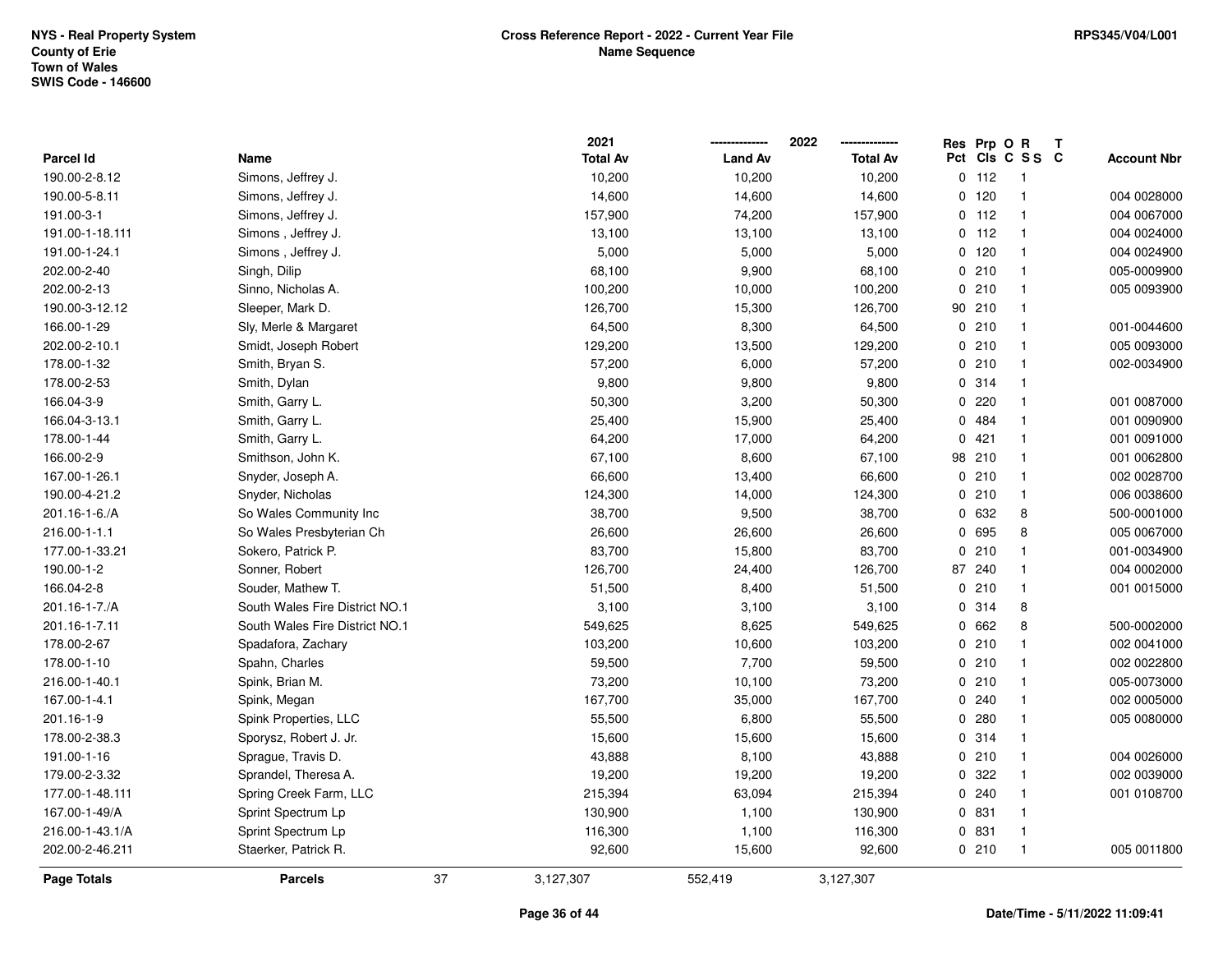|                    |                          |    | 2021            |                | 2022            | Res Prp O R |                 | Т |                    |
|--------------------|--------------------------|----|-----------------|----------------|-----------------|-------------|-----------------|---|--------------------|
| <b>Parcel Id</b>   | Name                     |    | <b>Total Av</b> | <b>Land Av</b> | <b>Total Av</b> |             | Pct Cls C S S C |   | <b>Account Nbr</b> |
| 190.00-2-10        | Standish, Larry R.       |    | 89,400          | 10,900         | 89,400          | 0210        | $\overline{1}$  |   | 004-0069900        |
| 202.00-2-38.1      | Stangl, Martin H.        |    | 63,400          | 10,000         | 63,400          | 95 210      | $\mathbf{1}$    |   | 005 0095000        |
| 201.20-1-30        | Staniszewski, Eugene J.  |    | 82,300          | 10,400         | 82,300          | 0210        | $\mathbf{1}$    |   | 005 0030190        |
| 190.00-2-1         | Stanley, Kenneth         |    | 65,900          | 14,000         | 65,900          | 0210        | $\mathbf{1}$    |   | 004 0015000        |
| 202.00-2-12        | Stanley, Marc K.         |    | 86,300          | 9,500          | 86,300          | 0210        | $\mathbf{1}$    |   | 005 0093910        |
| 189.00-1-4         | Starbird, Robert S.      |    | 103,100         | 14,800         | 103,100         | 0210        | $\mathbf{1}$    |   | 003-0029900        |
| 190.00-4-13        | Starostik, Petr          |    | 123,925         | 24,400         | 123,925         | 0.240       | $\mathbf{1}$    |   | 004 0057000        |
| 178.00-2-73        | Statler, James           |    | 96,300          | 12,000         | 96,300          | 0210        | $\mathbf{1}$    |   | 001 0122000        |
| 178.00-2-60        | Stawicki, Robert S.      |    | 89,100          | 9,800          | 89,100          | 0210        | $\mathbf{1}$    |   | 002 0041000        |
| 166.04-2-6         | Steffan, Barbara A.      |    | 60,500          | 13,100         | 60,500          | 0210        | $\mathbf{1}$    |   | 001 0024900        |
| 216.00-1-60        | Stephania, Szymula       |    | 500             | 500            | 500             | 0.311       | $\mathbf{1}$    |   |                    |
| 190.00-3-10        | Stephens, Joseph         |    | 22,600          | 22,600         | 22,600          | 0 322       | $\mathbf{1}$    |   | 006-0027900        |
| 190.00-5-4         | Stetz, Richard P.        |    | 72,600          | 7,400          | 72,600          | 0210        | $\mathbf{1}$    |   | 004 0066900        |
| 167.00-1-15        | Stevenson, Garnett       |    | 202,200         | 23,400         | 202,200         | 0.280       | $\mathbf{1}$    |   | 001 0027400        |
| 178.00-2-69        | Stodolka, Carrie         |    | 88,400          | 10,300         | 88,400          | 0210        | $\mathbf{1}$    |   | 002 0041000        |
| 166.04-1-2         | Stoeckert, Debra         |    | 44,500          | 4,700          | 44,500          | 0210        | $\mathbf{1}$    |   | 001 0064000        |
| 217.00-1-23        | Stoeckert, Ellen M.      |    | 70,300          | 17,000         | 70,300          | 0.240       | $\mathbf{1}$    |   | 006-0004000        |
| 204.00-1-14.2      | Stoehr, Peter C.         |    | 69,000          | 7,700          | 69,000          | 0210        | $\mathbf{1}$    |   |                    |
| 166.00-1-36        | Stoiber, Karen L.        |    | 73,500          | 7,700          | 73,500          | 0210        | $\mathbf{1}$    |   | 001-0003710        |
| 168.00-1-1.1       | Stover, Donald C. II.    |    | 114,200         | 12,800         | 114,200         | 0210        | $\mathbf{1}$    |   | 002 0033000        |
| 178.00-2-36.2      | Stroh, Darrell S.        |    | 111,022         | 9,100          | 111,022         | 0210        | $\mathbf{1}$    |   |                    |
| 203.00-2-14        | Struzinsky, Ronald L.    |    | 93,700          | 12,000         | 93,700          | 0210        | $\mathbf{1}$    |   |                    |
| 202.00-4-8.22      | Struzynski, Patrick      |    | 106,900         | 13,500         | 106,900         | 0210        | $\mathbf{1}$    |   |                    |
| 216.00-1-15        | Stuber, Richard A. Jr    |    | 14,300          | 4,900          | 14,300          | 0.260       | $\mathbf{1}$    |   | 005-0116000        |
| 178.00-1-66.1      | Stulak, Sean A.          |    | 95,375          | 19,875         | 95,375          | 0210        | $\mathbf{1}$    |   | 002 0007000        |
| 177.00-1-12        | Suba, Darlene            |    | 67,300          | 5,300          | 67,300          | 0210        | $\mathbf{1}$    |   | 001-0105000        |
| 166.00-1-22        | Suchocki, James          |    | 66,100          | 7,400          | 66,100          | 0210        | $\mathbf{1}$    |   | 001-0049900        |
| 218.00-1-11.1      | Sullivan, Lance          |    | 107,100         | 15,600         | 107,100         | 0210        | $\mathbf{1}$    |   | 006 0030000        |
| 177.00-1-36        | Supply-National Fuel Gas |    | 6,200           | 6,200          | 6,200           | 0 883       | 6               |   |                    |
| 177.00-1-49        | Supply-National Fuel Gas |    | 13,900          | 13,900         | 13,900          | 0 883       | $\,6\,$         |   |                    |
| 189.00-1-29        | Supply-National Fuel Gas |    | 23,100          | 15,600         | 23,100          | 0 883       | 6               |   |                    |
| 189.00-1-29./A     | Supply-National Fuel Gas |    | 7,339,810       | $\pmb{0}$      | 7,339,810       | 0 883       | 6               |   |                    |
| 666.00-10-1.1      | Supply-National Fuel Gas |    | 934,743         | $\pmb{0}$      | 934,743         | 0 885       | $\,6\,$         |   | 630 0002000        |
| 666.00-10-1.2      | Supply-National Fuel Gas |    | 417,294         | $\mathbf 0$    | 417,294         | 0 885       | 6               |   | 730 0002000        |
| 203.00-2-13        | Swartz, Eric             |    | 115,450         | 12,800         | 115,450         | 0210        | $\mathbf{1}$    |   |                    |
| 191.00-3-13        | Swatland, Joseph S.      |    | 59,900          | 7,800          | 59,900          | 0210        | $\mathbf{1}$    |   | 004-0045000        |
| 191.00-3-17.1      | Swatland, Joseph S.      |    | 43,100          | 21,500         | 43,100          | 0.312       | $\mathbf{1}$    |   | 004 0044000        |
| <b>Page Totals</b> | <b>Parcels</b>           | 37 | 11,233,319      | 408,475        | 11,233,319      |             |                 |   |                    |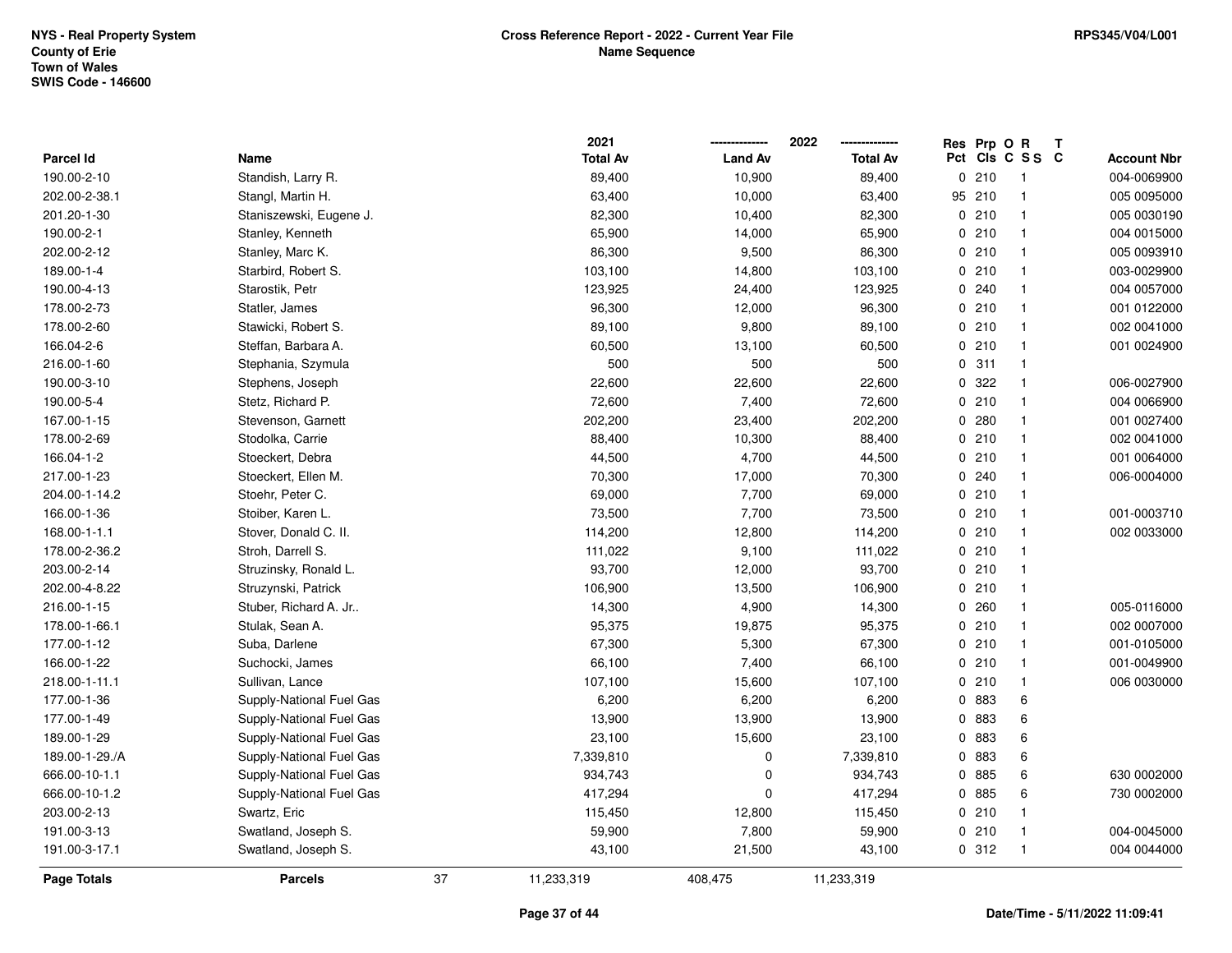|                  |                            | 2021            |                | 2022            |   | Res Prp O R |                 | T |                    |
|------------------|----------------------------|-----------------|----------------|-----------------|---|-------------|-----------------|---|--------------------|
| <b>Parcel Id</b> | Name                       | <b>Total Av</b> | <b>Land Av</b> | <b>Total Av</b> |   |             | Pct Cls C S S C |   | <b>Account Nbr</b> |
| 203.00-3-5.1     | Swatland, Paul P.          | 88,500          | 13,100         | 88,500          |   | 0210        | $\overline{1}$  |   | 006-0024000        |
| 191.00-3-11      | Swatland, Paul P. Jr.      | 143,120         | 23,500         | 102,800         | 0 | 240         | $\overline{1}$  |   | 004 0043000        |
| 217.00-2-9.122   | Swinamer, Carl M.          | 97,200          | 9,900          | 97,200          |   | 97 210      | $\overline{1}$  |   | 006 0034000        |
| 167.00-1-2.12    | Swyers, Carrie A.          | 114,800         | 20,300         | 114,800         |   | 0.240       | $\mathbf{1}$    |   | 002 0006900        |
| 177.00-1-22.111  | Sycamore Maple Farms, LLC  | 97,000          | 8,100          | 97,000          |   | 82 240      | $\mathbf{1}$    |   | 001-0096800        |
| 177.00-1-22.112  | Sycamore Maple Farms, LLC  | 84,600          | 84,600         | 84,600          |   | 0.322       |                 |   | 001-0096800        |
| 177.00-1-23      | Sycamore Maple Farms, LLC  | 62,800          | 5,500          | 62,800          |   | 0210        | $\mathbf{1}$    |   | 001 0096900        |
| 177.00-1-26.2    | Sycamore Maple Farms, LLC  | 742,200         | 20,600         | 742,200         |   | 0250        | $\mathbf{1}$    |   |                    |
| 177.00-1-26.3    | Sycamore Maple Farms, LLC  | 200             | 200            | 200             |   | 0.311       | $\mathbf{1}$    |   |                    |
| 216.00-1-26      | Sykes, Kevin               | 15,800          | 5,000          | 15,800          |   | 0.260       | $\mathbf{1}$    |   | 005-0125000        |
| 190.00-1-12.21   | Szabo, Melissa             | 79,400          | 16,700         | 79,400          |   | 0.240       | $\mathbf{1}$    |   |                    |
| 191.00-3-4       | Szalay, Conlan J.          | 30,800          | 8,000          | 30,800          |   | 0210        | $\mathbf{1}$    |   | 004 0046000        |
| 178.00-2-20.12   | Szarpa, Anthony J.         | 85,300          | 7,500          | 85,300          |   | 0.280       | -1              |   | 002-0048000        |
| 217.00-1-11.2    | Szewczyk, Joseph A.        | 108,400         | 9,800          | 108,400         |   | 0210        | $\mathbf{1}$    |   |                    |
| 190.00-1-12.11   | Taggart, Thomas D.         | 115,600         | 43,600         | 115,600         |   | 0 120       | $\overline{1}$  |   | 004 0072000        |
| 201.20-2-8.11    | Tanner-Buchanan, Connie J. | 62,900          | 8,100          | 62,900          |   | 0210        | $\mathbf{1}$    |   | 005 0065000        |
| 189.00-1-23.2    | Tarnawskyj, Peter M.       | 54,053          | 20,600         | 54,053          |   | 0.312       | $\mathbf{1}$    |   | 003 0017000        |
| 189.00-3-9.1     | Tarnawskyj, Peter M.       | 109,560         | 24,200         | 109,560         |   | 0.240       | $\overline{1}$  |   | 003 0008800        |
| 189.00-3-14.1    | Tarnawskyj, Peter M.       | 70,900          | 12,500         | 70,900          |   | 0210        | $\overline{1}$  |   | 003-0034800        |
| 189.00-2-4       | Tate, Kevin M.             | 81,000          | 9,500          | 81,000          |   | 97 210      | $\overline{1}$  |   | 003 0033800        |
| 191.00-1-9       | Taylor, Dale               | 26,300          | 6,900          | 26,300          |   | 0210        | $\mathbf{1}$    |   | 004 0040000        |
| 191.00-3-8.12    | Temple, Kenneth D.         | 121,700         | 12,100         | 121,700         |   | 0210        | $\mathbf{1}$    |   |                    |
| 189.00-1-34.11   | <b>Tenneco Gas</b>         | 831,800         | 39,500         | 831,800         |   | 0 885       | 6               |   | 630 0006000        |
| 666.00-88-1      | Tenneco Gas                | 2,513,705       | $\mathbf 0$    | 2,513,705       |   | 0 883       | 6               |   |                    |
| 177.00-1-48.2    | Tennessee Gas Pipeline Co  | 2,900           | 2,900          | 2,900           |   | 0 883       | 6               |   | 001 0108700        |
| 202.00-2-3.22    | Tevens, Andrew R.          | 127,600         | 8,600          | 127,600         |   | 99 210      | $\mathbf{1}$    |   |                    |
| 167.00-1-52      | TH Properties, LLC         | 167,500         | 53,000         | 167,500         |   | 0.240       | $\mathbf{1}$    |   | 002 0003000        |
| 201.16-1-19      | The, Gow School            | 36,100          | 7,500          | 36,100          |   | 0210        | 8               |   | 005-0032000        |
| 201.20-1-19      | The, Gow School            | 75,400          | 4,000          | 75,400          |   | 0210        | 8               |   | 005 0030210        |
| 201.16-2-5.2     | The Broadway Group, LLC    |                 | 17,900         | 780,000         |   | 0456        | $\mathbf{1}$    |   | 005-0046000        |
| 202.00-3-2.111   | The Conwell Living Trust   | 123,250         | 11,100         | 123,250         |   | 0210        | $\mathbf{1}$    |   | 005 0019000        |
| 216.00-1-35      | The Cooper Family Trust    | 67,200          | 7,500          | 67,200          |   | 0210        | $\mathbf{1}$    |   | 005 0103800        |
| 201.16-1-14.1    | The Gow School             | 2,242,200       | 10,200         | 2,242,200       |   | 0682        | 8               |   | 005 0078000        |
| 201.16-1-20      | The Gow School             | 8,100           | 8,100          | 8,100           |   | 0 330       | 8               |   | 005 0032900        |
| 201.16-1-21      | The Gow School             | 62,500          | 14,600         | 62,500          |   | 0210        | 8               |   | 005 0031000        |
| 201.16-1-22      | The Gow School             | 700             | 700            | 700             |   | 0 314       | 8               |   | 005-0030800        |
| 201.20-1-1       | The Gow School             | 82,500          | 8,400          | 82,500          |   | 0210        | 8               |   | 005 0030090        |
| Page Totals      | <b>Parcels</b>             | 37<br>8,733,588 | 564,300        | 9,473,268       |   |             |                 |   |                    |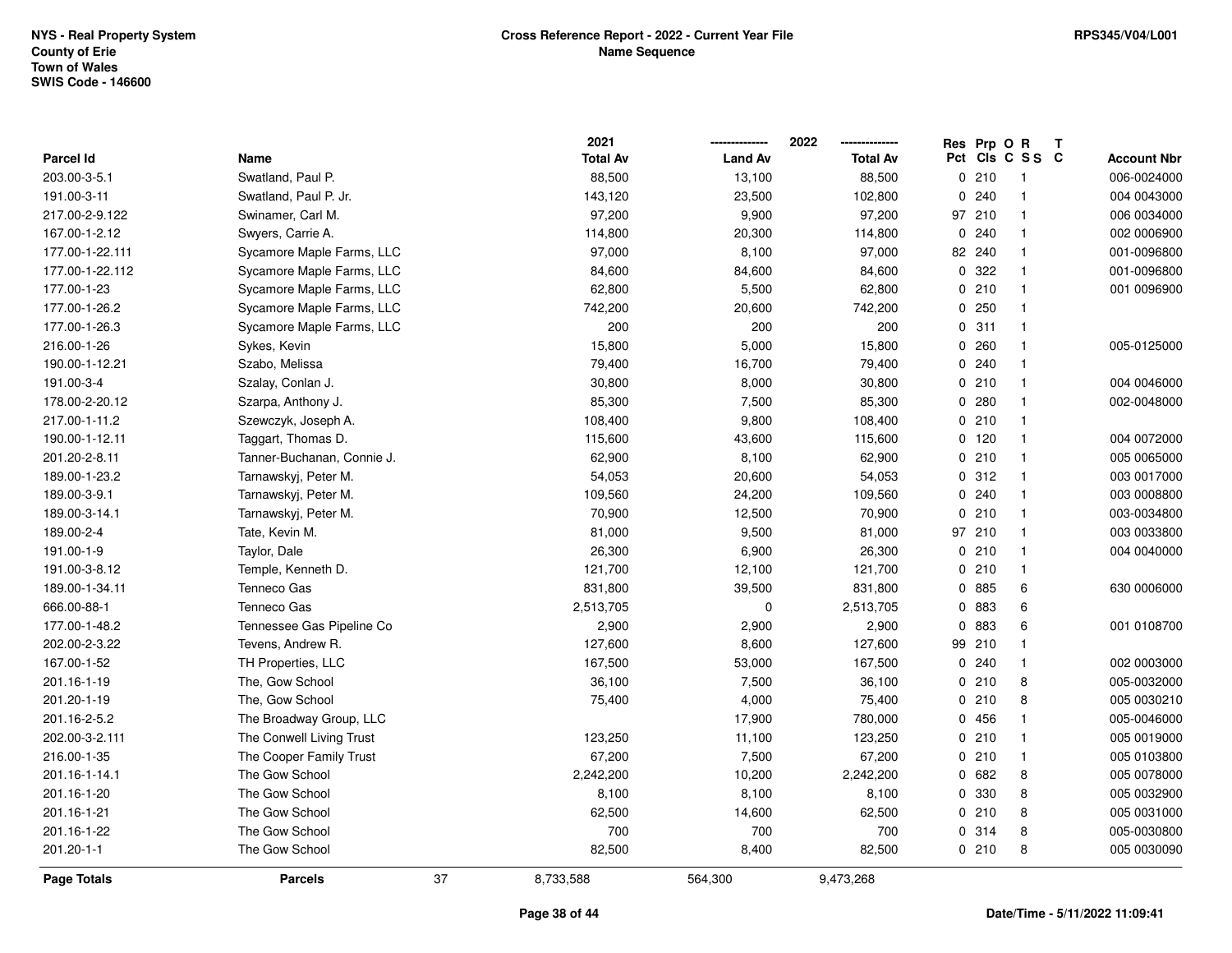\*

|                    |                                |    | 2021            |                | 2022            | Res Prp O | $\mathsf{R}$    | $\mathbf{T}$ |                    |
|--------------------|--------------------------------|----|-----------------|----------------|-----------------|-----------|-----------------|--------------|--------------------|
| Parcel Id          | Name                           |    | <b>Total Av</b> | <b>Land Av</b> | <b>Total Av</b> |           | Pct Cls C S S C |              | <b>Account Nbr</b> |
| 201.20-1-5         | The Gow School                 |    | 78,800          | 8,900          | 78,800          | 0210      | 8               |              | 005 0030600        |
| 201.20-1-6         | The Gow School                 |    | 7,700           | 7,700          | 7,700           | 0 300     | 8               |              | 005 0030900        |
| 201.20-1-34        | The GOW School                 |    | 104,300         | 5,600          | 104,300         | 0210      | 8               |              | 005 0030130        |
| 201.20-1-35        | The Gow School                 |    | 92,400          | 9,900          | 92,400          | 0210      | 8               |              | 005-0030110        |
| 201.20-1-36        | The Gow School                 |    | 13,300          | 13,300         | 13,300          | 0.314     | 8               |              | 005-0030010        |
| 168.00-1-4.1       | The Laub Family Trust          |    | 211,000         | 52,800         | 211,000         | 0, 120    | $\mathbf{1}$    |              | 002 0033900        |
| 167.00-1-9.14      | The Rejman Family Trust        |    | 116,900         | 28,100         | 116,900         | 81 240    | $\mathbf{1}$    |              |                    |
| 189.00-1-19.111    | The Robert & Jill Family Trust |    | 1,125           | 1,125          | 1,125           | 0.311     | $\mathbf{1}$    |              | 003-0019000        |
| 189.00-1-19.112    | The Robert & Jill Family Trust |    | 26,000          | 26,000         | 26,000          | 0 310     | $\mathbf{1}$    |              | 003-0019000        |
| 189.00-1-19.21     | The Robert & Jill Family Trust |    | 22,400          | 22,400         | 22,400          | 0.322     | $\mathbf{1}$    |              |                    |
| 189.00-1-23.11     | The Robert & Jill Family Trust |    | 67,500          | 32,700         | 67,500          | 0210      | $\mathbf{1}$    |              | 003 0017000        |
| 189.00-1-23.111    | The Robert & Jill Family Trust |    |                 | 30,500         | 30,500          | 0.322     | $\mathbf{1}$    |              | 003 0017000        |
| 177.00-1-7.1       | The Russ Scherrer              |    | 70,000          | 14,000         | 70,000          | 0210      | $\mathbf{1}$    |              |                    |
| 178.00-1-28.112    | The Sandra J England           |    | 149,200         | 12,000         | 149,200         | 0210      | $\mathbf{1}$    |              |                    |
| 179.00-2-4         | The Service Member Residence   |    | 116,100         | 18,700         | 116,100         | 0.240     | $\mathbf{1}$    |              | 004 0074800        |
| 202.00-3-5.121     | The Winchester Fire Company    |    | 44,100          | 31,500         | 44,100          | 0 920     | $\mathbf{1}$    |              | 005-0097000        |
| 216.00-1-3.12      | Thiesen, John R.               |    | 95,400          | 15,800         | 95,400          | 0.240     | $\mathbf{1}$    |              |                    |
| 167.00-1-53.1      | <b>THILL 13014, LLC</b>        |    | 499,700         | 28,743         | 474,500         | 0.442     | $\mathbf{1}$    |              |                    |
| 178.00-2-52        | Thoma, Kassie                  |    | 60,900          | 7,500          | 60,900          | 0210      | $\mathbf{1}$    |              |                    |
| 202.00-2-26        | Thomas, Michael E.             |    | 68,600          | 9,200          | 68,600          | 98 210    | $\mathbf{1}$    |              | 005 0023700        |
| 202.00-1-5         | Thompson, Ross                 |    | 28,100          | 28,100         | 28,100          | 0.322     | $\mathbf{1}$    |              | 005-0127000        |
| 178.00-2-25        | Thompson, Timothy              |    | 98,300          | 16,400         | 98,300          | 0.240     | $\mathbf{1}$    |              | 004 0004900        |
| 203.00-2-11.113    | Thorpe, Abraham                |    | 83,400          | 19,100         | 83,400          | 0.240     | $\mathbf{1}$    |              | 006 0047000        |
| 217.00-2-19        | Thorpe, Abraham                |    |                 | 31,900         | 31,900          | 0.322     | $\mathbf{1}$    |              | 006 0034000        |
| 189.00-3-29        | Thorpe, Jeremiah               |    | 72,000          | 9,500          | 72,000          | 0210      | $\mathbf{1}$    |              | 003 0003400        |
| 218.00-1-30        | Thorpe, Jeremiah               |    | 31,500          | 31,500         | 31,500          | $0$ 120   | $\mathbf{1}$    |              |                    |
| 178.00-2-33.111    | Thorpe, Michael                |    | 166,380         | 63,700         | 166,380         | $0$ 120   | $\mathbf{1}$    |              | 002 0044000        |
| 203.00-1-1.112     | Thorpe's Organic Farm, LLC     |    | 41,600          | 41,600         | 41,600          | 0.322     | $\mathbf{1}$    |              | 005 0094000        |
| 191.00-2-3.1       | Tice, Mitchell                 |    | 11,600          | 11,600         | 11,600          | 0.322     | $\mathbf{1}$    |              | 004 0047000        |
| 555.00-90-1.2      | Time Warner Buffalo            |    | 78,617          | $\pmb{0}$      | 90,103          | 0 869     | 5               |              |                    |
| 555.00-90-1.1      | Time Warner-Buffalo            |    | 202,159         | $\Omega$       | 231,693         | 0 869     | 5               |              |                    |
| 166.00-1-4.1       | Timothy W and Diane Almeter    |    | 84,200          | 9,800          | 84,200          | 0210      | $\mathbf{1}$    |              | 001 0003900        |
| 166.00-1-7.12      | Timothy W and Diane Almeter    |    | 8,625           | 8,625          | 8,625           | 0 314     | $\mathbf{1}$    |              | 001 0003000        |
| 202.00-3-15.11     | Todtenhagen, David             |    | 102,000         | 21,000         | 102,000         | 0.240     | $\mathbf{1}$    |              | 005 0007600        |
| 202.00-3-15.111    | Todtenhagen, David             |    | 6,600           | 6,600          | 6,600           | 0.314     | $\mathbf{1}$    |              | 005 0007600        |
| 166.00-2-4.1       | Tomlinson, Mark A.             |    | 66,400          | 66,400         | 66,400          | $0$ 120   | -1              |              | 001 0008000        |
| 166.00-2-4.3       | Tomlinson, Mark A.             |    | 49,700          | 10,500         | 49,700          | 94 210    | $\mathbf{1}$    |              | 001 0008000        |
| <b>Page Totals</b> | <b>Parcels</b>                 | 36 | 2,909,106       | 720,093        | 2,987,326       |           |                 |              |                    |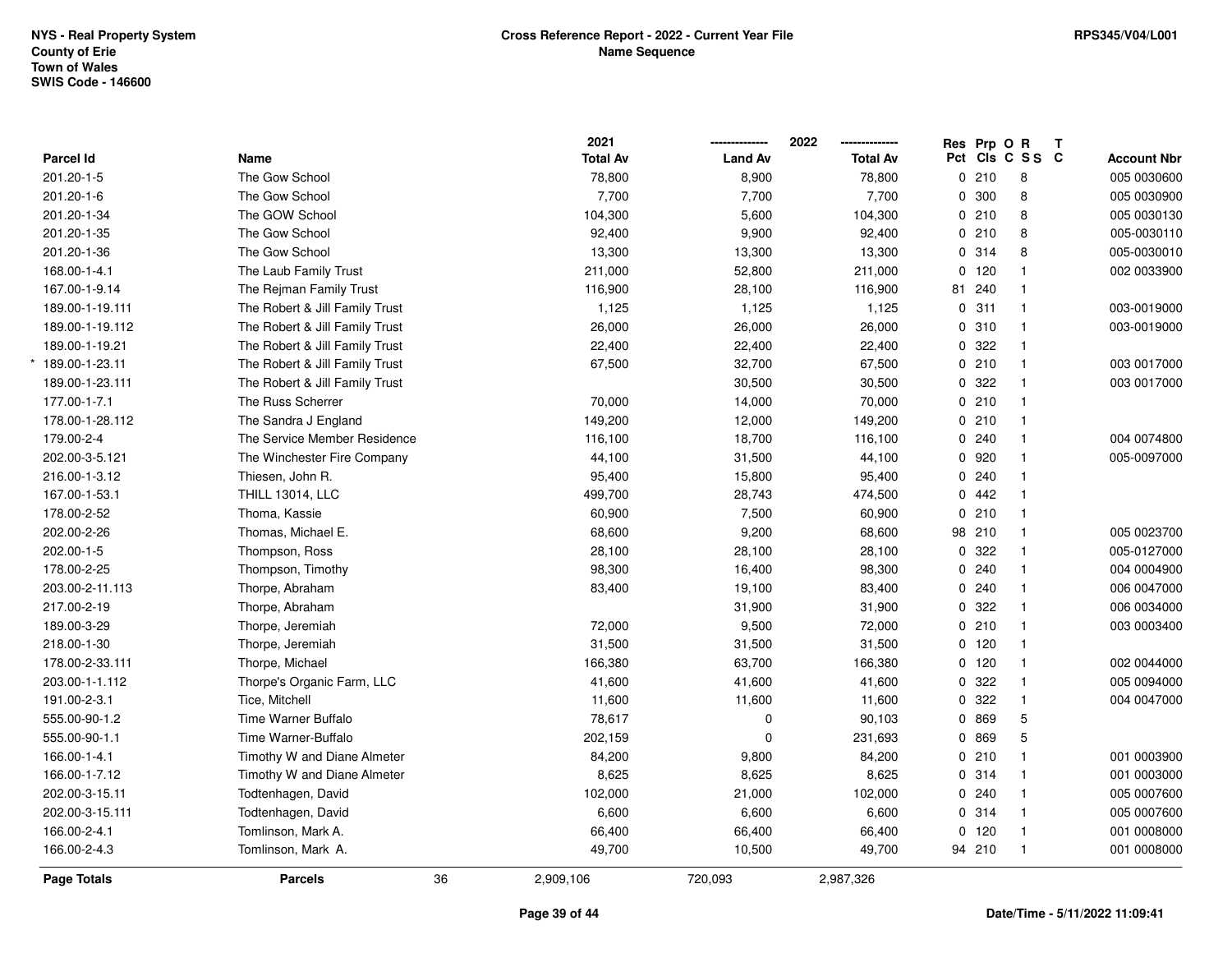|                    |                                |    | 2021            |                | 2022            | Res Prp O R |                 | Т |                    |
|--------------------|--------------------------------|----|-----------------|----------------|-----------------|-------------|-----------------|---|--------------------|
| Parcel Id          | Name                           |    | <b>Total Av</b> | <b>Land Av</b> | <b>Total Av</b> |             | Pct Cls C S S C |   | <b>Account Nbr</b> |
| 216.00-1-27        | Tomporowski, Kenneth J.        |    | 14,600          | 5,100          | 14,600          | 0260        | $\overline{1}$  |   | 005 0126000        |
| 166.04-3-5         | Town Of Wales                  |    | 6,600           | 5,100          | 6,600           | 0 653       | 8               |   | 001-0082000        |
| 166.04-3-6         | Town Of Wales                  |    | 420,100         | 8,000          | 420,100         | 0650        | 8               |   | 500-0005000        |
| 166.04-3-7         | Town Of Wales                  |    | 71,700          | 42,000         | 71,700          | 0 591       | 8               |   | 500-0024000        |
| 178.00-1-45.2      | Town Of Wales                  |    | 88,900          | 13,900         | 88,900          | 0 650       | 8               |   |                    |
| 178.00-1-49        | Town Of Wales                  |    | 1,600           | 1,600          | 1,600           | 0.314       | 8               |   | 500-0009000        |
| 178.00-2-31        | Town Of Wales                  |    | 200             | 200            | 200             | 0 330       | 8               |   | 500-0007000        |
| 217.00-2-12        | Town Of Wales                  |    | 10,000          | 10,000         | 10,000          | 0852        | 8               |   | 500-006000         |
| 201.16-2-24        | Trank, Gordon                  |    | 96,700          | 12,500         | 96,700          | 0484        | $\mathbf{1}$    |   | 005-0057900        |
| 201.16-2-23        | Trank, Gordon L.               |    | 121,200         | 9,200          | 121,200         | 0.280       | $\mathbf{1}$    |   | 005 0057000        |
| 201.20-1-25        | Transki, Jeffrey R.            |    | 81,900          | 5,000          | 81,900          | 0210        | $\mathbf{1}$    |   | 005 0030100        |
| 177.00-2-9         | Trautman, Daniel F.            |    | 77,600          | 9,600          | 77,600          | 0210        | $\mathbf{1}$    |   | 001-0060700        |
| 178.00-1-30.1      | Treichler, Peter C.            |    | 93,300          | 17,600         | 93,300          | 0210        | 1               |   | 002-0036000        |
| 178.00-2-37.2      | Treichler, Peter C.            |    | 39,420          | 13,500         | 39,420          | 0.312       | $\mathbf{1}$    |   | 002 0050000        |
| 179.00-2-6.12      | Troutman, Amy M.               |    | 50,500          | 7,500          | 50,500          | 0210        | $\overline{1}$  |   | 004 0074900        |
| 179.00-2-6.11      | Troutman, Wayne A.             |    | 31,013          | 31,013         | 31,013          | 0.311       | $\mathbf{1}$    |   | 004 0074900        |
| 179.00-2-6.2       | Troutman, Wayne A.             |    | 51,900          | 6,100          | 51,900          | 0210        | $\mathbf{1}$    |   |                    |
| 166.00-1-6         | Troyer, Randy L.               |    | 67,400          | 8,200          | 67,400          | 99 210      | $\mathbf{1}$    |   | 001-0003700        |
| 202.00-2-19        | Trzyna, Richard M.             |    | 87,700          | 11,300         | 87,700          | 0210        | $\mathbf{1}$    |   | 005 0017000        |
| 167.00-1-22.51     | Tudini, James A.               |    | 119,235         | 9,900          | 119,235         | 0210        | $\mathbf{1}$    |   | 001 0076500        |
| 167.00-1-22.52     | Tudini, Jeffrey J.             |    | 159,000         | 16,800         | 159,000         | 0.240       | $\mathbf{1}$    |   | 001 0076500        |
| 166.00-1-28        | Tugend, William J.             |    | 62,900          | 6,900          | 62,900          | 0210        | $\mathbf{1}$    |   | 001-0045810        |
| 190.00-2-22        | Turner 2020 Family Trust       |    | 82,000          | 10,600         | 82,000          | 0210        | $\mathbf{1}$    |   | 004-0004000        |
| 190.00-3-5         | Tyler, Ann Martino M.          |    | 39,700          | 6,400          | 39,700          | 0210        | $\mathbf{1}$    |   | 004 0064000        |
| 201.16-2-20        | Uhrinek, Elizabeth L.          |    | 63,000          | 7,500          | 63,000          | 0210        | $\mathbf{1}$    |   | 005-0053000        |
| 190.00-2-18.11     | Ulrich, Brett K.               |    | 6,600           | 1,300          | 6,600           | 0.312       | -1              |   | 004-0070900        |
| 190.00-2-18.12     | Ulrich, Brett K.               |    | 65,100          | 8,600          | 65,100          | 0210        | $\mathbf{1}$    |   |                    |
| 190.00-2-18.13     | Ulrich, Brett K.               |    | 1,300           | 1,300          | 1,300           | 0.312       | $\mathbf{1}$    |   | 004-0070900        |
| 190.00-5-11        | Ulrich, Eve J.                 |    | 90,400          | 7,500          | 90,400          | 0210        | $\mathbf{1}$    |   | 004-0006000        |
| 177.00-2-8.14      | Urmson, Ronald E.              |    | 105,400         | 12,200         | 105,400         | 0210        | $\mathbf{1}$    |   |                    |
| 167.00-1-24.2      | Vacanti, Gary L.               |    | 82,100          | 9,800          | 82,100          | 0210        | $\mathbf{1}$    |   |                    |
| 201.16-1-15        | Vacationland Solo (401K) Trust |    | 165,000         | 19,600         | 165,000         | 0 486       | $\mathbf{1}$    |   | 005-0037000        |
| 179.00-2-15        | Valentine, Stephen             |    | 203,940         | 24,100         | 203,940         | 0210        | $\mathbf{1}$    |   |                    |
| 202.00-2-25.21     | Vallone, Paul S.               |    | 94,500          | 13,000         | 94,500          | 0210        | $\mathbf{1}$    |   |                    |
| 202.00-2-2.111     | Van Slooten, Larraine W.       |    | 31,650          | 31,650         | 31,650          | 0 322       | $\mathbf{1}$    |   |                    |
| 166.04-1-11.1      | Van Tuyl, Richard              |    | 38,100          | 7,500          | 38,100          | 0210        | $\mathbf{1}$    |   | 001 0011000        |
| 189.00-3-38.112    | VanSteenburg, Janice           |    | 43,218          | 22,100         | 43,218          | 0.240       | $\mathbf{1}$    |   | 003 0003000        |
| <b>Page Totals</b> | <b>Parcels</b>                 | 37 | 2,865,476       | 434,163        | 2,865,476       |             |                 |   |                    |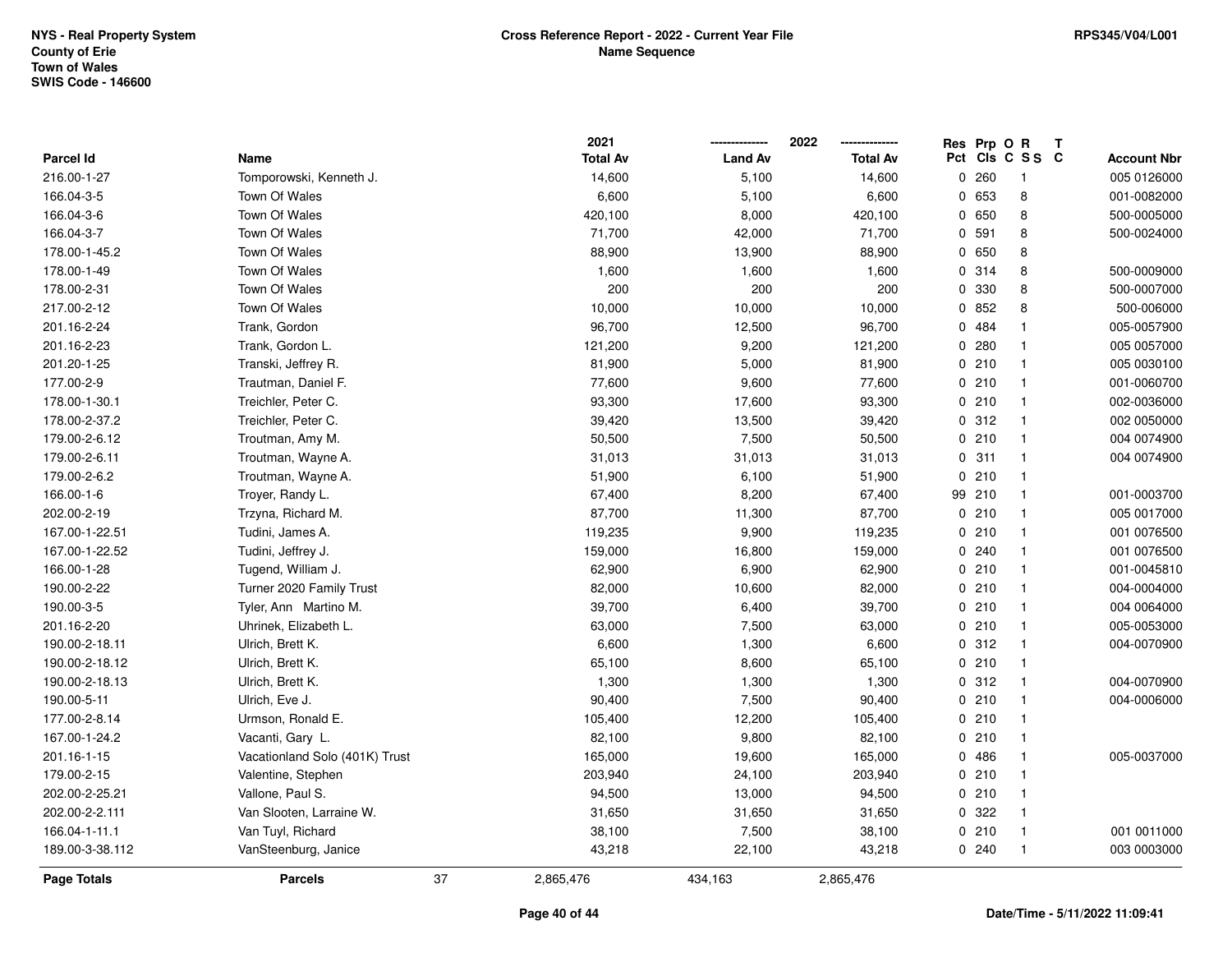|                  |                                        | 2021            |                | 2022            | Res Prp O R |                         |                    |
|------------------|----------------------------------------|-----------------|----------------|-----------------|-------------|-------------------------|--------------------|
| <b>Parcel Id</b> | Name                                   | <b>Total Av</b> | <b>Land Av</b> | <b>Total Av</b> |             | Pct Cls C S S C         | <b>Account Nbr</b> |
| 190.00-2-21      | Vedder, Victor L.                      | 66,400          | 7,800          | 66,400          | 0210        | $\overline{\mathbf{1}}$ | 004 0004700        |
| 216.00-1-56      | Veley, Debra                           | 42,500          | 4,800          | 42,500          | 0210        | $\overline{1}$          | 005 0068000        |
| 177.00-2-5       | Venditti, Rickey A.                    | 72,900          | 11,500         | 72,900          | 0210        | $\overline{1}$          | 001 0060620        |
| 177.00-2-8.3     | Venditti, Rickey A.                    | 10,800          | 10,800         | 10,800          | 0.314       | $\overline{1}$          | 001 0060400        |
| 189.00-3-38.2    | Vergien, Keith                         | 12,000          | 12,000         | 12,000          | 0 314       | $\overline{1}$          |                    |
| 189.00-3-39      | Vergien, Keith                         | 113,900         | 12,000         | 113,900         | 0210        | $\overline{1}$          | 003 0003960        |
| 555.00-65-2.1    | Verizon New York Inc.                  | 41,135          | 0              | 39,703          | 0 866       | 5                       | 640 0004000        |
| 555.00-65-2.2    | Verizon New York Inc.                  | 35,041          | $\Omega$       | 33,821          | 0 866       | $\mathbf 5$             | 740 0004000        |
| 666.00-65-1.1    | Verizon New York Inc.                  | 52,312          | $\Omega$       | 52,384          | 0 831       | 6                       | 630 0004000        |
| 666.00-65-1.2    | Verizon New York Inc.                  | 20,400          | $\Omega$       | 20,428          | 0 831       | 6                       | 730 0004000        |
| 666.00-65-1.3    | Verizon New York Inc.                  | 117             | $\Omega$       | 117             | 0 831       | 6                       | 630 0004000        |
| 666.00-65-1.4    | Verizon New York Inc.                  | 499             | $\Omega$       | 499             | 0 831       | 6                       | 630 0004000        |
| 218.00-1-21./A   | Verizon Wireless, Cell Tower           | 113,600         | 1,100          | 113,600         | 0 831       | $\mathbf 1$             |                    |
| 216.00-1-5       | Vermont, Hill Club                     | 5,900           | 5,500          | 5,900           | 0.312       | $\overline{1}$          | 005-0106000        |
| 216.00-1-16      | Vermont, Hill Club                     | 200             | 200            | 200             | 0.311       | $\overline{1}$          | 005 0105000        |
| 216.00-1-17      | Vermont, Hill Club                     | 18,800          | 18,800         | 18,800          | 0 322       | $\overline{1}$          | 005 0098000        |
| 216.00-1-59      | Vermont, Hill Club                     | 500             | 500            | 500             | 0.314       | $\overline{1}$          |                    |
| 179.00-2-17      | Vetter, Nathan                         | 139,200         | 19,500         | 139,200         | 0210        | $\overline{1}$          | 002 0037000        |
| 202.00-2-22      | Vogt, Thomas R.                        | 88,700          | 12,400         | 88,700          | 0210        | $\overline{1}$          | 005 0017600        |
| 202.00-3-14      | Von Derau, Gerald David                | 185,000         | 15,600         | 185,000         | 0210        | $\overline{1}$          | 005 0007700        |
| 218.00-1-20      | Vowles, Trevor P.                      | 54,500          | 9,600          | 54,500          | 0210        | $\overline{1}$          | 006-0061000        |
| 218.00-1-19.111  | Wacker, James J.                       | 69,700          | 8,600          | 69,700          | 0210        | $\overline{1}$          | 006-0062000        |
| 178.00-1-29.12   | Wagner, Robert                         | 107,300         | 21,300         | 107,300         | 0.240       | $\overline{1}$          |                    |
| 189.00-3-34      | Wagner, Walter Jr E.                   | 80,600          | 15,400         | 80,600          | 0210        | $\overline{1}$          | 003 0003700        |
| 178.00-2-1       | Walek, Jeffrey                         | 97,300          | 14,900         | 97,300          | 0210        | $\overline{1}$          | 003-0040000        |
| 166.04-1-5       | Wales Center Community, Baptist Church | 24,000          | 1,600          | 24,000          | 0 600       | 8                       | 001 0065000        |
| 166.04-1-6       | <b>Wales Center Communty</b>           | 10,900          | 10,900         | 10,900          | 0 330       | 8                       | 500-0021000        |
| 166.04-2-19.2    | Wales Center Enterprises LLC           | 30,000          | 2,600          | 30,000          | 0220        | $\mathbf{1}$            | 001 0067000        |
| 166.04-2-20      | <b>Wales Center Enterprises LLC</b>    | 21,200          | 3,200          | 21,200          | 0482        | $\mathbf{1}$            | 001 0084000        |
| 166.04-2-21.11   | <b>Wales Center Volunteer</b>          | 222,800         | 7,500          | 222,800         | 0 662       | 8                       | 500-0022000        |
| 178.00-1-36      | <b>Wales Elementary School</b>         | 1,228,200       | 35,600         | 1,228,200       | 0612        | 8                       | 500-0025000        |
| 201.16-1-12      | <b>Wales Memorial Building</b>         | 37,100          | 4,100          | 37,100          | 0652        | 8                       | 500-0026000        |
| 201.20-1-21      | Walker, Keith Robert                   | 68,700          | 7,800          | 68,700          | 0210        | $\mathbf{1}$            | 005-0030120        |
| 202.00-2-41      | Walter, Jennifer                       | 132,200         | 7,500          | 132,200         | 0210        | $\overline{1}$          | 005 0009800        |
| 204.00-1-7       | Walters, William J.                    | 51,800          | 7,900          | 51,800          | 0210        | $\mathbf{1}$            | 006 0067000        |
| 202.00-2-23      | Warner, Daniel A.                      | 120,000         | 17,200         | 120,000         | 0.240       | -1                      | 005 0017700        |
| 202.00-4-12      | Warner Hill II, LLC                    | 67,700          | 9,100          | 67,700          | 0210        | $\overline{1}$          | 005 0090911        |
| Page Totals      | 37<br><b>Parcels</b>                   | 3,443,904       | 317,300        | 3,441,352       |             |                         |                    |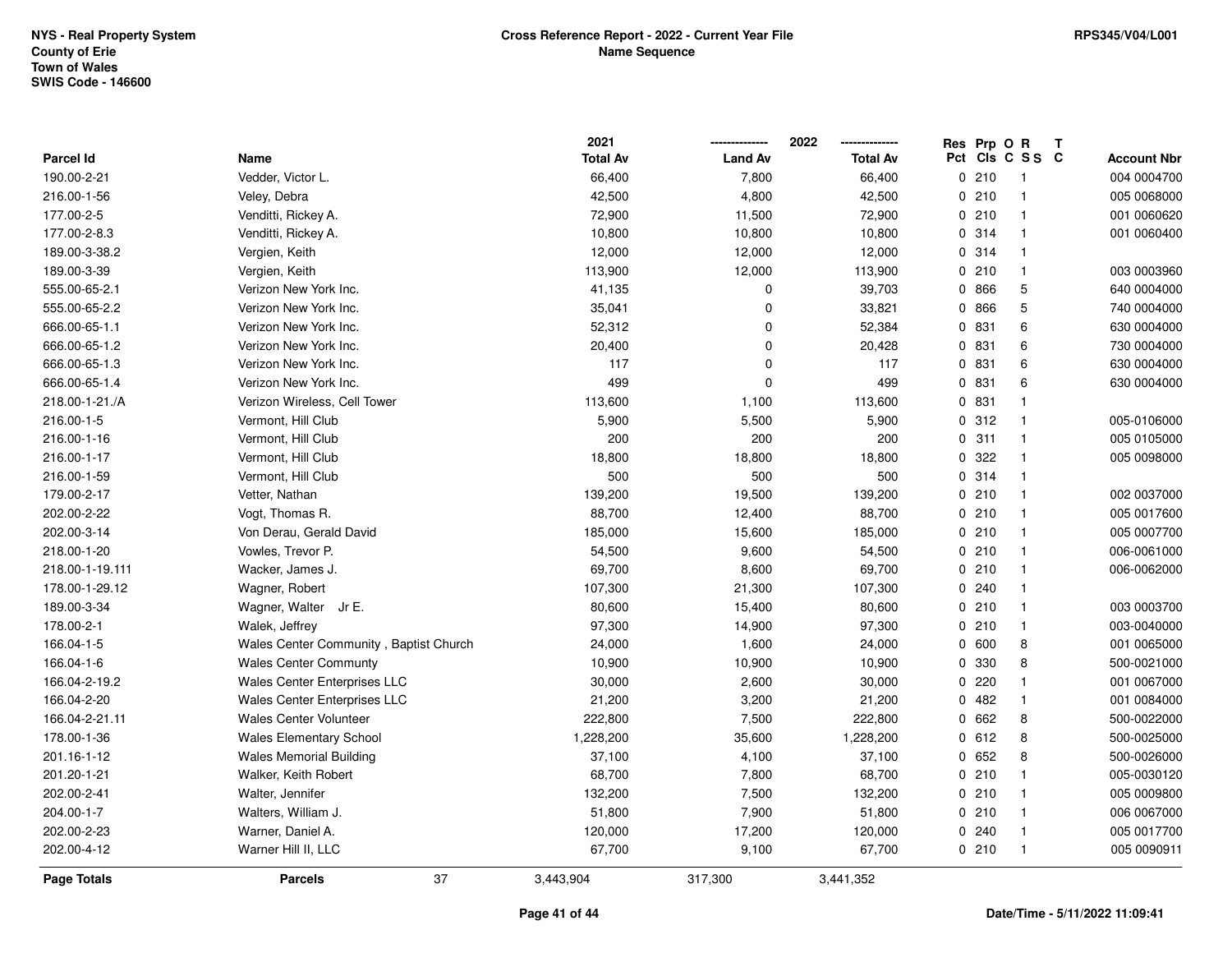|                  |                          |    | 2021            |                | 2022            | Res Prp O R |                         | Т |                    |
|------------------|--------------------------|----|-----------------|----------------|-----------------|-------------|-------------------------|---|--------------------|
| <b>Parcel Id</b> | Name                     |    | <b>Total Av</b> | <b>Land Av</b> | <b>Total Av</b> |             | Pct Cls C S S C         |   | <b>Account Nbr</b> |
| 202.00-2-15      | Warner Hill III, LLC     |    | 93,100          | 10,100         | 93,100          | 0210        | $\overline{\mathbf{1}}$ |   | 005 0012500        |
| 202.00-4-9.2     | Warner Hill IV-Z, LLC    |    | 85,000          | 11,100         | 85,000          | 75 210      | $\overline{1}$          |   | 005-0090000        |
| 202.00-4-9.111   | Warner Hill IV, LLC      |    | 9,800           | 9,800          | 9,800           | 0.314       | $\overline{1}$          |   | 005-0090000        |
| 202.00-4-13.12   | Warner Hill LLC          |    | 1,071,500       | 18,900         | 1,071,500       | 0250        | $\overline{1}$          |   | 005-0090900        |
| 202.00-4-9.112   | Warner Hill, LLC         |    | 28,000          | 28,000         | 28,000          | 0.322       | $\overline{\mathbf{1}}$ |   | 005-0090000        |
| 202.00-4-9.12    | Warner Hill, LLC         |    | 9,800           | 9,800          | 9,800           | 0.314       | $\overline{\mathbf{1}}$ |   | 005-0090000        |
| 202.00-4-13.11   | Warner Hill, LLC         |    | 369,173         | 58,973         | 369,173         | 0 322       | $\overline{1}$          |   | 005-0090900        |
| 178.00-1-9.114   | Watkins, Michael         |    | 99,800          | 12,400         | 99,800          | 0210        | $\overline{1}$          |   |                    |
| 217.00-2-5       | Watson, James E. Jr.     |    | 99,100          | 16,400         | 99,100          | 0.240       | $\overline{1}$          |   | 006 0019900        |
| 179.00-2-2.2     | Weatherbee, Randall D.   |    | 89,900          | 18,100         | 89,900          | 0.240       | $\overline{\mathbf{1}}$ |   | 002 0038000        |
| 217.00-2-1       | Webb, Chandler           |    | 11,800          | 11,800         | 11,800          | 0.314       | $\overline{1}$          |   | 006 0020700        |
| 217.00-2-2       | Webb, Chandler H.        |    | 44,700          | 13,500         | 44,700          | 0210        | $\overline{\mathbf{1}}$ |   | 006 0020800        |
| 217.00-2-3       | Webb, Chandler H.        |    | 9,800           | 9,800          | 9,800           | 0.314       | -1                      |   | 006 0020810        |
| 189.00-3-17      | Webber, David            |    | 79,300          | 13,100         | 79,300          | 0210        | $\overline{\mathbf{1}}$ |   | 003 0034700        |
| 190.00-4-2       | Webber, Douglas M.       |    | 76,100          | 13,300         | 76,100          | 92 210      | $\overline{1}$          |   | 003 0002920        |
| 202.00-2-50.1    | Weber, Jeffrey M.        |    | 139,350         | 21,450         | 139,350         | 0.240       | $\overline{1}$          |   |                    |
| 202.00-2-1.11    | Weber, Richard & Nanette |    | 83,325          | 23,325         | 83,325          | 0.240       | $\overline{\mathbf{1}}$ |   | 005-0013900        |
| 166.03-2-11.1    | Wedgewood, William E.    |    | 67,000          | 6,100          | 67,000          | 0210        | $\overline{1}$          |   | 001 0055601        |
| 216.00-1-34      | Weigand, Dennis P.       |    | 11,700          | 11,700         | 11,700          | 0.314       | $\overline{\mathbf{1}}$ |   | 005 0103000        |
| 166.00-2-4./B    | Weil Resources Inc.      |    | 523             | 0              | 523             | 0 733       | $\overline{\mathbf{1}}$ |   | 001 0008700        |
| 202.00-2-11      | Weisenburg, Carl J. Jr.  |    | 68,300          | 18,500         | 68,300          | 0.240       | $\overline{\mathbf{1}}$ |   | 005-0093800        |
| 177.00-1-46      | Wenner, Andrew           |    | 74,400          | 7,500          | 74,400          | 0210        | $\overline{1}$          |   | 001-0114600        |
| 190.00-3-14      | Wereski, David           |    | 76,200          | 11,000         | 76,200          | 0210        | $\overline{1}$          |   | 006 0050700        |
| 217.00-1-7       | Wesolowski, Kenneth F.   |    | 76,500          | 19,900         | 76,500          | 0.240       | $\overline{\mathbf{1}}$ |   | 006 0008800        |
| 203.00-1-13      | Wesolowski, Marianne F.  |    | 35,800          | 5,100          | 35,800          | 0210        | $\mathbf{1}$            |   | 006-0014900        |
| 177.00-1-26.11   | Western, New York Land   |    | 133,600         | 77,200         | 133,600         | 0 682       | 8                       |   | 001 0119000        |
| 177.00-1-26.121  | Western New York Land    |    | 87,400          | 87,400         | 87,400          | 0 322       | 8                       |   |                    |
| 190.00-4-14.111  | Wheeler, Paul E.         |    | 78,200          | 6,500          | 78,200          | 0210        | $\overline{\mathbf{1}}$ |   |                    |
| 178.00-2-13.2    | White, Daniel            |    | 86,500          | 14,600         | 86,500          | 0210        | $\overline{1}$          |   | 001-0122800        |
| 177.00-2-6       | Whiteford, Andrew        |    | 54,800          | 9,300          | 54,800          | 0210        | $\overline{1}$          |   | 001-0060600        |
| 166.00-1-21      | Whitehead, Daniel O.     |    | 114,100         | 38,800         | 114,100         | 0.240       | $\overline{1}$          |   | 001-0049000        |
| 217.00-2-10      | Wik, Christina           |    | 50,300          | 7,600          | 50,300          | 0210        | $\overline{1}$          |   | 006 0035000        |
| 217.00-2-11      | Wik, Christina           |    | 139,500         | 41,000         | 139,500         | 0.240       | $\overline{\mathbf{1}}$ |   | 006 0036000        |
| 216.00-2-1       | Wild, Robert W. Jr.      |    | 76,400          | 15,800         | 76,400          | 0.240       | $\overline{\mathbf{1}}$ |   | 005-0100900        |
| 202.00-2-5.2     | Wilkolaski, Edward       |    | 91,850          | 10,000         | 109,200         | 0210        | $\overline{\mathbf{1}}$ |   | 005-0012400        |
| 203.00-1-21      | William Smith Revocable  |    | 187,700         | 11,300         | 187,700         | 0210        | $\overline{1}$          |   | 006 0017700        |
| 202.00-2-25.3    | Williams, Eric L.        |    | 72,000          | 9,500          | 72,000          | 0210        | $\overline{1}$          |   |                    |
| Page Totals      | <b>Parcels</b>           | 37 | 3,982,321       | 708,648        | 3,999,671       |             |                         |   |                    |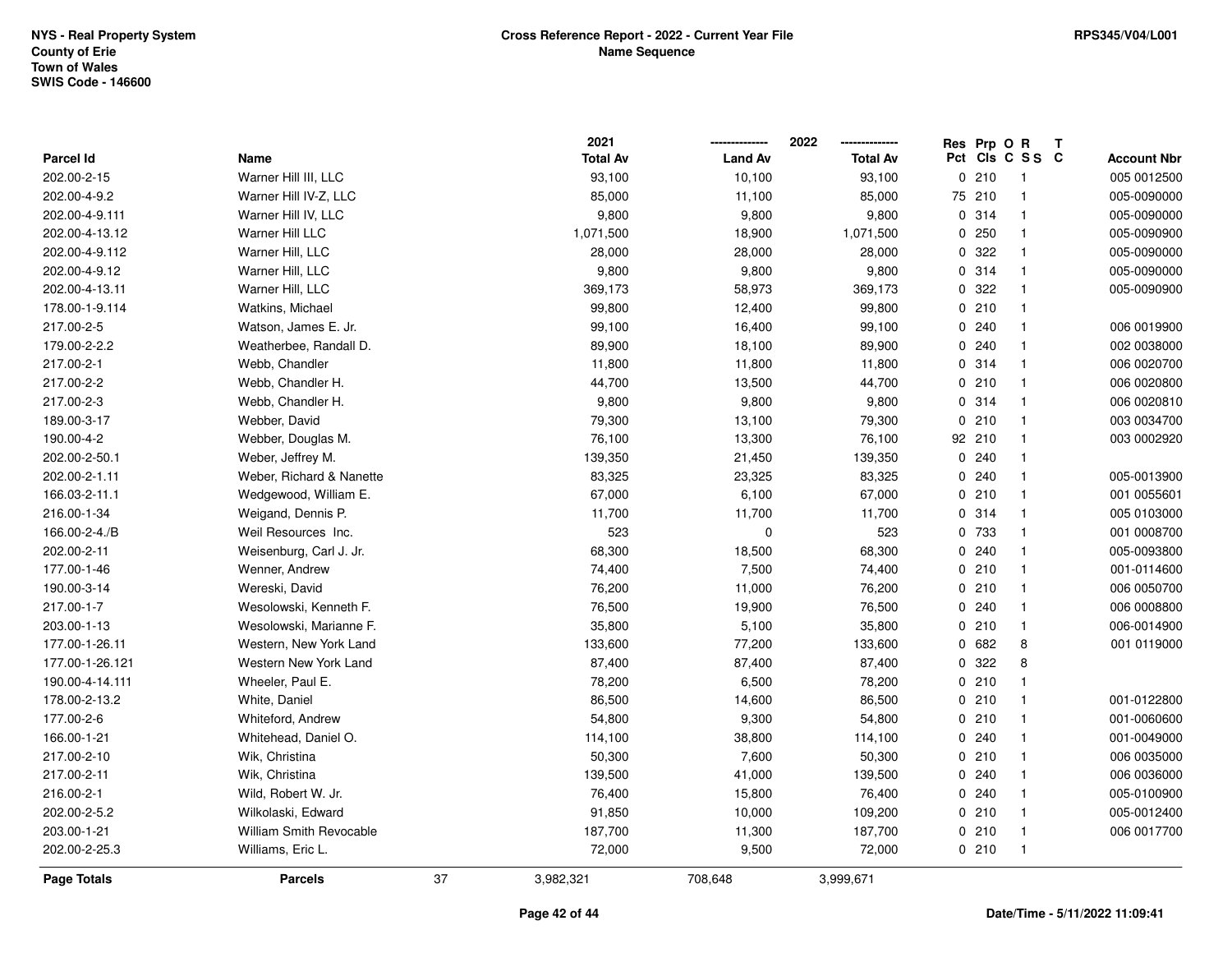|                  |                               |    | 2021            |                | 2022            |    | Res Prp O R |                 | Т |                    |
|------------------|-------------------------------|----|-----------------|----------------|-----------------|----|-------------|-----------------|---|--------------------|
| <b>Parcel Id</b> | Name                          |    | <b>Total Av</b> | <b>Land Av</b> | <b>Total Av</b> |    |             | Pct Cls C S S C |   | <b>Account Nbr</b> |
| 167.00-1-47      | Williams, Phillip D.          |    | 103,700         | 19,100         | 103,700         | 0  | 210         | $\overline{1}$  |   | 002 0028000        |
| 166.00-1-17.11   | Willson, Thomas M.            |    | 134,900         | 68,800         | 134,900         | 47 | 240         | $\overline{1}$  |   | 001 0050000        |
| 166.00-2-10.2    | Wilson, Adam M.               |    | 141,600         | 7,900          | 141,600         |    | 0210        | $\mathbf{1}$    |   | 001-0062910        |
| 202.00-1-4       | Wilson, Bradley R.            |    | 34,600          | 34,600         | 34,600          |    | 0 322       | $\mathbf{1}$    |   | 005-0041000        |
| 203.00-2-4.2     | Wilson, Douglas               |    | 114,900         | 12,000         | 114,900         |    | 0210        | $\mathbf{1}$    |   | 006 0048800        |
| 178.00-2-37.111  | Winch, Marie Celine           |    | 64,700          | 44,700         | 64,700          |    | 0 120       | $\mathbf{1}$    |   | 002 0050000        |
| 191.00-1-7       | Winch, Neil J.                |    | 30,100          | 30,100         | 30,100          |    | 0 323       | $\mathbf{1}$    |   | 004 0048000        |
| 178.00-1-33      | Winch, Neil J. II.            |    | 30,500          | 30,500         | 30,500          |    | 0 105       | $\mathbf{1}$    |   | 002 0045000        |
| 203.00-3-12      | Winkle, Mark P.               |    | 81,900          | 19,300         | 81,900          |    | 0.240       | $\mathbf{1}$    |   | 006-0022000        |
| 216.00-2-9       | Winkle, Theodore D.           |    | 9,600           | 9,600          | 9,600           |    | 0 105       | $\mathbf{1}$    |   | 005 0003800        |
| 216.00-2-11      | Winkle, Theodore D.           |    | 8,100           | 8,100          | 8,100           |    | 0.314       | $\mathbf{1}$    |   | 005 0003200        |
| 216.00-2-13      | Winkle, Theodore D.           |    | 87,000          | 21,800         | 87,000          |    | 84 240      | $\mathbf{1}$    |   | 005 0003100        |
| 201.20-2-5       | Wiser, Raymond                |    | 83,700          | 6,800          | 83,700          |    | 0.280       | $\mathbf 1$     |   | 005 0064000        |
| 167.00-1-26.22   | Wisinski, Scott B.            |    | 142,700         | 13,900         | 142,700         |    | 0210        | $\mathbf{1}$    |   |                    |
| 203.00-3-4.11    | Wloch, Richard R.             |    | 106,900         | 13,500         | 106,900         |    | 0210        | $\overline{1}$  |   | 006-0024700        |
| 166.00-1-18      | Wnek, Timothy J.              |    | 72,700          | 5,000          | 72,700          |    | 0210        | $\mathbf{1}$    |   | 001 0050800        |
| 216.00-1-22      | Woerner, Kunigunde            |    | 19,500          | 5,100          | 19,500          |    | 0260        | $\mathbf{1}$    |   | 005-0121000        |
| 216.00-1-21      | Wolf, Bradley D.              |    | 15,900          | 5,100          | 15,900          |    | 0260        | $\mathbf{1}$    |   | 005-0120000        |
| 216.00-1-8       | Wolf, Gregory J.              |    | 21,700          | 4,900          | 21,700          |    | 0.260       | $\mathbf{1}$    |   | 005-0109000        |
| 216.00-1-7       | Wolf Family Irrevocable Trust |    | 18,000          | 5,100          | 18,000          |    | 0.260       | $\overline{1}$  |   | 005-0108000        |
| 202.00-4-3       | Wolff, Michael E.             |    | 100             | 100            | 100             |    | 0 314       | $\mathbf{1}$    |   | 005-0042000        |
| 218.00-1-5.21    | Wolinski, Paulette A.         |    | 67,100          | 3,000          | 67,100          |    | 0210        | $\mathbf{1}$    |   | 006 0063900        |
| 217.00-1-18.111  | Woodard, Gerald               |    | 20,300          | 20,300         | 20,300          |    | 0 322       | $\mathbf{1}$    |   | 68500              |
| 217.00-1-18.2    | Woodard, Gerald               |    | 76,500          | 12,000         | 76,500          |    | 0210        | $\mathbf{1}$    |   | 006 0008510        |
| 167.00-1-26.23   | Wudar, James J.               |    | 75,300          | 11,000         | 75,300          |    | 95 210      | $\overline{1}$  |   |                    |
| 178.00-1-47.2    | Wujek, Paul                   |    | 52,500          | 11,000         | 52,500          |    | 0210        | $\mathbf{1}$    |   | 002-0056800        |
| 166.00-1-19      | Wurts, Harry R.               |    | 100,100         | 35,900         | 100,100         |    | 50 431      | $\mathbf{1}$    |   | 001-0048000        |
| 177.00-2-15      | Wurts, Richard W.             |    | 64,600          | 7,400          | 64,600          |    | 0210        | $\mathbf{1}$    |   | 001-0063900        |
| 201.20-1-33.1    | Wysocki, Gary C.              |    | 77,900          | 5,900          | 77,900          |    | 0210        | $\overline{1}$  |   | 005-0030030        |
| 179.00-1-7.1     | Yarington, Gerald W. Jr       |    | 97,500          | 19,300         | 97,500          |    | 0.240       | $\mathbf{1}$    |   | 002 0014810        |
| 190.00-3-12.2    | Yates, Arthur                 |    | 51,100          | 12,300         | 51,100          |    | 0210        | $\overline{1}$  |   |                    |
| 166.00-1-11      | Yates, Linda L.               |    | 85,800          | 10,200         | 85,800          |    | 96 210      | $\mathbf{1}$    |   | 001 0052900        |
| 179.00-2-3.4     | Yax, Micahel F.               |    | 22,900          | 22,900         | 22,900          |    | 0.322       | $\mathbf{1}$    |   | 002 0039000        |
| 178.00-1-14      | Yeager, Paul D.               |    | 7,500           | 7,500          | 7,500           |    | 0.314       | $\mathbf{1}$    |   | 002-0026000        |
| 201.20-2-3       | Yount, Carl                   |    | 45,000          | 7,700          | 45,000          |    | 0210        | $\mathbf{1}$    |   | 005 0062000        |
| 201.16-2-19      | Yox, Lorne R.                 |    | 59,300          | 7,500          | 59,300          |    | 0210        | $\overline{1}$  |   | 005-0052000        |
| 166.00-1-20      | Yung, Steven                  |    | 67,000          | 6,900          | 67,000          |    | 0210        | $\overline{1}$  |   | 001 0047000        |
| Page Totals      | <b>Parcels</b>                | 37 | 2,293,200       | 566,800        | 2,293,200       |    |             |                 |   |                    |